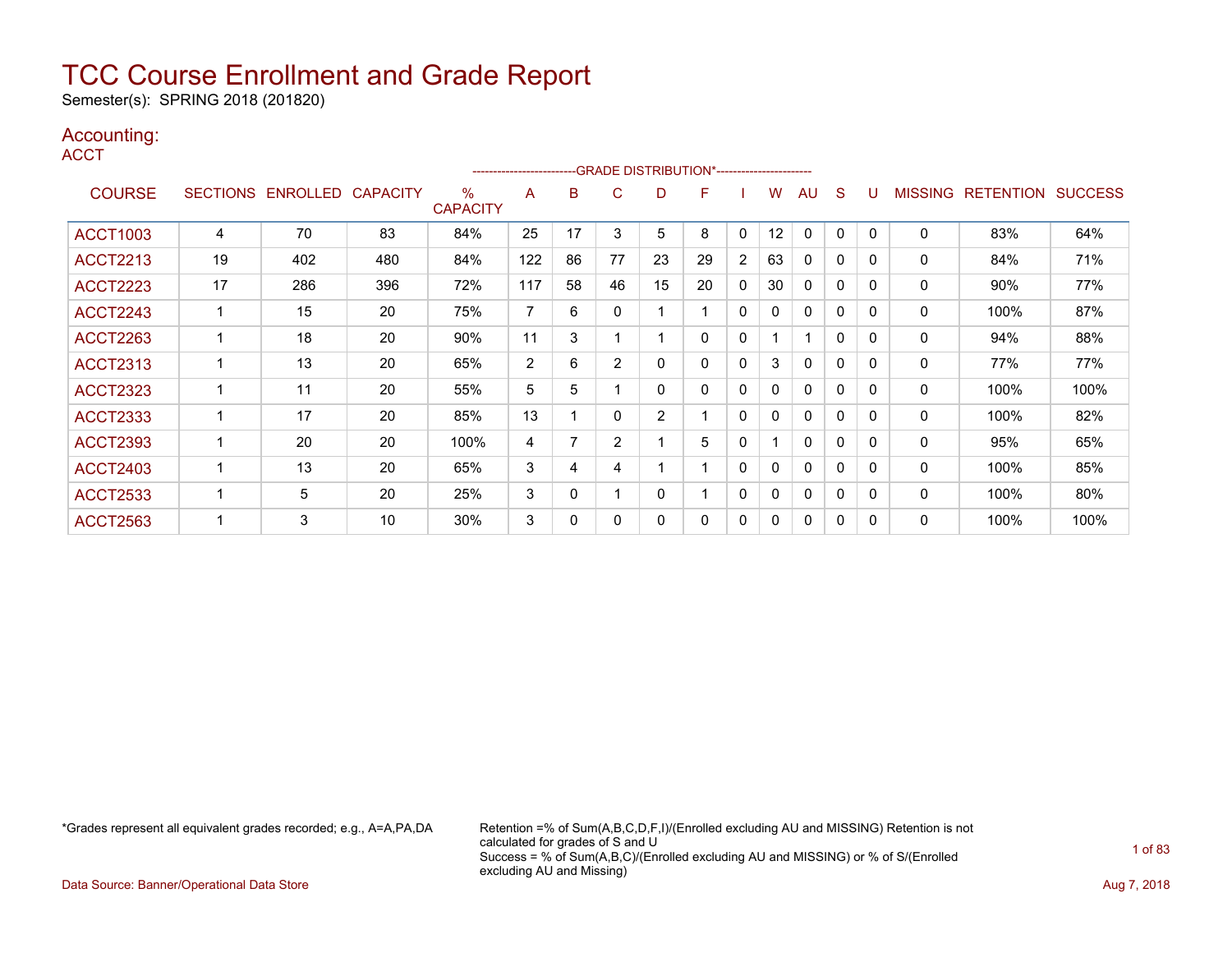Semester(s): SPRING 2018 (201820)

#### Allied Health: ALDH

| ALDN            |    |                            |     |                         |     |    | --GRADE DISTRIBUTION*----------------------- |   |    |   |    |              |     |     |                           |     |
|-----------------|----|----------------------------|-----|-------------------------|-----|----|----------------------------------------------|---|----|---|----|--------------|-----|-----|---------------------------|-----|
| <b>COURSE</b>   |    | SECTIONS ENROLLED CAPACITY |     | $\%$<br><b>CAPACITY</b> | A   | B. |                                              | D | F. |   |    | W AU         | - S | . U | MISSING RETENTION SUCCESS |     |
| <b>ALDH1013</b> |    | 49                         | 55  | 89%                     | 22  | 16 |                                              | ົ |    |   | 5  | $\Omega$     |     |     | 90%                       | 84% |
| <b>ALDH1323</b> | 14 | 287                        | 339 | 85%                     | 104 | 81 | 42                                           |   | a  | ა | 40 | $\mathbf{0}$ |     |     | 86%                       | 79% |

\*Grades represent all equivalent grades recorded; e.g., A=A,PA,DA Retention =% of Sum(A,B,C,D,F,I)/(Enrolled excluding AU and MISSING) Retention is not calculated for grades of S and U Success = % of Sum(A,B,C)/(Enrolled excluding AU and MISSING) or % of S/(Enrolled excluding AU and Missing)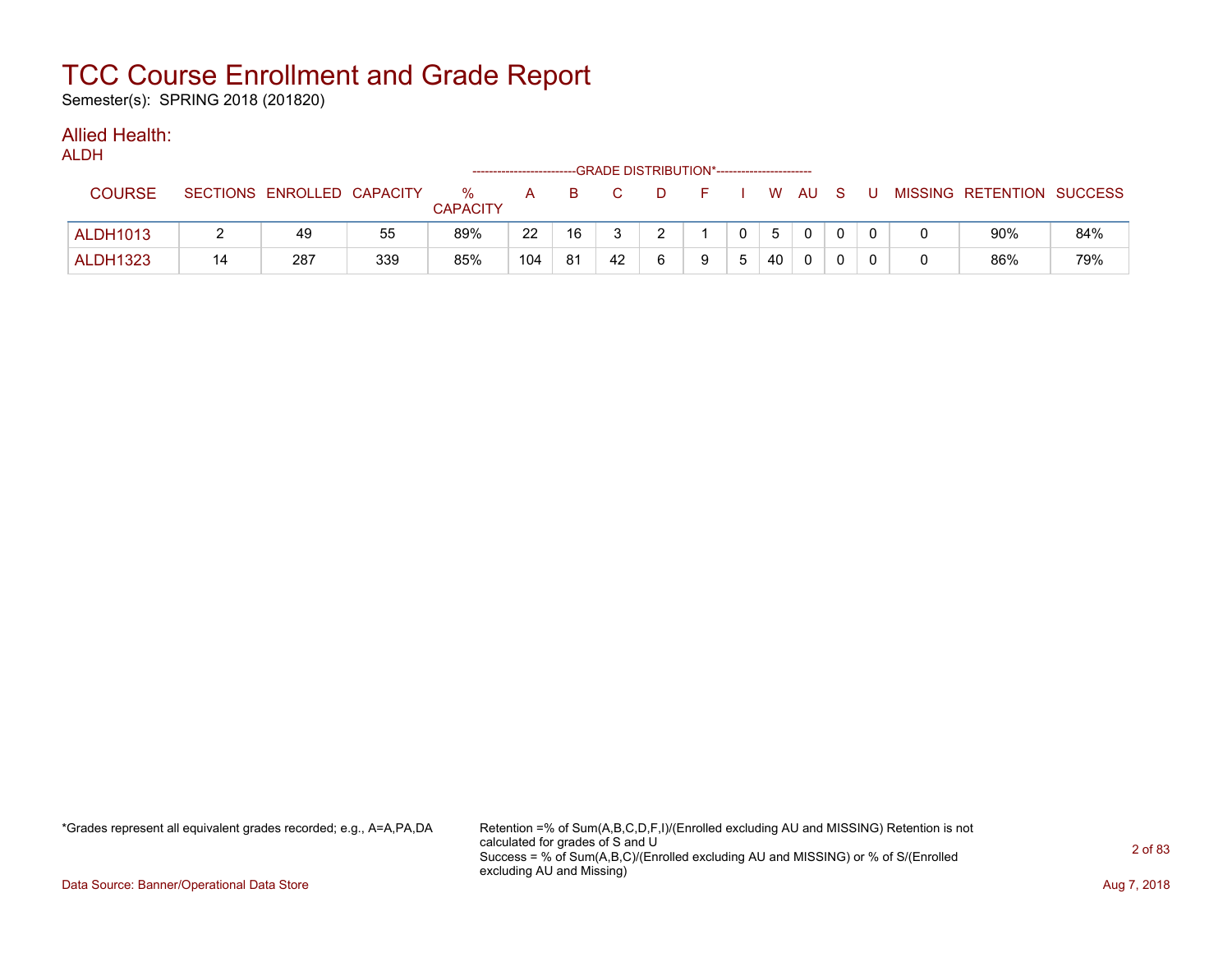Semester(s): SPRING 2018 (201820)

#### Arabic: ARBC

| ARDU            |                            |    |                         |  | ------------------------GRADE DISTRIBUTION*----------------------- |          |   |          |  |  |                                                |     |
|-----------------|----------------------------|----|-------------------------|--|--------------------------------------------------------------------|----------|---|----------|--|--|------------------------------------------------|-----|
| <b>COURSE</b>   | SECTIONS ENROLLED CAPACITY |    | $\%$<br><b>CAPACITY</b> |  |                                                                    |          |   |          |  |  | A B C D F I W AU S U MISSING—RETENTION SUCCESS |     |
| <b>ARBC1103</b> |                            | 20 | 35%                     |  |                                                                    | $\Omega$ | 0 | $\Omega$ |  |  | 86%                                            | 86% |

\*Grades represent all equivalent grades recorded; e.g., A=A,PA,DA Retention =% of Sum(A,B,C,D,F,I)/(Enrolled excluding AU and MISSING) Retention is not calculated for grades of S and U Success = % of Sum(A,B,C)/(Enrolled excluding AU and MISSING) or % of S/(Enrolled excluding AU and Missing)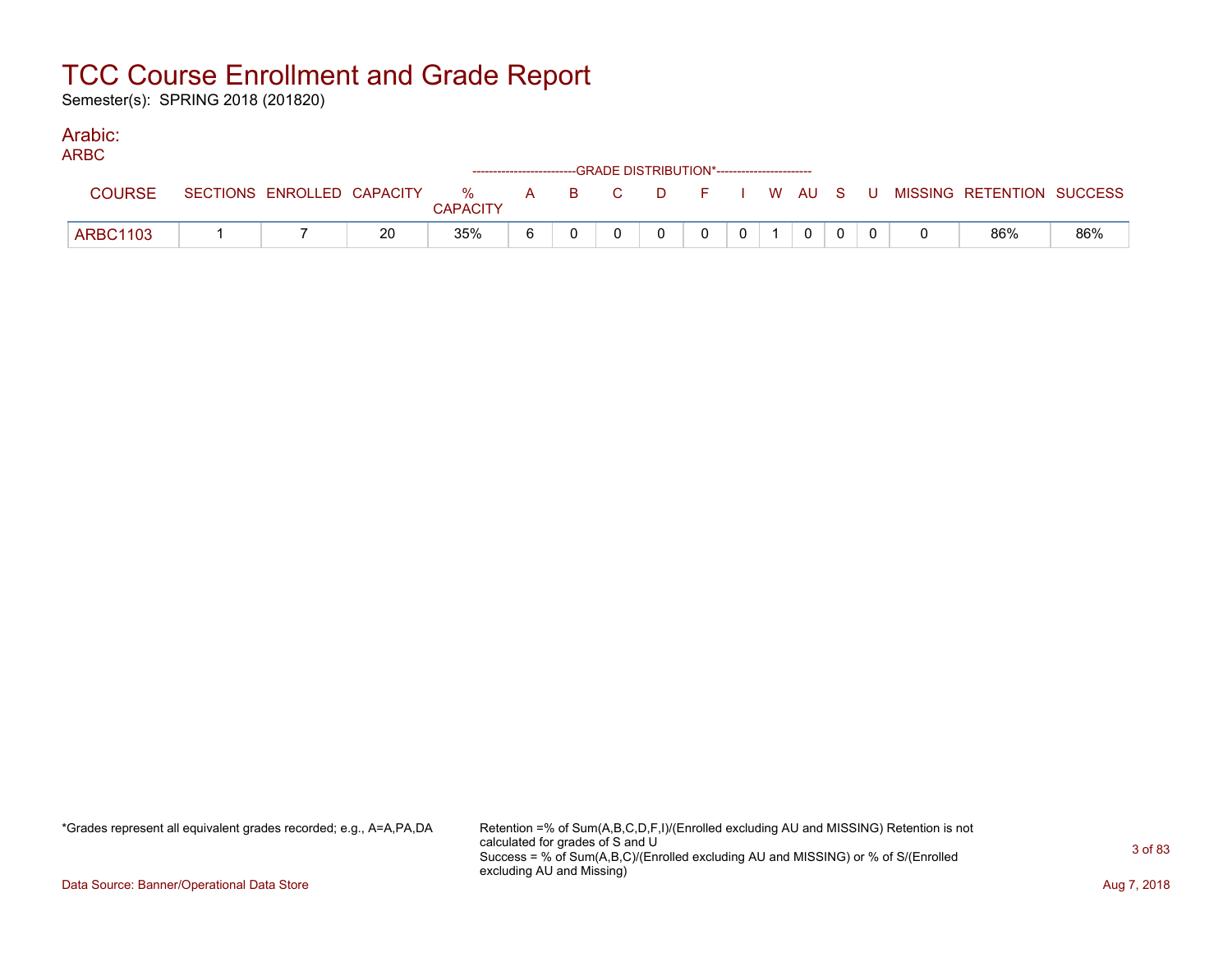Semester(s): SPRING 2018 (201820)

### Art: ART

|                |                |                            |     |                         |                |                |                | -GRADE DISTRIBUTION*---------------------- |                |              |                |              |              |              |              |                                  |      |
|----------------|----------------|----------------------------|-----|-------------------------|----------------|----------------|----------------|--------------------------------------------|----------------|--------------|----------------|--------------|--------------|--------------|--------------|----------------------------------|------|
| <b>COURSE</b>  |                | SECTIONS ENROLLED CAPACITY |     | $\%$<br><b>CAPACITY</b> | A              | B              | C              | D                                          | F              |              | W              | AU           | S            | U            |              | <b>MISSING RETENTION SUCCESS</b> |      |
| <b>ART1013</b> | 5              | 57                         | 60  | 95%                     | 23             | 16             | 6              | $\overline{2}$                             | 6              | $\mathbf{0}$ | 4              | 0            | $\mathbf{0}$ | 0            | 0            | 93%                              | 79%  |
| <b>ART1023</b> |                | 10                         | 10  | 100%                    | 4              | 4              | 1              | 0                                          | 0              | 0            | -1             | $\mathbf{0}$ | $\Omega$     | 0            | 0            | 90%                              | 90%  |
| <b>ART1033</b> | 1              | $\overline{2}$             | 5   | 40%                     | 2              | 0              | 0              | 0                                          | 0              | 0            | 0              | 0            | $\mathbf{0}$ | 0            | 0            | 100%                             | 100% |
| <b>ART1053</b> | 1              | 19                         | 20  | 95%                     | 9              | 4              | $\overline{2}$ | 0                                          | 1              | 0            | 3              | 0            | 0            | 0            | 0            | 84%                              | 79%  |
| <b>ART1063</b> | $\mathbf{1}$   | 15                         | 15  | 100%                    | $\overline{7}$ | 5              | 1              | 0                                          | 0              | 0            | $\overline{2}$ | 0            | 0            | 0            | 0            | 87%                              | 87%  |
| <b>ART1083</b> | $\overline{2}$ | 19                         | 24  | 79%                     | $\overline{7}$ | 5              | $\overline{2}$ | $\overline{c}$                             | $\mathbf 1$    | $\mathbf{0}$ | $\overline{2}$ | $\mathbf{0}$ | $\Omega$     | 0            | 0            | 89%                              | 74%  |
| <b>ART1113</b> | $\overline{7}$ | 121                        | 130 | 93%                     | 57             | 32             | 16             | $\mathbf 1$                                | $\overline{7}$ | 0            | 8              | $\mathbf{0}$ | $\mathbf{0}$ | 0            | 0            | 93%                              | 87%  |
| <b>ART1123</b> | 3              | 34                         | 34  | 100%                    | 12             | 14             | $\overline{2}$ | $\mathbf 1$                                | 0              | $\mathbf{0}$ | 5              | $\mathbf{0}$ | $\Omega$     | $\mathbf{0}$ | 0            | 85%                              | 82%  |
| <b>ART1133</b> | 3              | 11                         | 10  | 110%                    | 8              | 3              | 0              | 0                                          | 0              | 0            | 0              | 0            | 0            | 0            | 0            | 100%                             | 100% |
| <b>ART2083</b> | $\mathbf{1}$   | $\overline{7}$             | 10  | 70%                     | 4              | 1              | 1              | 0                                          | 0              | $\mathbf{0}$ |                | $\mathbf{0}$ | $\Omega$     | 0            | 0            | 86%                              | 86%  |
| <b>ART2143</b> | 1              | 10                         | 10  | 100%                    | 3              | 7              | 0              | 0                                          | 0              | 0            | 0              | 0            | $\mathbf{0}$ | 0            | 0            | 100%                             | 100% |
| <b>ART2153</b> | 1              | 4                          | 5   | 80%                     | 2              | 1              | 0              | 0                                          | 0              | 0            | $\mathbf 0$    | 1            | $\mathbf{0}$ | 0            | 0            | 100%                             | 100% |
| <b>ART2263</b> | 1              | 11                         | 11  | 100%                    | 7              | $\overline{2}$ | 0              | 0                                          | $\overline{2}$ | 0            | 0              | 0            | 0            | 0            | 0            | 100%                             | 82%  |
| <b>ART2273</b> | $\mathbf{1}$   | 3                          | 5   | 60%                     | 2              | 1              | $\mathbf{0}$   | 0                                          | 0              | $\mathbf{0}$ | $\mathbf{0}$   | $\mathbf{0}$ | $\mathbf{0}$ | 0            | 0            | 100%                             | 100% |
| <b>ART2283</b> | $\mathbf{1}$   | 2                          | 5   | 40%                     | 2              | 0              | 0              | 0                                          | 0              | $\mathbf{0}$ | $\mathbf{0}$   | $\mathbf{0}$ | $\mathbf{0}$ | 0            | $\mathbf 0$  | 100%                             | 100% |
| <b>ART2313</b> | $\mathbf 1$    | 11                         | 10  | 110%                    | 4              | 6              | 0              | 0                                          | 0              | 0            | -1             | 0            | 0            | $\mathbf{0}$ | 0            | 91%                              | 91%  |
| <b>ART2413</b> | 1              | 10                         | 14  | 71%                     | 6              | 3              | 0              | 0                                          | 0              | $\mathbf{0}$ | -1             | $\mathbf{0}$ | $\mathbf{0}$ | 0            | 0            | 90%                              | 90%  |
| <b>ART2423</b> | $\mathbf{1}$   | 13                         | 14  | 93%                     | 3              | 5              | 4              | 0                                          | 0              | $\mathbf{0}$ |                | $\mathbf{0}$ | $\mathbf{0}$ | 0            | $\mathbf{0}$ | 92%                              | 92%  |
| <b>ART2503</b> | 1              | 16                         | 15  | 107%                    | 16             | $\mathbf{0}$   | 0              | 0                                          | 0              | 0            | 0              | 0            | $\mathbf{0}$ | 0            | 0            | 100%                             | 100% |
| <b>ART2813</b> | 1              | 18                         | 20  | 90%                     | 13             | $\mathbf{0}$   |                | 0                                          | 4              | 0            | 0              | 0            | $\mathbf{0}$ | 0            | 0            | 100%                             | 78%  |
| <b>ART2823</b> | 1              | 14                         | 18  | 78%                     | 13             | 0              | 0              | 0                                          | 1              | 0            | 0              | 0            | 0            | 0            | 0            | 100%                             | 93%  |
| <b>ART2853</b> | 2              | 18                         | 24  | 75%                     | 6              | 5              | 0              | 1                                          | 0              | 0            | 6              | 0            | 0            | $\Omega$     | $\mathbf{0}$ | 67%                              | 61%  |

\*Grades represent all equivalent grades recorded; e.g., A=A,PA,DA Retention =% of Sum(A,B,C,D,F,I)/(Enrolled excluding AU and MISSING) Retention is not calculated for grades of S and U Success = % of Sum(A,B,C)/(Enrolled excluding AU and MISSING) or % of S/(Enrolled excluding AU and Missing)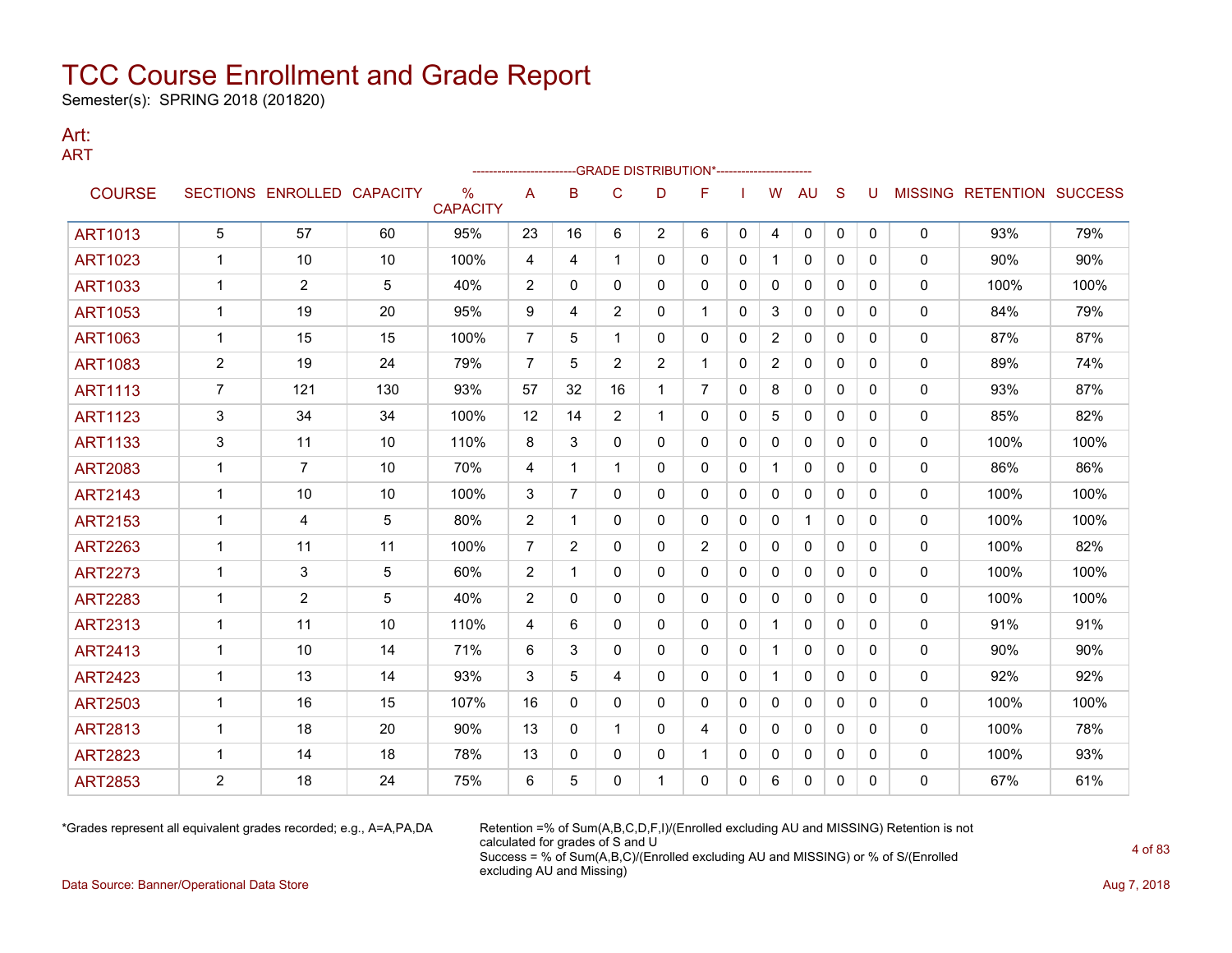Semester(s): SPRING 2018 (201820)

### Art: ART

| 731 X L        |                            |                         | ------------------------GRADE DISTRIBUTION*----------------------- |                                           |              |    |    |  |          |    |                           |      |
|----------------|----------------------------|-------------------------|--------------------------------------------------------------------|-------------------------------------------|--------------|----|----|--|----------|----|---------------------------|------|
| <b>COURSE</b>  | SECTIONS ENROLLED CAPACITY | $\%$<br><b>CAPACITY</b> |                                                                    | $\rightarrow$ $\rightarrow$ $\rightarrow$ | $\mathbf{C}$ | D. | .F |  | I WAUS   | -U | MISSING RETENTION SUCCESS |      |
| <b>ART2993</b> |                            | 100%                    |                                                                    |                                           |              |    |    |  | $\Omega$ |    | 100%                      | 100% |

\*Grades represent all equivalent grades recorded; e.g., A=A,PA,DA Retention =% of Sum(A,B,C,D,F,I)/(Enrolled excluding AU and MISSING) Retention is not calculated for grades of S and U Success = % of Sum(A,B,C)/(Enrolled excluding AU and MISSING) or % of S/(Enrolled excluding AU and Missing)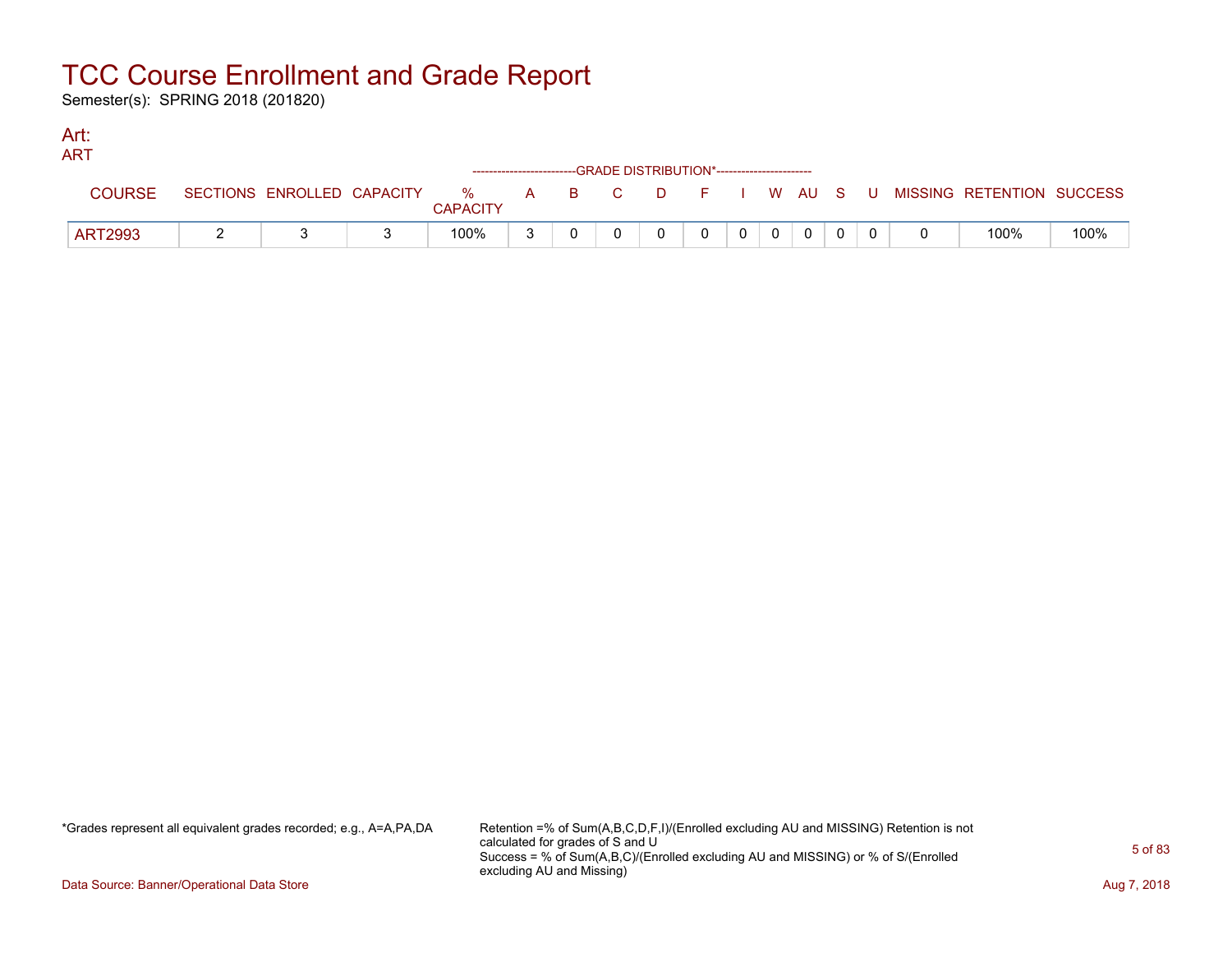Semester(s): SPRING 2018 (201820)

### American Sign Language Ed: ASLE

|                 |   |                            |     | ------------------   |    |    |    | -GRADE DISTRIBUTION*---------------------- |    |   |                      |              |    |          |                |                  |                |
|-----------------|---|----------------------------|-----|----------------------|----|----|----|--------------------------------------------|----|---|----------------------|--------------|----|----------|----------------|------------------|----------------|
| <b>COURSE</b>   |   | SECTIONS ENROLLED CAPACITY |     | %<br><b>CAPACITY</b> | A  | B  | C. | D                                          | н. |   | W                    | AU.          | -S |          | <b>MISSING</b> | <b>RETENTION</b> | <b>SUCCESS</b> |
| <b>ASLE1363</b> | 9 | 113                        | 125 | 90%                  | 46 | 25 | 14 | 5                                          | 15 |   | 6                    |              | 0  |          | 0              | 95%              | 76%            |
| <b>ASLE1373</b> | 4 | 44                         | 60  | 73%                  | 18 | 11 |    | 5                                          | 3  |   | $\mathbf{2}^{\circ}$ | 0            | 0  | 0        | 0              | 95%              | 77%            |
| <b>ASLE1413</b> | 2 | 37                         | 40  | 92%                  | 14 | 3  |    | ົ                                          | 9  | 0 | 6                    | 0            | 0  | $\Omega$ | 0              | 84%              | 54%            |
| <b>ASLE2414</b> |   |                            | 15  | 47%                  | 3  |    |    |                                            |    |   |                      | 0            | 0  | 0        | 0              | 86%              | 57%            |
| <b>ASLE2524</b> | ົ | 13                         | 30  | 43%                  | 6  | 4  |    |                                            | 0  |   |                      | $\mathbf{0}$ | 0  |          | 0              | 92%              | 92%            |

\*Grades represent all equivalent grades recorded; e.g., A=A,PA,DA Retention =% of Sum(A,B,C,D,F,I)/(Enrolled excluding AU and MISSING) Retention is not calculated for grades of S and U Success = % of Sum(A,B,C)/(Enrolled excluding AU and MISSING) or % of S/(Enrolled excluding AU and Missing)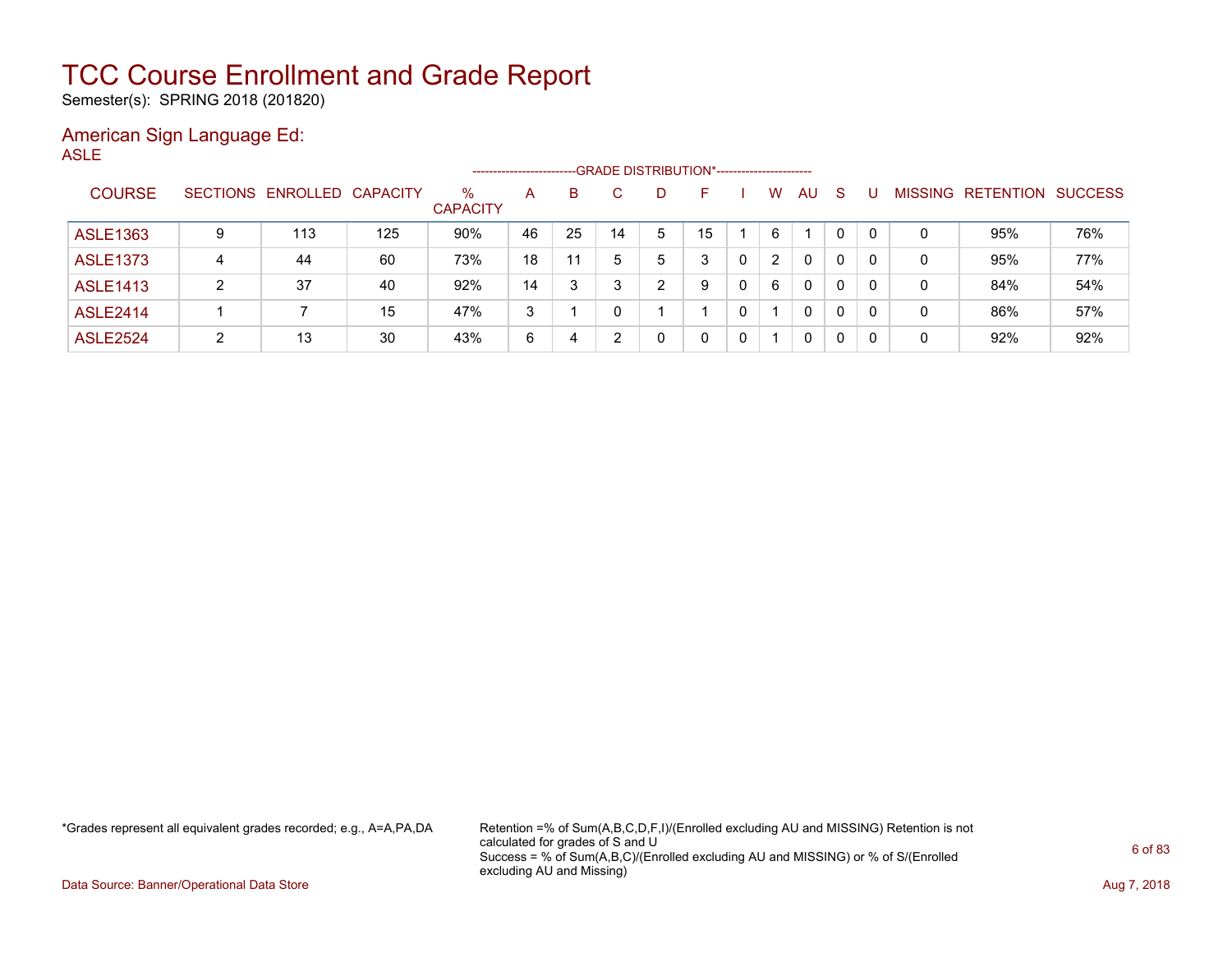Semester(s): SPRING 2018 (201820)

### Astronomy:

| <b>ASTR</b>     |    |    |                 |    | ------------------------GRADE DISTRIBUTION*----------------------- |    |   |   |                |                 |                |  |                                                                             |     |
|-----------------|----|----|-----------------|----|--------------------------------------------------------------------|----|---|---|----------------|-----------------|----------------|--|-----------------------------------------------------------------------------|-----|
| <b>COURSE</b>   |    |    | <b>CAPACITY</b> |    |                                                                    |    |   |   |                |                 |                |  | SECTIONS ENROLLED CAPACITY % A B C D F I W AU S U MISSING RETENTION SUCCESS |     |
| <b>ASTR1104</b> | 79 | 90 | 88%             | 32 | 12 <sup>1</sup>                                                    | R. | 5 | 9 | 0 <sup>1</sup> | 13 <sup>1</sup> | $\overline{0}$ |  | 84%                                                                         | 66% |

\*Grades represent all equivalent grades recorded; e.g., A=A,PA,DA Retention =% of Sum(A,B,C,D,F,I)/(Enrolled excluding AU and MISSING) Retention is not calculated for grades of S and U Success = % of Sum(A,B,C)/(Enrolled excluding AU and MISSING) or % of S/(Enrolled excluding AU and Missing)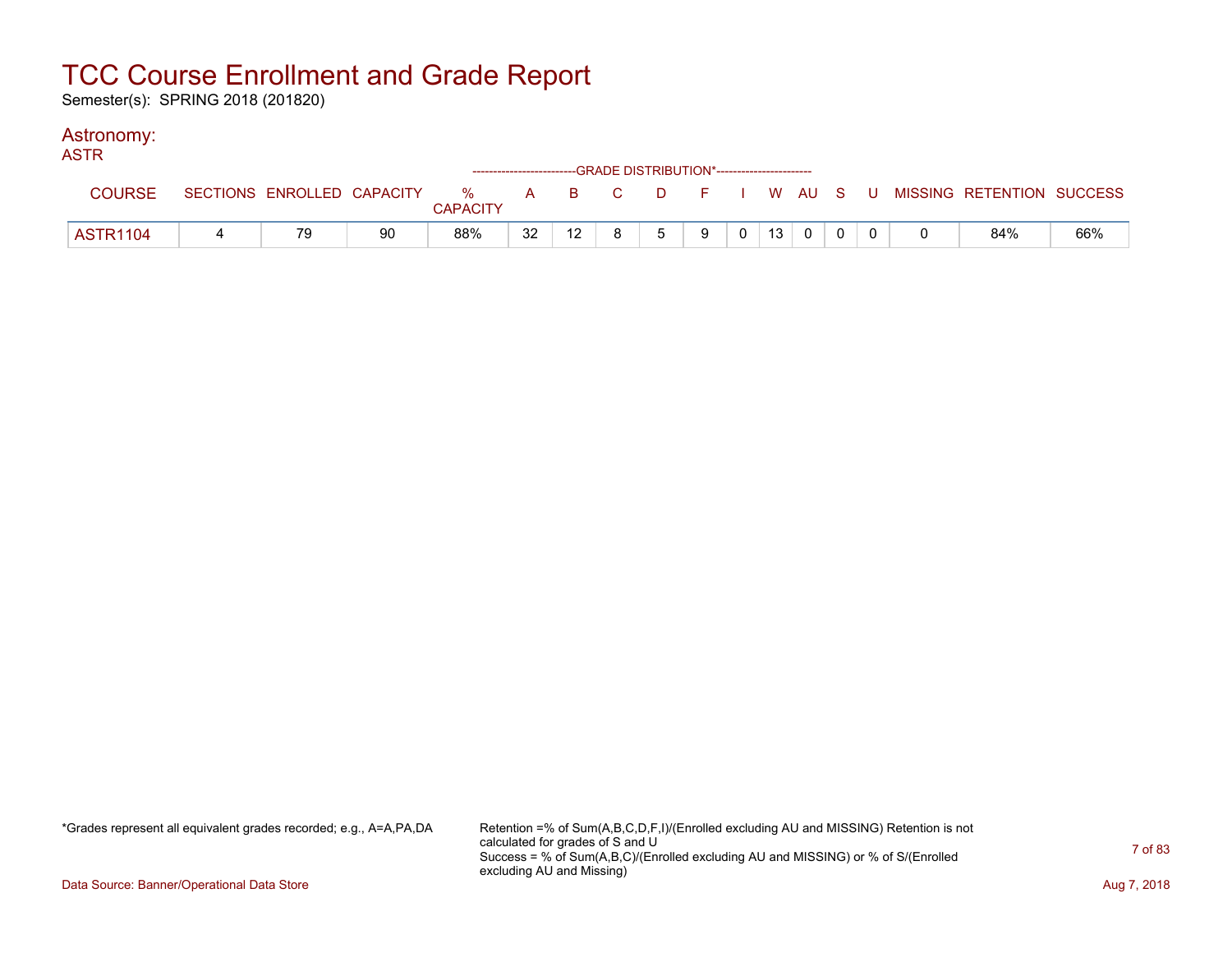Semester(s): SPRING 2018 (201820)

### Aviation Sciences Technology: AVST

|                 |                |                            |    |                         |                |                |                |   | ------------------------GRADE                DISTRIBUTION*---------------------- |              |              |              |          |          |                |                          |      |
|-----------------|----------------|----------------------------|----|-------------------------|----------------|----------------|----------------|---|----------------------------------------------------------------------------------|--------------|--------------|--------------|----------|----------|----------------|--------------------------|------|
| <b>COURSE</b>   |                | SECTIONS ENROLLED CAPACITY |    | $\%$<br><b>CAPACITY</b> | A              | в              | C              | D | F                                                                                |              | W            | AU           | S        | U        | <b>MISSING</b> | <b>RETENTION SUCCESS</b> |      |
| <b>AVST1113</b> | $\overline{2}$ | 18                         | 40 | 45%                     | $\overline{7}$ | 4              | 5              | 0 | 1                                                                                | 0            |              | $\mathbf 0$  | 0        | $\Omega$ | 0              | 94%                      | 89%  |
| <b>AVST1222</b> |                | 13                         | 20 | 65%                     | $\mathbf 0$    | 0              | 0              | 0 | 0                                                                                | 12           |              | 0            | 0        | 0        | 0              | 92%                      | 0%   |
| <b>AVST1232</b> | 1              | 8                          | 20 | 40%                     | 5              | 0              | $\mathbf{0}$   | 0 | 0                                                                                | 3            | 0            | $\mathbf{0}$ | 0        | 0        | 0              | 100%                     | 62%  |
| <b>AVST1343</b> |                | $\overline{7}$             | 20 | 35%                     | 5              | 0              |                |   | 0                                                                                | 0            | 0            | 0            | 0        | 0        | $\Omega$       | 100%                     | 86%  |
| <b>AVST1354</b> |                | 10                         | 20 | 50%                     | 4              | 4              |                | 0 | 0                                                                                | 0            |              | $\mathbf{0}$ | 0        | 0        | $\Omega$       | 90%                      | 90%  |
| <b>AVST1403</b> |                | 16                         | 20 | 80%                     | 15             |                | $\mathbf{0}$   | 0 | 0                                                                                | $\mathbf 0$  | 0            | $\mathbf{0}$ | $\Omega$ | $\Omega$ | $\Omega$       | 100%                     | 100% |
| <b>AVST2113</b> | 2              | 27                         | 40 | 68%                     | 21             | $\overline{2}$ | $\overline{2}$ | 0 |                                                                                  | 0            |              | $\mathbf{0}$ | $\Omega$ | $\Omega$ | 0              | 96%                      | 93%  |
| <b>AVST2132</b> |                | 4                          | 20 | 20%                     | $\Omega$       | $\Omega$       | $\Omega$       | 0 | 0                                                                                | 4            | $\mathbf{0}$ | $\Omega$     | $\Omega$ | $\Omega$ | 0              | 100%                     | 0%   |
| <b>AVST2162</b> | 1              | 1                          | 20 | 5%                      | 0              | $\Omega$       | 0              | 0 | 0                                                                                |              | $\Omega$     | $\Omega$     | 0        | 0        | 0              | 100%                     | 0%   |
| <b>AVST2181</b> | 1              | 4                          | 10 | 40%                     | $\Omega$       | 0              | $\mathbf{0}$   | 0 | 0                                                                                | 4            | 0            | $\mathbf{0}$ | 0        | 0        | 0              | 100%                     | 0%   |
| <b>AVST2182</b> |                | $\overline{2}$             | 20 | 10%                     | $\Omega$       | 0              | $\mathbf{0}$   | 0 | 0                                                                                | 2            | $\mathbf{0}$ | $\mathbf{0}$ | 0        | $\Omega$ | 0              | 100%                     | 0%   |
| <b>AVST2213</b> |                | 18                         | 20 | 90%                     | 11             | 3              | 3              | 0 | 0                                                                                | $\Omega$     |              | $\mathbf{0}$ | $\Omega$ | 0        | $\Omega$       | 94%                      | 94%  |
| <b>AVST2246</b> | 1              | 12                         | 15 | 80%                     | 6              | 5              |                | 0 | 0                                                                                | $\mathbf{0}$ | $\Omega$     | $\mathbf{0}$ | $\Omega$ | 0        | $\mathbf{0}$   | 100%                     | 100% |
| <b>AVST2253</b> |                | 10                         | 20 | 50%                     | 8              | $\Omega$       | $\overline{2}$ | 0 | 0                                                                                | 0            | $\Omega$     | $\mathbf{0}$ | $\Omega$ | 0        | $\Omega$       | 100%                     | 100% |
| <b>AVST2262</b> |                | 12                         | 20 | 60%                     | 10             | $\overline{2}$ | $\Omega$       | 0 | 0                                                                                | 0            | 0            | $\mathbf{0}$ | $\Omega$ | 0        | 0              | 100%                     | 100% |
| <b>AVST2413</b> |                | 6                          | 15 | 40%                     | 3              | $\overline{2}$ |                | 0 | 0                                                                                | 0            | 0            | 0            | 0        | 0        | 0              | 100%                     | 100% |

\*Grades represent all equivalent grades recorded; e.g., A=A,PA,DA Retention =% of Sum(A,B,C,D,F,I)/(Enrolled excluding AU and MISSING) Retention is not calculated for grades of S and U Success = % of Sum(A,B,C)/(Enrolled excluding AU and MISSING) or % of S/(Enrolled excluding AU and Missing)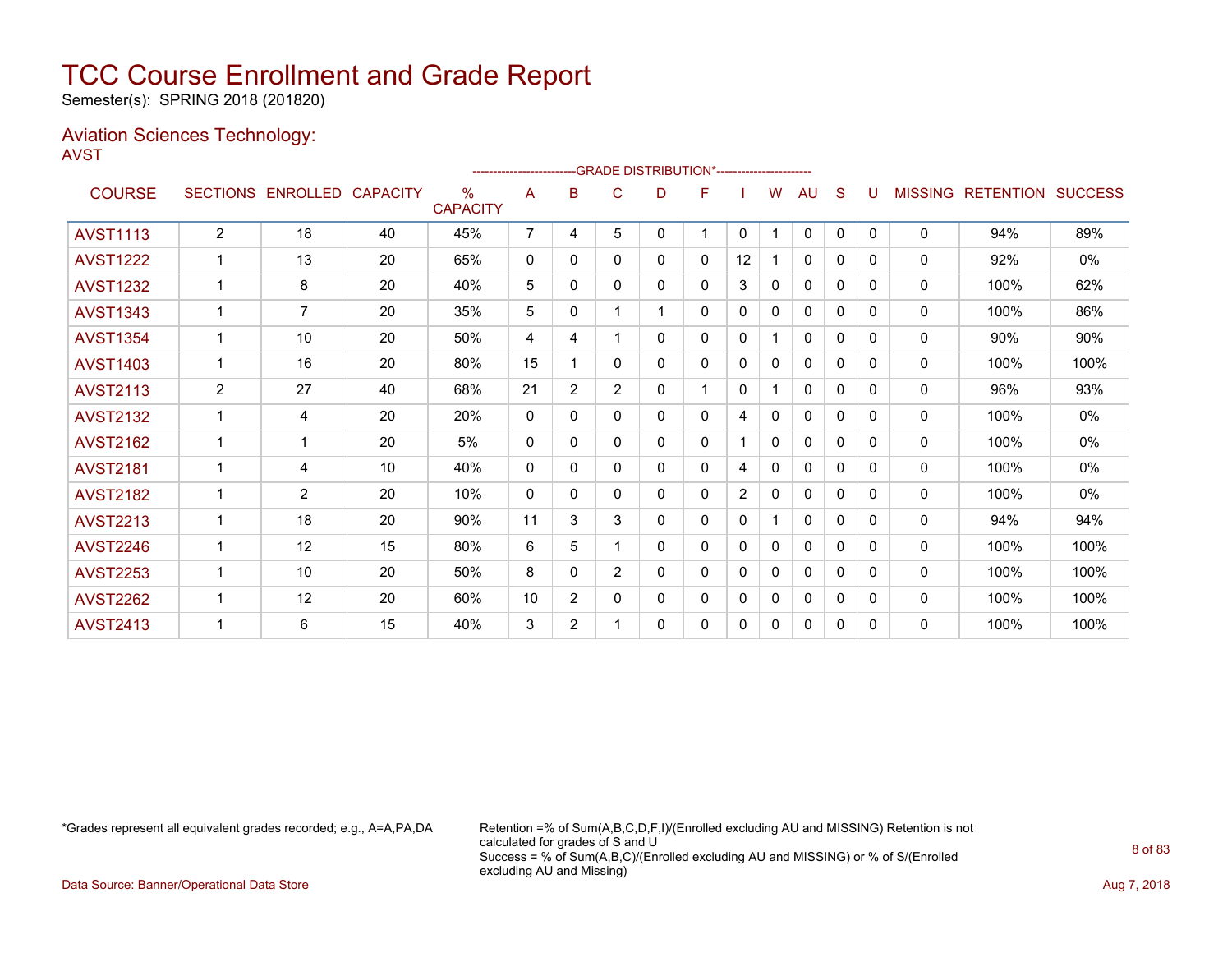Semester(s): SPRING 2018 (201820)

### Biology:

| PU 1<br>M.<br>۰. |  |
|------------------|--|
|                  |  |

|                 |                 |          |                 |                         | ----------------------- |     |                | -- GRADE DISTRIBUTION*------------------------ |                |              |                |              |              |              |                |                  |                |
|-----------------|-----------------|----------|-----------------|-------------------------|-------------------------|-----|----------------|------------------------------------------------|----------------|--------------|----------------|--------------|--------------|--------------|----------------|------------------|----------------|
| <b>COURSE</b>   | <b>SECTIONS</b> | ENROLLED | <b>CAPACITY</b> | $\%$<br><b>CAPACITY</b> | A                       | B   | C              | D                                              | F              |              | W              | AU           | S            |              | <b>MISSING</b> | <b>RETENTION</b> | <b>SUCCESS</b> |
| <b>BIOL1113</b> | 3               | 61       | 68              | 90%                     | 10                      | 15  | 19             | 4                                              | 5              | $\mathbf{0}$ | 8              | 0            | 0            | $\Omega$     | $\mathbf 0$    | 87%              | 72%            |
| <b>BIOL1114</b> | 25              | 511      | 560             | 91%                     | 147                     | 150 | 72             | 31                                             | 36             | 3            | 72             | 0            | 0            | $\Omega$     | 0              | 86%              | 72%            |
| <b>BIOL1224</b> | 30              | 654      | 711             | 92%                     | 178                     | 175 | 121            | 38                                             | 49             |              | 91             | 1            | $\mathbf{0}$ | $\Omega$     | 0              | 86%              | 73%            |
| <b>BIOL1314</b> | 14              | 309      | 336             | 92%                     | 134                     | 74  | 38             | 14                                             | 22             | $\mathbf{0}$ | 27             | 0            | 0            | $\Omega$     | 0              | 91%              | 80%            |
| <b>BIOL1324</b> | $\overline{2}$  | 27       | 48              | 56%                     | 8                       | 6   | 9              | 3                                              | 0              | 0            |                | 0            | 0            | <sup>0</sup> | 0              | 96%              | 85%            |
| <b>BIOL1383</b> | 46              | 992      | 1,096           | 91%                     | 402                     | 279 | 130            | 37                                             | 61             | $\mathbf{0}$ | 83             | $\mathbf{0}$ | $\mathbf{0}$ | $\Omega$     | 0              | 92%              | 82%            |
| <b>BIOL1404</b> |                 | 23       | 24              | 96%                     | 12                      | 5   | 4              | 0                                              | $\overline{2}$ | 0            | 0              | $\mathbf{0}$ | $\mathbf 0$  | $\Omega$     | $\mathbf 0$    | 100%             | 91%            |
| <b>BIOL1604</b> | 3               | 71       | 72              | 99%                     | 27                      | 21  | 13             |                                                | $\overline{2}$ | $\mathbf{0}$ | 7              | $\mathbf{0}$ | 0            | $\Omega$     | 0              | 90%              | 86%            |
| <b>BIOL2134</b> | 20              | 430      | 476             | 90%                     | 145                     | 92  | 70             | 16                                             | 22             | 3            | 82             | $\mathbf{0}$ | $\mathbf{0}$ | $\Omega$     | $\mathbf 0$    | 81%              | 71%            |
| <b>BIOL2154</b> | 13              | 270      | 312             | 87%                     | 108                     | 85  | 45             | 6                                              | 6              | 0            | 20             | 0            | $\mathbf 0$  | $\Omega$     | 0              | 93%              | 88%            |
| <b>BIOL2164</b> | 13              | 289      | 299             | 97%                     | 82                      | 105 | 54             | 9                                              | 7              | 0            | 32             | $\mathbf{0}$ | 0            | $\Omega$     | 0              | 89%              | 83%            |
| <b>BIOL2313</b> |                 | 20       | 20              | 100%                    | 9                       | 6   | $\overline{2}$ | 0                                              |                | $\mathbf{0}$ | $\overline{2}$ | 0            | 0            | $\Omega$     | 0              | 90%              | 85%            |

\*Grades represent all equivalent grades recorded; e.g., A=A,PA,DA Retention =% of Sum(A,B,C,D,F,I)/(Enrolled excluding AU and MISSING) Retention is not calculated for grades of S and U Success = % of Sum(A,B,C)/(Enrolled excluding AU and MISSING) or % of S/(Enrolled excluding AU and Missing)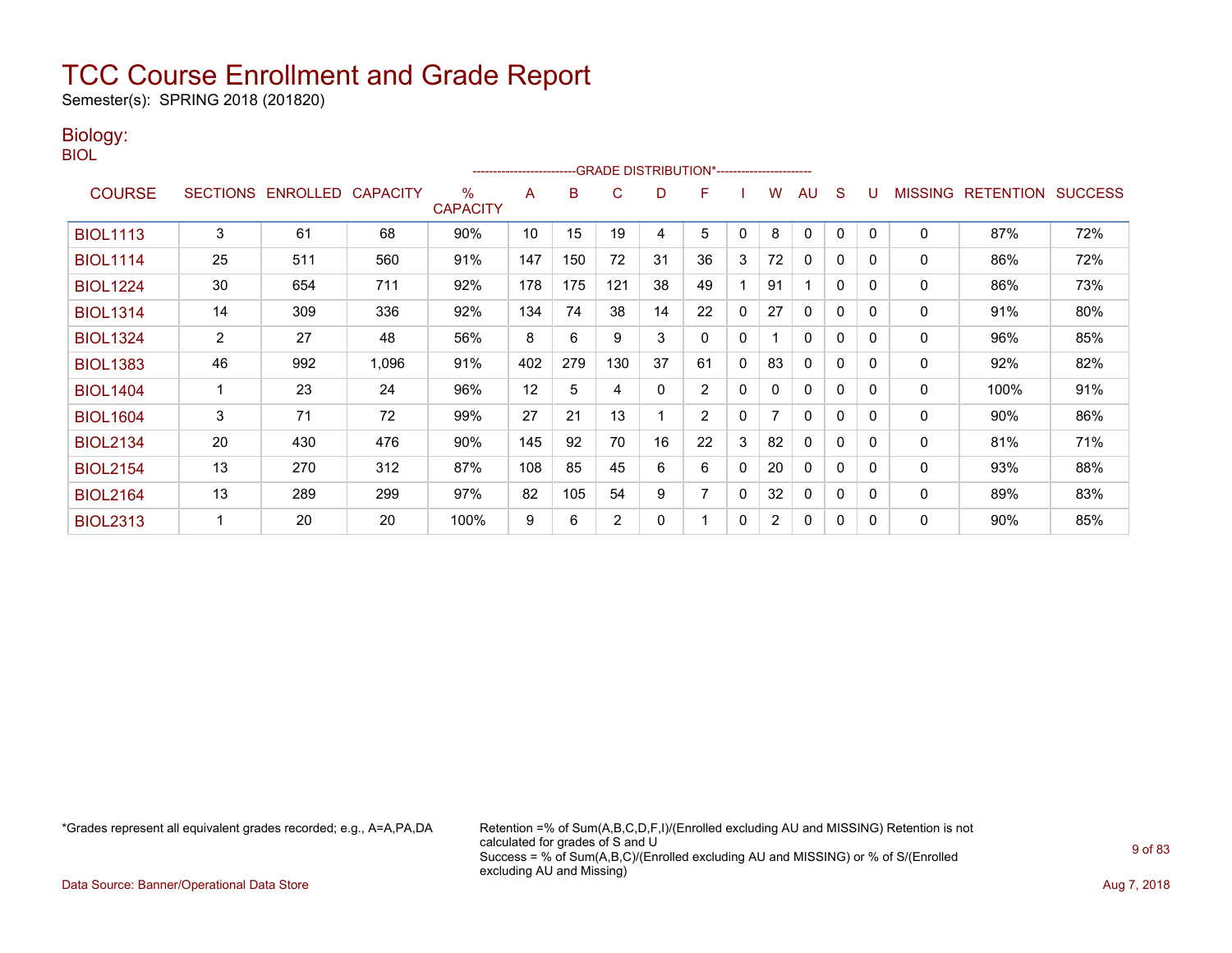Semester(s): SPRING 2018 (201820)

### Biotechnology: BIOT

|                 |   |                            |    |                         | ---------------------- |   |   | --GRADE DISTRIBUTION*----------------------- |   |          |              |              |          |                |                  |                |
|-----------------|---|----------------------------|----|-------------------------|------------------------|---|---|----------------------------------------------|---|----------|--------------|--------------|----------|----------------|------------------|----------------|
| <b>COURSE</b>   |   | SECTIONS ENROLLED CAPACITY |    | $\%$<br><b>CAPACITY</b> | A                      | B |   | D                                            | н | w        | AU           | <sub>S</sub> |          | <b>MISSING</b> | <b>RETENTION</b> | <b>SUCCESS</b> |
| <b>BIOT1113</b> | ົ | 25                         | 28 | 89%                     | 8                      | 5 |   |                                              |   | 9        | $\mathbf{0}$ | 0            | $\Omega$ | 0              | 64%              | 60%            |
| <b>BIOT1315</b> |   | 11                         | 13 | 85%                     | 3                      |   | 6 |                                              | 0 | $\Omega$ | 0            | 0            | 0        | 0              | 100%             | 100%           |
| <b>BIOT2101</b> |   | 12                         | 13 | 92%                     |                        | 5 |   |                                              | 0 | $\Omega$ | 0            | 0            | $\Omega$ | 0              | 100%             | 100%           |
| <b>BIOT2335</b> |   | 10                         | 12 | 83%                     | 5                      |   |   |                                              |   | 0        | 0            | 0            |          | 0              | 100%             | 90%            |
| <b>BIOT2512</b> |   | 3                          | 3  | 100%                    | 3                      |   |   |                                              | 0 | 0        | 0            | 0            | 0        | 0              | 100%             | 100%           |

\*Grades represent all equivalent grades recorded; e.g., A=A,PA,DA Retention =% of Sum(A,B,C,D,F,I)/(Enrolled excluding AU and MISSING) Retention is not calculated for grades of S and U Success = % of Sum(A,B,C)/(Enrolled excluding AU and MISSING) or % of S/(Enrolled excluding AU and Missing)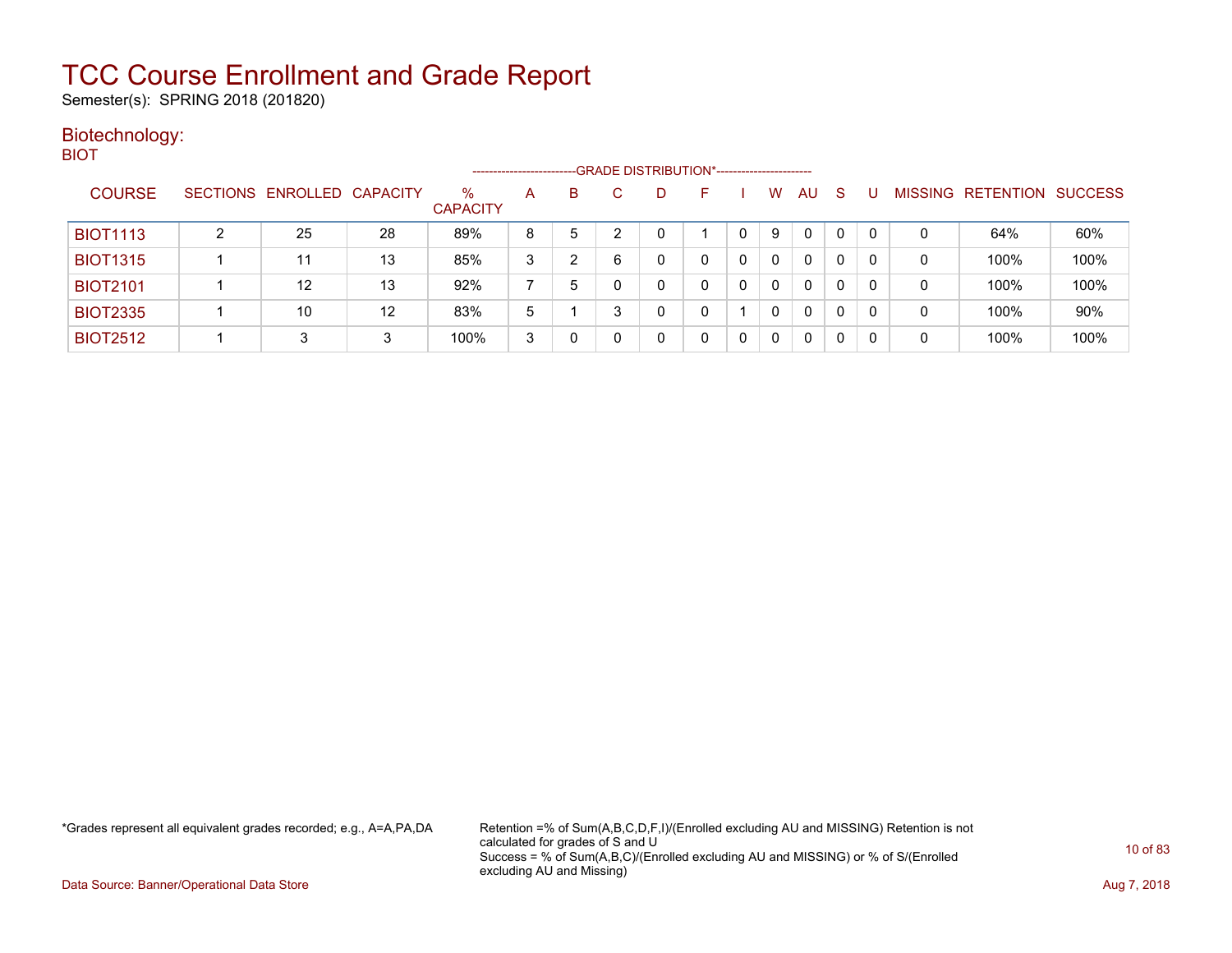Semester(s): SPRING 2018 (201820)

### Biomedical Equipment Technolog: BMET

| -------         |                            |               |                                    | ------------------------GRADE DISTRIBUTION*----------------------- |        |          |              |              |     |                           |     |
|-----------------|----------------------------|---------------|------------------------------------|--------------------------------------------------------------------|--------|----------|--------------|--------------|-----|---------------------------|-----|
| <b>COURSE</b>   | SECTIONS ENROLLED CAPACITY | %<br>CAPACITY | $\mathbf{A}$ <b>B</b> $\mathbf{A}$ | C.                                                                 | $\Box$ | FIWAUS   |              |              | . U | MISSING RETENTION SUCCESS |     |
| <b>BMET2343</b> |                            | 43%           |                                    |                                                                    |        | $\Omega$ | $\mathbf{0}$ | $\mathbf{0}$ |     | 100%                      | 83% |

\*Grades represent all equivalent grades recorded; e.g., A=A,PA,DA Retention =% of Sum(A,B,C,D,F,I)/(Enrolled excluding AU and MISSING) Retention is not calculated for grades of S and U Success = % of Sum(A,B,C)/(Enrolled excluding AU and MISSING) or % of S/(Enrolled excluding AU and Missing)

Data Source: Banner/Operational Data Store **Aug 7, 2018**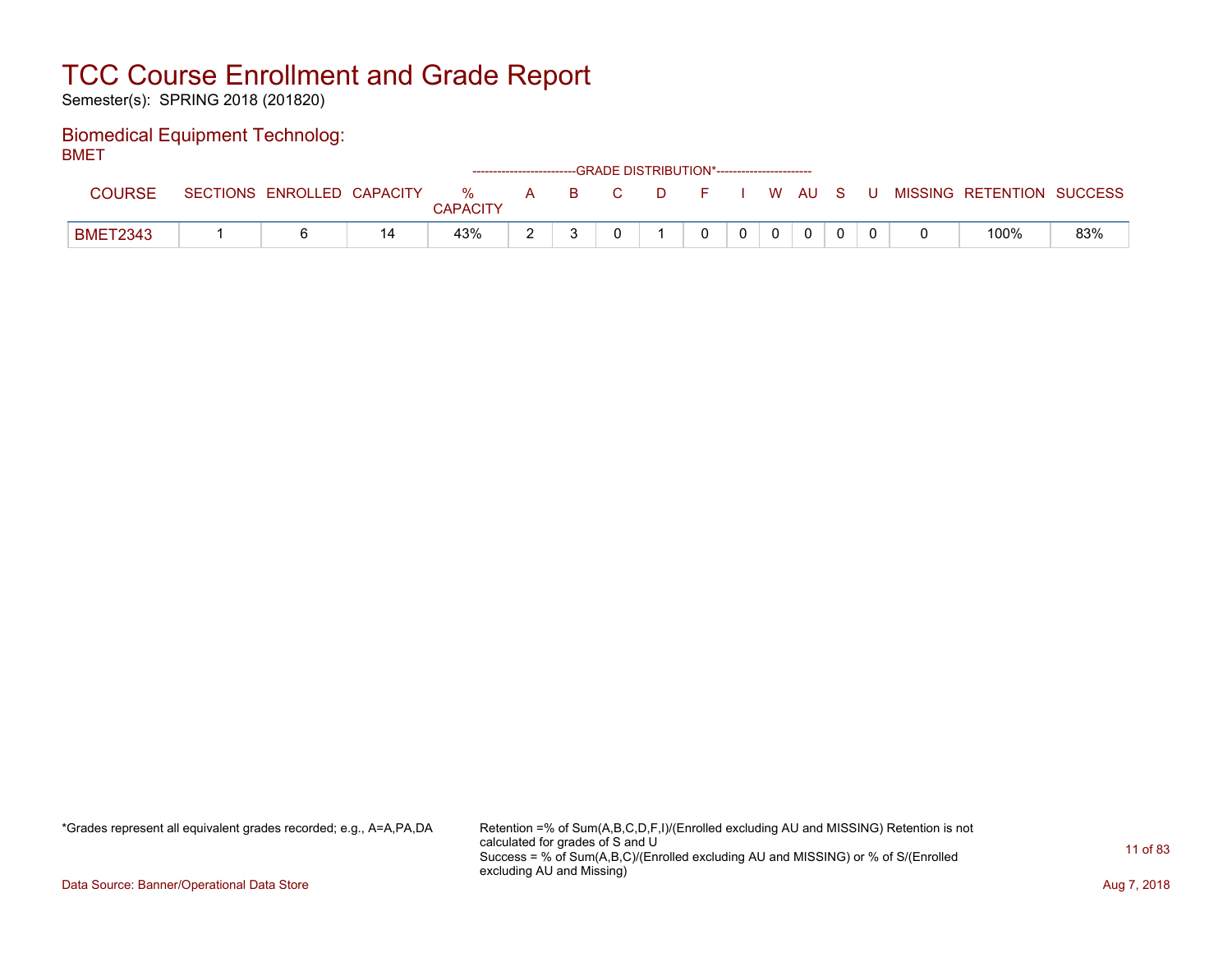Semester(s): SPRING 2018 (201820)

### Business:

**BUSN** 

|                 |    |                   |                 |                         | ----------------------- |    |                | --GRADE DISTRIBUTION*---------------------- |                |              |                |                         |              |              |                |                  |                |
|-----------------|----|-------------------|-----------------|-------------------------|-------------------------|----|----------------|---------------------------------------------|----------------|--------------|----------------|-------------------------|--------------|--------------|----------------|------------------|----------------|
| <b>COURSE</b>   |    | SECTIONS ENROLLED | <b>CAPACITY</b> | $\%$<br><b>CAPACITY</b> | A                       | B  | C              | D                                           | F              |              | W              | AU                      | S            |              | <b>MISSING</b> | <b>RETENTION</b> | <b>SUCCESS</b> |
| <b>BUSN1053</b> | 14 | 330               | 354             | 93%                     | 176                     | 48 | 38             | 13                                          | 19             |              | 35             | $\mathbf{0}$            | 0            | $\Omega$     | $\mathbf 0$    | 89%              | 79%            |
| <b>BUSN1123</b> |    | 19                | 20              | 95%                     | 12                      |    |                | 0                                           |                | 0            | 4              | $\mathbf{0}$            | 0            | $\Omega$     | 0              | 79%              | 74%            |
| <b>BUSN1143</b> | 6  | 66                | 119             | 55%                     | 34                      | 13 | 6              | 3                                           | 4              | $\mathbf{0}$ | 6              | $\mathbf{0}$            | $\mathbf{0}$ | $\Omega$     | $\mathbf 0$    | 91%              | 80%            |
| <b>BUSN1353</b> | 4  | 63                | 80              | 79%                     | 13                      | 10 | 10             | 5                                           | 3              | 0            | 22             | 0                       | 0            | $\Omega$     | 0              | 65%              | 52%            |
| <b>BUSN2053</b> |    | 4                 | 20              | 20%                     | 3                       |    | 0              | 0                                           | 0              | 0            | 0              | $\mathbf{0}$            | 0            | $\Omega$     | $\mathbf{0}$   | 100%             | 100%           |
| <b>BUSN2213</b> | 3  | 57                | 65              | 88%                     | 26                      | 13 | 5              | $\overline{2}$                              | 5              | 0            | 5              | $\overline{\mathbf{A}}$ | $\mathbf{0}$ | $\Omega$     | 0              | 91%              | 79%            |
| <b>BUSN2313</b> | 4  | 70                | 120             | 58%                     | 15                      | 21 | 8              | 6                                           | 12             | 0            | 8              | $\mathbf{0}$            | $\mathbf{0}$ | $\Omega$     | $\mathbf 0$    | 89%              | 63%            |
| <b>BUSN2363</b> |    | 19                | 20              | 95%                     | 7                       | 6  | $\overline{2}$ | 0                                           | $\overline{2}$ | 0            | $\overline{2}$ | $\mathbf{0}$            | 0            | <sup>0</sup> | 0              | 89%              | 79%            |
| <b>BUSN2433</b> | 6  | 100               | 120             | 83%                     | 37                      | 23 | 13             | 3                                           | 11             | 0            | 13             | $\mathbf{0}$            | $\Omega$     | $\Omega$     | 0              | 87%              | 73%            |
| <b>BUSN2513</b> |    | 16                | 20              | 80%                     | 9                       |    |                | 0                                           | 0              | $\mathbf{0}$ | 5              | $\mathbf{0}$            | $\mathbf{0}$ | $\Omega$     | $\mathbf 0$    | 69%              | 69%            |
| <b>BUSN2523</b> |    | 14                | 20              | 70%                     | 12                      |    | 0              | 0                                           | 0              | 0            |                | $\mathbf{0}$            | 0            | $\Omega$     | 0              | 93%              | 93%            |
| <b>BUSN2613</b> |    | 10                | 20              | 50%                     | 0                       | 4  | 3              |                                             | 0              | 0            | 2              | 0                       | 0            | $\Omega$     | 0              | 80%              | 70%            |

\*Grades represent all equivalent grades recorded; e.g., A=A,PA,DA Retention =% of Sum(A,B,C,D,F,I)/(Enrolled excluding AU and MISSING) Retention is not calculated for grades of S and U Success = % of Sum(A,B,C)/(Enrolled excluding AU and MISSING) or % of S/(Enrolled excluding AU and Missing)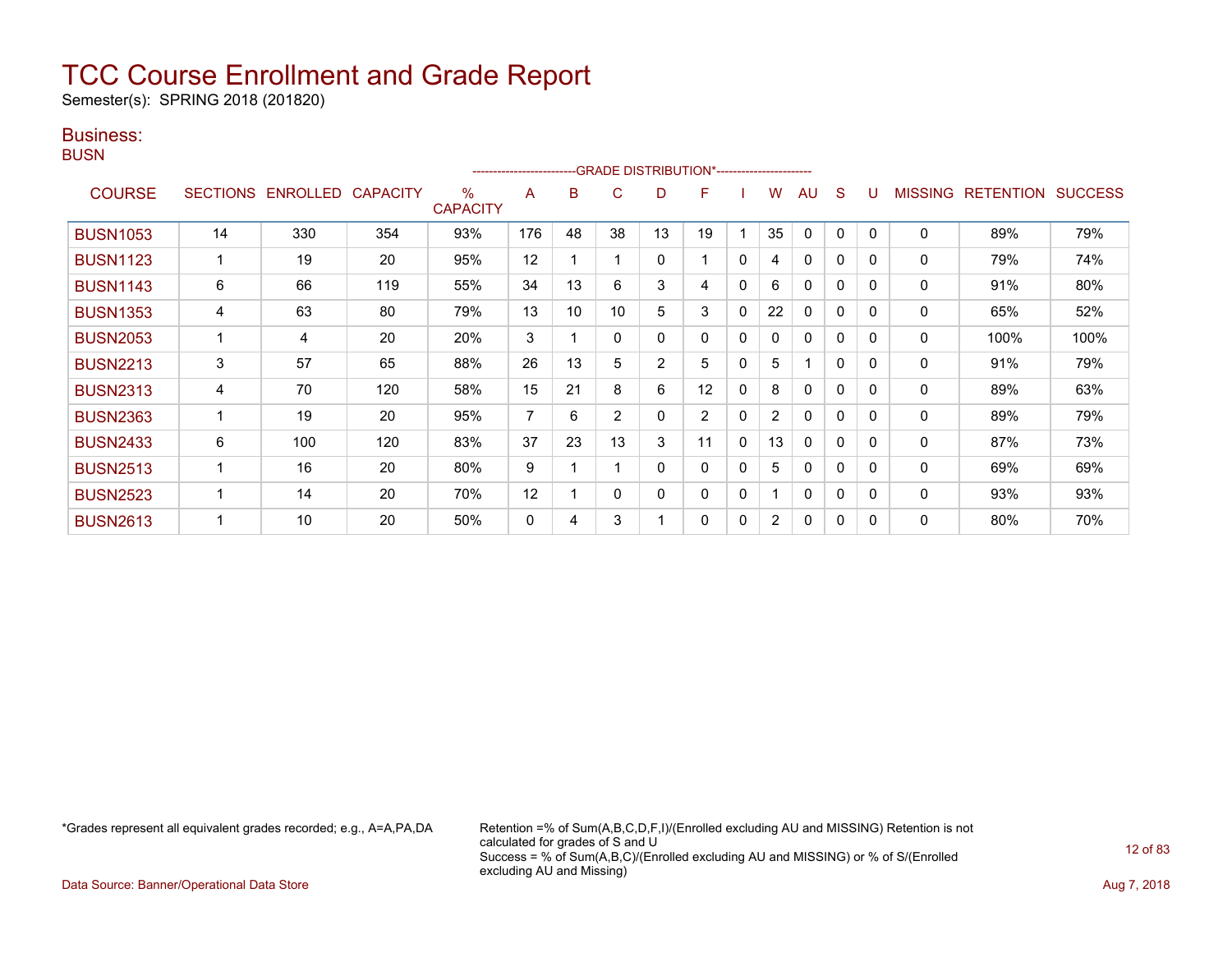Semester(s): SPRING 2018 (201820)

### Chemistry:

|                 |    |                   |                 |                         |     |     |    |    | --GRADE DISTRIBUTION*----------------------- |   |    |              |   |   |                |                  |                |
|-----------------|----|-------------------|-----------------|-------------------------|-----|-----|----|----|----------------------------------------------|---|----|--------------|---|---|----------------|------------------|----------------|
| <b>COURSE</b>   |    | SECTIONS ENROLLED | <b>CAPACITY</b> | $\%$<br><b>CAPACITY</b> | A   | B   | C. |    | н.                                           |   | w  | AU           | S |   | <b>MISSING</b> | <b>RETENTION</b> | <b>SUCCESS</b> |
| <b>CHEM1114</b> | 11 | 217               | 252             | 86%                     | 52  | 81  | 38 | 10 | $12 \overline{ }$                            | 0 | 24 | $\mathbf{0}$ | 0 | 0 | 0              | 89%              | 79%            |
| <b>CHEM1134</b> | 2  | 42                | 48              | 88%                     | 8   | 6   | 12 | 6  | $\overline{2}$                               | 0 | 8  | 0            | 0 | 0 | 0              | 81%              | 62%            |
| <b>CHEM1315</b> | 20 | 466               | 476             | 98%                     | 178 | 118 | 72 | 18 | 35                                           | 0 | 45 | 0            | 0 | 0 | 0              | 90%              | 79%            |
| <b>CHEM1415</b> | 9  | 191               | 212             | 90%                     | 98  | 44  | 21 | 4  | 4                                            | 0 | 20 | 0            | 0 | 0 | $\mathbf 0$    | 90%              | 85%            |
| <b>CHEM2145</b> | 5  | 58                | 60              | 97%                     | 14  | 14  | 13 | ົ  |                                              | 0 | 14 | 0            | 0 | 0 | 0              | 76%              | 71%            |
| <b>CHEM2245</b> | 4  | 30                | 48              | 62%                     | 9   | 13  | 4  | 0  |                                              | 0 | 3  | 0            | 0 | 0 | $\mathbf 0$    | 90%              | 87%            |

\*Grades represent all equivalent grades recorded; e.g., A=A,PA,DA Retention =% of Sum(A,B,C,D,F,I)/(Enrolled excluding AU and MISSING) Retention is not calculated for grades of S and U Success = % of Sum(A,B,C)/(Enrolled excluding AU and MISSING) or % of S/(Enrolled excluding AU and Missing)

Data Source: Banner/Operational Data Store **Aug 7, 2018**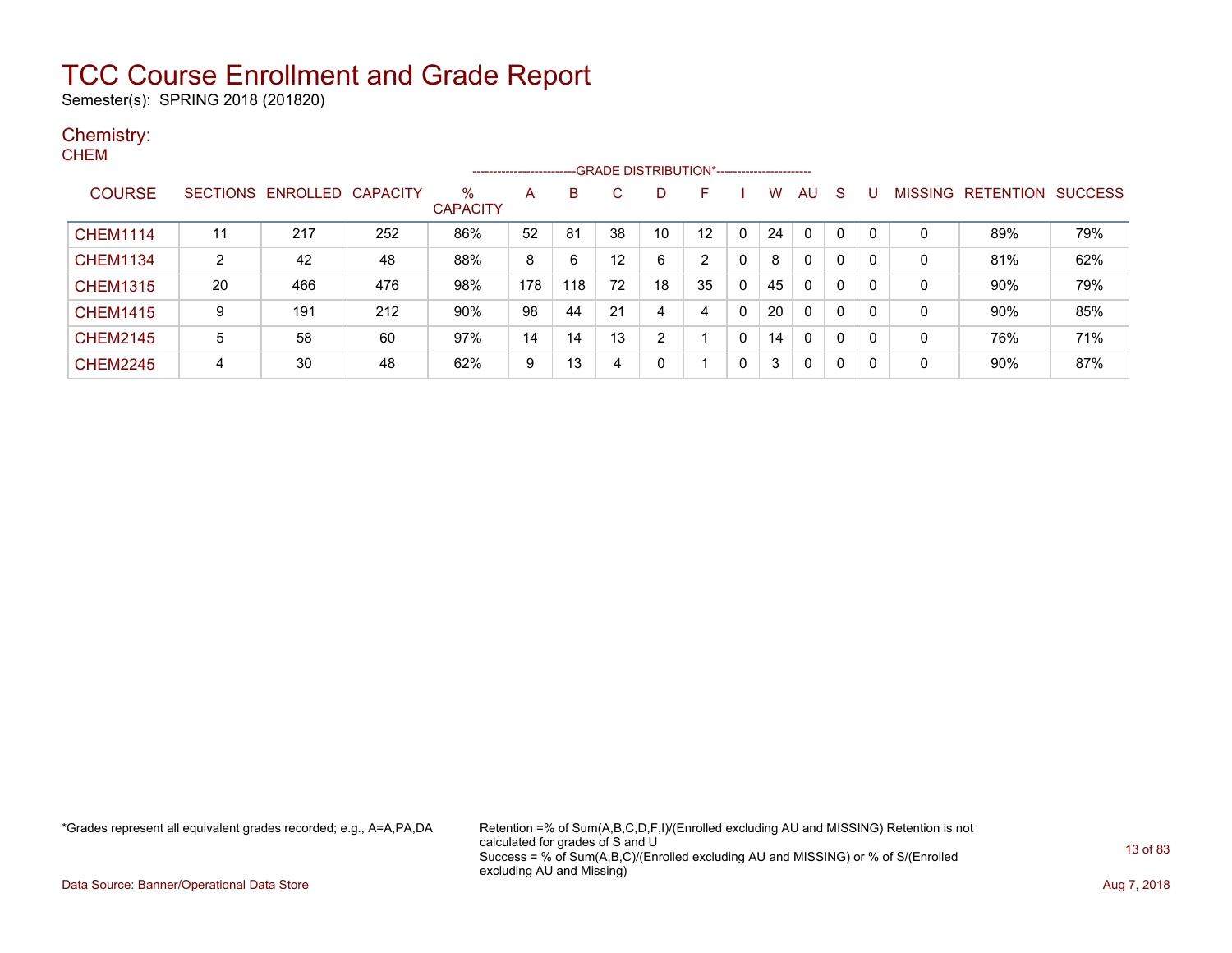Semester(s): SPRING 2018 (201820)

### Child Development:

**CHLD** 

|                 |                 |          |                 |                         |    | ------------------------GRADE                DISTRIBUTION*---------------------- |    |                |                |   |                |          |              |              |                |                  |                |
|-----------------|-----------------|----------|-----------------|-------------------------|----|----------------------------------------------------------------------------------|----|----------------|----------------|---|----------------|----------|--------------|--------------|----------------|------------------|----------------|
| <b>COURSE</b>   | <b>SECTIONS</b> | ENROLLED | <b>CAPACITY</b> | $\%$<br><b>CAPACITY</b> | A  | B                                                                                | С  | D              | F              |   | W              | AU       | S            |              | <b>MISSING</b> | <b>RETENTION</b> | <b>SUCCESS</b> |
| <b>CHLD2003</b> | 5               | 97       | 100             | 97%                     | 51 | 18                                                                               | 11 | 3              | 4              | 0 | 10             | $\Omega$ | $\Omega$     | 0            | 0              | 90%              | 82%            |
| <b>CHLD2023</b> |                 | 20       | 20              | 100%                    | 18 |                                                                                  | 0  | 1              | $\mathbf{0}$   | 0 | 0              | 0        | 0            | $\mathbf{0}$ | 0              | 100%             | 95%            |
| <b>CHLD2032</b> | $\overline{2}$  | 26       | 40              | 65%                     | 16 | 7                                                                                | 3  | 0              | 0              | 0 | 0              | $\Omega$ | $\Omega$     | $\Omega$     | 0              | 100%             | 100%           |
| <b>CHLD2042</b> | 2               | 22       | 40              | 55%                     | 13 |                                                                                  |    | 0              |                | 0 | 0              | 0        | 0            | 0            | 0              | 100%             | 95%            |
| <b>CHLD2052</b> |                 | 8        | 20              | 40%                     | 6  |                                                                                  | 0  | 0              |                | 0 | 0              | 0        | 0            | 0            | $\mathbf{0}$   | 100%             | 88%            |
| <b>CHLD2103</b> | $\overline{2}$  | 38       | 40              | 95%                     | 12 | 13                                                                               | 5  | 0              | 5              | 0 | 3              | 0        | 0            | $\mathbf{0}$ | $\mathbf{0}$   | 92%              | 79%            |
| <b>CHLD2203</b> | $\overline{2}$  | 38       | 40              | 95%                     | 14 | 9                                                                                | 8  | $\overline{2}$ | $\overline{2}$ | 0 | 3              | $\Omega$ | 0            | 0            | $\mathbf{0}$   | 92%              | 82%            |
| <b>CHLD2213</b> | 3               | 52       | 60              | 87%                     | 21 |                                                                                  |    | 4              | 7              | 0 | 6              | 0        | 0            | 0            | 0              | 88%              | 67%            |
| <b>CHLD2233</b> | $\overline{2}$  | 26       | 40              | 65%                     | 16 | 4                                                                                | 4  | 1              | 0              | 0 |                | 0        | 0            | 0            | 0              | 96%              | 92%            |
| <b>CHLD2243</b> | 2               | 37       | 40              | 92%                     | 22 |                                                                                  | 3  | 0              | 3              | 0 | $\overline{2}$ | 0        | 0            | 0            | $\mathbf{0}$   | 95%              | 86%            |
| <b>CHLD2253</b> | $\overline{2}$  | 15       | 24              | 62%                     | 8  | 6                                                                                |    | 0              | $\mathbf{0}$   | 0 | 0              | $\Omega$ | $\mathbf{0}$ | 0            | $\mathbf{0}$   | 100%             | 100%           |
| <b>CHLD2413</b> | $\overline{2}$  | 42       | 40              | 105%                    | 19 | 11                                                                               | 6  | 0              | 4              | 0 | $\overline{2}$ | 0        | $\mathbf{0}$ | 0            | 0              | 95%              | 86%            |
| <b>CHLD2513</b> | 3               | 30       | 36              | 83%                     | 14 | ⇁                                                                                |    | 0              |                | 4 | 3              | 0        | 0            | 0            | 0              | 90%              | 73%            |

\*Grades represent all equivalent grades recorded; e.g., A=A,PA,DA Retention =% of Sum(A,B,C,D,F,I)/(Enrolled excluding AU and MISSING) Retention is not calculated for grades of S and U Success = % of Sum(A,B,C)/(Enrolled excluding AU and MISSING) or % of S/(Enrolled excluding AU and Missing)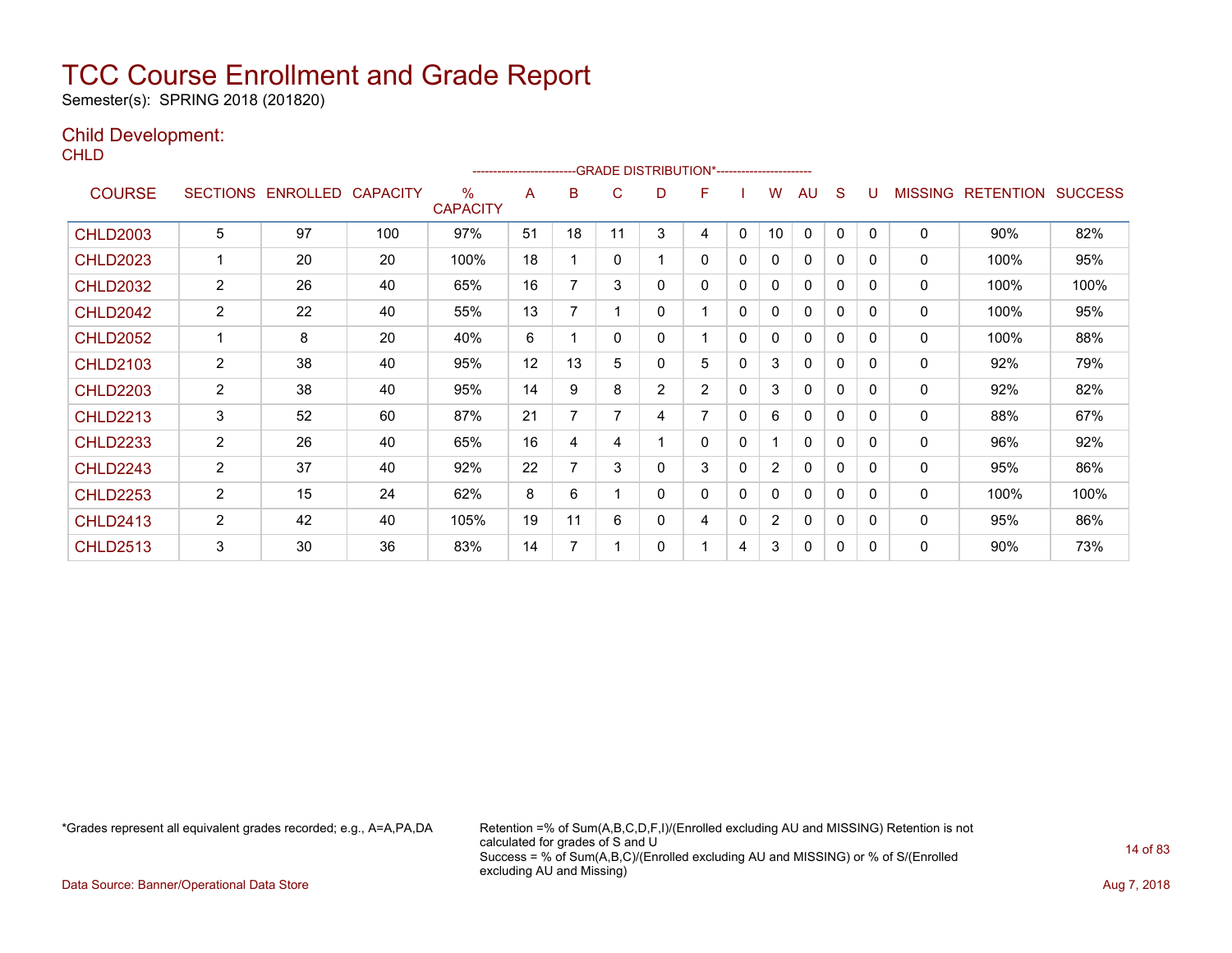Semester(s): SPRING 2018 (201820)

#### Chinese:  $C$

| <b>UHIND</b>    |                            |    |                 |   |  | ------------------------GRADE DISTRIBUTION*----------------------- |          |                |  |  |                                                  |     |
|-----------------|----------------------------|----|-----------------|---|--|--------------------------------------------------------------------|----------|----------------|--|--|--------------------------------------------------|-----|
| <b>COURSE</b>   | SECTIONS ENROLLED CAPACITY |    | <b>CAPACITY</b> |   |  |                                                                    |          |                |  |  | % A B C D F I W AU S U MISSING RETENTION SUCCESS |     |
| <b>CHNS1103</b> |                            | 20 | 35%             | 4 |  | $\Omega$                                                           | $\Omega$ | 0 <sup>1</sup> |  |  | 86%                                              | 86% |

\*Grades represent all equivalent grades recorded; e.g., A=A,PA,DA Retention =% of Sum(A,B,C,D,F,I)/(Enrolled excluding AU and MISSING) Retention is not calculated for grades of S and U Success = % of Sum(A,B,C)/(Enrolled excluding AU and MISSING) or % of S/(Enrolled excluding AU and Missing)

Data Source: Banner/Operational Data Store **Aug 7, 2018**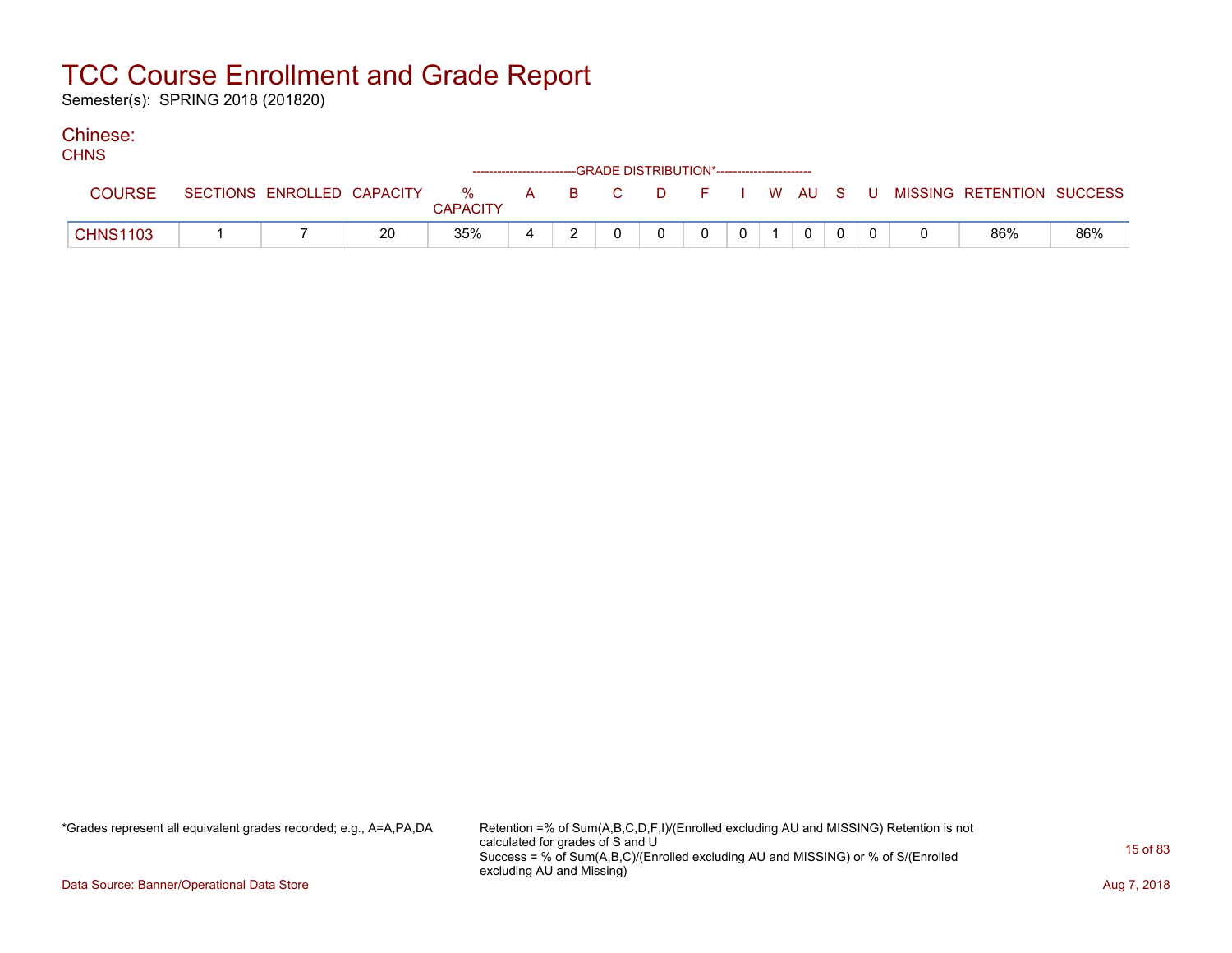Semester(s): SPRING 2018 (201820)

### College Experience:

| COLL            |    |                            |     |                      |     |      |    |          |    |    |  |  |                                        |     |
|-----------------|----|----------------------------|-----|----------------------|-----|------|----|----------|----|----|--|--|----------------------------------------|-----|
| <b>COURSE</b>   |    | SECTIONS ENROLLED CAPACITY |     | %<br><b>CAPACITY</b> | A   | BC B |    | <b>D</b> |    |    |  |  | F I W AU S U MISSING RETENTION SUCCESS |     |
| <b>COLL1002</b> | 35 | 523                        | 660 | 79%                  | 161 | 104  | 76 | 29       | 93 | 59 |  |  | 89%                                    | 65% |

\*Grades represent all equivalent grades recorded; e.g., A=A,PA,DA Retention =% of Sum(A,B,C,D,F,I)/(Enrolled excluding AU and MISSING) Retention is not calculated for grades of S and U Success = % of Sum(A,B,C)/(Enrolled excluding AU and MISSING) or % of S/(Enrolled excluding AU and Missing)

Data Source: Banner/Operational Data Store **Aug 7, 2018**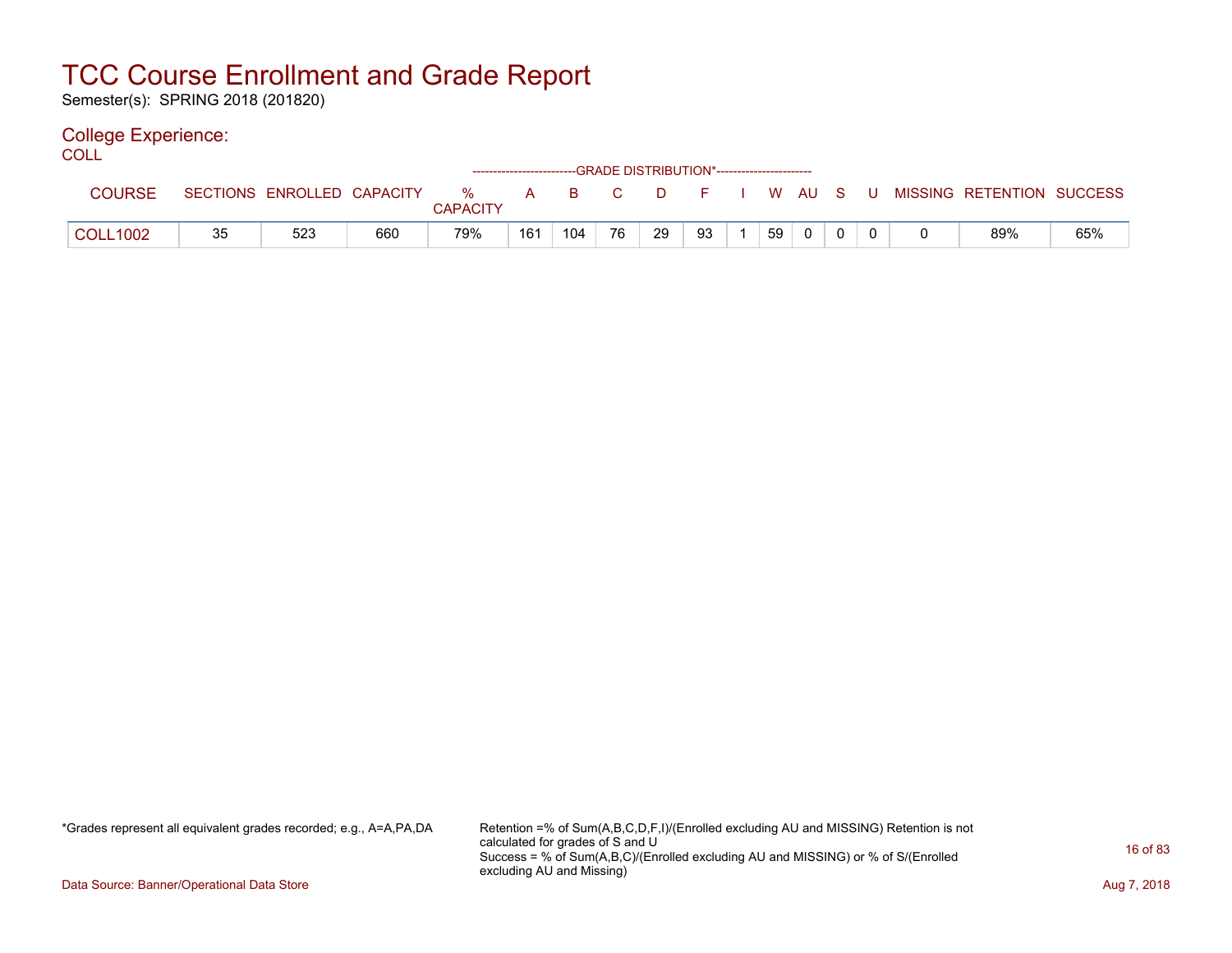Semester(s): SPRING 2018 (201820)

### Communication: COMM

|                 |    |                            |      |                      | ---------------------- |     |                          |          | -GRADE DISTRIBUTION*----------------------- |                |              |    |              |   |              |                                  |      |
|-----------------|----|----------------------------|------|----------------------|------------------------|-----|--------------------------|----------|---------------------------------------------|----------------|--------------|----|--------------|---|--------------|----------------------------------|------|
| <b>COURSE</b>   |    | SECTIONS ENROLLED CAPACITY |      | %<br><b>CAPACITY</b> | A                      | в   | C                        | D        | F.                                          |                | W            | AU | <sub>S</sub> |   |              | <b>MISSING RETENTION SUCCESS</b> |      |
| <b>COMM1113</b> | 67 | 1,157                      | .238 | 93%                  | 455                    | 364 | 134                      | 25       | 59                                          | $\overline{2}$ | 18           | 0  | 0            | 0 | 0            | 90%                              | 82%  |
| <b>COMM2053</b> |    | 16                         | 20   | 80%                  | 6                      | 6   | 3                        | $\Omega$ | $\mathbf{0}$                                | $\mathbf{0}$   |              | 0  | 0            | 0 | $\mathbf{0}$ | 94%                              | 94%  |
| <b>COMM2103</b> |    | 19                         | 20   | 95%                  | 11                     | 3   |                          |          |                                             | $\mathbf{0}$   | 2            | 0  | 0            | 0 | $\mathbf{0}$ | 89%                              | 79%  |
| <b>COMM2243</b> |    | 9                          | 20   | 45%                  | 6                      | 2   |                          | 0        | $\mathbf{0}$                                | $\mathbf{0}$   |              | 0  | 0            | 0 | 0            | 100%                             | 100% |
| <b>COMM2333</b> | 3  | 6                          | 25   | 24%                  | 3                      |     | $\Omega$                 | 0        |                                             | $\mathbf{0}$   |              | 0  | 0            | 0 | $\mathbf{0}$ | 83%                              | 67%  |
| <b>COMM2343</b> | 2  | 5                          | 20   | 25%                  | 5                      | 0   | 0                        | 0        | $\mathbf{0}$                                | $\mathbf{0}$   | 0            | 0  | 0            | 0 | 0            | 100%                             | 100% |
| <b>COMM2353</b> |    | 2                          | 10   | 20%                  | 2                      | 0   | 0                        | $\Omega$ | $\mathbf{0}$                                | $\mathbf{0}$   |              | 0  | 0            | 0 | $\mathbf{0}$ | 100%                             | 100% |
| <b>COMM2503</b> |    | $\overline{2}$             | 2    | 100%                 |                        | 0   | $\overline{\phantom{a}}$ | 0        | 0                                           | $\mathbf{0}$   | $\mathbf{0}$ | 0  | 0            | 0 | 0            | 100%                             | 100% |

\*Grades represent all equivalent grades recorded; e.g., A=A,PA,DA Retention =% of Sum(A,B,C,D,F,I)/(Enrolled excluding AU and MISSING) Retention is not calculated for grades of S and U Success = % of Sum(A,B,C)/(Enrolled excluding AU and MISSING) or % of S/(Enrolled excluding AU and Missing)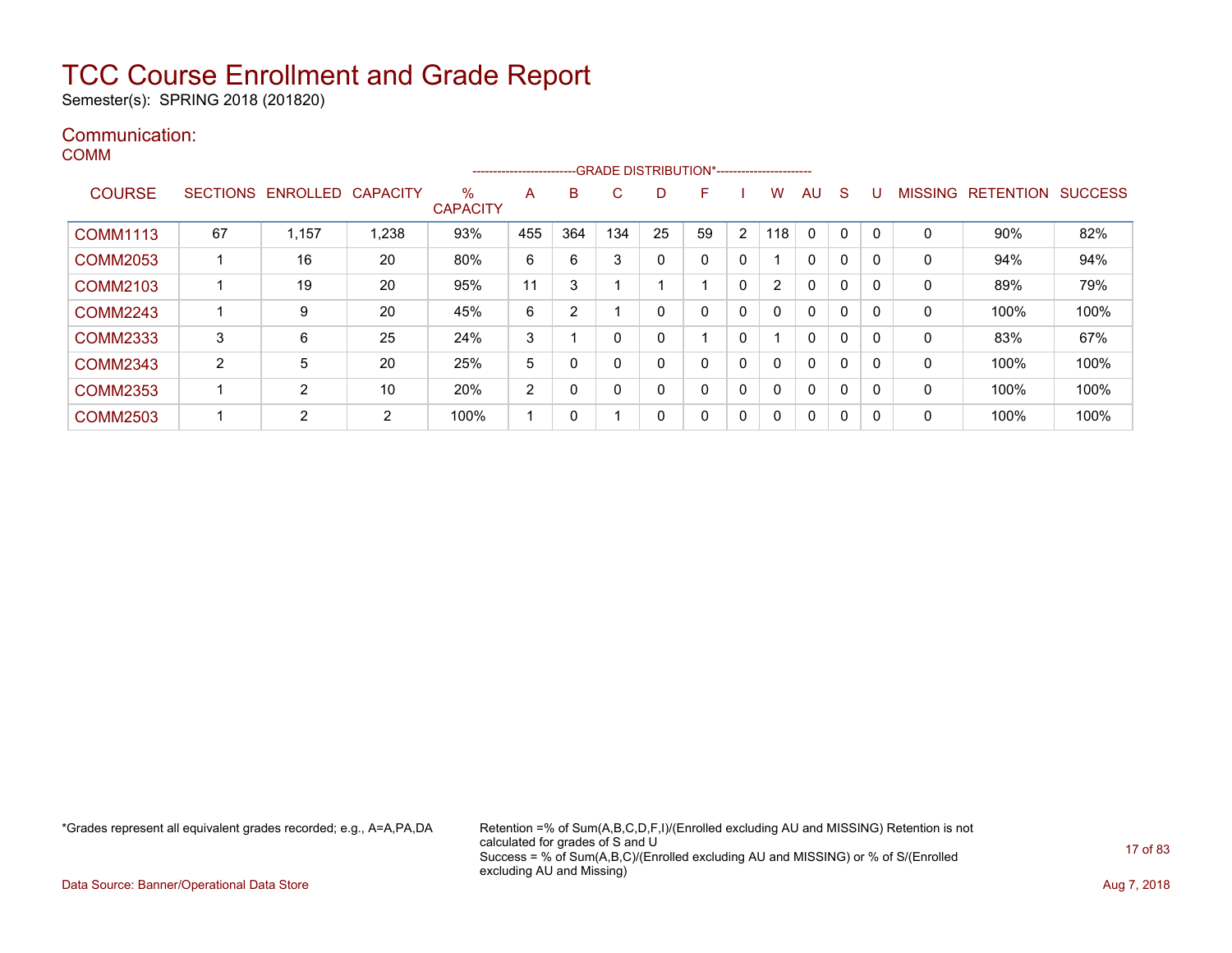Semester(s): SPRING 2018 (201820)

### Criminal Justice:

CRIM

|                 |                 |          |                 |                         | ----------------------- |          |    |   | --- GRADE DISTRIBUTION*------------------------ |          |                         |              |          |              |                |                  |                |
|-----------------|-----------------|----------|-----------------|-------------------------|-------------------------|----------|----|---|-------------------------------------------------|----------|-------------------------|--------------|----------|--------------|----------------|------------------|----------------|
| <b>COURSE</b>   | <b>SECTIONS</b> | ENROLLED | <b>CAPACITY</b> | $\%$<br><b>CAPACITY</b> | A                       | B        | C. | D | F                                               |          | w                       | AU           | S        |              | <b>MISSING</b> | <b>RETENTION</b> | <b>SUCCESS</b> |
| <b>CRIM1013</b> | 6               | 115      | 130             | 88%                     | 48                      | 27       | 10 |   | $\overline{2}$                                  | 3        | 24                      | $\mathbf 0$  | $\Omega$ |              | 0              | 79%              | 74%            |
| <b>CRIM2103</b> | 2               | 30       | 40              | 75%                     | 12                      | 8        | 4  |   | 0                                               | 3        | $\overline{2}$          | $\mathbf{0}$ | 0        |              | 0              | 93%              | 80%            |
| <b>CRIM2113</b> |                 |          | 20              | 35%                     | 2                       | 4        |    | 0 | 0                                               | 0        | 0                       | 0            | 0        | $\Gamma$     | 0              | 100%             | 100%           |
| <b>CRIM2123</b> | 3               | 47       | 60              | 78%                     | ⇁                       | 19       |    | 0 | 0                                               |          | 13                      | 0            | 0        |              | 0              | 72%              | 70%            |
| <b>CRIM2133</b> |                 | 11       | 20              | 55%                     | 8                       | $\Omega$ |    | 0 | 3                                               | 0        | $\mathbf{0}$            | $\mathbf{0}$ | 0        | <sup>0</sup> | 0              | 100%             | 73%            |
| <b>CRIM2143</b> | ົ<br>∠          | 36       | 40              | 90%                     | 14                      | 12       | 5  | 2 | 3                                               | 0        | 0                       | 0            | 0        | $\Omega$     | 0              | 100%             | 86%            |
| <b>CRIM2223</b> | $\overline{2}$  | 25       | 40              | 62%                     | 4                       | 14       | 4  |   | 0                                               | $\Omega$ | $\overline{2}$          | 0            | 0        |              | 0              | 92%              | 88%            |
| <b>CRIM2333</b> |                 | 6        | 20              | 30%                     | 5                       | 0        |    | 0 | 0                                               | 0        | $\overline{\mathbf{A}}$ | 0            | 0        | -0           | 0              | 83%              | 83%            |

\*Grades represent all equivalent grades recorded; e.g., A=A,PA,DA Retention =% of Sum(A,B,C,D,F,I)/(Enrolled excluding AU and MISSING) Retention is not calculated for grades of S and U Success = % of Sum(A,B,C)/(Enrolled excluding AU and MISSING) or % of S/(Enrolled excluding AU and Missing)

Data Source: Banner/Operational Data Store **Aug 7, 2018**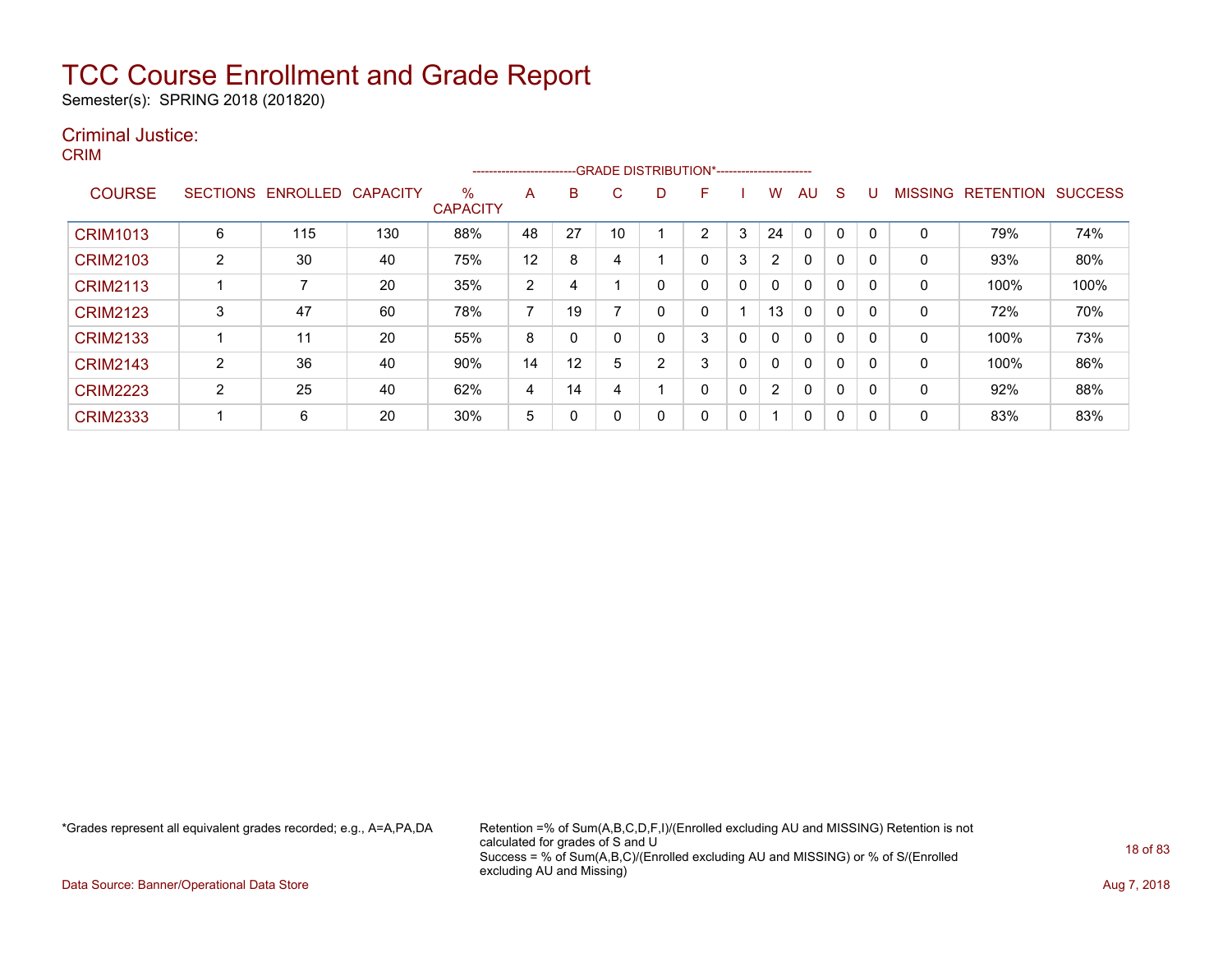Semester(s): SPRING 2018 (201820)

### CSCI Computer Info Systems: **CSCI**

|                 |                |                            |       |                         |     |                 | ------------------------GRADE                DISTRIBUTION*---------------------- |                |                |                |                |              |              |              |              |                           |      |
|-----------------|----------------|----------------------------|-------|-------------------------|-----|-----------------|----------------------------------------------------------------------------------|----------------|----------------|----------------|----------------|--------------|--------------|--------------|--------------|---------------------------|------|
| <b>COURSE</b>   |                | SECTIONS ENROLLED CAPACITY |       | $\%$<br><b>CAPACITY</b> | A   | B               | C                                                                                | D              | F              |                | W              | AU           | S            | U            |              | MISSING RETENTION SUCCESS |      |
| <b>CSCI1011</b> | $\mathbf 1$    | 9                          | 15    | 60%                     | 8   | $\mathbf{0}$    | 1                                                                                | $\mathbf{0}$   | $\mathbf{0}$   | 0              | $\Omega$       | 0            | $\mathbf{0}$ | $\mathbf{0}$ | 0            | 100%                      | 100% |
| <b>CSCI1203</b> | 53             | 963                        | 1,059 | 91%                     | 355 | 163             | 107                                                                              | 53             | 135            | $\overline{2}$ | 148            | 0            | 0            | 0            | 0            | 85%                       | 65%  |
| <b>CSCI1263</b> | 3              | 53                         | 55    | 96%                     | 30  | $\overline{7}$  | $\overline{2}$                                                                   | $\Omega$       | 11             | $\mathbf{0}$   | 3              | 0            | 0            | 0            | 0            | 94%                       | 74%  |
| <b>CSCI1273</b> | 1              | 20                         | 20    | 100%                    | 14  | 1               | 2                                                                                | $\Omega$       | $\mathbf{0}$   | $\mathbf{0}$   | 3              | $\mathbf{0}$ | 0            | 0            | $\mathbf{0}$ | 85%                       | 85%  |
| <b>CSCI1483</b> | 3              | 43                         | 50    | 86%                     | 20  | 9               | 4                                                                                | 4              | $\overline{2}$ | $\mathbf{0}$   | 3              |              | $\Omega$     | 0            | $\mathbf{0}$ | 93%                       | 79%  |
| <b>CSCI1901</b> | $\overline{2}$ | 26                         | 40    | 65%                     | 11  | 3               | 1                                                                                | 3              | $\Omega$       | $\Omega$       | 8              | $\mathbf{0}$ | $\Omega$     | 0            | 0            | 69%                       | 58%  |
| <b>CSCI2013</b> | $\overline{2}$ | 38                         | 40    | 95%                     | 18  | 10 <sup>°</sup> | 2                                                                                | $\Omega$       | 6              | $\mathbf{0}$   | $\overline{2}$ | $\mathbf{0}$ | $\mathbf{0}$ | 0            | 0            | 95%                       | 79%  |
| <b>CSCI2033</b> | $\overline{7}$ | 116                        | 130   | 89%                     | 43  | 29              | $\overline{7}$                                                                   | 8              | 7              |                | 21             | $\mathbf{0}$ | $\mathbf{0}$ | 0            | 0            | 82%                       | 68%  |
| <b>CSCI2133</b> | 3              | 41                         | 50    | 82%                     | 25  | 4               | 3                                                                                | $\mathbf{0}$   | 5              | 0              | 4              | 0            | 0            | 0            | 0            | 90%                       | 78%  |
| <b>CSCI2143</b> | 1              | 9                          | 15    | 60%                     | 9   | $\Omega$        | $\mathbf{0}$                                                                     | $\mathbf{0}$   | 0              | 0              | 0              | $\mathbf{0}$ | $\mathbf{0}$ | 0            | 0            | 100%                      | 100% |
| <b>CSCI2283</b> | 2              | 22                         | 30    | 73%                     | 12  | 1               | 3                                                                                | $\mathbf{0}$   | 5              | 0              |                | $\mathbf{0}$ | $\mathbf{0}$ | 0            | 0            | 95%                       | 73%  |
| <b>CSCI2473</b> | $\overline{7}$ | 111                        | 115   | 97%                     | 58  | 24              | 4                                                                                | $\overline{2}$ | 6              |                | 15             |              | $\Omega$     | 0            | 0            | 86%                       | 78%  |
| <b>CSCI2483</b> | $\mathbf{1}$   | 19                         | 20    | 95%                     | 8   | 5               | 2                                                                                | $\mathbf{0}$   | $\overline{2}$ | $\mathbf{0}$   | $\overline{2}$ | $\mathbf{0}$ | $\mathbf{0}$ | 0            | 0            | 89%                       | 79%  |
| <b>CSCI2683</b> | $\overline{2}$ | 31                         | 35    | 89%                     | 19  | 3               | $\overline{2}$                                                                   |                | $\overline{2}$ | $\mathbf{0}$   | 4              | $\mathbf{0}$ | 0            | 0            | 0            | 87%                       | 77%  |
| <b>CSCI2783</b> | 1              | 10                         | 15    | 67%                     | 7   | 1               | $\overline{2}$                                                                   | 0              | 0              | 0              | 0              | 0            | 0            | 0            | 0            | 100%                      | 100% |
| <b>CSCI2843</b> | 4              | 61                         | 65    | 94%                     | 31  | 9               | 5                                                                                | 2              | 8              | 0              | 6              | 0            | $\mathbf{0}$ | 0            | 0            | 90%                       | 74%  |

\*Grades represent all equivalent grades recorded; e.g., A=A,PA,DA Retention =% of Sum(A,B,C,D,F,I)/(Enrolled excluding AU and MISSING) Retention is not calculated for grades of S and U Success = % of Sum(A,B,C)/(Enrolled excluding AU and MISSING) or % of S/(Enrolled excluding AU and Missing)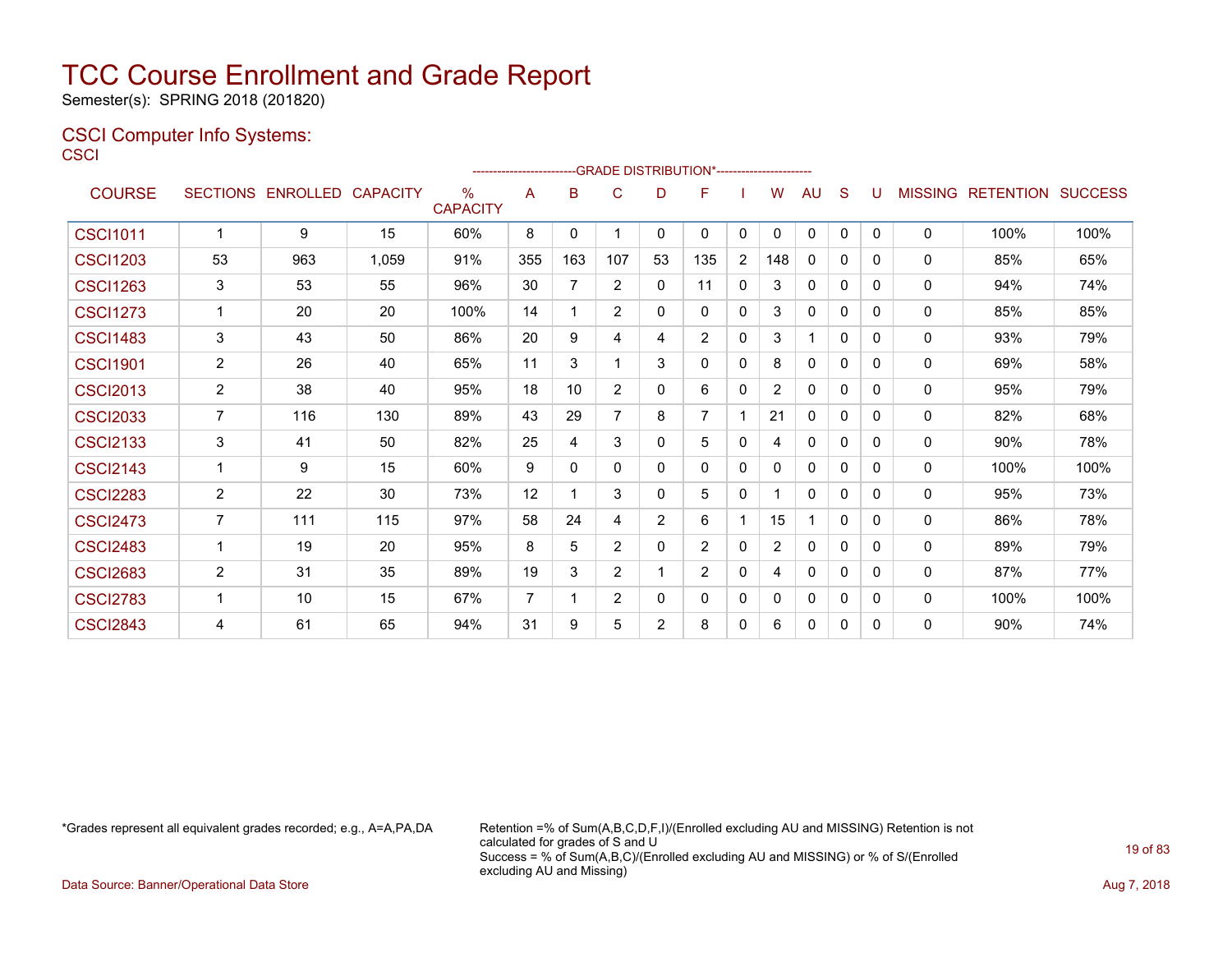Semester(s): SPRING 2018 (201820)

### CSYS Computer Info Systems:

**CSYS** 

|                 |                 |          |                 |                         |                | ------------------------GRADE                DISTRIBUTION*---------------------- |                |                |                |   |                |              |              |          |                |                  |                |
|-----------------|-----------------|----------|-----------------|-------------------------|----------------|----------------------------------------------------------------------------------|----------------|----------------|----------------|---|----------------|--------------|--------------|----------|----------------|------------------|----------------|
| <b>COURSE</b>   | <b>SECTIONS</b> | ENROLLED | <b>CAPACITY</b> | $\%$<br><b>CAPACITY</b> | A              | B                                                                                | С              | D              | F              |   | W              | AU           | S            |          | <b>MISSING</b> | <b>RETENTION</b> | <b>SUCCESS</b> |
| <b>CSYS1013</b> | 6               | 90       | 95              | 95%                     | 41             | 18                                                                               |                | 3              | 5              | 0 | 14             | 2            | 0            | 0        | 0              | 84%              | 75%            |
| <b>CSYS1203</b> | 10              | 162      | 166             | 98%                     | 81             | 23                                                                               | 15             | $\overline{2}$ | 13             | 0 | 27             |              | 0            | 0        | 0              | 83%              | 74%            |
| <b>CSYS1393</b> |                 | 14       | 20              | 70%                     | 6              | 3                                                                                | $\overline{2}$ | 0              | $\overline{2}$ | 0 |                | $\Omega$     | 0            | 0        | 0              | 93%              | 79%            |
| <b>CSYS2023</b> |                 | 10       | 18              | 56%                     | 10             | 0                                                                                | 0              | 0              | $\mathbf{0}$   | 0 | 0              | 0            | 0            | 0        | 0              | 100%             | 100%           |
| <b>CSYS2033</b> |                 | 12       | 15              | 80%                     | 5              |                                                                                  | $\overline{2}$ | 0              | $\overline{2}$ | 0 |                |              | $\mathbf{0}$ | 0        | 0              | 91%              | 73%            |
| <b>CSYS2073</b> | 9               | 145      | 164             | 88%                     | 71             | 13                                                                               | 11             | 11             | 8              | 0 | 30             |              | $\mathbf{0}$ | 0        | 0              | 79%              | 66%            |
| <b>CSYS2463</b> |                 | 11       | 20              | 55%                     | 4              | 4                                                                                |                | 0              | $\overline{2}$ | 0 | 0              | $\Omega$     | 0            | $\Omega$ | $\mathbf{0}$   | 100%             | 82%            |
| <b>CSYS2493</b> |                 | 19       | 20              | 95%                     | 6              | 4                                                                                |                | 3              |                | 0 | 4              | $\mathbf{0}$ | $\mathbf{0}$ | 0        | 0              | 79%              | 58%            |
| <b>CSYS2563</b> |                 | 15       | 20              | 75%                     | 3              | 5                                                                                | 3              | 0              |                | 0 | 3              | $\mathbf{0}$ | $\mathbf{0}$ | 0        | $\mathbf{0}$   | 80%              | 73%            |
| <b>CSYS2613</b> | $\overline{2}$  | 30       | 30              | 100%                    | 9              | 9                                                                                | 4              | 1              | $\overline{2}$ | 0 | 5              | $\mathbf{0}$ | $\mathbf{0}$ | 0        | $\mathbf{0}$   | 83%              | 73%            |
| <b>CSYS2643</b> |                 | 19       | 20              | 95%                     | 7              | 3                                                                                | $\overline{2}$ | 1              | 4              | 0 | $\overline{2}$ | $\mathbf{0}$ | $\mathbf{0}$ | $\Omega$ | $\mathbf{0}$   | 89%              | 63%            |
| <b>CSYS2943</b> |                 | 4        | 4               | 100%                    | 3              |                                                                                  | 0              | 0              | $\mathbf{0}$   | 0 | 0              | $\mathbf{0}$ | $\mathbf{0}$ | 0        | $\mathbf{0}$   | 100%             | 100%           |
| <b>CSYS2953</b> |                 | 4        | 4               | 100%                    | $\overline{2}$ | $\overline{2}$                                                                   | 0              | 0              | 0              | 0 | 0              | 0            | 0            | 0        | $\mathbf{0}$   | 100%             | 100%           |

\*Grades represent all equivalent grades recorded; e.g., A=A,PA,DA Retention =% of Sum(A,B,C,D,F,I)/(Enrolled excluding AU and MISSING) Retention is not calculated for grades of S and U Success = % of Sum(A,B,C)/(Enrolled excluding AU and MISSING) or % of S/(Enrolled excluding AU and Missing)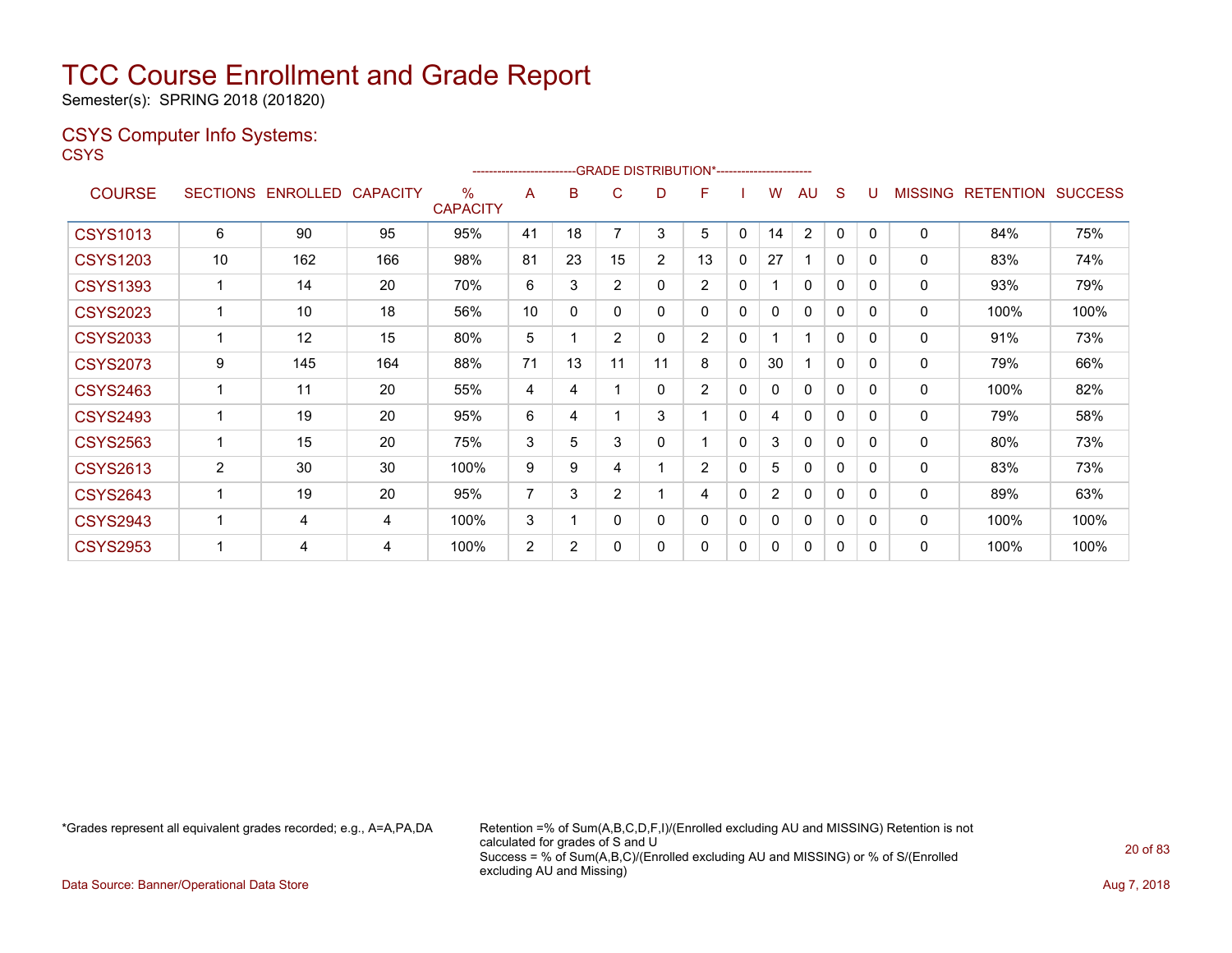Semester(s): SPRING 2018 (201820)

### Cardiovascular Technology:

**CVTC** 

|                 |                            |    |                         | ---------------------- |   | --GRADE DISTRIBUTION*----------------------- |    |   |              |              |              |          |                |                  |                |
|-----------------|----------------------------|----|-------------------------|------------------------|---|----------------------------------------------|----|---|--------------|--------------|--------------|----------|----------------|------------------|----------------|
| <b>COURSE</b>   | SECTIONS ENROLLED CAPACITY |    | $\%$<br><b>CAPACITY</b> | A                      | B | D                                            | н. |   | W            | AU           | -S           |          | <b>MISSING</b> | <b>RETENTION</b> | <b>SUCCESS</b> |
| <b>CVTC1023</b> | 13                         | 13 | 100%                    | 11                     |   |                                              |    |   | $\mathbf{0}$ | 0            | $\Omega$     | $\Omega$ | 0              | 100%             | 92%            |
| <b>CVTC1034</b> | 13                         | 13 | 100%                    | 11                     | 0 |                                              |    |   | $\mathbf{0}$ | $\Omega$     | $\mathbf{0}$ |          | 0              | 100%             | 85%            |
| <b>CVTC1044</b> | 13                         | 13 | 100%                    | 8                      | 3 |                                              |    |   | $\mathbf{0}$ | 0            | 0            | 0        | 0              | 100%             | 92%            |
| <b>CVTC2133</b> | 5                          | 12 | 42%                     | 4                      |   |                                              | 0  | 0 | $\mathbf{0}$ | $\mathbf{0}$ | $\mathbf{0}$ | $\Omega$ | 0              | 100%             | 100%           |
| <b>CVTC2145</b> | 5                          | 12 | 42%                     | 5                      | 0 |                                              | 0  | 0 | $\mathbf 0$  | 0            | 0            | 0        | 0              | 100%             | 100%           |

\*Grades represent all equivalent grades recorded; e.g., A=A,PA,DA Retention =% of Sum(A,B,C,D,F,I)/(Enrolled excluding AU and MISSING) Retention is not calculated for grades of S and U Success = % of Sum(A,B,C)/(Enrolled excluding AU and MISSING) or % of S/(Enrolled excluding AU and Missing)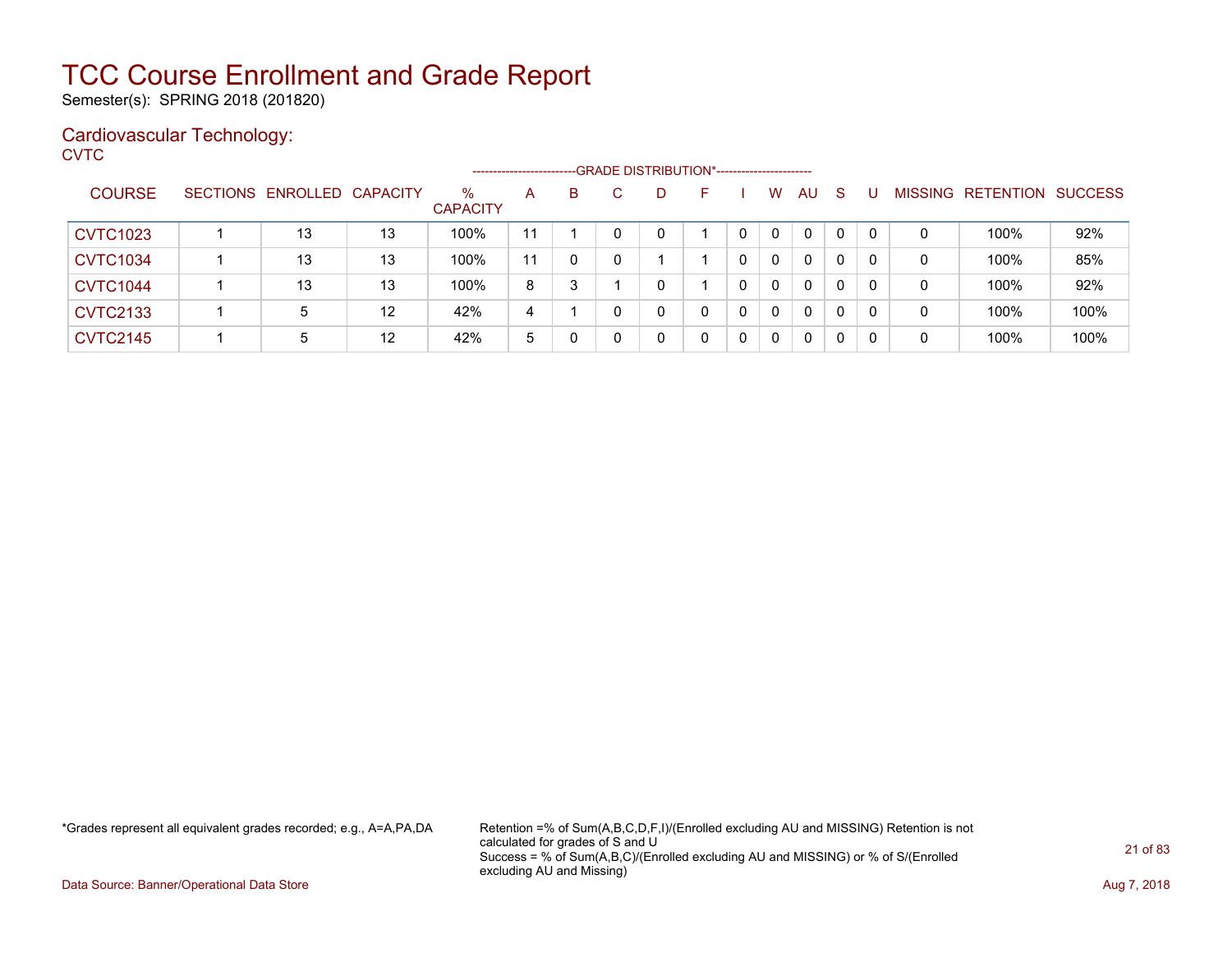Semester(s): SPRING 2018 (201820)

### Digital Media:

DGMD

|                 |                 |                 |                 |                         | ---------------------- |          | -GRADE DISTRIBUTION*----------------------- |   |                |             |                |              |              |          |                |                  |                |
|-----------------|-----------------|-----------------|-----------------|-------------------------|------------------------|----------|---------------------------------------------|---|----------------|-------------|----------------|--------------|--------------|----------|----------------|------------------|----------------|
| <b>COURSE</b>   | <b>SECTIONS</b> | <b>ENROLLED</b> | <b>CAPACITY</b> | $\%$<br><b>CAPACITY</b> | A                      | B        | C                                           | D | F              |             | w              | AU           | <sub>S</sub> |          | <b>MISSING</b> | <b>RETENTION</b> | <b>SUCCESS</b> |
| <b>DGMD1103</b> | $\overline{2}$  | 37              | 40              | 92%                     | 15                     | 9        | 4                                           |   | 2              | 0           | $\overline{7}$ | $\mathbf{0}$ | 0            | $\Omega$ | $\mathbf 0$    | 81%              | 76%            |
| <b>DGMD1113</b> | 5               | 83              | 88              | 94%                     | 17                     | 14       | 17                                          |   | $\overline{2}$ | 0           | 25             |              | $\mathbf{0}$ | $\Omega$ | $\Omega$       | 70%              | 59%            |
| <b>DGMD1203</b> |                 | 12              | 14              | 86%                     | 8                      |          |                                             |   | 0              | 0           |                | $\mathbf{0}$ | 0            | $\Omega$ | 0              | 92%              | 83%            |
| <b>DGMD1213</b> |                 | 14              | 14              | 100%                    | 6                      | 3        | 3                                           |   | 0              | $\mathbf 0$ |                | 0            | 0            | $\Omega$ | 0              | 93%              | 86%            |
| <b>DGMD1223</b> |                 | 14              | 14              | 100%                    | $\overline{7}$         | 6        |                                             | 0 | 0              | 0           | 0              | $\Omega$     | 0            | $\Omega$ | 0              | 100%             | 100%           |
| <b>DGMD2313</b> |                 | 14              | 14              | 100%                    | 7                      | 5        |                                             | 0 | 0              | 0           |                | $\mathbf{0}$ | $\Omega$     | $\Omega$ | 0              | 93%              | 93%            |
| <b>DGMD2393</b> |                 | 9               | 10              | 90%                     |                        |          | 3                                           |   | 3              | $\mathbf 0$ |                | $\mathbf{0}$ | 0            | $\Omega$ | 0              | 89%              | 56%            |
| <b>DGMD2413</b> |                 | $\overline{7}$  | 14              | 50%                     | $\overline{ }$         | $\Omega$ | $\Omega$                                    | ი | 0              | 0           | 0              | $\mathbf{0}$ | 0            | $\Omega$ | 0              | 100%             | 100%           |
| <b>DGMD2433</b> |                 | 4               | 10              | 40%                     | 4                      | 0        | $\Omega$                                    |   | 0              | 0           | 0              | $\mathbf{0}$ | 0            |          | 0              | 100%             | 100%           |
| <b>DGMD2493</b> |                 | 4               | 10              | 40%                     | 4                      | 0        |                                             |   | 0              | 0           | 0              | $\mathbf{0}$ | 0            | 0        | 0              | 100%             | 100%           |

\*Grades represent all equivalent grades recorded; e.g., A=A,PA,DA Retention =% of Sum(A,B,C,D,F,I)/(Enrolled excluding AU and MISSING) Retention is not calculated for grades of S and U Success = % of Sum(A,B,C)/(Enrolled excluding AU and MISSING) or % of S/(Enrolled excluding AU and Missing)

Data Source: Banner/Operational Data Store **Aug 7, 2018**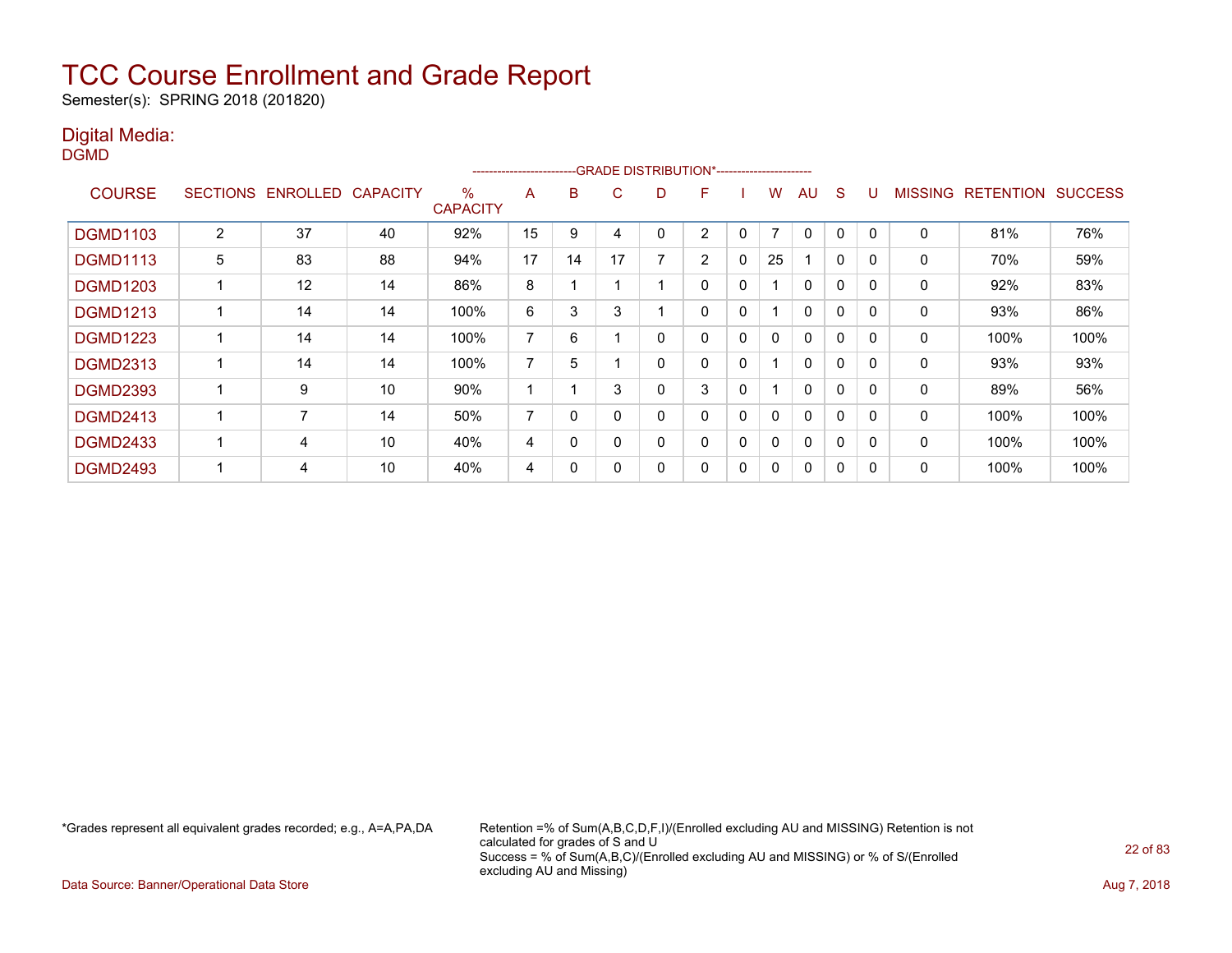Semester(s): SPRING 2018 (201820)

### Dental Hygiene:

DHYG

|                 |                 |                 |                 |                         | ----------------------- |    |                | --GRADE DISTRIBUTION*----------------------- |   |              |              |              |              |          |                |                  |                |
|-----------------|-----------------|-----------------|-----------------|-------------------------|-------------------------|----|----------------|----------------------------------------------|---|--------------|--------------|--------------|--------------|----------|----------------|------------------|----------------|
| <b>COURSE</b>   | <b>SECTIONS</b> | <b>ENROLLED</b> | <b>CAPACITY</b> | $\%$<br><b>CAPACITY</b> | A                       | B  | C              | D                                            | F |              | W            | AU           | <sub>S</sub> |          | <b>MISSING</b> | <b>RETENTION</b> | <b>SUCCESS</b> |
| <b>DHYG1333</b> |                 | 14              | 14              | 100%                    | 10                      | 4  |                |                                              | 0 | 0            | 0            | $\mathbf{0}$ | 0            |          | 0              | 100%             | 100%           |
| <b>DHYG1353</b> |                 | 14              | 14              | 100%                    | 5                       |    | $\overline{2}$ | 0                                            | 0 | $\mathbf{0}$ | 0            | $\mathbf{0}$ | $\Omega$     | $\Omega$ | 0              | 100%             | 100%           |
| <b>DHYG1373</b> |                 | 14              | 14              | 100%                    |                         | 11 | $\overline{2}$ | 0                                            | 0 | 0            | 0            | $\mathbf{0}$ | $\Omega$     | $\Omega$ | 0              | 100%             | 100%           |
| <b>DHYG1394</b> |                 | 14              | 14              | 100%                    | 6                       | 8  |                | 0                                            | 0 | $\mathbf{0}$ | $\mathbf{0}$ | $\mathbf{0}$ | $\mathbf{0}$ | $\Omega$ | 0              | 100%             | 100%           |
| <b>DHYG1512</b> |                 | 14              | 14              | 100%                    | 4                       | 10 |                | 0                                            | 0 | $\mathbf{0}$ | $\mathbf{0}$ | $\mathbf{0}$ | $\mathbf{0}$ | $\Omega$ | 0              | 100%             | 100%           |
| <b>DHYG1532</b> |                 | 14              | 14              | 100%                    | 2                       | 5  |                | 0                                            | 0 | $\mathbf{0}$ | 0            | $\mathbf{0}$ | $\mathbf{0}$ | $\Omega$ | 0              | 100%             | 100%           |
| <b>DHYG2022</b> |                 | 13              | 14              | 93%                     | 13                      | 0  |                | 0                                            | 0 | $\mathbf{0}$ | $\mathbf{0}$ | $\mathbf{0}$ | $\mathbf{0}$ | $\Omega$ | 0              | 100%             | 100%           |
| <b>DHYG2321</b> |                 | 13              | 14              | 93%                     | 13                      | 0  |                | 0                                            | 0 | $\mathbf{0}$ | $\mathbf{0}$ | $\mathbf{0}$ | 0            |          | 0              | 100%             | 100%           |
| <b>DHYG2382</b> |                 | 13              | 14              | 93%                     | 8                       | 4  |                | 0                                            | 0 | 0            | 0            | $\mathbf{0}$ | 0            | $\Omega$ | 0              | 100%             | 100%           |
| <b>DHYG2395</b> |                 | 13              | 14              | 93%                     | 10                      | 3  |                | 0                                            | 0 | 0            | 0            | 0            | 0            |          | 0              | 100%             | 100%           |

\*Grades represent all equivalent grades recorded; e.g., A=A,PA,DA Retention =% of Sum(A,B,C,D,F,I)/(Enrolled excluding AU and MISSING) Retention is not calculated for grades of S and U Success = % of Sum(A,B,C)/(Enrolled excluding AU and MISSING) or % of S/(Enrolled excluding AU and Missing)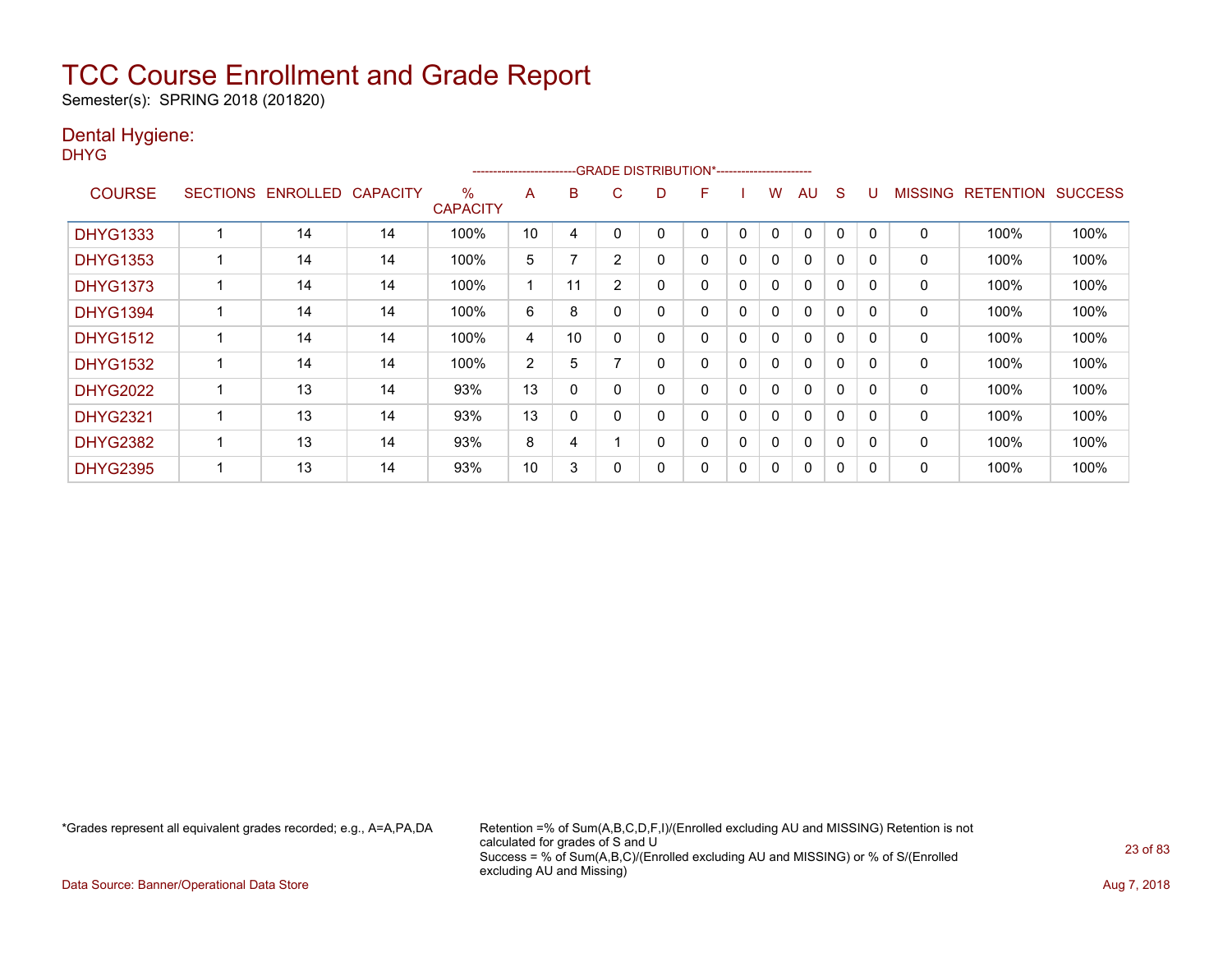Semester(s): SPRING 2018 (201820)

### Diagnostic Medical Sonography: DMS

|                |                 |          |          |                         |    |          | --------------------------GRADE DISTRIBUTION*----------------------- |   |   |              |              |              |              |          |                |                  |                |
|----------------|-----------------|----------|----------|-------------------------|----|----------|----------------------------------------------------------------------|---|---|--------------|--------------|--------------|--------------|----------|----------------|------------------|----------------|
| <b>COURSE</b>  | <b>SECTIONS</b> | ENROLLED | CAPACITY | $\%$<br><b>CAPACITY</b> | A  | B        | C.                                                                   | D | F |              | W            | AU           | <sub>S</sub> |          | <b>MISSING</b> | <b>RETENTION</b> | <b>SUCCESS</b> |
| <b>DMS1213</b> |                 | 13       | $12 \,$  | 108%                    | 4  | 8        |                                                                      |   | 0 | $\Omega$     | $\mathbf{0}$ | $\mathbf 0$  | $\mathbf 0$  | $\Omega$ | 0              | 100%             | 100%           |
| <b>DMS1223</b> | 2               | 13       | 13       | 100%                    | 5  |          |                                                                      | 0 | 0 | $\mathbf{0}$ | 0            | $\mathbf{0}$ | $\mathbf 0$  | 0        | 0              | 100%             | 100%           |
| <b>DMS1233</b> | 2               | 13       | 19       | 68%                     | 9  | 3        |                                                                      |   | 0 | 0            | $\Omega$     | 0            | 0            | -C       | 0              | 100%             | 100%           |
| <b>DMS1242</b> |                 | 13       | 12       | 108%                    | 12 |          |                                                                      |   | 0 | $\mathbf{0}$ | $\Omega$     | $\mathbf{0}$ | 0            | 0        | 0              | 100%             | 100%           |
| <b>DMS2131</b> |                 | 10       | 11       | 91%                     | 4  | 6        |                                                                      | 0 | 0 | $\mathbf{0}$ | $\Omega$     | $\mathbf{0}$ | 0            | 0        | 0              | 100%             | 100%           |
| <b>DMS2148</b> |                 | 10       | 11       | 91%                     | 10 | $\Omega$ |                                                                      | 0 | 0 | $\mathbf{0}$ | $\Omega$     | $\mathbf{0}$ | 0            | 0        | 0              | 100%             | 100%           |
| <b>DMS2153</b> | 2               | 10       | 14       | 71%                     | ⇁  | 3        |                                                                      | 0 | 0 | $\mathbf{0}$ | $\mathbf{0}$ | $\mathbf{0}$ | 0            | 0        | 0              | 100%             | 100%           |

\*Grades represent all equivalent grades recorded; e.g., A=A,PA,DA Retention =% of Sum(A,B,C,D,F,I)/(Enrolled excluding AU and MISSING) Retention is not calculated for grades of S and U Success = % of Sum(A,B,C)/(Enrolled excluding AU and MISSING) or % of S/(Enrolled excluding AU and Missing)

Data Source: Banner/Operational Data Store **Aug 7, 2018**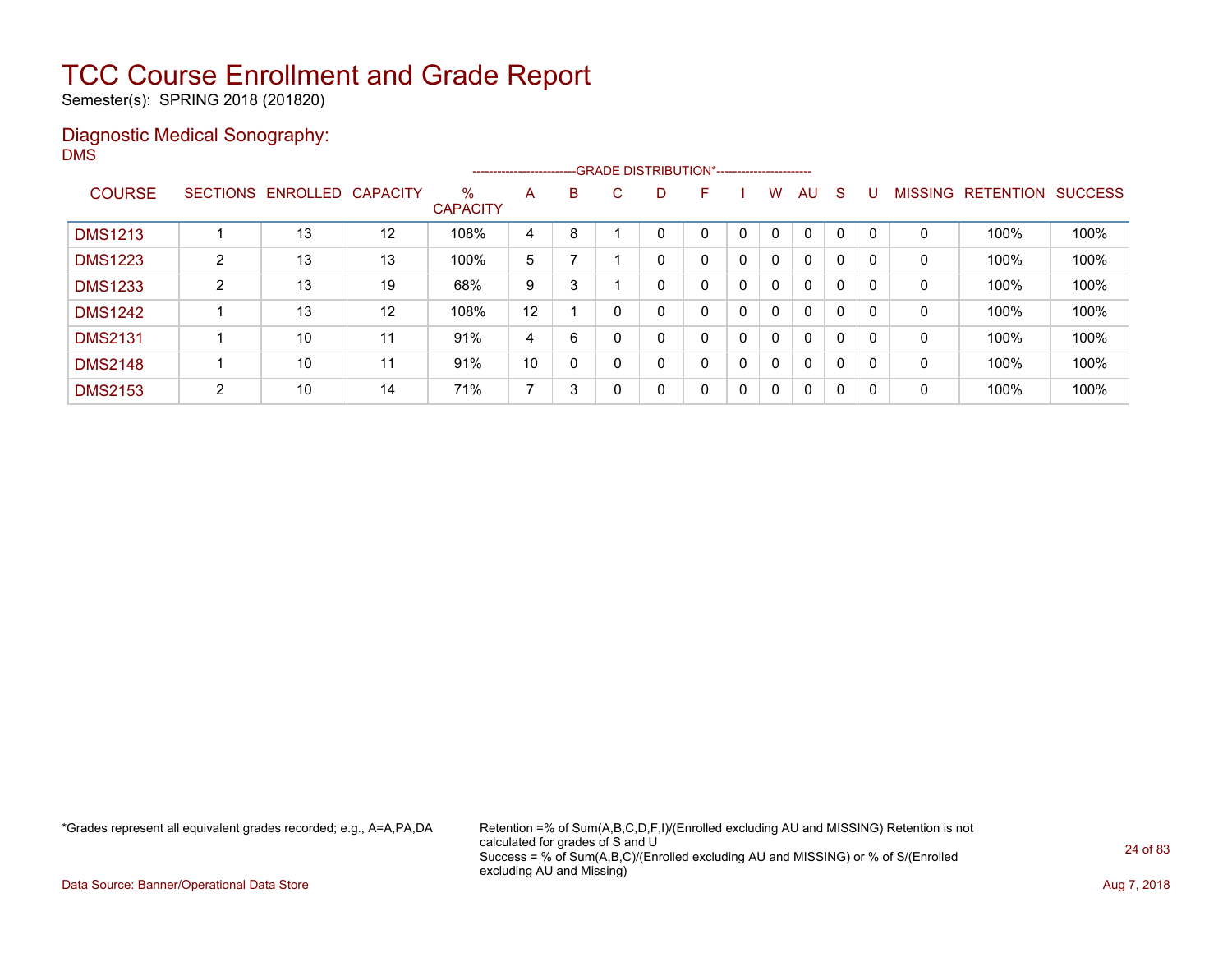Semester(s): SPRING 2018 (201820)

### Drafting/Computer-Aided Design: DRFT

|                 |   |                            |                   |                         |    |   | -- GRADE DISTRIBUTION*------------------------ |    |   |              |              |    |   |   |                           |      |
|-----------------|---|----------------------------|-------------------|-------------------------|----|---|------------------------------------------------|----|---|--------------|--------------|----|---|---|---------------------------|------|
| <b>COURSE</b>   |   | SECTIONS ENROLLED CAPACITY |                   | $\%$<br><b>CAPACITY</b> | A  | B | D                                              | н. |   | W            | AU           | -S |   |   | MISSING RETENTION SUCCESS |      |
| <b>DRFT1324</b> | ົ | 22                         | 34                | 65%                     | 12 | 4 |                                                | 3  |   |              | $\mathbf{0}$ | 0  |   | 0 | 95%                       | 82%  |
| <b>DRFT1442</b> |   |                            | $12 \overline{ }$ | 58%                     | 3  | 4 |                                                |    |   | $\mathbf{0}$ | $\Omega$     | 0  | 0 | 0 | 100%                      | 100% |
| <b>DRFT2204</b> |   | 9                          | 16                | 56%                     | 8  |   |                                                |    |   | $\mathbf{0}$ | 0            | 0  | 0 | 0 | 100%                      | 100% |
| <b>DRFT2233</b> |   | 12                         | 19                | 63%                     | 8  | າ |                                                | 0  | 0 | 2            | 0            | 0  |   | 0 | 83%                       | 83%  |
| <b>DRFT2293</b> |   | 13                         | 18                | 72%                     | 3  |   |                                                |    | າ | 0            | 0            | 0  | 0 | 0 | 100%                      | 85%  |

\*Grades represent all equivalent grades recorded; e.g., A=A,PA,DA Retention =% of Sum(A,B,C,D,F,I)/(Enrolled excluding AU and MISSING) Retention is not calculated for grades of S and U Success = % of Sum(A,B,C)/(Enrolled excluding AU and MISSING) or % of S/(Enrolled excluding AU and Missing)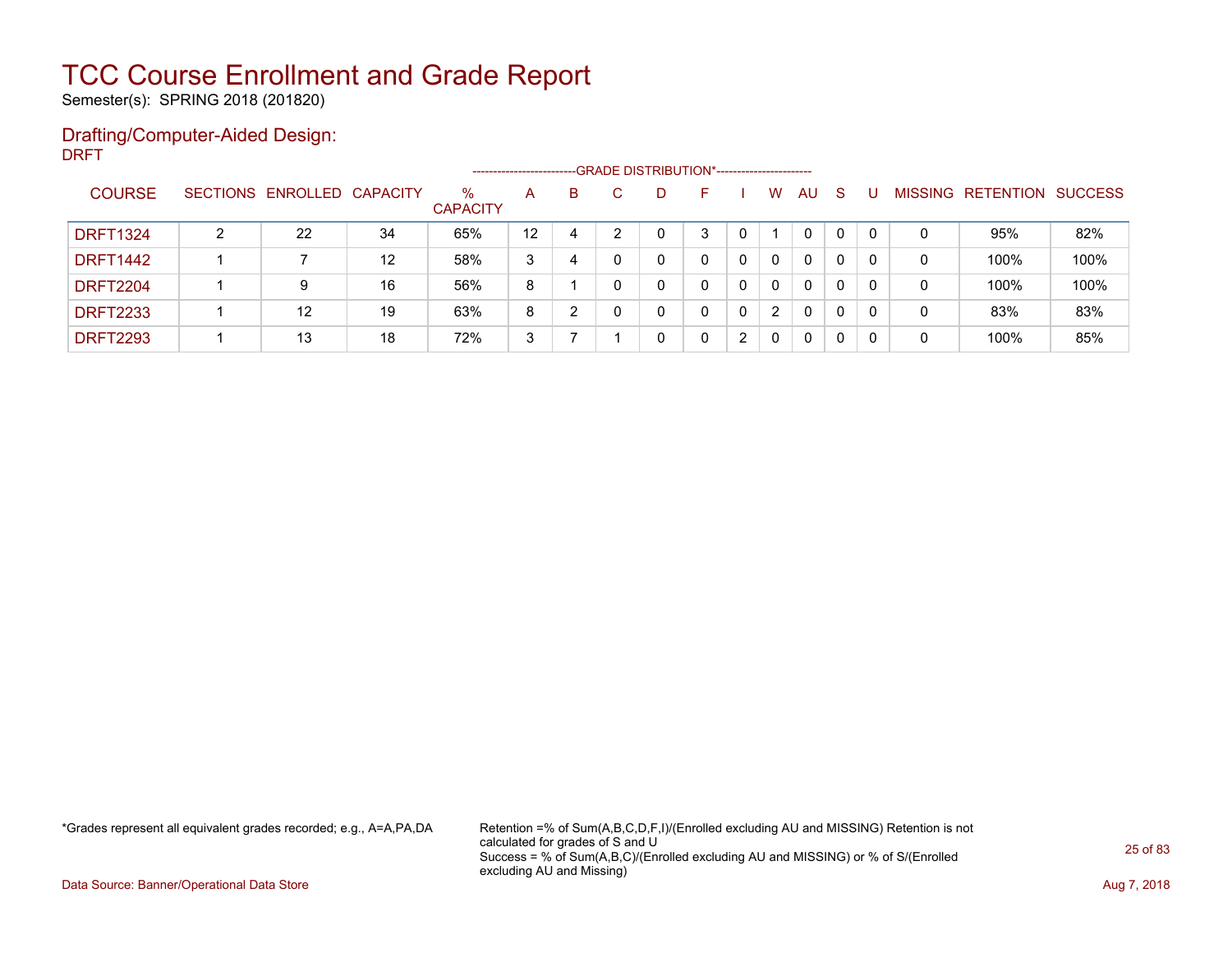Semester(s): SPRING 2018 (201820)

#### Economics: ECON

| <b>EUUN</b> |                 |    |                            |     |                         | -------------------- |     |    | --GRADE DISTRIBUTION*----------------------- |          |              |    |              |     |    |                           |     |
|-------------|-----------------|----|----------------------------|-----|-------------------------|----------------------|-----|----|----------------------------------------------|----------|--------------|----|--------------|-----|----|---------------------------|-----|
|             | <b>COURSE</b>   |    | SECTIONS ENROLLED CAPACITY |     | $\%$<br><b>CAPACITY</b> | A                    | B.  | C. | D                                            | <b>1</b> |              |    | W AU         | - S | J. | MISSING RETENTION SUCCESS |     |
|             | <b>ECON1353</b> |    | 72                         | 96  | 75%                     | 27                   | 19  |    |                                              |          | $\mathbf{0}$ | 9  | $\Omega$     | 0   |    | 88%                       | 74% |
|             | <b>ECON2013</b> | 20 | 421                        | 514 | 82%                     | 150                  | 111 | 54 | 25                                           | 42       | 2            | 37 | $\mathbf{0}$ | 0   |    | 91%                       | 75% |
|             | <b>ECON2023</b> | 19 | 428                        | 478 | 90%                     | 163                  | 101 | 65 | 31                                           | 25       |              | 43 | 0            | 0   |    | 90%                       | 77% |

\*Grades represent all equivalent grades recorded; e.g., A=A,PA,DA Retention =% of Sum(A,B,C,D,F,I)/(Enrolled excluding AU and MISSING) Retention is not calculated for grades of S and U Success = % of Sum(A,B,C)/(Enrolled excluding AU and MISSING) or % of S/(Enrolled excluding AU and Missing)

Data Source: Banner/Operational Data Store **Aug 7, 2018**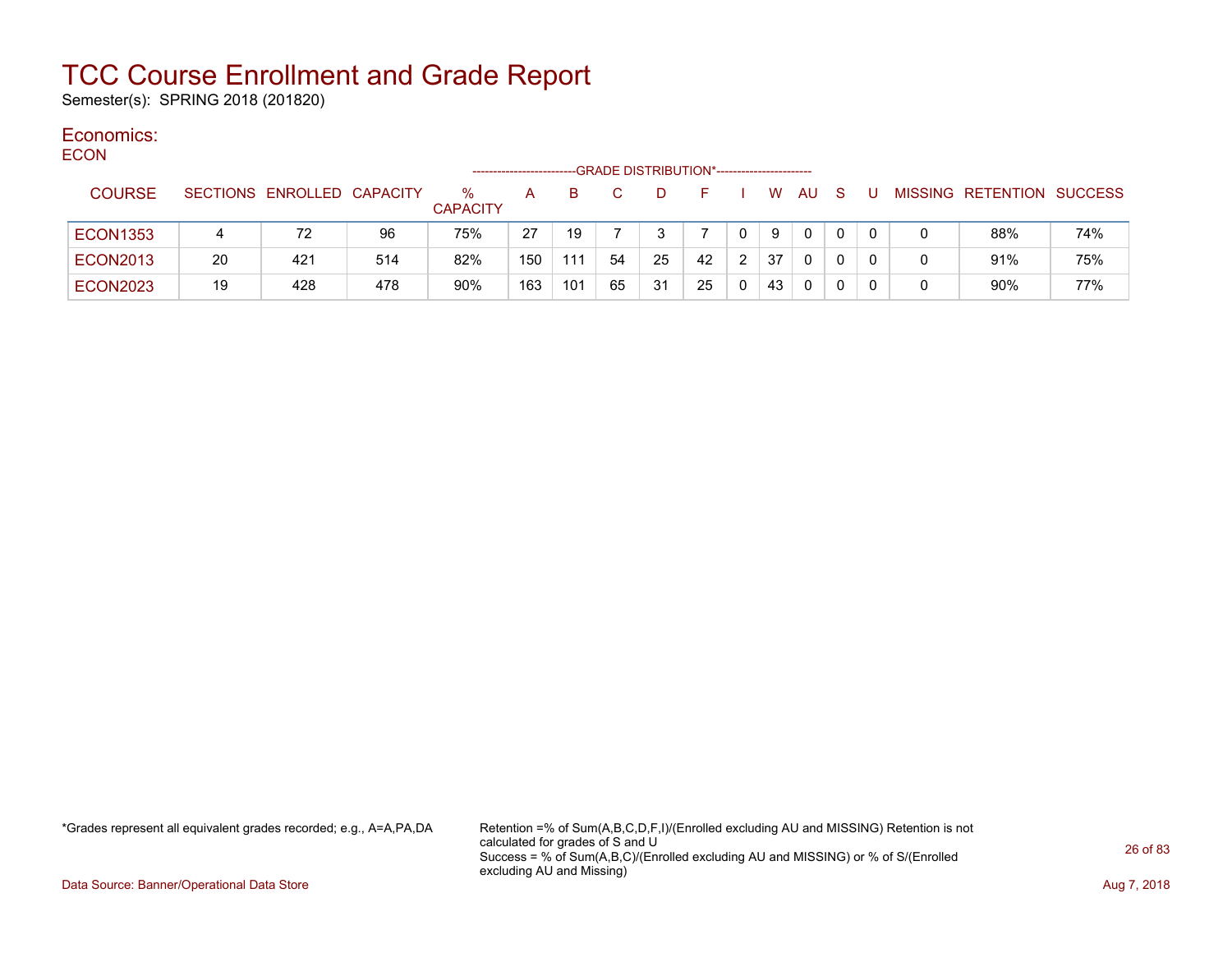Semester(s): SPRING 2018 (201820)

### Electronics Technology:

ELET

|                 |                 |          |                 |                         |                |   |   |   | ------------------------GRADE DISTRIBUTION*---------------------- |          |              |              |              |              |                |           |                |
|-----------------|-----------------|----------|-----------------|-------------------------|----------------|---|---|---|-------------------------------------------------------------------|----------|--------------|--------------|--------------|--------------|----------------|-----------|----------------|
| <b>COURSE</b>   | <b>SECTIONS</b> | ENROLLED | <b>CAPACITY</b> | $\%$<br><b>CAPACITY</b> | A              | B | С | D | F                                                                 |          | W            | AU.          | <sub>S</sub> |              | <b>MISSING</b> | RETENTION | <b>SUCCESS</b> |
| <b>ELET1212</b> | っ               | 31       | 34              | 91%                     | 12             | 9 | 6 | 0 |                                                                   |          | 4            | $\Omega$     | $\mathbf 0$  | $\mathbf{0}$ | 0              | 87%       | 87%            |
| <b>ELET1232</b> |                 | 3        | 10              | 30%                     | $\overline{2}$ |   |   | 0 | $\Omega$                                                          | 0        |              | $\mathbf{0}$ | 0            | $\mathbf{0}$ | 0              | 67%       | 67%            |
| <b>ELET1303</b> |                 | 10       | 18              | 56%                     | 6              | 3 |   | 0 | 0                                                                 | 0        |              | $\mathbf{0}$ | $\mathbf{0}$ | $\mathbf{0}$ | 0              | 90%       | 90%            |
| <b>ELET1313</b> |                 | 13       | 18              | 72%                     | 5              | 3 | 3 |   | 0                                                                 | 0        |              | $\mathbf{0}$ | $\mathbf{0}$ | $\mathbf{0}$ | 0              | 92%       | 85%            |
| <b>ELET1503</b> |                 | 9        | 12              | 75%                     | 6              | 3 |   | 0 | 0                                                                 | 0        | $\mathbf{0}$ | $\mathbf{0}$ | $\mathbf{0}$ | $\mathbf{0}$ | 0              | 100%      | 100%           |
| <b>ELET2132</b> |                 | 5        | 12              | 42%                     | 4              |   |   | 0 | 0                                                                 | $\Omega$ | $\mathbf{0}$ | $\mathbf{0}$ | 0            | $\mathbf{0}$ | 0              | 100%      | 100%           |
| <b>ELET2215</b> |                 | 10       | 12              | 83%                     | 7              |   |   |   | 0                                                                 | 0        | 0            | $\mathbf{0}$ | $\Omega$     | $\Omega$     | 0              | 100%      | 90%            |

\*Grades represent all equivalent grades recorded; e.g., A=A,PA,DA Retention =% of Sum(A,B,C,D,F,I)/(Enrolled excluding AU and MISSING) Retention is not calculated for grades of S and U Success = % of Sum(A,B,C)/(Enrolled excluding AU and MISSING) or % of S/(Enrolled excluding AU and Missing)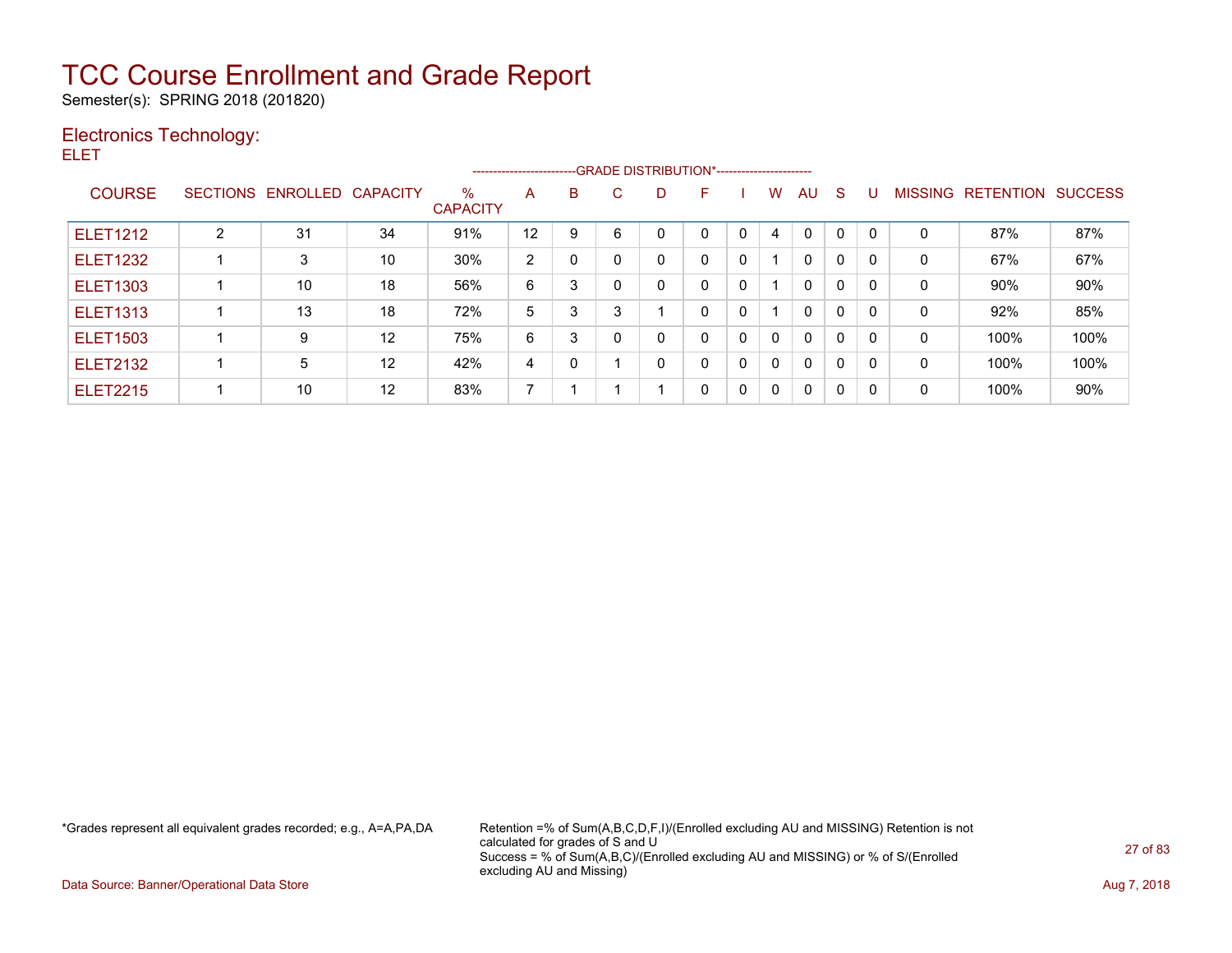Semester(s): SPRING 2018 (201820)

### Emergency Medical Services Pro: EMSP

|                 |                            |    |                      | ----------------------- |    | --GRADE DISTRIBUTION*----------------------- |  |    |     |  |                           |      |
|-----------------|----------------------------|----|----------------------|-------------------------|----|----------------------------------------------|--|----|-----|--|---------------------------|------|
| <b>COURSE</b>   | SECTIONS ENROLLED CAPACITY |    | %<br><b>CAPACITY</b> | A                       |    |                                              |  | W. | AU. |  | MISSING RETENTION SUCCESS |      |
| <b>EMSP2214</b> | 14                         | 20 | 70%                  |                         |    |                                              |  |    | 0   |  | 100%                      | 100% |
| <b>EMSP2229</b> | 14                         | 20 | 70%                  |                         | 10 |                                              |  |    | 0   |  | 100%                      | 100% |

\*Grades represent all equivalent grades recorded; e.g., A=A,PA,DA Retention =% of Sum(A,B,C,D,F,I)/(Enrolled excluding AU and MISSING) Retention is not calculated for grades of S and U Success = % of Sum(A,B,C)/(Enrolled excluding AU and MISSING) or % of S/(Enrolled excluding AU and Missing)

Data Source: Banner/Operational Data Store **Aug 7, 2018**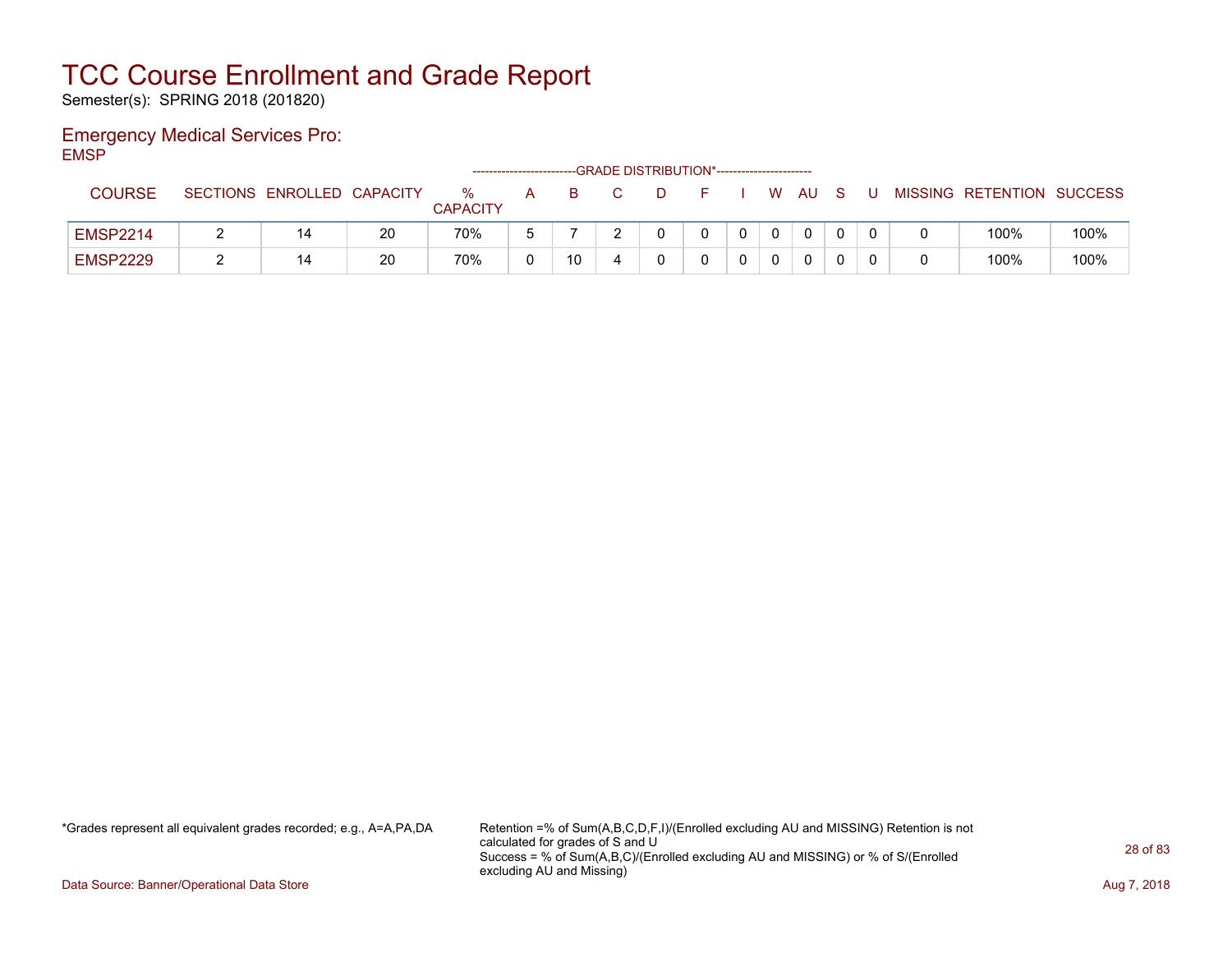Semester(s): SPRING 2018 (201820)

### English: **ENGL**

|                 |                |                            |       |                         |                |                |                |                | -------------------GRADE                      DISTRIBUTION*--------------------- |                |          |              |              |              |              |                                  |      |
|-----------------|----------------|----------------------------|-------|-------------------------|----------------|----------------|----------------|----------------|----------------------------------------------------------------------------------|----------------|----------|--------------|--------------|--------------|--------------|----------------------------------|------|
| <b>COURSE</b>   |                | SECTIONS ENROLLED CAPACITY |       | $\%$<br><b>CAPACITY</b> | A              | B              | $\mathsf{C}$   | D              | F                                                                                |                | W        | AU           | S            | U            |              | <b>MISSING RETENTION SUCCESS</b> |      |
| <b>ENGL0611</b> | $\overline{1}$ | 10                         | 10    | 100%                    | $\mathbf{1}$   | $\mathbf{1}$   | $\mathbf{0}$   | $\mathbf{0}$   | $\mathbf{0}$                                                                     | $\overline{2}$ | 6        | 0            | 0            | $\mathbf{0}$ | 0            | 40%                              | 20%  |
| <b>ENGL0621</b> | $\mathbf{1}$   | 9                          | 10    | 90%                     | 4              | $\mathbf 1$    | $\Omega$       | 0              | $\mathbf{0}$                                                                     | $\mathbf{1}$   | 3        | $\Omega$     | $\Omega$     | 0            | $\mathbf{0}$ | 67%                              | 56%  |
| <b>ENGL0903</b> | 10             | 133                        | 200   | 66%                     | 29             | 23             | 23             | 9              | 18                                                                               | 0              | 31       | 0            | $\Omega$     | 0            | 0            | 77%                              | 56%  |
| <b>ENGL0913</b> | 22             | 373                        | 428   | 87%                     | 81             | 77             | 82             | 19             | 48                                                                               | $\mathbf{1}$   | 65       | 0            | $\Omega$     | 0            | 0            | 83%                              | 64%  |
| <b>ENGL0923</b> | 8              | 93                         | 160   | 58%                     | 17             | 23             | 16             | 6              | 14                                                                               | $\mathbf{0}$   | 17       | 0            | $\mathbf{0}$ | 0            | 0            | 82%                              | 60%  |
| <b>ENGL0933</b> | 18             | 297                        | 360   | 82%                     | 49             | 57             | 66             | 19             | 39                                                                               | $\overline{2}$ | 65       | $\mathbf{0}$ | $\mathbf{0}$ | 0            | 0            | 78%                              | 58%  |
| <b>ENGL0943</b> | 17             | 165                        | 208   | 79%                     | 58             | 42             | 22             | $\mathbf{0}$   | 22                                                                               | 0              | 21       | 0            | $\mathbf{0}$ | 0            | $\mathbf 0$  | 87%                              | 74%  |
| <b>ENGL1071</b> | $\mathbf{1}$   | 10                         | 10    | 100%                    | $\overline{2}$ | $\Omega$       | $\mathbf{1}$   | $\Omega$       | $\mathbf{0}$                                                                     | $\overline{2}$ | 5        | $\Omega$     | $\Omega$     | $\Omega$     | 0            | 50%                              | 30%  |
| <b>ENGL1083</b> | $\mathbf{1}$   | 19                         | 20    | 95%                     | 4              | 5              | 5              | $\mathbf{0}$   | $\Omega$                                                                         | $\mathbf{0}$   | 5        | 0            | $\Omega$     | 0            | $\mathbf 0$  | 74%                              | 74%  |
| <b>ENGL1113</b> | 100            | 1,476                      | 1,725 | 86%                     | 356            | 378            | 234            | 63             | 188                                                                              | $\overline{2}$ | 254      | $\mathbf{1}$ | $\Omega$     | 0            | 0            | 83%                              | 66%  |
| <b>ENGL1213</b> | 152            | 2,426                      | 2,645 | 92%                     | 832            | 800            | 329            | 74             | 110                                                                              | $\overline{2}$ | 279      | $\Omega$     | $\Omega$     | 0            | 0            | 88%                              | 81%  |
| <b>ENGL2333</b> | 3              | 53                         | 60    | 88%                     | 21             | 22             | 2              | $\overline{2}$ | 2                                                                                | 0              | 4        | 0            | $\Omega$     | 0            | 0            | 92%                              | 85%  |
| <b>ENGL2343</b> | $\overline{2}$ | 40                         | 40    | 100%                    | 19             | 8              | $\overline{2}$ | 2              | 1                                                                                | $\mathbf{0}$   | 8        | 0            | $\Omega$     | 0            | 0            | 80%                              | 72%  |
| <b>ENGL2383</b> | $\mathbf{1}$   | 19                         | 20    | 95%                     | 10             | 6              | $\mathbf 1$    | $\mathbf{0}$   | -1                                                                               | $\mathbf{0}$   | 1        | 0            | $\mathbf{0}$ | 0            | 0            | 95%                              | 89%  |
| <b>ENGL2413</b> | 5              | 87                         | 100   | 87%                     | 23             | 29             | 15             | 1              | 5                                                                                | 0              | 14       | 0            | $\Omega$     | 0            | 0            | 84%                              | 77%  |
| <b>ENGL2443</b> | $\mathbf{1}$   | 19                         | 20    | 95%                     | 6              | 4              | $\Omega$       | 2              | 3                                                                                | 0              | 3        | $\mathbf{1}$ | $\mathbf{0}$ | 0            | 0            | 83%                              | 56%  |
| <b>ENGL2473</b> | $\mathbf{1}$   | 19                         | 20    | 95%                     | 13             | 1              | $\mathbf{1}$   | $\Omega$       | $\Omega$                                                                         | $\mathbf{0}$   | 4        | $\Omega$     | $\Omega$     | 0            | $\mathbf 0$  | 79%                              | 79%  |
| <b>ENGL2493</b> | $\mathbf{1}$   | 16                         | 20    | 80%                     | 6              | 5              | 4              | $\mathbf{0}$   | $\mathbf{0}$                                                                     | $\mathbf{0}$   | 1        | 0            | $\Omega$     | 0            | 0            | 94%                              | 94%  |
| <b>ENGL2543</b> | $\mathbf{1}$   | 20                         | 20    | 100%                    | 3              | 4              | 2              | $\mathbf 1$    | $\overline{1}$                                                                   | $\mathbf{0}$   | 9        | $\mathbf{0}$ | $\Omega$     | 0            | 0            | 55%                              | 45%  |
| <b>ENGL2653</b> | 1              | 17                         | 20    | 85%                     | 8              | $\overline{7}$ | $\overline{2}$ | $\mathbf{0}$   | $\mathbf{0}$                                                                     | 0              | $\Omega$ | $\Omega$     | $\Omega$     | 0            | $\mathbf 0$  | 100%                             | 100% |
| <b>ENGL2773</b> | $\mathbf{1}$   | 11                         | 20    | 55%                     | 3              | 2              | 3              | 0              | $\overline{\mathbf{1}}$                                                          | 0              | 2        | 0            | $\mathbf{0}$ | 0            | 0            | 82%                              | 73%  |
| <b>ENGL2883</b> | $\mathbf{1}$   | 20                         | 20    | 100%                    | 10             | 7              | $\overline{2}$ | $\Omega$       | 1                                                                                | $\Omega$       | 0        | $\Omega$     | $\mathbf{0}$ | 0            | 0            | 100%                             | 95%  |

\*Grades represent all equivalent grades recorded; e.g., A=A,PA,DA Retention =% of Sum(A,B,C,D,F,I)/(Enrolled excluding AU and MISSING) Retention is not calculated for grades of S and U Success = % of Sum(A,B,C)/(Enrolled excluding AU and MISSING) or % of S/(Enrolled excluding AU and Missing)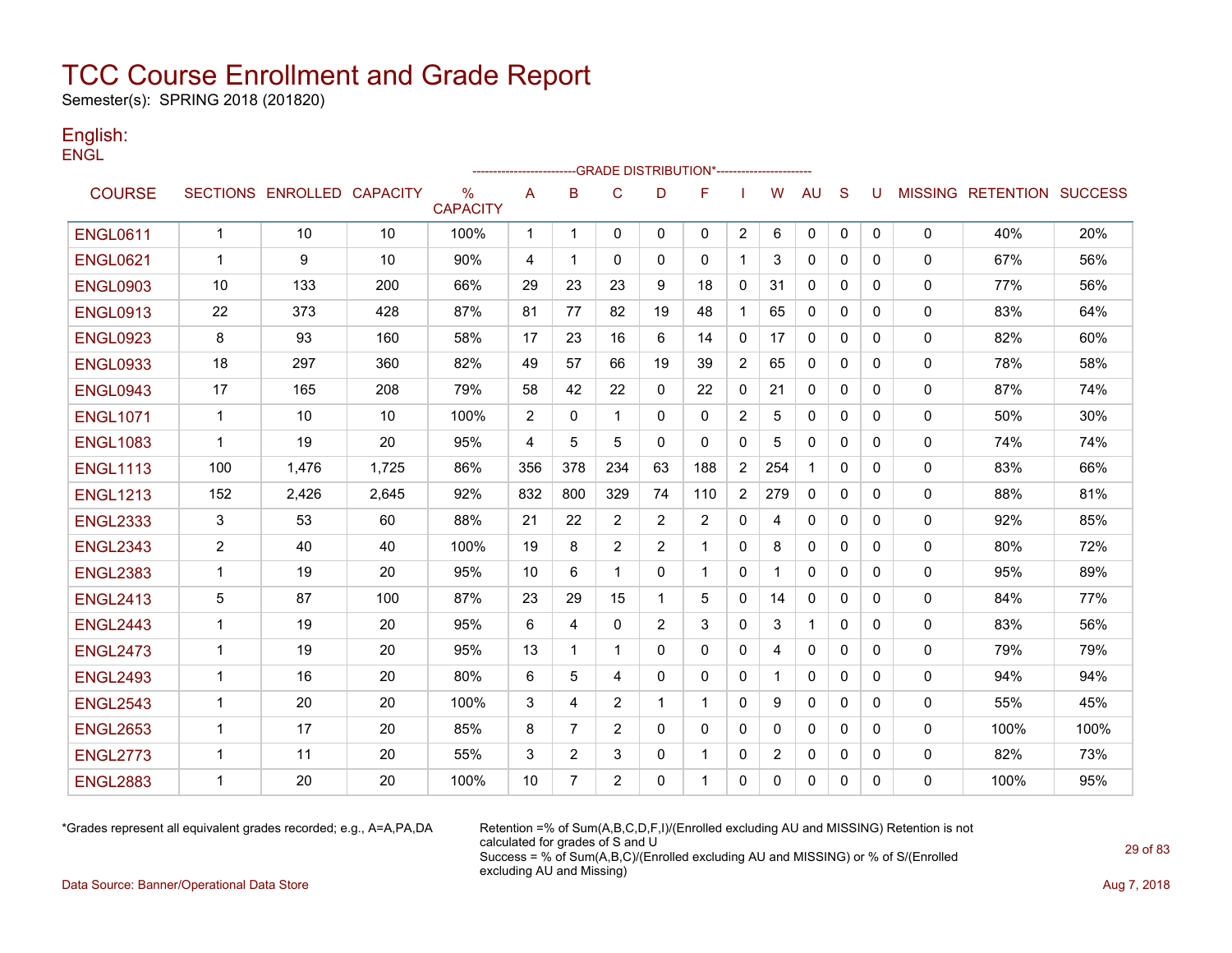Semester(s): SPRING 2018 (201820)

### English:

| <b>ENGL</b>     |  |    | ------------------------GRADE DISTRIBUTION*----------------------- |  |  |  |             |  |                                                                             |     |
|-----------------|--|----|--------------------------------------------------------------------|--|--|--|-------------|--|-----------------------------------------------------------------------------|-----|
| <b>COURSE</b>   |  |    | <b>CAPACITY</b>                                                    |  |  |  |             |  | SECTIONS ENROLLED CAPACITY % A B C D F I W AU S U MISSING RETENTION SUCCESS |     |
| <b>ENGL2991</b> |  | 50 | 24%                                                                |  |  |  | $\mathbf 0$ |  | 92%                                                                         | 83% |

\*Grades represent all equivalent grades recorded; e.g., A=A,PA,DA Retention =% of Sum(A,B,C,D,F,I)/(Enrolled excluding AU and MISSING) Retention is not calculated for grades of S and U Success = % of Sum(A,B,C)/(Enrolled excluding AU and MISSING) or % of S/(Enrolled excluding AU and Missing)

Data Source: Banner/Operational Data Store **Aug 7, 2018**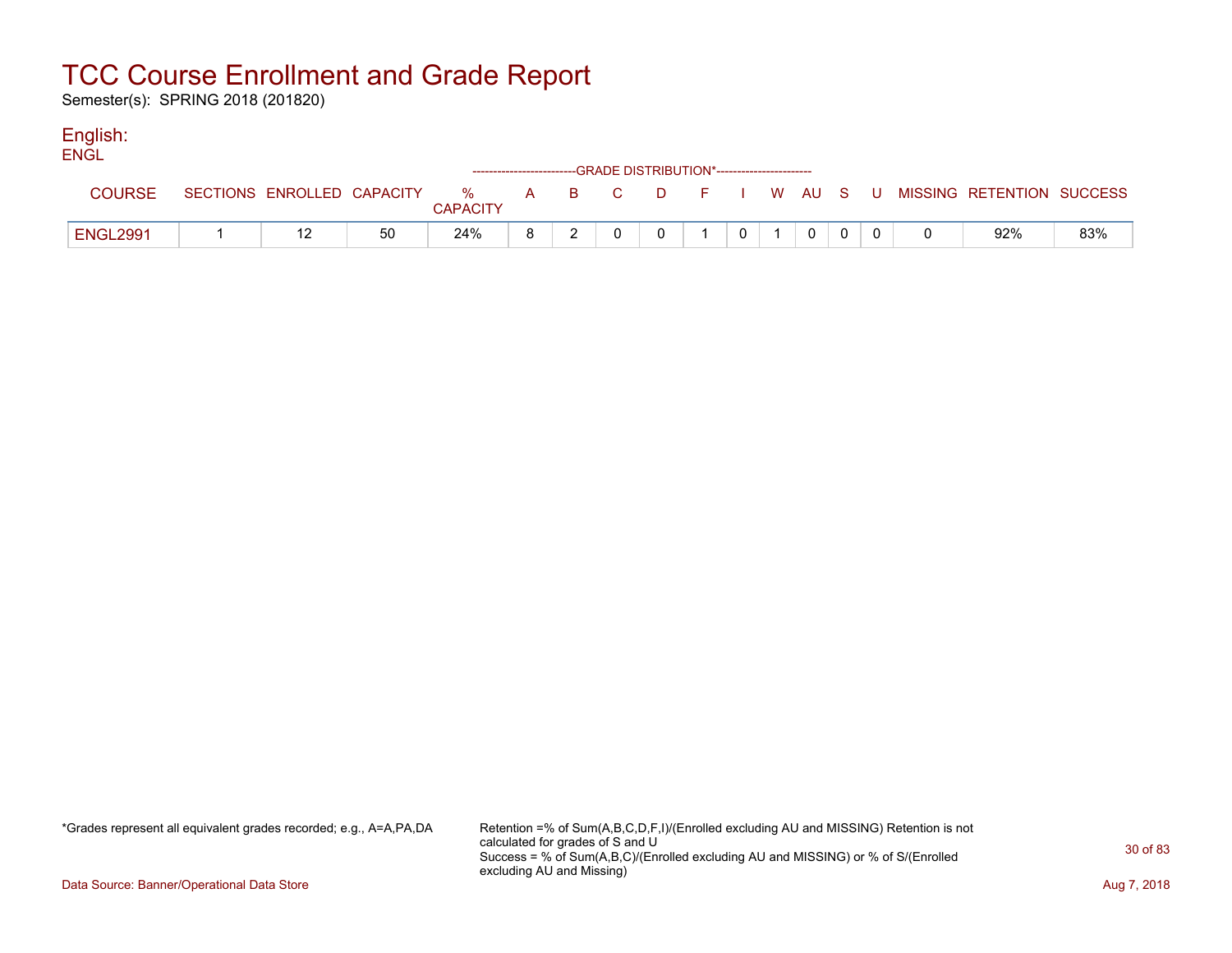Semester(s): SPRING 2018 (201820)

### Engineering: **ENGR**

|                 |                 |                   |     |                      | ---------------------- |    | -- GRADE DISTRIBUTION*------------------------- |                |          |             |                |              |              |              |                |                  |                |
|-----------------|-----------------|-------------------|-----|----------------------|------------------------|----|-------------------------------------------------|----------------|----------|-------------|----------------|--------------|--------------|--------------|----------------|------------------|----------------|
| <b>COURSE</b>   | <b>SECTIONS</b> | ENROLLED CAPACITY |     | %<br><b>CAPACITY</b> | A                      | B  | C                                               | D              | F        |             | w              | AU           | <sub>S</sub> |              | <b>MISSING</b> | <b>RETENTION</b> | <b>SUCCESS</b> |
| <b>ENGR1111</b> | ∍               | 125               | 176 | 71%                  | 104                    | 5  |                                                 |                | 0        | 0           | 15             | $\Omega$     | 0            | - 0          | 0              | 88%              | 88%            |
| <b>ENGR1132</b> | 4               | 86                | 87  | 99%                  | 38                     | 26 |                                                 | 2              | $\Omega$ | 0           | 13             | $\mathbf{0}$ | $\Omega$     | $\Omega$     | 0              | 85%              | 83%            |
| <b>ENGR1242</b> | 3               | 62                | 61  | 102%                 | 23                     | 24 | 8                                               |                | 0        | 0           | 6              | $\mathbf{0}$ | 0            | $\Omega$     | 0              | 90%              | 89%            |
| <b>ENGR2103</b> | 3               | 63                | 75  | 84%                  | 22                     | 14 | 8                                               | $\overline{2}$ | 6        | $\mathbf 0$ | 11             | $\mathbf{0}$ | 0            |              | 0              | 83%              | 70%            |
| <b>ENGR2143</b> | 2               | 50                | 52  | 96%                  | 16                     | 24 | 5                                               | 0              | 4        | 0           |                | $\mathbf{0}$ | 0            | $\Omega$     | 0              | 98%              | 90%            |
| <b>ENGR2213</b> | 2               | 56                | 60  | 93%                  | 30                     | 15 |                                                 |                |          | $\mathbf 0$ | $\overline{2}$ | $\mathbf{0}$ | 0            | -0           | 0              | 96%              | 93%            |
| <b>ENGR2523</b> | $\overline{2}$  | 51                | 60  | 85%                  | 27                     | –  | 9                                               | 6              |          | $\mathbf 0$ |                | 0            | 0            | 0            | 0              | 98%              | 84%            |
| <b>ENGR2613</b> | 3               | 58                | 60  | 97%                  | 25                     | 15 | 13                                              | 0              |          | 0           | 4              | 0            | 0            | $\mathbf{0}$ | 0              | 93%              | 91%            |

\*Grades represent all equivalent grades recorded; e.g., A=A,PA,DA Retention =% of Sum(A,B,C,D,F,I)/(Enrolled excluding AU and MISSING) Retention is not calculated for grades of S and U Success = % of Sum(A,B,C)/(Enrolled excluding AU and MISSING) or % of S/(Enrolled excluding AU and Missing)

Data Source: Banner/Operational Data Store **Aug 7, 2018**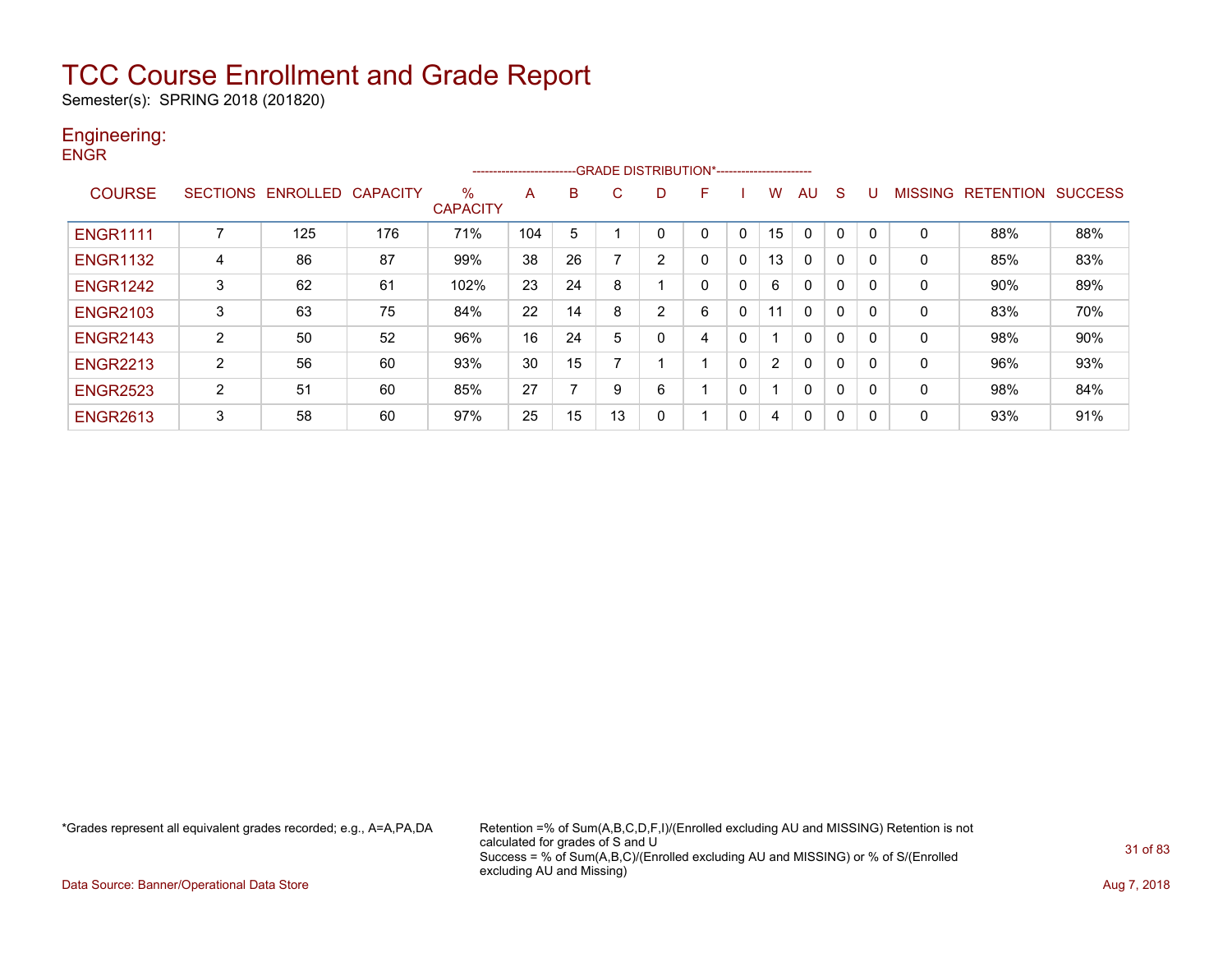Semester(s): SPRING 2018 (201820)

### Engineering Technology: **ENGT**

|                 |                |                            |    |                         | ----------------------- |   |              | -GRADE DISTRIBUTION*---------------------- |              |              |    |   |              |   |                   |                |
|-----------------|----------------|----------------------------|----|-------------------------|-------------------------|---|--------------|--------------------------------------------|--------------|--------------|----|---|--------------|---|-------------------|----------------|
| <b>COURSE</b>   |                | SECTIONS ENROLLED CAPACITY |    | $\%$<br><b>CAPACITY</b> | A                       | B | C.           | F                                          |              | w            | AU | S |              |   | MISSING RETENTION | <b>SUCCESS</b> |
| <b>ENGT1212</b> | $\overline{2}$ | 15                         | 29 | 52%                     | 13                      |   |              |                                            |              |              | 0  |   | 0            | 0 | 93%               | 93%            |
| <b>ENGT1313</b> | 2              | 11                         | 15 | 73%                     | 11                      |   | $\mathbf{0}$ |                                            | $\Omega$     | 0            | 0  | 0 | 0            | 0 | 100%              | 100%           |
| <b>ENGT1443</b> |                | 10                         | 10 | 100%                    | 8                       |   |              |                                            | $\mathbf{0}$ | $\mathbf{0}$ | 0  | 0 | 0            | 0 | 100%              | 100%           |
| <b>ENGT1463</b> |                | 6                          | 10 | 60%                     | 5                       |   | $\mathbf{0}$ | 0                                          | $\Omega$     | 0            | 0  | 0 | $\mathbf{0}$ | 0 | 100%              | 100%           |
| <b>ENGT2153</b> |                | 6                          | ⇁  | 86%                     | 6                       | 0 | 0            |                                            | $\mathbf{0}$ | 0            | 0  | 0 | 0            | 0 | 100%              | 100%           |
| <b>ENGT2462</b> |                | 10                         | 16 | 62%                     | 10                      | 0 | 0            | 0                                          | $\mathbf{0}$ |              | 0  | 0 | 0            | 0 | 100%              | 100%           |

\*Grades represent all equivalent grades recorded; e.g., A=A,PA,DA Retention =% of Sum(A,B,C,D,F,I)/(Enrolled excluding AU and MISSING) Retention is not calculated for grades of S and U Success = % of Sum(A,B,C)/(Enrolled excluding AU and MISSING) or % of S/(Enrolled excluding AU and Missing)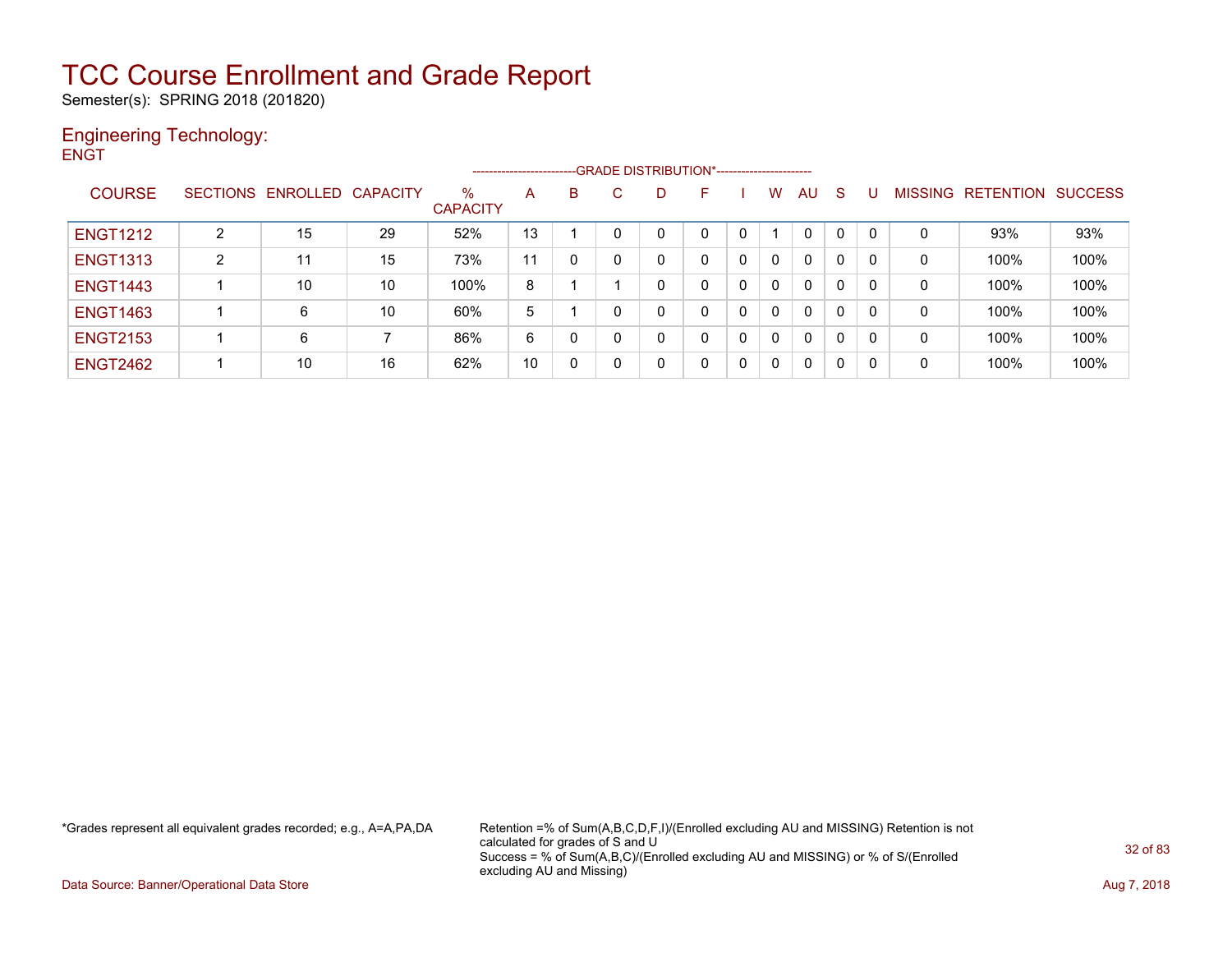Semester(s): SPRING 2018 (201820)

### ESLA English as a Second Lang: ESLA

|                 |                |                            |    |                      |                |                |                | --GRADE DISTRIBUTION*---------------------- |              |              |                |                |              |              |              |                           |      |
|-----------------|----------------|----------------------------|----|----------------------|----------------|----------------|----------------|---------------------------------------------|--------------|--------------|----------------|----------------|--------------|--------------|--------------|---------------------------|------|
| <b>COURSE</b>   |                | SECTIONS ENROLLED CAPACITY |    | %<br><b>CAPACITY</b> | A              | B              | $\mathsf{C}$   | D                                           | F            |              | W              | <b>AU</b>      | S            | U            |              | MISSING RETENTION SUCCESS |      |
| <b>ESLA0313</b> | $\mathbf{1}$   | $\mathbf{1}$               | 10 | 10%                  | $\mathbf{0}$   | $\mathbf 1$    | $\Omega$       | $\Omega$                                    | $\mathbf{0}$ | $\mathbf{0}$ | $\mathbf{0}$   | $\mathbf{0}$   | $\mathbf{0}$ | $\mathbf{0}$ | 0            | 100%                      | 100% |
| <b>ESLA0323</b> | $\mathbf 1$    | 3                          | 10 | 30%                  | $\mathbf{1}$   | 2              | $\Omega$       | 0                                           | $\mathbf{0}$ | $\mathbf{0}$ | $\Omega$       | $\mathbf{0}$   | $\mathbf{0}$ | 0            | $\mathbf{0}$ | 100%                      | 100% |
| <b>ESLA0333</b> | $\mathbf 1$    | 4                          | 10 | 40%                  | $\Omega$       | 3              | 1              | $\Omega$                                    | $\Omega$     | $\mathbf{0}$ | 0              | $\mathbf{0}$   | $\mathbf{0}$ | 0            | $\mathbf{0}$ | 100%                      | 100% |
| <b>ESLA0343</b> | $\overline{2}$ | 11                         | 20 | 55%                  | 7              | 3              | 1              | $\Omega$                                    | $\mathbf{0}$ | 0            | $\mathbf{0}$   | $\mathbf{0}$   | $\Omega$     | 0            | 0            | 100%                      | 100% |
| <b>ESLA0353</b> | 1              | 4                          | 10 | 40%                  | 3              | $\mathbf{0}$   | $\Omega$       | 0                                           | 0            | 0            |                | $\mathbf{0}$   | $\mathbf{0}$ | 0            | $\mathbf{0}$ | 75%                       | 75%  |
| <b>ESLA0413</b> | $\mathbf 1$    | 6                          | 10 | 60%                  | $\Omega$       | 1              | 3              | $\overline{2}$                              | $\mathbf{0}$ | $\mathbf{0}$ | $\Omega$       | $\mathbf{0}$   | $\Omega$     | 0            | 0            | 100%                      | 67%  |
| <b>ESLA0423</b> | $\mathbf 1$    | 4                          | 10 | 40%                  | $\overline{2}$ | 1              | $\Omega$       | 0                                           | $\mathbf{1}$ | 0            | $\mathbf{0}$   | $\mathbf{0}$   | $\mathbf{0}$ | 0            | $\mathbf{0}$ | 100%                      | 75%  |
| <b>ESLA0433</b> | 1              | 3                          | 10 | 30%                  | $\mathbf{1}$   | $\overline{1}$ | $\Omega$       | $\Omega$                                    | $\Omega$     | $\Omega$     | $\mathbf 1$    | $\mathbf{0}$   | $\Omega$     | 0            | $\mathbf{0}$ | 67%                       | 67%  |
| <b>ESLA0443</b> | $\mathbf 1$    | 4                          | 10 | 40%                  | $\overline{4}$ | $\Omega$       | 0              | 0                                           | $\mathbf{0}$ | $\mathbf{0}$ | $\Omega$       | $\mathbf{0}$   | $\Omega$     | 0            | 0            | 100%                      | 100% |
| <b>ESLA0453</b> | 1              | 2                          | 10 | 20%                  | 2              | $\Omega$       | $\Omega$       | $\Omega$                                    | $\Omega$     | $\Omega$     | $\mathbf{0}$   | $\mathbf{0}$   | $\Omega$     | 0            | $\mathbf{0}$ | 100%                      | 100% |
| <b>ESLA0513</b> | $\mathbf 1$    | 10                         | 10 | 100%                 | 5              | 3              | 1              | 0                                           | $\mathbf{0}$ | $\mathbf{0}$ | 1              | $\mathbf{0}$   | $\Omega$     | 0            | 0            | 90%                       | 90%  |
| <b>ESLA0523</b> | $\mathbf 1$    | 8                          | 10 | 80%                  | $\mathbf{1}$   | 4              | 1              | $\overline{2}$                              | $\Omega$     | $\Omega$     | $\Omega$       | $\mathbf{0}$   | $\Omega$     | 0            | $\mathbf{0}$ | 100%                      | 75%  |
| <b>ESLA0533</b> | $\mathbf 1$    | 11                         | 10 | 110%                 | 4              | 5              | 1              | 1                                           | $\Omega$     | $\Omega$     | $\mathbf{0}$   | $\mathbf{0}$   | $\Omega$     | 0            | 0            | 100%                      | 91%  |
| <b>ESLA0543</b> | $\overline{2}$ | 15                         | 20 | 75%                  | $\overline{2}$ | $\overline{7}$ | 3              | 0                                           |              | $\mathbf{0}$ | $\overline{2}$ | $\mathbf{0}$   | $\mathbf{0}$ | 0            | 0            | 87%                       | 80%  |
| <b>ESLA0553</b> | 1              | 9                          | 10 | 90%                  | 6              | $\Omega$       |                | $\Omega$                                    | $\mathbf{0}$ | 0            | $\mathbf{0}$   | $\overline{2}$ | $\Omega$     | 0            | 0            | 100%                      | 100% |
| <b>ESLA0633</b> | $\mathbf 1$    | 5                          | 10 | 50%                  | $\overline{2}$ | 3              | $\mathbf{0}$   | 0                                           | $\mathbf{0}$ | 0            | 0              | $\mathbf{0}$   | $\mathbf{0}$ | 0            | 0            | 100%                      | 100% |
| <b>ESLA0643</b> | $\mathbf 1$    | 9                          | 10 | 90%                  | 6              | 1              | $\overline{2}$ | 0                                           | $\mathbf{0}$ | $\mathbf{0}$ | $\Omega$       | $\mathbf{0}$   | $\Omega$     | 0            | $\mathbf{0}$ | 100%                      | 100% |
| <b>ESLA0653</b> | $\mathbf{1}$   | 4                          | 10 | 40%                  | $\overline{2}$ | $\overline{1}$ | $\Omega$       | $\Omega$                                    | $\mathbf{1}$ | $\mathbf{0}$ | 0              | $\mathbf{0}$   | $\Omega$     | 0            | 0            | 100%                      | 75%  |
| <b>ESLA0713</b> | $\mathbf 1$    | 14                         | 10 | 140%                 | 11             | 2              | $\overline{1}$ | $\Omega$                                    | $\mathbf{0}$ | $\Omega$     | $\Omega$       | $\mathbf{0}$   | $\Omega$     | 0            | $\mathbf{0}$ | 100%                      | 100% |
| <b>ESLA0723</b> | $\overline{2}$ | 16                         | 20 | 80%                  | 6              | 6              | $\mathbf 1$    | 0                                           | 3            | $\Omega$     | $\mathbf{0}$   | $\mathbf{0}$   | $\Omega$     | 0            | 0            | 100%                      | 81%  |
| <b>ESLA0733</b> | $\mathbf{1}$   | 12                         | 10 | 120%                 | 6              | 5              | $\Omega$       | 0                                           | $\mathbf 1$  | $\Omega$     | 0              | $\mathbf{0}$   | $\Omega$     | 0            | 0            | 100%                      | 92%  |
| <b>ESLA0743</b> | 1              | 9                          | 10 | 90%                  | $\overline{7}$ | 2              | $\Omega$       | $\Omega$                                    | $\Omega$     | $\Omega$     | $\Omega$       | $\mathbf{0}$   | $\Omega$     | 0            | $\mathbf{0}$ | 100%                      | 100% |

\*Grades represent all equivalent grades recorded; e.g., A=A,PA,DA Retention =% of Sum(A,B,C,D,F,I)/(Enrolled excluding AU and MISSING) Retention is not calculated for grades of S and U Success = % of Sum(A,B,C)/(Enrolled excluding AU and MISSING) or % of S/(Enrolled excluding AU and Missing)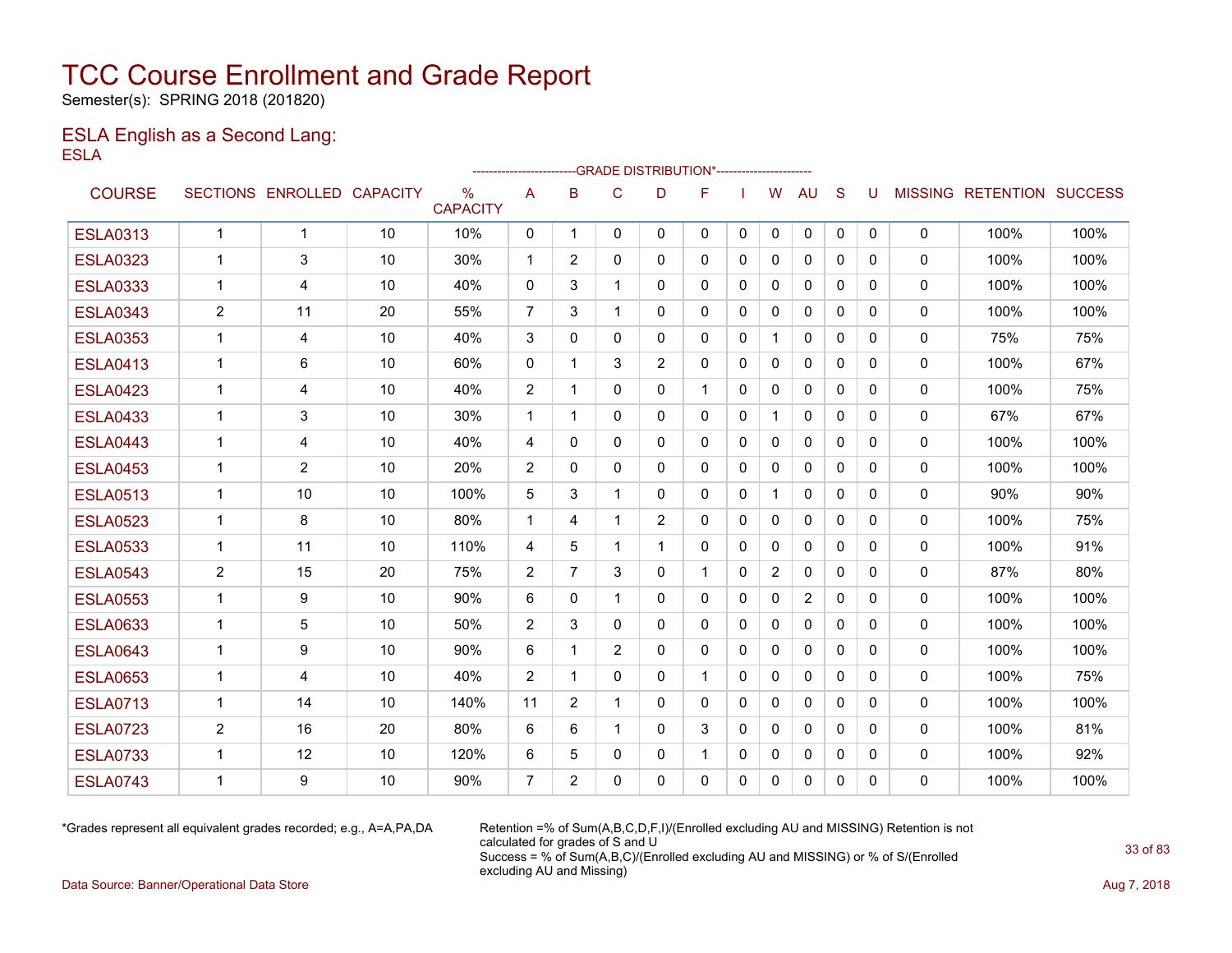Semester(s): SPRING 2018 (201820)

### ESLA English as a Second Lang: ESLA

|                 |                 |          |                 |                         |                |   | --------------------------GRADE DISTRIBUTION*---------------------- |   |   |   |              |              |   |          |                |                  |                |
|-----------------|-----------------|----------|-----------------|-------------------------|----------------|---|---------------------------------------------------------------------|---|---|---|--------------|--------------|---|----------|----------------|------------------|----------------|
| <b>COURSE</b>   | <b>SECTIONS</b> | ENROLLED | <b>CAPACITY</b> | $\%$<br><b>CAPACITY</b> | A              | В | C.                                                                  | D | F |   | W            | AU           | S |          | <b>MISSING</b> | <b>RETENTION</b> | <b>SUCCESS</b> |
| <b>ESLA0753</b> |                 | 6        | 10              | 60%                     | 4              | 0 |                                                                     |   | 0 | 0 | $\mathbf{0}$ | $\mathbf{0}$ | 0 | $\Omega$ | 0              | 100%             | 83%            |
| <b>ESLA0823</b> |                 | 10       | 10              | 100%                    | 3              | 4 |                                                                     | 2 | 0 | 0 | $\mathbf{0}$ | $\mathbf{0}$ | 0 | 0        | 0              | 100%             | 80%            |
| <b>ESLA0833</b> |                 | 11       | 10              | 110%                    | 8              | 2 |                                                                     |   | 0 | 0 | $\mathbf{0}$ | $\mathbf{0}$ | 0 | 0        | 0              | 100%             | 100%           |
| <b>ESLA0843</b> |                 | 8        | 10              | 80%                     | 2              | 3 | 2                                                                   |   |   | 0 | $\mathbf{0}$ | $\mathbf{0}$ | 0 | $\Omega$ | 0              | 100%             | 88%            |
| <b>ESLA0853</b> |                 |          | 10              | 70%                     | 6              |   |                                                                     |   | 0 | 0 | $\mathbf{0}$ | $\mathbf{0}$ | 0 | $\Omega$ | $\mathbf 0$    | 100%             | 100%           |
| <b>ESLA0913</b> |                 | 5        | 10              | 50%                     | $\overline{2}$ | 2 |                                                                     |   | 0 | 0 | 0            | $\mathbf{0}$ | 0 | $\Omega$ | 0              | 100%             | 100%           |
| <b>ESLA0993</b> |                 |          | 10              | 70%                     |                | 3 |                                                                     |   | 0 | 0 |              | $\mathbf{0}$ | 0 | 0        | 0              | 86%              | 71%            |

\*Grades represent all equivalent grades recorded; e.g., A=A,PA,DA Retention =% of Sum(A,B,C,D,F,I)/(Enrolled excluding AU and MISSING) Retention is not calculated for grades of S and U Success = % of Sum(A,B,C)/(Enrolled excluding AU and MISSING) or % of S/(Enrolled excluding AU and Missing)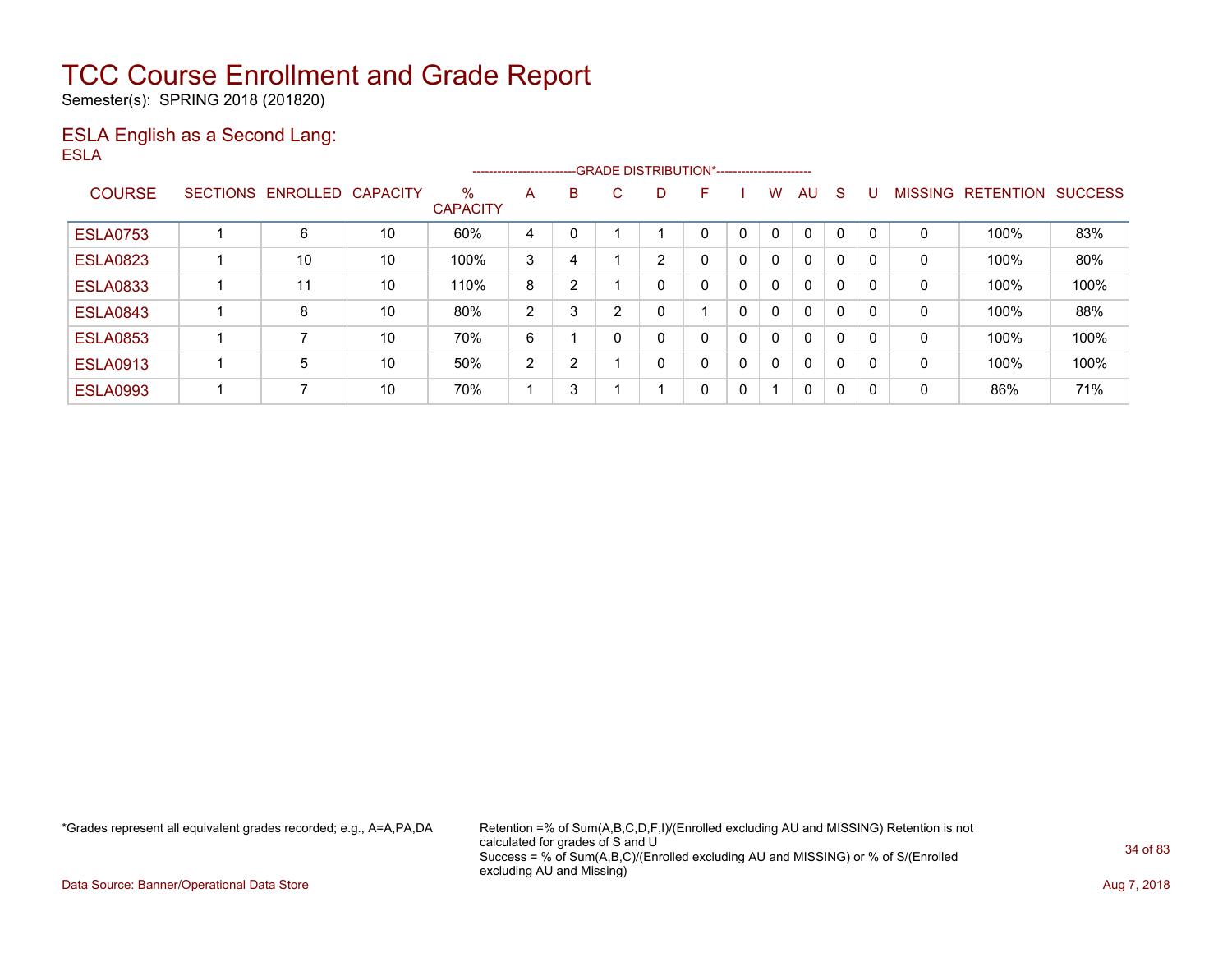Semester(s): SPRING 2018 (201820)

### ESLN English as a Second Lang: ESLN

|                 | --GRADE DISTRIBUTION*-----------------------<br>----------------------- |                   |    |                         |                |   |          |   |   |   |              |              |              |              |                |                  |                |
|-----------------|-------------------------------------------------------------------------|-------------------|----|-------------------------|----------------|---|----------|---|---|---|--------------|--------------|--------------|--------------|----------------|------------------|----------------|
| <b>COURSE</b>   | <b>SECTIONS</b>                                                         | ENROLLED CAPACITY |    | $\%$<br><b>CAPACITY</b> | A              | B | C.       | D | F |   | w            | AU           | S            |              | <b>MISSING</b> | <b>RETENTION</b> | <b>SUCCESS</b> |
| <b>ESLN0113</b> |                                                                         |                   | 10 | 10%                     | $\mathbf 0$    |   |          |   |   | 0 |              | $\Omega$     | 0            |              | 0              | 100%             | $0\%$          |
| <b>ESLN0123</b> |                                                                         |                   | 10 | 10%                     |                | 0 |          |   | 0 | 0 | $\mathbf{0}$ | $\mathbf{0}$ | 0            | $\Omega$     | 0              | 100%             | 100%           |
| <b>ESLN0143</b> |                                                                         |                   | 10 | 10%                     | 0              |   |          |   | 0 | 0 | 0            | $\mathbf{0}$ | 0            | $\Omega$     | 0              | 100%             | 100%           |
| <b>ESLN0213</b> |                                                                         | 2                 | 10 | 20%                     | 0              | 2 |          | ۵ | 0 | 0 | $\mathbf{0}$ | $\Omega$     | $\mathbf{0}$ |              | 0              | 100%             | 100%           |
| <b>ESLN0243</b> |                                                                         | 3                 | 10 | 30%                     | $\overline{2}$ |   | $\Omega$ |   | 0 | 0 | 0            | $\mathbf{0}$ | 0            | $\Omega$     | 0              | 100%             | 100%           |
| <b>ESLN0343</b> |                                                                         | 5                 | 10 | 50%                     | 4              |   |          |   | 0 | 0 | 0            | $\mathbf{0}$ | 0            | $\Omega$     | 0              | 100%             | 100%           |
| <b>ESLN0423</b> |                                                                         | 6                 | 10 | 60%                     | 0              | 5 |          | n | 0 | 0 | $\mathbf{0}$ | $\mathbf{0}$ | $\mathbf{0}$ | $\mathbf{0}$ | 0              | 100%             | 100%           |
| <b>ESLN0992</b> |                                                                         |                   | 10 | 10%                     |                | 0 | 0        | 0 | 0 | 0 | 0            | $\mathbf{0}$ | 0            | 0            | 0              | 100%             | 100%           |

\*Grades represent all equivalent grades recorded; e.g., A=A,PA,DA Retention =% of Sum(A,B,C,D,F,I)/(Enrolled excluding AU and MISSING) Retention is not calculated for grades of S and U Success = % of Sum(A,B,C)/(Enrolled excluding AU and MISSING) or % of S/(Enrolled excluding AU and Missing)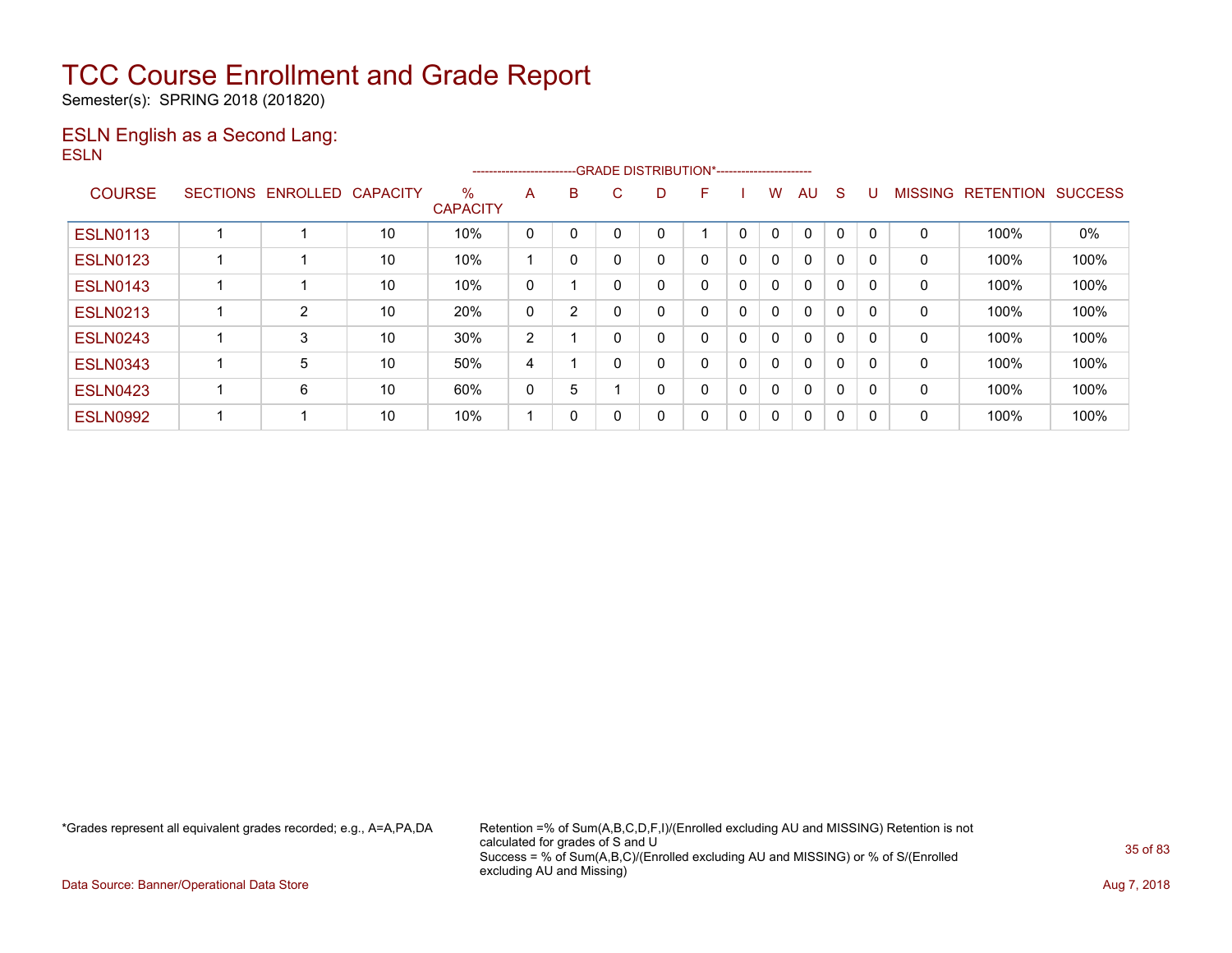Semester(s): SPRING 2018 (201820)

### Fire & Emergency Medical Svcs: FEMS

|                 |                 | --GRADE DISTRIBUTION*----------------------- |                 |                         |    |              |   |              |   |                |                |              |              |              |                |                  |                |
|-----------------|-----------------|----------------------------------------------|-----------------|-------------------------|----|--------------|---|--------------|---|----------------|----------------|--------------|--------------|--------------|----------------|------------------|----------------|
| <b>COURSE</b>   | <b>SECTIONS</b> | <b>ENROLLED</b>                              | <b>CAPACITY</b> | $\%$<br><b>CAPACITY</b> | A  | в            | С | D            | F |                | w              | AU           | S            |              | <b>MISSING</b> | <b>RETENTION</b> | <b>SUCCESS</b> |
| <b>FEMS1214</b> | $\overline{2}$  | 40                                           | 50              | 80%                     | 33 | 0            | 3 | $\mathbf{0}$ | 0 | $\mathbf{0}$   | 4              | $\mathbf{0}$ | $\mathbf{0}$ | $\Omega$     | $\Omega$       | 90%              | 90%            |
| <b>FEMS1224</b> | $\overline{2}$  | 43                                           | 50              | 86%                     | 40 | $\mathbf{0}$ |   | 0            | 0 | 0              | $\overline{2}$ | $\Omega$     | 0            | $\mathbf{0}$ | 0              | 95%              | 95%            |
| <b>FEMS1233</b> | 1               | 24                                           | 25              | 96%                     | 24 | 0            | 0 | 0            | 0 | 0              | 0              | $\mathbf{0}$ | $\Omega$     | $\Omega$     | 0              | 100%             | 100%           |
| <b>FEMS1243</b> | $\mathbf{1}$    | 20                                           | 25              | 80%                     | 20 | $\mathbf{0}$ | 0 | $\mathbf{0}$ | 0 | 0              | 0              | $\mathbf{0}$ | 0            | 0            | $\mathbf{0}$   | 100%             | 100%           |
| <b>FEMS1253</b> | $\mathbf 1$     | 21                                           | 25              | 84%                     | 20 | $\mathbf{0}$ | 0 | $\mathbf{0}$ | 0 | 0              |                | $\mathbf{0}$ | 0            | $\Omega$     | $\mathbf{0}$   | 95%              | 95%            |
| <b>FEMS1263</b> |                 | 21                                           | 25              | 84%                     | 19 | 0            |   | $\mathbf{0}$ | 0 | 0              |                | $\mathbf{0}$ | 0            | $\Omega$     | 0              | 95%              | 95%            |
| <b>FEMS2213</b> | 1               | 14                                           | 25              | 56%                     | 13 | 0            | 0 | 0            | 0 | 0              | 1              | 0            | 0            | $\Omega$     | 0              | 93%              | 93%            |
| <b>FEMS2223</b> | $\mathbf{1}$    | 18                                           | 25              | 72%                     | 17 | 0            | 0 | 0            | 0 | 0              | 1              | 0            | 0            | 0            | 0              | 94%              | 94%            |
| <b>FEMS2233</b> | 1               | 15                                           | 25              | 60%                     | 15 | 0            | 0 | $\mathbf{0}$ | 0 | 0              | 0              | $\mathbf{0}$ | $\Omega$     | 0            | $\mathbf{0}$   | 100%             | 100%           |
| <b>FEMS2243</b> | 1               | 16                                           | 25              | 64%                     | 16 | 0            | 0 | 0            | 0 | 0              | 0              | 0            | 0            | $\Omega$     | 0              | 100%             | 100%           |
| <b>FEMS2253</b> | 1               | 22                                           | 25              | 88%                     | 21 | 0            | 0 | 0            | 0 | 0              |                | 0            | $\Omega$     | $\Omega$     | 0              | 95%              | 95%            |
| <b>FEMS2263</b> | 1               | 18                                           | 25              | 72%                     | 18 | 0            | 0 | 0            | 0 | 0              | 0              | $\mathbf{0}$ | 0            | 0            | $\mathbf{0}$   | 100%             | 100%           |
| <b>FEMS2319</b> | 6               | 52                                           | 60              | 87%                     | 11 | 18           | 5 | 3            | 0 | $\overline{2}$ | 13             | 0            | 0            | $\Omega$     | 0              | 75%              | 65%            |
| <b>FEMS2991</b> |                 | $\overline{2}$                               |                 | 200%                    | 2  | 0            | 0 | 0            | 0 | 0              | 0              | $\mathbf{0}$ | 0            | $\Omega$     | 0              | 100%             | 100%           |

\*Grades represent all equivalent grades recorded; e.g., A=A,PA,DA Retention =% of Sum(A,B,C,D,F,I)/(Enrolled excluding AU and MISSING) Retention is not calculated for grades of S and U Success = % of Sum(A,B,C)/(Enrolled excluding AU and MISSING) or % of S/(Enrolled excluding AU and Missing)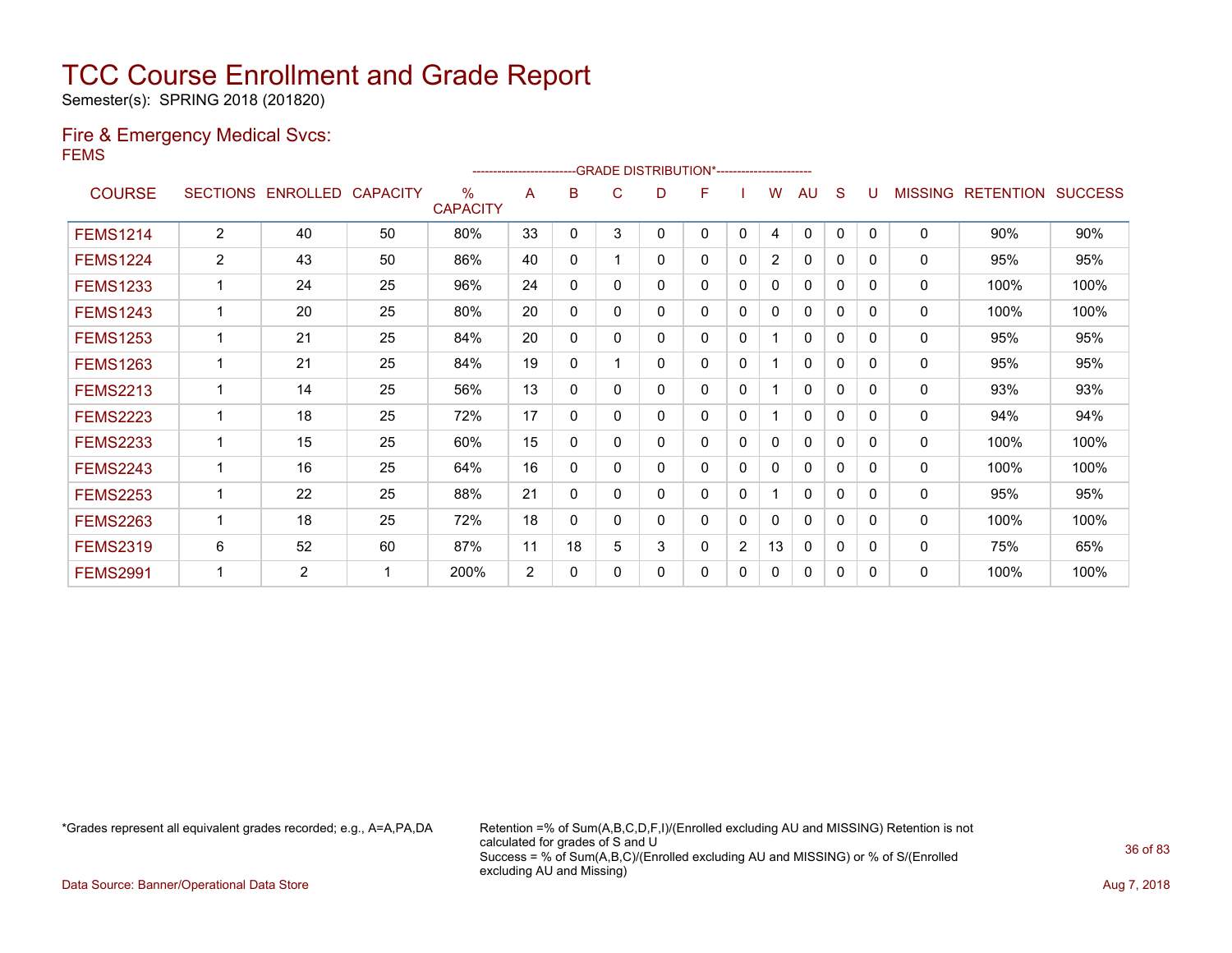Semester(s): SPRING 2018 (201820)

#### French: FREN

|                 |   |                            |    |                         | ---------------------- |    |    | --GRADE DISTRIBUTION*---------------------- |    |   |                |    |    |   |                   |                |
|-----------------|---|----------------------------|----|-------------------------|------------------------|----|----|---------------------------------------------|----|---|----------------|----|----|---|-------------------|----------------|
| <b>COURSE</b>   |   | SECTIONS ENROLLED CAPACITY |    | $\%$<br><b>CAPACITY</b> | A                      | B  |    | D                                           | н  |   | W              | AU | -S |   | MISSING RETENTION | <b>SUCCESS</b> |
| <b>FREN1031</b> |   | 13                         | 15 | 87%                     | 4                      | 4  |    | 0                                           | 0  | 0 | $\overline{2}$ | 3  | 0  | 0 | 80%               | 80%            |
| <b>FREN1103</b> | 4 | 64                         | 75 | 85%                     | 9                      | 11 | 14 | 4                                           | 11 | 0 | 13             | 2  | 0  | 0 | 79%               | 55%            |
| <b>FREN1213</b> |   | 10                         | 20 | 50%                     |                        | 6  |    |                                             | 0  |   |                | 0  | 0  | 0 | 90%               | 90%            |
| <b>FREN1313</b> |   | 13                         | 15 | 87%                     | 0                      | 5  |    | 0                                           | 0  | 0 | $\mathbf{0}$   | 4  | 0  | 0 | 100%              | 100%           |
| <b>FREN2113</b> |   | 10                         | 20 | 50%                     |                        | 3  |    |                                             |    |   |                | 4  | 0  | 0 | 83%               | 83%            |

\*Grades represent all equivalent grades recorded; e.g., A=A,PA,DA Retention =% of Sum(A,B,C,D,F,I)/(Enrolled excluding AU and MISSING) Retention is not calculated for grades of S and U Success = % of Sum(A,B,C)/(Enrolled excluding AU and MISSING) or % of S/(Enrolled excluding AU and Missing)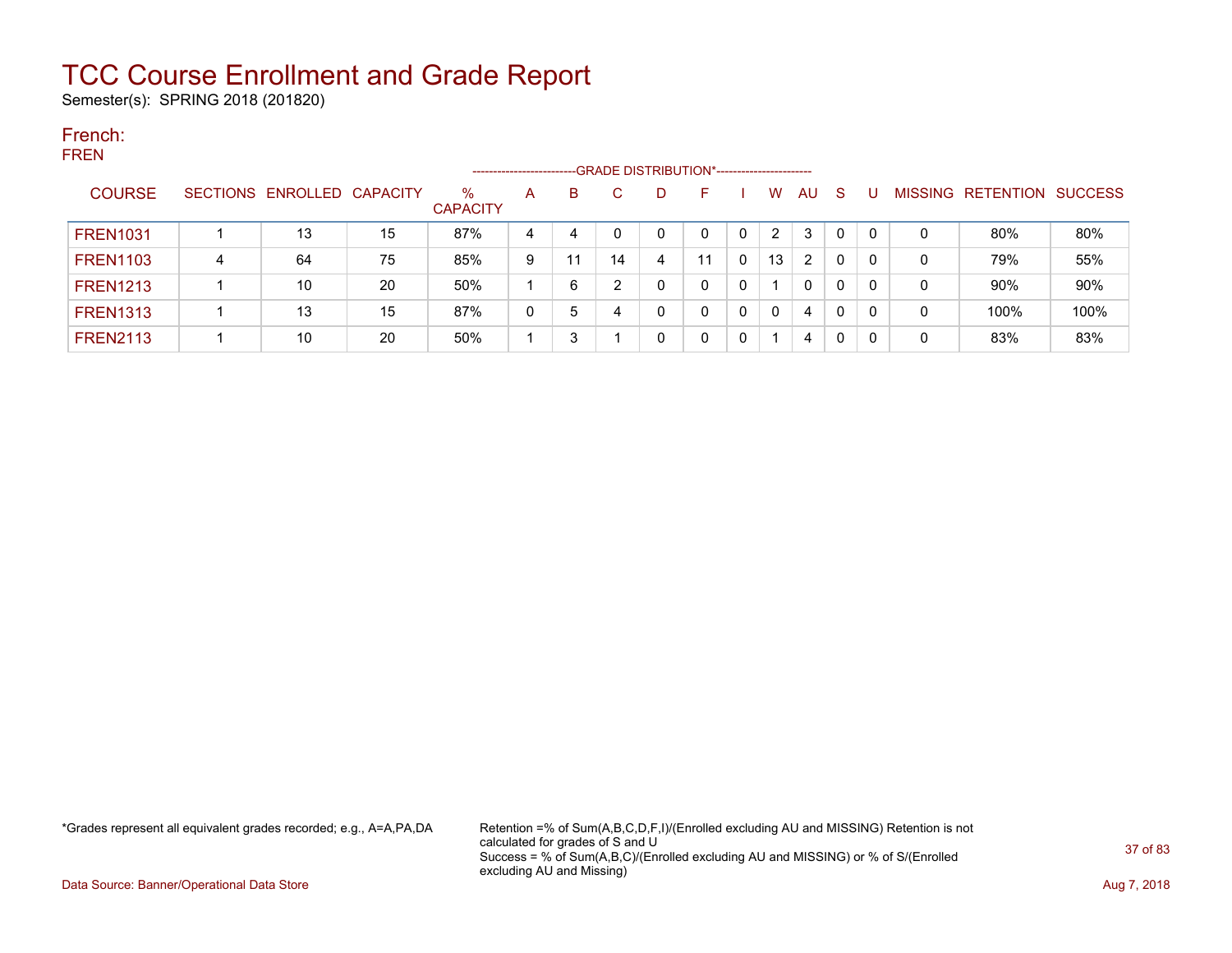Semester(s): SPRING 2018 (201820)

### Geography:

| <b>GEOG</b> |               |   |                            |     |                         |    |    |    |                                             |   |   |          |              |              |    |   |                           |      |
|-------------|---------------|---|----------------------------|-----|-------------------------|----|----|----|---------------------------------------------|---|---|----------|--------------|--------------|----|---|---------------------------|------|
|             |               |   |                            |     |                         |    |    |    | -GRADE DISTRIBUTION*----------------------- |   |   |          |              |              |    |   |                           |      |
|             | <b>COURSE</b> |   | SECTIONS ENROLLED CAPACITY |     | $\%$<br><b>CAPACITY</b> | A  | B. |    | D.                                          |   |   | W        | <b>AU</b>    | <sub>S</sub> |    |   | MISSING RETENTION SUCCESS |      |
|             | GEOG1014      |   | 36                         | 40  | 90%                     | 6  | 18 | 8  | 2                                           |   |   |          | $\mathbf{0}$ | 0            | -0 | 0 | 97%                       | 89%  |
|             | GEOG1043      |   | 139                        | 148 | 94%                     | 72 | 32 | 18 |                                             | 9 |   |          | $\mathbf{0}$ | 0            | -0 | 0 | 95%                       | 88%  |
|             | GEOG2013      |   | 20                         | 20  | 100%                    | 13 |    |    | 0                                           |   | 0 | 0        | 0            | 0            | -0 | 0 | 100%                      | 100% |
|             | GEOG2033      | ົ | 39                         | 40  | 98%                     | 12 | 14 |    |                                             |   | 0 | $\Omega$ | $\mathbf{0}$ | 0            |    | 0 | 100%                      | 95%  |

\*Grades represent all equivalent grades recorded; e.g., A=A,PA,DA Retention =% of Sum(A,B,C,D,F,I)/(Enrolled excluding AU and MISSING) Retention is not calculated for grades of S and U Success = % of Sum(A,B,C)/(Enrolled excluding AU and MISSING) or % of S/(Enrolled excluding AU and Missing)

Data Source: Banner/Operational Data Store **Aug 7, 2018**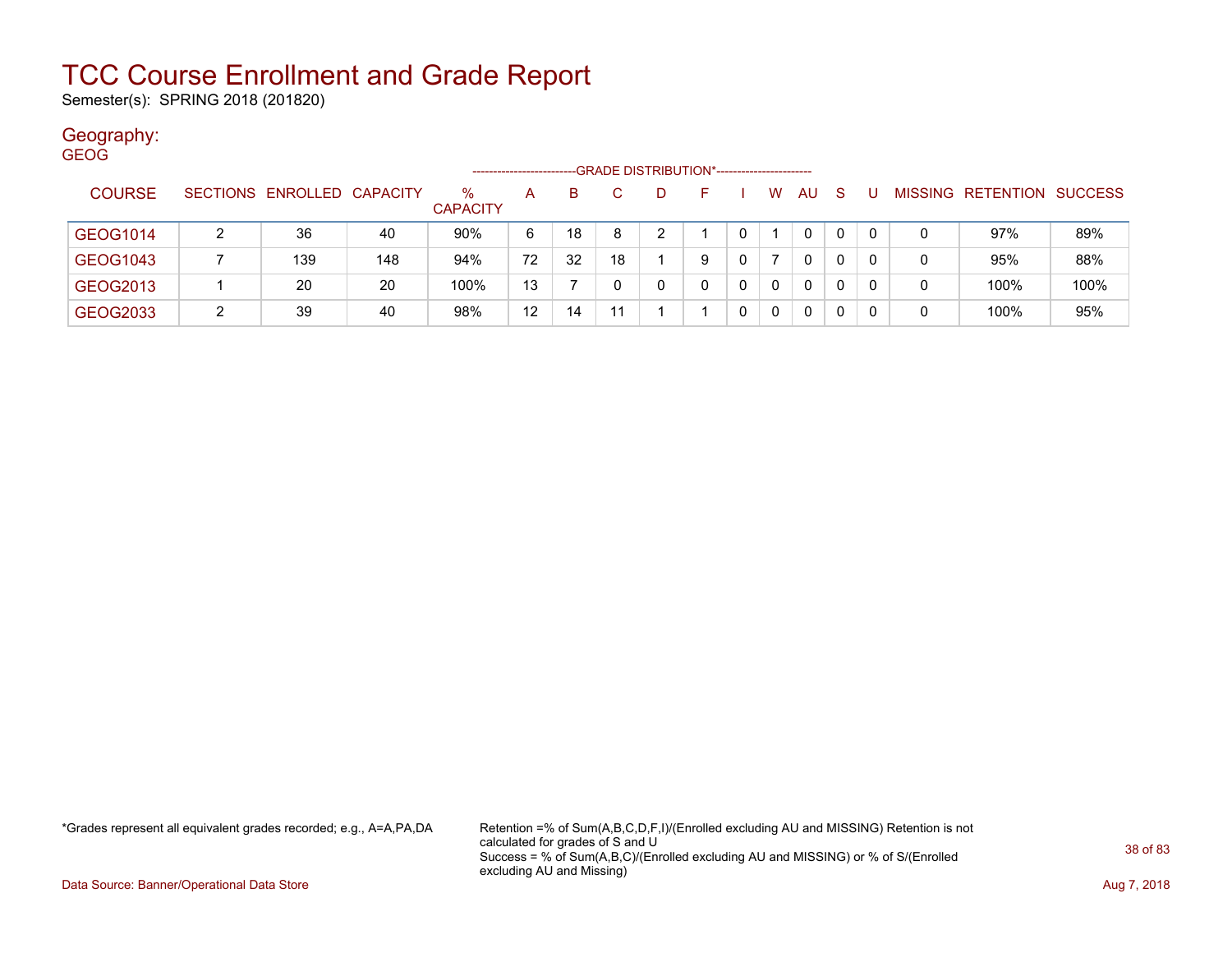Semester(s): SPRING 2018 (201820)

### Geology:

| <b>GEOL</b> |                 |   |                            |    |                         |    |    | -GRADE DISTRIBUTION*----------------------- |   |    |   |    |      |     |   |   |                           |     |
|-------------|-----------------|---|----------------------------|----|-------------------------|----|----|---------------------------------------------|---|----|---|----|------|-----|---|---|---------------------------|-----|
|             | <b>COURSE</b>   |   | SECTIONS ENROLLED CAPACITY |    | $\%$<br><b>CAPACITY</b> | A  | B. |                                             | D | F. |   |    | W AU | - S | U |   | MISSING RETENTION SUCCESS |     |
|             | <b>GEOL1014</b> | 4 | 75                         | 84 | 89%                     | 39 | 14 | -9                                          |   | 2  |   | 10 | 0    | 0   | 0 | 0 | 87%                       | 83% |
|             | <b>GEOL1024</b> |   | 5                          | 20 | 25%                     | 2  | 0  |                                             |   | 0  | 0 |    | 0    | 0   | 0 | 0 | 80%                       | 80% |
|             | <b>GEOL1113</b> |   | 20                         | 20 | 100%                    |    |    |                                             |   |    |   |    | 0    | 0   | 0 | 0 | 65%                       | 55% |

\*Grades represent all equivalent grades recorded; e.g., A=A,PA,DA Retention =% of Sum(A,B,C,D,F,I)/(Enrolled excluding AU and MISSING) Retention is not calculated for grades of S and U Success = % of Sum(A,B,C)/(Enrolled excluding AU and MISSING) or % of S/(Enrolled excluding AU and Missing)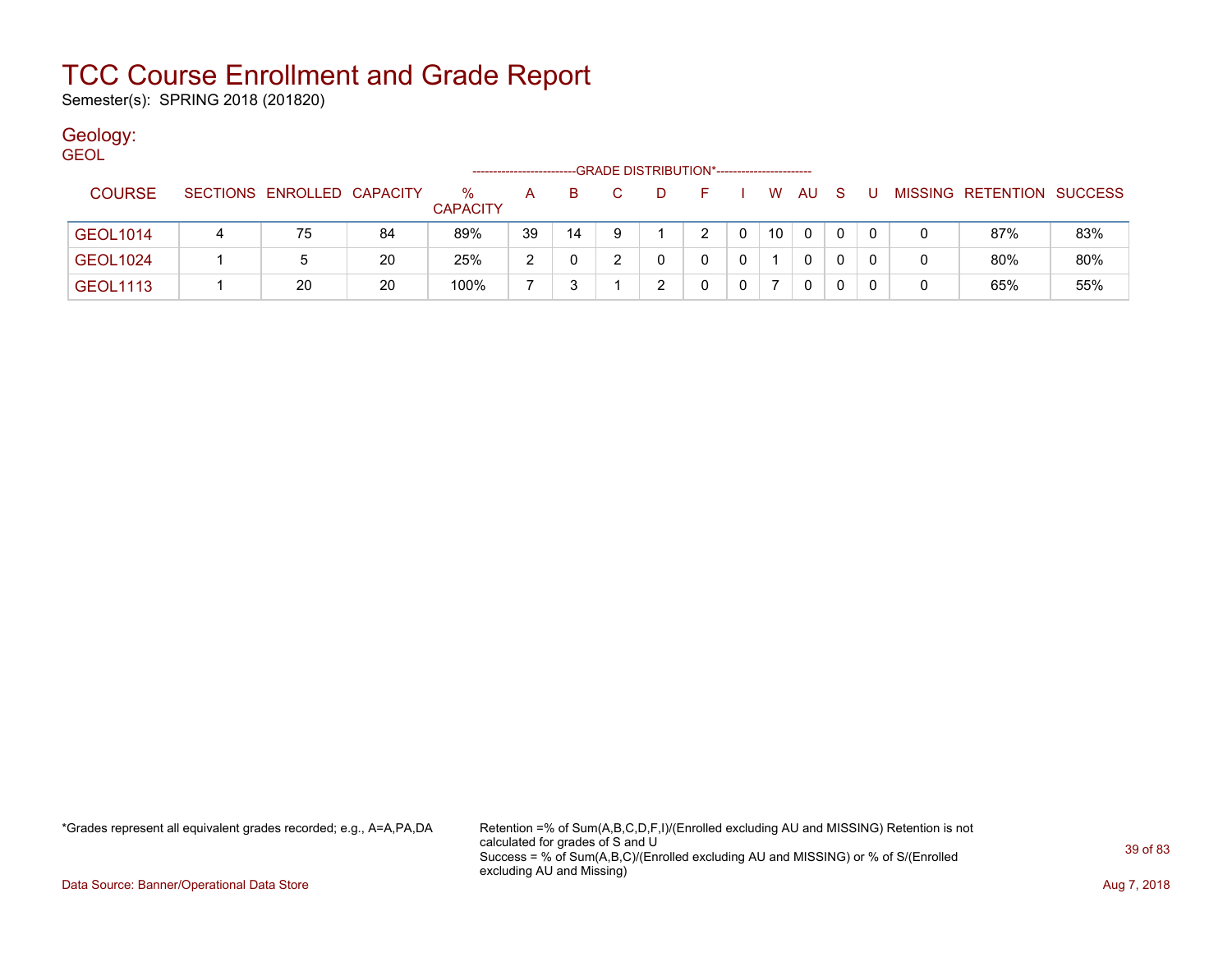Semester(s): SPRING 2018 (201820)

### Geographic Information Systems: **GIS**

|                |                            |    |                         | ------------------- |   | --GRADE DISTRIBUTION*----------------------- |  |   |    |              |  |                           |      |
|----------------|----------------------------|----|-------------------------|---------------------|---|----------------------------------------------|--|---|----|--------------|--|---------------------------|------|
| <b>COURSE</b>  | SECTIONS ENROLLED CAPACITY |    | $\%$<br><b>CAPACITY</b> | A                   | B |                                              |  | W | AU | <sub>S</sub> |  | MISSING RETENTION SUCCESS |      |
| <b>GIS2373</b> |                            | 10 | 50%                     | ົ                   |   |                                              |  |   | 0  |              |  | 80%                       | 80%  |
| GIS2383        |                            | 15 | 33%                     | ົ                   |   |                                              |  |   |    |              |  | 80%                       | 80%  |
| <b>GIS2393</b> |                            |    | 100%                    | 0                   |   |                                              |  |   | 0  |              |  | 100%                      | 100% |

\*Grades represent all equivalent grades recorded; e.g., A=A,PA,DA Retention =% of Sum(A,B,C,D,F,I)/(Enrolled excluding AU and MISSING) Retention is not calculated for grades of S and U Success = % of Sum(A,B,C)/(Enrolled excluding AU and MISSING) or % of S/(Enrolled excluding AU and Missing)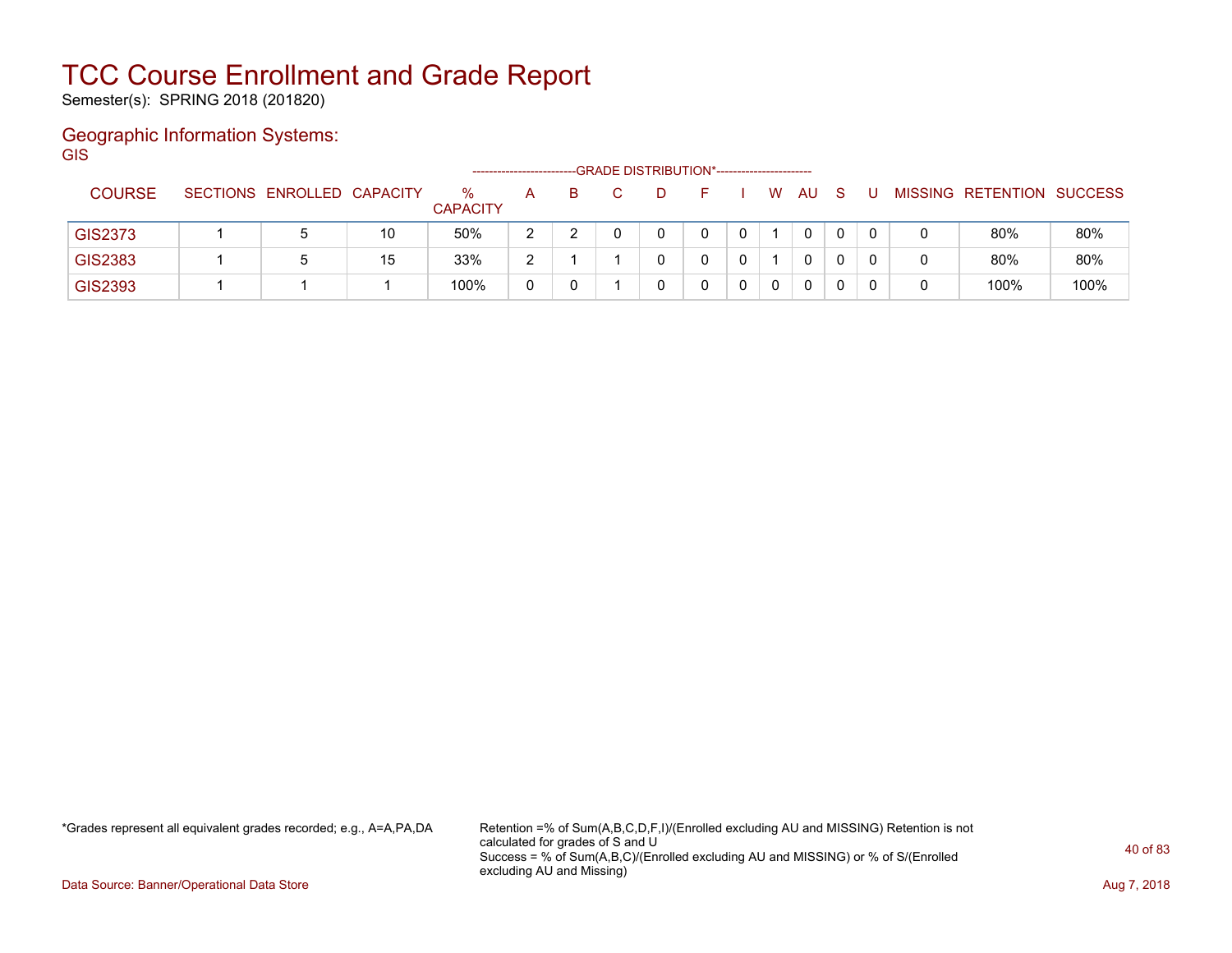Semester(s): SPRING 2018 (201820)

#### German:  $CDMAU$

| <b>GRMN</b>     |                            |    |                         | ----------------------- |   | --GRADE DISTRIBUTION*------------------------ |   |  |      |     |     |                           |     |
|-----------------|----------------------------|----|-------------------------|-------------------------|---|-----------------------------------------------|---|--|------|-----|-----|---------------------------|-----|
| <b>COURSE</b>   | SECTIONS ENROLLED CAPACITY |    | $\%$<br><b>CAPACITY</b> | A                       | B |                                               | D |  | W AU | - S | . U | MISSING RETENTION SUCCESS |     |
| <b>GRMN1103</b> |                            | 20 | 40%                     | 5                       |   |                                               |   |  | 0    |     |     | 100%                      | 75% |
| <b>GRMN1213</b> | 10                         | 20 | 50%                     | я                       |   |                                               |   |  | 0    |     |     | 90%                       | 90% |

\*Grades represent all equivalent grades recorded; e.g., A=A,PA,DA Retention =% of Sum(A,B,C,D,F,I)/(Enrolled excluding AU and MISSING) Retention is not calculated for grades of S and U Success = % of Sum(A,B,C)/(Enrolled excluding AU and MISSING) or % of S/(Enrolled excluding AU and Missing)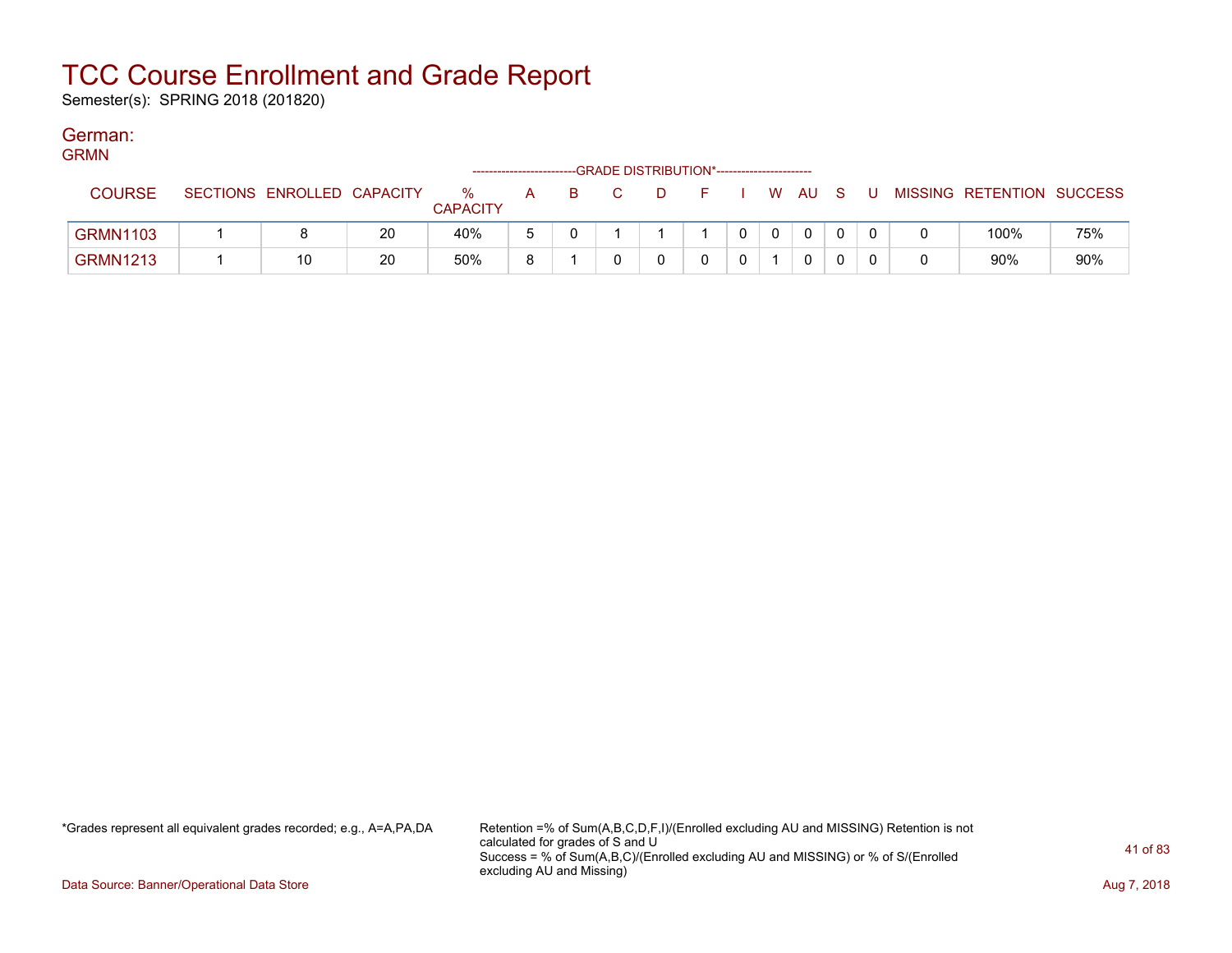Semester(s): SPRING 2018 (201820)

### History:

|                 |    |                            |       |                         |     |     |                   |                | -------------------------GRADE DISTRIBUTION*---------------------- |              |     |              |              |   |                |                  |                |
|-----------------|----|----------------------------|-------|-------------------------|-----|-----|-------------------|----------------|--------------------------------------------------------------------|--------------|-----|--------------|--------------|---|----------------|------------------|----------------|
| <b>COURSE</b>   |    | SECTIONS ENROLLED CAPACITY |       | $\%$<br><b>CAPACITY</b> | A   | B   | C                 | D              | F                                                                  |              | w   | AU           | S            |   | <b>MISSING</b> | <b>RETENTION</b> | <b>SUCCESS</b> |
| <b>HIST1053</b> | 6  | 122                        | 126   | 97%                     | 40  | 31  | 17                | 11             | 10                                                                 | 0            | 13  | $\Omega$     | $\mathbf{0}$ |   | $\mathbf 0$    | 89%              | 72%            |
| <b>HIST1063</b> | 3  | 62                         | 80    | 78%                     | 19  | 11  | $12 \overline{ }$ | $\overline{2}$ | 8                                                                  | $\mathbf{0}$ | 10  | $\mathbf{0}$ | 0            |   | $\mathbf 0$    | 84%              | 68%            |
| <b>HIST1073</b> | 8  | 60                         | 100   | 60%                     | 27  | 16  |                   |                | 0                                                                  | 0            | 10  | $\mathbf{0}$ | 0            |   | $\mathbf 0$    | 83%              | 83%            |
| <b>HIST1483</b> | 34 | 733                        | 858   | 85%                     | 186 | 165 | 108               | 70             | 91                                                                 | 2            | 110 |              | $\mathbf{0}$ | 0 | 0              | 85%              | 63%            |
| <b>HIST1493</b> | 73 | 1,407                      | 1,696 | 83%                     | 391 | 338 | 191               | 96             | 164                                                                |              | 223 | 3            | 0            |   | 0              | 84%              | 66%            |
| <b>HIST2333</b> |    | 27                         | 30    | 90%                     | 19  | 5   |                   | $\mathbf{0}$   | 0                                                                  | 0            | 2   | $\mathbf{0}$ | 0            | 0 | $\mathbf 0$    | 93%              | 93%            |
| <b>HIST2523</b> | 3  | 49                         | 70    | 70%                     | 12  | 6   | 6                 | 3              |                                                                    | 0            | 15  | 0            | 0            | 0 | 0              | 69%              | 49%            |

\*Grades represent all equivalent grades recorded; e.g., A=A,PA,DA Retention =% of Sum(A,B,C,D,F,I)/(Enrolled excluding AU and MISSING) Retention is not calculated for grades of S and U Success = % of Sum(A,B,C)/(Enrolled excluding AU and MISSING) or % of S/(Enrolled excluding AU and Missing)

Data Source: Banner/Operational Data Store **Aug 7, 2018**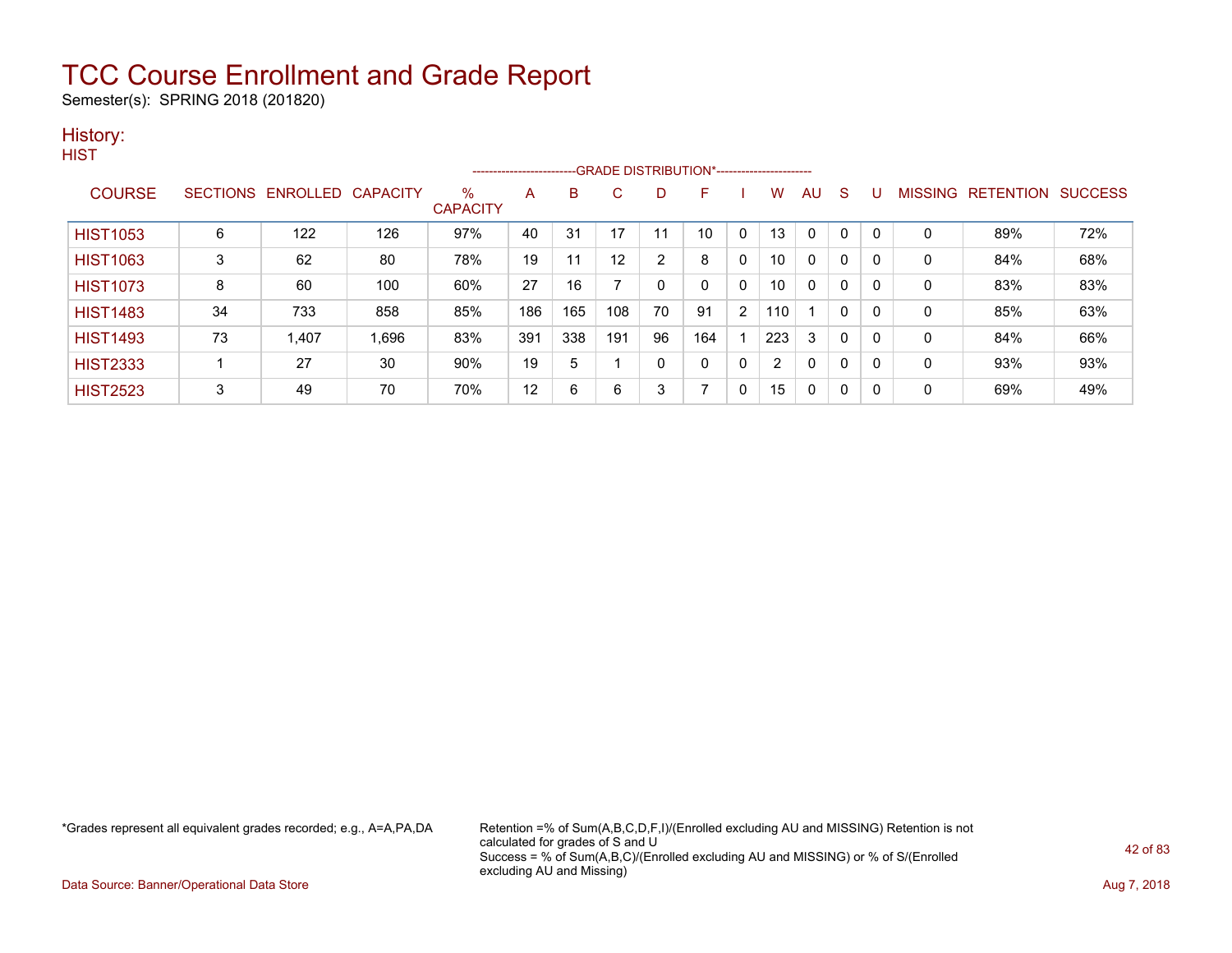Semester(s): SPRING 2018 (201820)

### Health Information Technology: **HITC**

|                 |                 |                 |                 |                         | ------------------------ |                |   | --- GRADE DISTRIBUTION*----------------------- |   |              |                |              |              |          |                |                  |                |
|-----------------|-----------------|-----------------|-----------------|-------------------------|--------------------------|----------------|---|------------------------------------------------|---|--------------|----------------|--------------|--------------|----------|----------------|------------------|----------------|
| <b>COURSE</b>   | <b>SECTIONS</b> | <b>ENROLLED</b> | <b>CAPACITY</b> | $\%$<br><b>CAPACITY</b> | A                        | B              | С | D                                              | F |              | w              | AU           | S            |          | <b>MISSING</b> | <b>RETENTION</b> | <b>SUCCESS</b> |
| <b>HITC1213</b> | $\overline{2}$  | 18              | 28              | 64%                     | 6                        | 8              | ◠ |                                                | 0 |              | 0              | $\mathbf 0$  | 0            |          | 0              | 100%             | 89%            |
| <b>HITC1333</b> |                 | 14              | 18              | 78%                     | 4                        | 4              | 4 | 0                                              | 0 | $\Omega$     | $\overline{2}$ | 0            | 0            |          | 0              | 86%              | 86%            |
| <b>HITC1353</b> | $\overline{2}$  | 18              | 28              | 64%                     | 9                        | 5              | 3 | 0                                              |   | $\mathbf{0}$ | $\mathbf{0}$   | $\mathbf{0}$ | $\mathbf{0}$ | $\Omega$ | 0              | 100%             | 94%            |
| <b>HITC2053</b> | 2               | 20              | 36              | 56%                     | 9                        | 6              | 3 |                                                | 0 |              | 0              | 0            | 0            |          | 0              | 100%             | 90%            |
| <b>HITC2113</b> | 2               | 15              | 28              | 54%                     | 7                        | 6              |   | 0                                              | 0 |              |                | $\mathbf{0}$ | $\mathbf 0$  |          | 0              | 93%              | 87%            |
| <b>HITC2121</b> |                 | 15              | 25              | 60%                     | 10                       | $\overline{2}$ | 2 | 0                                              | 0 | $\mathbf{0}$ |                | $\mathbf{0}$ | 0            |          | 0              | 93%              | 93%            |
| <b>HITC2133</b> |                 | 6               | 18              | 33%                     |                          | 3              | 2 | 0                                              | 0 | 0            | 0              | $\mathbf{0}$ | $\mathbf 0$  | $\Omega$ | 0              | 100%             | 100%           |
| <b>HITC2403</b> |                 | 9               | 18              | 50%                     |                          | 2              | 5 | 0                                              | 0 | 0            | 0              | 1            | $\mathbf 0$  |          | 0              | 100%             | 100%           |
| <b>HITC2411</b> |                 | 7               | 18              | 39%                     | ⇁                        | 0              |   | 0                                              | 0 | 0            | 0              | $\mathbf{0}$ | 0            | - 0      | 0              | 100%             | 100%           |

\*Grades represent all equivalent grades recorded; e.g., A=A,PA,DA Retention =% of Sum(A,B,C,D,F,I)/(Enrolled excluding AU and MISSING) Retention is not calculated for grades of S and U Success = % of Sum(A,B,C)/(Enrolled excluding AU and MISSING) or % of S/(Enrolled excluding AU and Missing)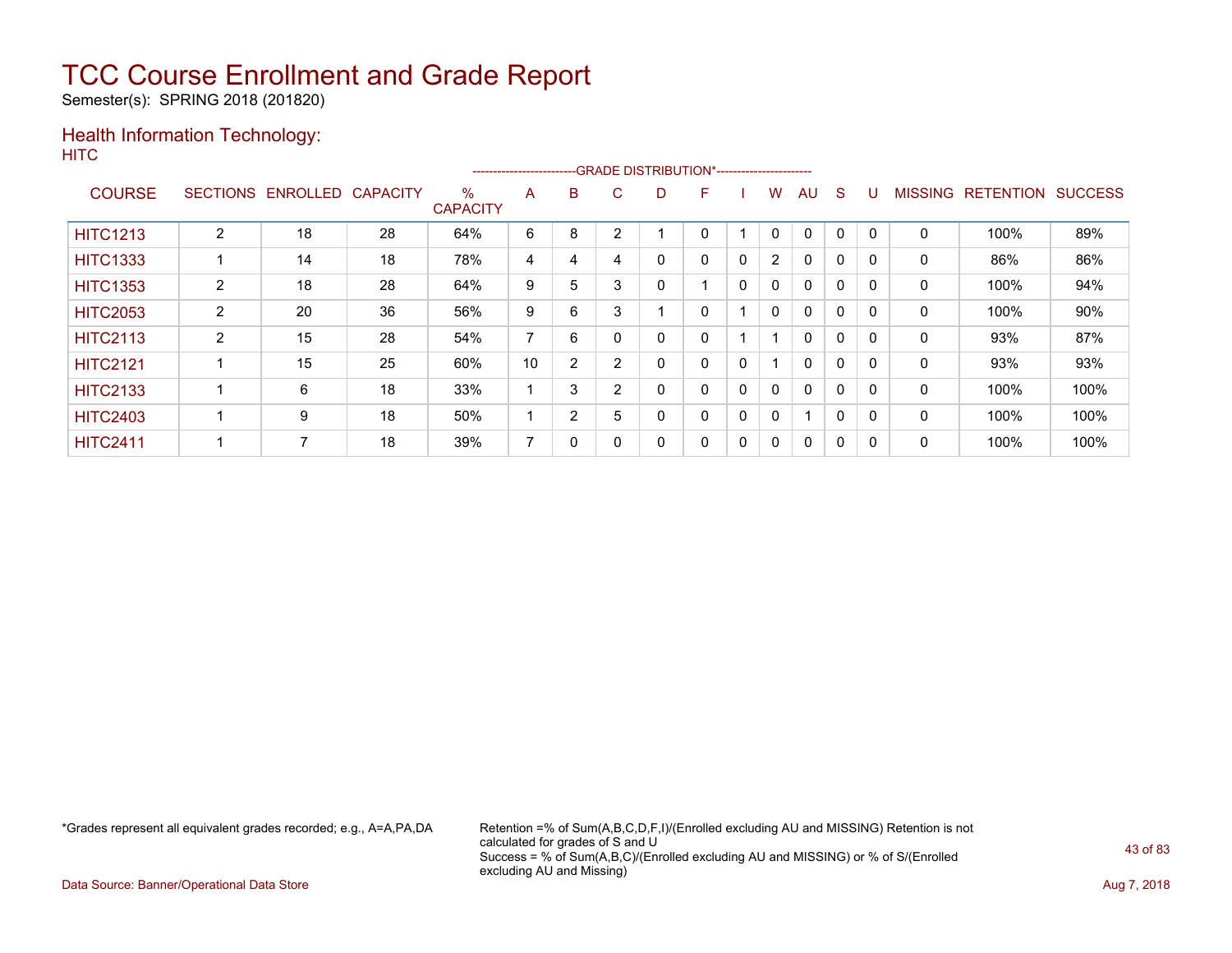Semester(s): SPRING 2018 (201820)

#### Horticulture Technology: **HORT**

| .               |                            |    |                      |              |  | --GRADE DISTRIBUTION*----------------------- |  |          |     |    |                           |     |
|-----------------|----------------------------|----|----------------------|--------------|--|----------------------------------------------|--|----------|-----|----|---------------------------|-----|
| <b>COURSE</b>   | SECTIONS ENROLLED CAPACITY |    | %<br><b>CAPACITY</b> | $\mathsf{A}$ |  |                                              |  | W AU     | - S | -U | MISSING RETENTION SUCCESS |     |
| <b>HORT1383</b> |                            | 20 | 60%                  |              |  |                                              |  | $\Omega$ |     |    | 92%                       | 92% |
| <b>HORT2251</b> |                            | 20 | 60%                  |              |  |                                              |  | 0        |     |    | 92%                       | 92% |

\*Grades represent all equivalent grades recorded; e.g., A=A,PA,DA Retention =% of Sum(A,B,C,D,F,I)/(Enrolled excluding AU and MISSING) Retention is not calculated for grades of S and U Success = % of Sum(A,B,C)/(Enrolled excluding AU and MISSING) or % of S/(Enrolled excluding AU and Missing)

Data Source: Banner/Operational Data Store **Aug 7, 2018**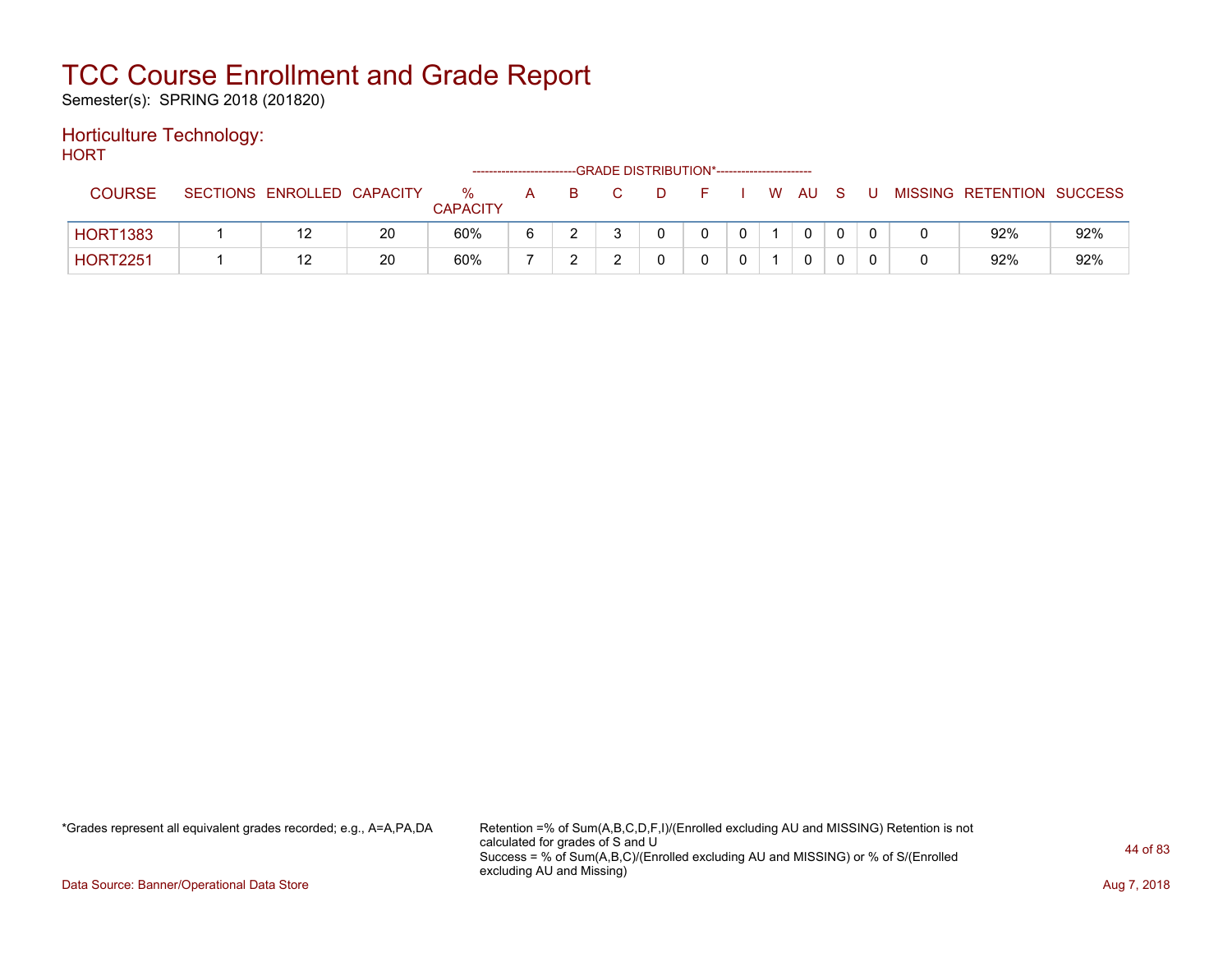Semester(s): SPRING 2018 (201820)

#### Human Resources: **HRES**

|                 |   |                            |    |                         | -------------------- |    |   | --GRADE DISTRIBUTION*------------------------ |                |          |    |                |                  |                |
|-----------------|---|----------------------------|----|-------------------------|----------------------|----|---|-----------------------------------------------|----------------|----------|----|----------------|------------------|----------------|
| <b>COURSE</b>   |   | SECTIONS ENROLLED CAPACITY |    | $\%$<br><b>CAPACITY</b> | A                    | B  | D |                                               | W              | AU       | -S | <b>MISSING</b> | <b>RETENTION</b> | <b>SUCCESS</b> |
| <b>HRES1313</b> | 3 | 45                         | 60 | 75%                     | 20                   | 10 |   | 10                                            | 2              | $\Omega$ | 0  |                | 96%              | 71%            |
| <b>HRES1343</b> |   | 13                         | 20 | 65%                     | 5                    | 6  |   | 0                                             | 0              | 0        | 0  | 0              | 100%             | 92%            |
| <b>HRES2343</b> |   | 18                         | 20 | 90%                     | 11                   | 4  |   |                                               |                | 0        | 0  | 0              | 94%              | 83%            |
| <b>HRES2353</b> |   | 9                          | 20 | 45%                     | 4                    | 5  |   |                                               | $\Omega$       | 0        | 0  | 0              | 100%             | 100%           |
| <b>HRES2363</b> | ົ | 35                         | 40 | 88%                     | 20                   |    |   | ົ                                             | $\overline{2}$ | 0        | 0  | 0              | 94%              | 86%            |

\*Grades represent all equivalent grades recorded; e.g., A=A,PA,DA Retention =% of Sum(A,B,C,D,F,I)/(Enrolled excluding AU and MISSING) Retention is not calculated for grades of S and U Success = % of Sum(A,B,C)/(Enrolled excluding AU and MISSING) or % of S/(Enrolled excluding AU and Missing)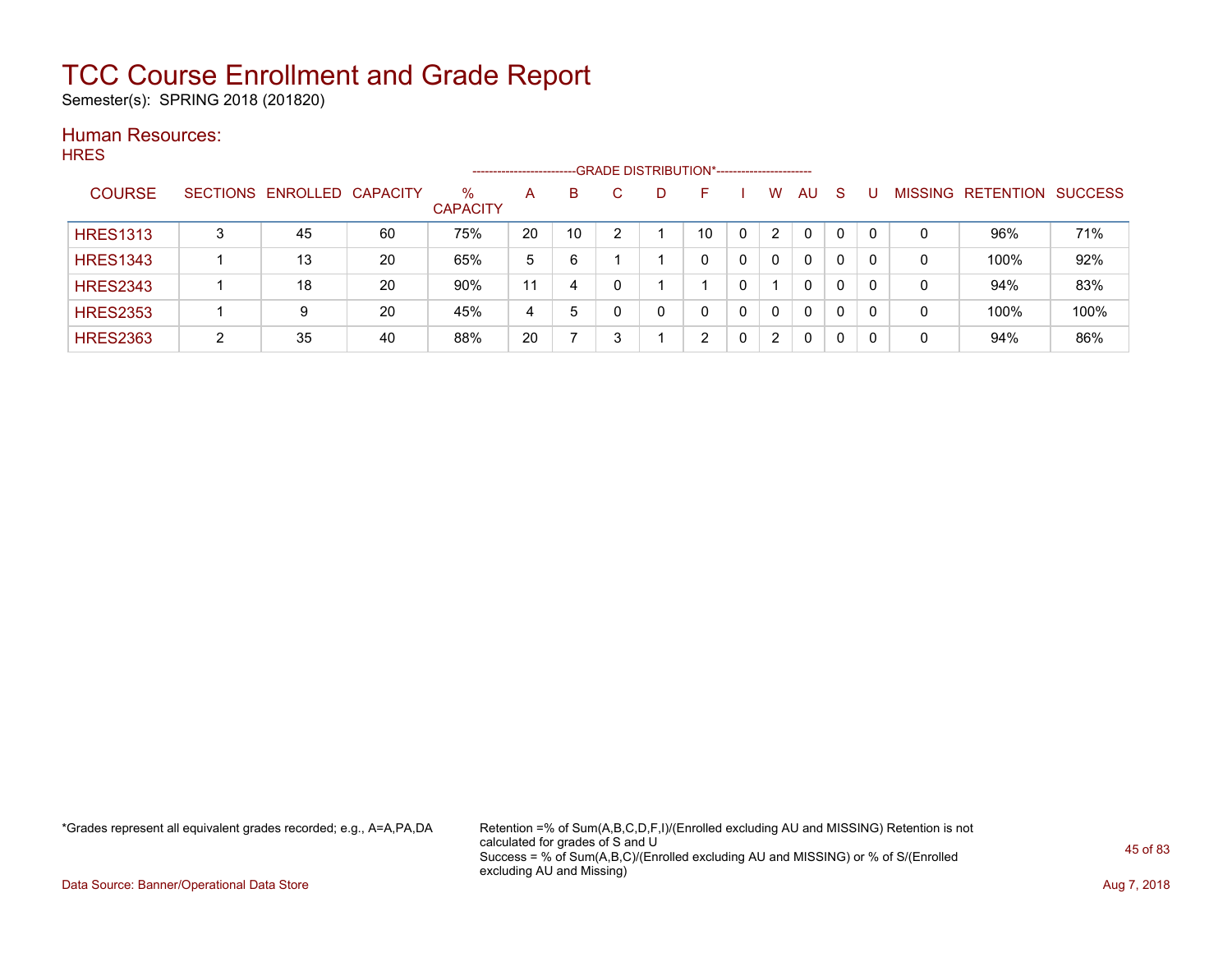Semester(s): SPRING 2018 (201820)

### Human Services:

**HSVC** 

|                 |                 |          |                 |                         |                |                | ------------------------GRADE                DISTRIBUTION*---------------------- |                |   |              |   |              |          |              |                |                  |                |
|-----------------|-----------------|----------|-----------------|-------------------------|----------------|----------------|----------------------------------------------------------------------------------|----------------|---|--------------|---|--------------|----------|--------------|----------------|------------------|----------------|
| <b>COURSE</b>   | <b>SECTIONS</b> | ENROLLED | <b>CAPACITY</b> | $\%$<br><b>CAPACITY</b> | A              | B              | С                                                                                | D              | F |              | w | AU           | S        |              | <b>MISSING</b> | <b>RETENTION</b> | <b>SUCCESS</b> |
| <b>HSVC1113</b> | 2               | 45       | 55              | 82%                     | 29             |                | 5                                                                                |                | 4 | 0            | 5 | 0            | $\Omega$ | $\mathbf{0}$ | 0              | 89%              | 78%            |
| <b>HSVC1213</b> | $\overline{2}$  | 33       | 60              | 55%                     | 24             | 2              | 0                                                                                | 0              | 1 | 0            | 6 | $\Omega$     | 0        | $\Omega$     | 0              | 82%              | 79%            |
| <b>HSVC1313</b> | $\overline{2}$  | 20       | 60              | 33%                     | 14             |                | 3                                                                                |                | 1 | 0            | 0 | $\Omega$     | 0        | 0            | 0              | 100%             | 90%            |
| <b>HSVC1413</b> |                 | 16       | 20              | 80%                     | 5              | 2              |                                                                                  | 0              | 1 | $\mathbf{0}$ | 7 | $\mathbf{0}$ | 0        | $\Omega$     | 0              | 56%              | 50%            |
| <b>HSVC1423</b> |                 | 13       | 20              | 65%                     | 3              | $\overline{2}$ |                                                                                  | $\overline{2}$ | 0 | 0            | 5 | 0            | 0        | $\Omega$     | 0              | 62%              | 46%            |
| <b>HSVC1443</b> |                 |          | 20              | 5%                      | 0              |                | 0                                                                                | 0              | 0 | 0            | 0 | 0            | 0        | $\Omega$     | 0              | 100%             | 100%           |
| <b>HSVC1453</b> |                 |          |                 | 100%                    | $\mathbf{0}$   | 0              | 0                                                                                | 0              | 0 |              | 0 | 0            | 0        | 0            | 0              | 100%             | $0\%$          |
| <b>HSVC2023</b> | 3               | 26       | 75              | 35%                     | 12             | 9              | 4                                                                                |                | 0 | $\mathbf{0}$ | 0 | 0            | 0        | $\mathbf{0}$ | 0              | 100%             | 96%            |
| <b>HSVC2053</b> | $\overline{2}$  | 17       | 40              | 42%                     | 17             | $\mathbf{0}$   | 0                                                                                | 0              | 0 | 0            | 0 | 0            | 0        | $\mathbf{0}$ | 0              | 100%             | 100%           |
| <b>HSVC2113</b> | 3               | 26       | 45              | 58%                     | 20             |                |                                                                                  | 0              | 0 | 3            |   | 0            | 0        | $\mathbf{0}$ | 0              | 96%              | 85%            |
| <b>HSVC2153</b> |                 | 3        | 10              | 30%                     | $\overline{2}$ |                | 0                                                                                | 0              | 0 | 0            | 0 | 0            | 0        | $\Omega$     | 0              | 100%             | 100%           |
| <b>HSVC2163</b> |                 |          | 10              | 10%                     | 1              | 0              | 0                                                                                | 0              | 0 | 0            | 0 | 0            | 0        | $\Omega$     | 0              | 100%             | 100%           |
| <b>HSVC2993</b> |                 |          | 10              | 10%                     | 1              | $\Omega$       | 0                                                                                | 0              | 0 | 0            | 0 | 0            | 0        | $\Omega$     | 0              | 100%             | 100%           |

\*Grades represent all equivalent grades recorded; e.g., A=A,PA,DA Retention =% of Sum(A,B,C,D,F,I)/(Enrolled excluding AU and MISSING) Retention is not calculated for grades of S and U Success = % of Sum(A,B,C)/(Enrolled excluding AU and MISSING) or % of S/(Enrolled excluding AU and Missing)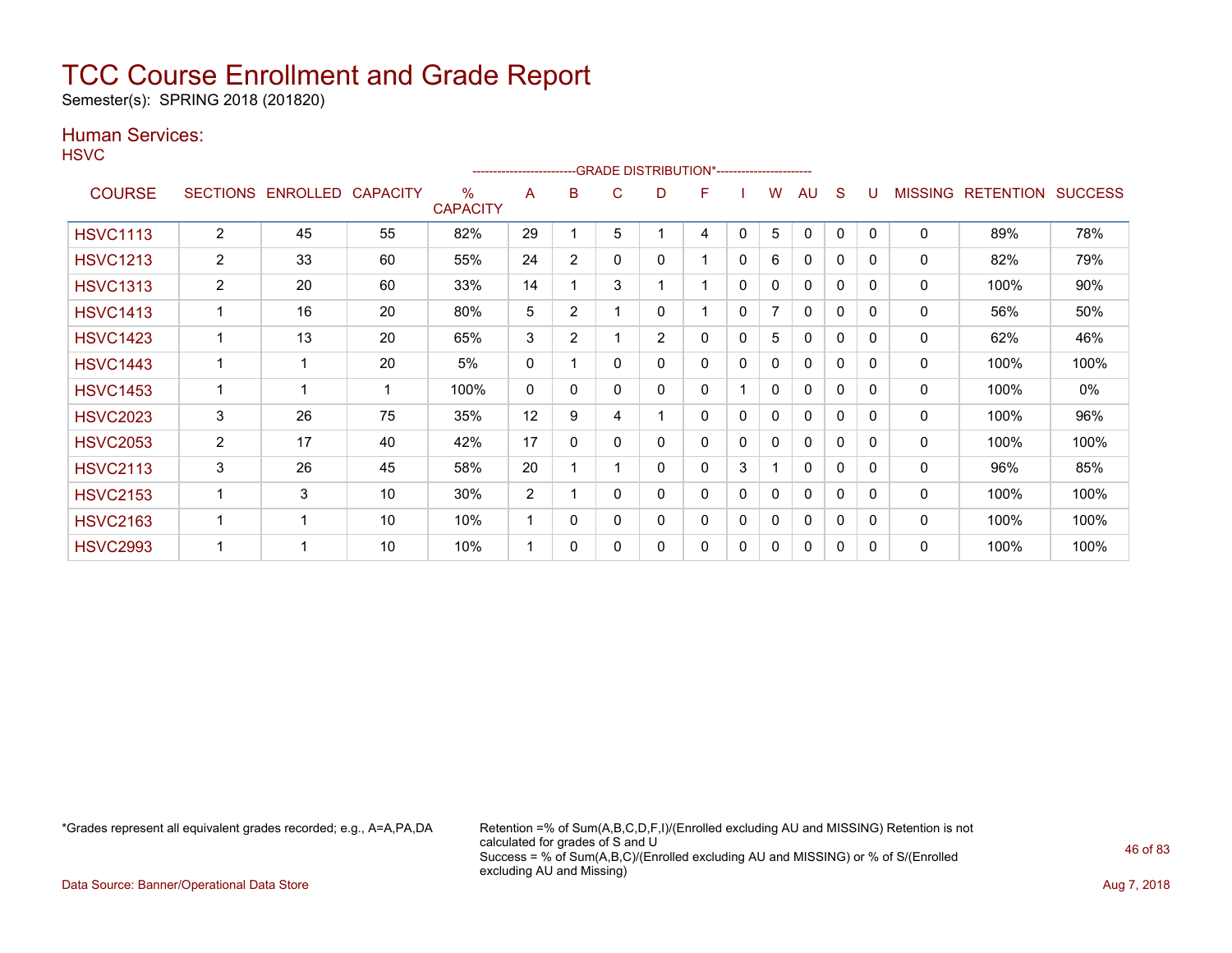Semester(s): SPRING 2018 (201820)

### Humanities: **HUMN**

|                 |                 |                   |     |                 | ------------------------- |     |     |    | -GRADE DISTRIBUTION*----------------------- |              |                |              |              |          |                |                  |                |
|-----------------|-----------------|-------------------|-----|-----------------|---------------------------|-----|-----|----|---------------------------------------------|--------------|----------------|--------------|--------------|----------|----------------|------------------|----------------|
| <b>COURSE</b>   | <b>SECTIONS</b> | ENROLLED CAPACITY |     | %               | A                         | B   | C   | D  | F                                           |              | w              | AU           | S            |          | <b>MISSING</b> | <b>RETENTION</b> | <b>SUCCESS</b> |
|                 |                 |                   |     | <b>CAPACITY</b> |                           |     |     |    |                                             |              |                |              |              |          |                |                  |                |
| <b>HUMN2113</b> | 38              | 772               | 881 | 88%             | 323                       | 132 | 100 | 47 | 59                                          | 4            | 107            | $\mathbf{0}$ | 0            | $\Omega$ | $\Omega$       | 86%              | 72%            |
| <b>HUMN2223</b> | 21              | 437               | 488 | 90%             | 202                       | 98  | 46  | 11 | 30                                          | 5            | 45             | 0            | 0            | 0        | 0              | 90%              | 79%            |
| <b>HUMN2323</b> | 3               | 73                | 73  | 100%            | 49                        | 14  | 5   | 2  | $\mathbf{0}$                                | $\Omega$     | 3              | $\mathbf{0}$ | $\Omega$     | 0        | 0              | 96%              | 93%            |
| <b>HUMN2333</b> |                 | 20                | 24  | 83%             | 9                         | 4   | 3   |    | 0                                           | 0            | 3              | 0            | 0            | $\Omega$ | 0              | 85%              | 80%            |
| <b>HUMN2443</b> | 3               | 64                | 65  | 98%             | 29                        | 20  | 6   |    |                                             | 0            |                | 0            | 0            | $\Omega$ | 0              | 89%              | 86%            |
| <b>HUMN2553</b> |                 | 17                | 25  | 68%             | 6                         | 5   | 2   |    | 0                                           |              | $\overline{2}$ | 0            | 0            | $\Omega$ | 0              | 88%              | 76%            |
| <b>HUMN2613</b> |                 | 20                | 20  | 100%            | 12                        | 6   |     | 0  |                                             | $\mathbf{0}$ | 0              | $\mathbf{0}$ | $\mathbf{0}$ | $\Omega$ | 0              | 100%             | 95%            |
| <b>HUMN2663</b> | 3               | 61                | 64  | 95%             | 37                        | 10  | 5   | 0  | 6                                           | 0            | 3              | 0            | 0            | $\Omega$ | 0              | 95%              | 85%            |
| <b>HUMN2773</b> |                 | 18                | 18  | 100%            | 8                         | 5   |     |    |                                             | 0            | 2              | 0            | 0            | 0        | 0              | 89%              | 78%            |

\*Grades represent all equivalent grades recorded; e.g., A=A,PA,DA Retention =% of Sum(A,B,C,D,F,I)/(Enrolled excluding AU and MISSING) Retention is not calculated for grades of S and U Success = % of Sum(A,B,C)/(Enrolled excluding AU and MISSING) or % of S/(Enrolled excluding AU and Missing)

Data Source: Banner/Operational Data Store **Aug 7, 2018**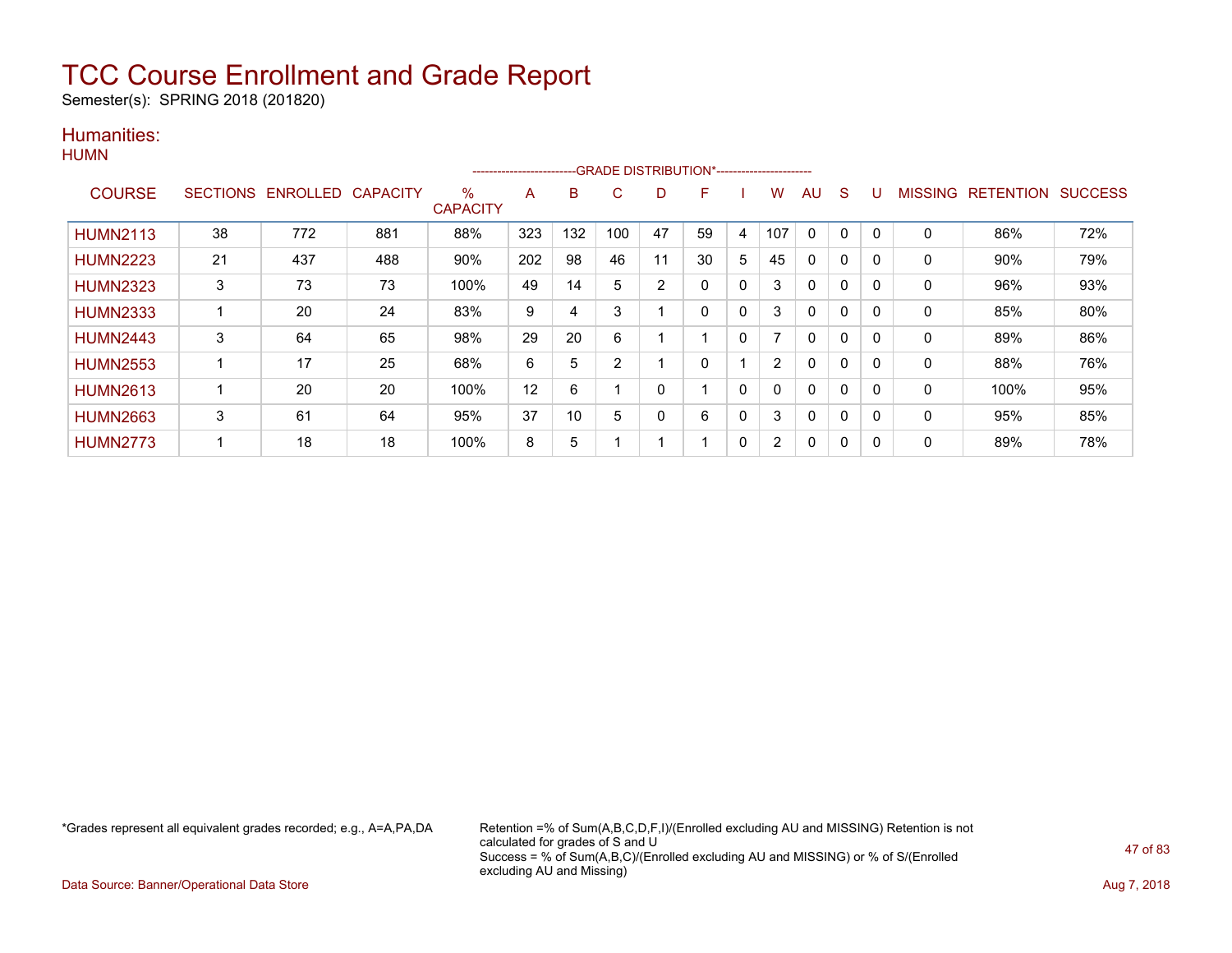Semester(s): SPRING 2018 (201820)

### Interpreter Education:

INED

|                 |                            |    |                         | ---------------------- |    | --GRADE DISTRIBUTION*----------------------- |   |          |              |              |          |                |                  |                |
|-----------------|----------------------------|----|-------------------------|------------------------|----|----------------------------------------------|---|----------|--------------|--------------|----------|----------------|------------------|----------------|
| <b>COURSE</b>   | SECTIONS ENROLLED CAPACITY |    | $\%$<br><b>CAPACITY</b> | A                      | B. |                                              |   | W        | AU           | <sub>S</sub> |          | <b>MISSING</b> | <b>RETENTION</b> | <b>SUCCESS</b> |
| <b>INED1423</b> | 18                         | 20 | 90%                     | 6                      |    | ົ                                            | ⌒ | 4        | $\mathbf{0}$ |              | $\Omega$ | 0              | 78%              | 56%            |
| <b>INED2233</b> | 13                         | 30 | 43%                     | 4                      | 6  |                                              |   | $\Omega$ | 0            | 0            | $\Omega$ | 0              | 100%             | 100%           |
| <b>INED2403</b> | 14                         | 30 | 47%                     | 6                      | 5  |                                              |   | 0        | 0            |              | 0        | 0              | 100%             | 100%           |
| <b>INED2443</b> | 5                          | 15 | 33%                     | 2                      |    |                                              |   | 0        | 0            |              |          | 0              | 100%             | 100%           |

\*Grades represent all equivalent grades recorded; e.g., A=A,PA,DA Retention =% of Sum(A,B,C,D,F,I)/(Enrolled excluding AU and MISSING) Retention is not calculated for grades of S and U Success = % of Sum(A,B,C)/(Enrolled excluding AU and MISSING) or % of S/(Enrolled excluding AU and Missing)

Data Source: Banner/Operational Data Store **Aug 7, 2018**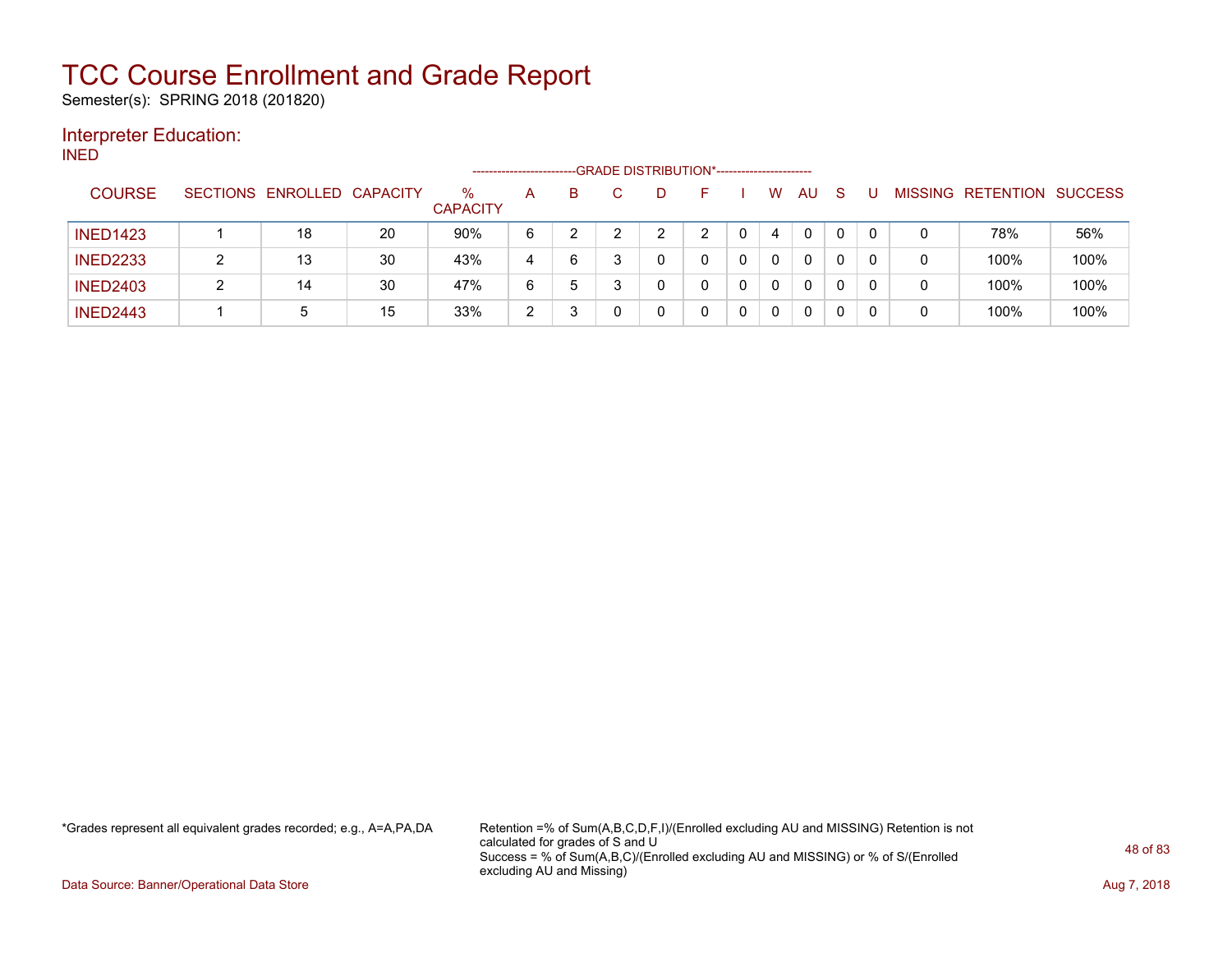Semester(s): SPRING 2018 (201820)

### Interior Design:

INTD

|                 |                 |          |                 |                                  | ----------------------- |                |   | -- GRADE DISTRIBUTION*------------------------ |   |              |                |              |              |              |                |                  |                |
|-----------------|-----------------|----------|-----------------|----------------------------------|-------------------------|----------------|---|------------------------------------------------|---|--------------|----------------|--------------|--------------|--------------|----------------|------------------|----------------|
| <b>COURSE</b>   | <b>SECTIONS</b> | ENROLLED | <b>CAPACITY</b> | $\frac{0}{0}$<br><b>CAPACITY</b> | A                       | B              | С | D                                              | F |              | W              | AU           | S            |              | <b>MISSING</b> | <b>RETENTION</b> | <b>SUCCESS</b> |
| <b>INTD1303</b> | $\overline{2}$  | 12       | 40              | 30%                              | 4                       | 3              |   | $\overline{2}$                                 | 0 | 0            | $\overline{2}$ | 0            | 0            | $\Omega$     | $\mathbf 0$    | 83%              | 67%            |
| <b>INTD1443</b> |                 | 22       | 22              | 100%                             | 13                      | 4              |   |                                                |   | 0            | $\overline{2}$ | 0            | 0            | $\Omega$     | 0              | 91%              | 82%            |
| <b>INTD1483</b> | 2               | 17       | 19              | 89%                              | 10                      | 5              | 0 |                                                | 0 | $\Omega$     |                | $\mathbf{0}$ | $\mathbf{0}$ | $\Omega$     | $\mathbf 0$    | 94%              | 88%            |
| <b>INTD1493</b> | $\overline{2}$  | 17       | 19              | 89%                              | 11                      | 4              |   | 0                                              | 0 | $\mathbf{0}$ |                | 0            | 0            | $\Omega$     | 0              | 94%              | 94%            |
| <b>INTD1533</b> |                 | 3        | 5               | 60%                              | 0                       |                |   | 0                                              | 0 | 0            |                | $\mathbf{0}$ | 0            | $\Omega$     | 0              | 67%              | 67%            |
| <b>INTD2353</b> |                 |          |                 | 100%                             |                         | $\Omega$       | 0 | 0                                              | 0 | $\Omega$     | 0              | $\Omega$     | $\mathbf 0$  | $\Omega$     | $\mathbf 0$    | 100%             | 100%           |
| <b>INTD2403</b> |                 | 8        | 10              | 80%                              | 7                       | 0              | 0 | 0                                              | 0 | $\mathbf{0}$ |                | $\mathbf{0}$ | $\mathbf 0$  | $\Omega$     | $\mathbf 0$    | 88%              | 88%            |
| <b>INTD2433</b> |                 | 14       | 16              | 88%                              | 10                      | $\overline{2}$ |   | 0                                              | 0 | 0            |                | $\mathbf{0}$ | 0            | <sup>0</sup> | 0              | 93%              | 93%            |
| <b>INTD2443</b> |                 | 14       | 16              | 88%                              | 8                       | 4              |   | 0                                              | 0 | 0            |                | $\mathbf{0}$ | $\mathbf 0$  | $\Omega$     | 0              | 93%              | 93%            |
| <b>INTD2463</b> |                 | 14       | 16              | 88%                              | 10                      | $\overline{2}$ |   | 0                                              | 0 | $\mathbf{0}$ |                | 0            | $\mathbf{0}$ | 0            | $\mathbf 0$    | 93%              | 93%            |
| <b>INTD2513</b> |                 | 10       | 10              | 100%                             | 10                      | 0              | 0 | 0                                              | 0 | 0            | 0              | $\mathbf{0}$ | 0            | $\Omega$     | 0              | 100%             | 100%           |
| <b>INTD2533</b> |                 | 9        | 9               | 100%                             | 7                       | 2              | 0 | 0                                              | 0 | 0            | 0              | 0            | 0            | 0            | 0              | 100%             | 100%           |

\*Grades represent all equivalent grades recorded; e.g., A=A,PA,DA Retention =% of Sum(A,B,C,D,F,I)/(Enrolled excluding AU and MISSING) Retention is not calculated for grades of S and U Success = % of Sum(A,B,C)/(Enrolled excluding AU and MISSING) or % of S/(Enrolled excluding AU and Missing)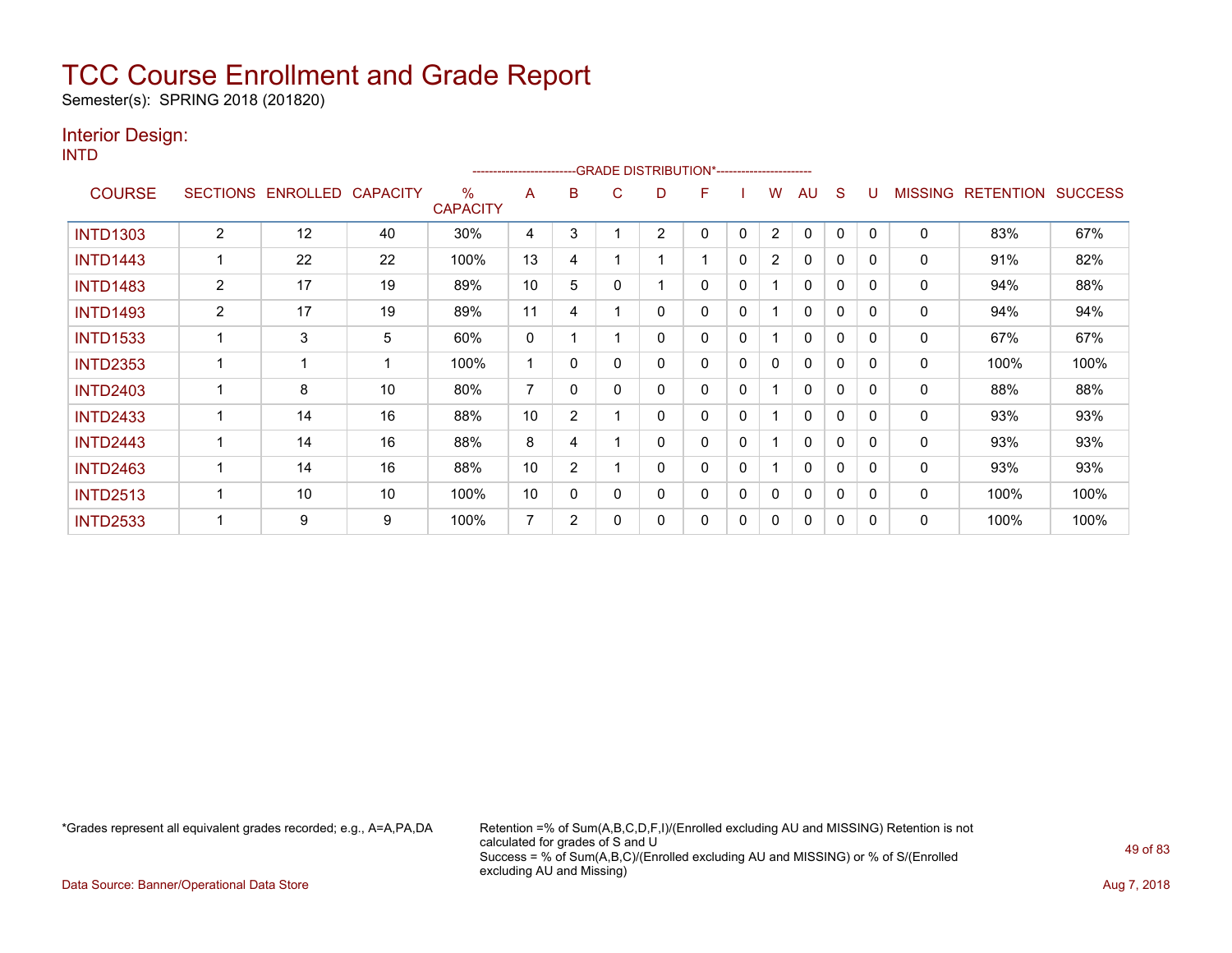Semester(s): SPRING 2018 (201820)

#### Italian: ITAL

| IIAL            |  |    | ------------------------GRADE            DISTRIBUTION*------------------------- |    |  |          |                |                |   |  |                                                                               |      |
|-----------------|--|----|---------------------------------------------------------------------------------|----|--|----------|----------------|----------------|---|--|-------------------------------------------------------------------------------|------|
| <b>COURSE</b>   |  |    | <b>CAPACITY</b>                                                                 |    |  |          |                |                |   |  | SECTIONS ENROLLED CAPACITY 3 % A B C D F I W AU S U MISSING RETENTION SUCCESS |      |
| <b>ITAL1213</b> |  | 20 | 75%                                                                             | ĥ. |  | $\Omega$ | 0 <sup>1</sup> | $\overline{0}$ | 8 |  | 100%                                                                          | 100% |

\*Grades represent all equivalent grades recorded; e.g., A=A,PA,DA Retention =% of Sum(A,B,C,D,F,I)/(Enrolled excluding AU and MISSING) Retention is not calculated for grades of S and U Success = % of Sum(A,B,C)/(Enrolled excluding AU and MISSING) or % of S/(Enrolled excluding AU and Missing)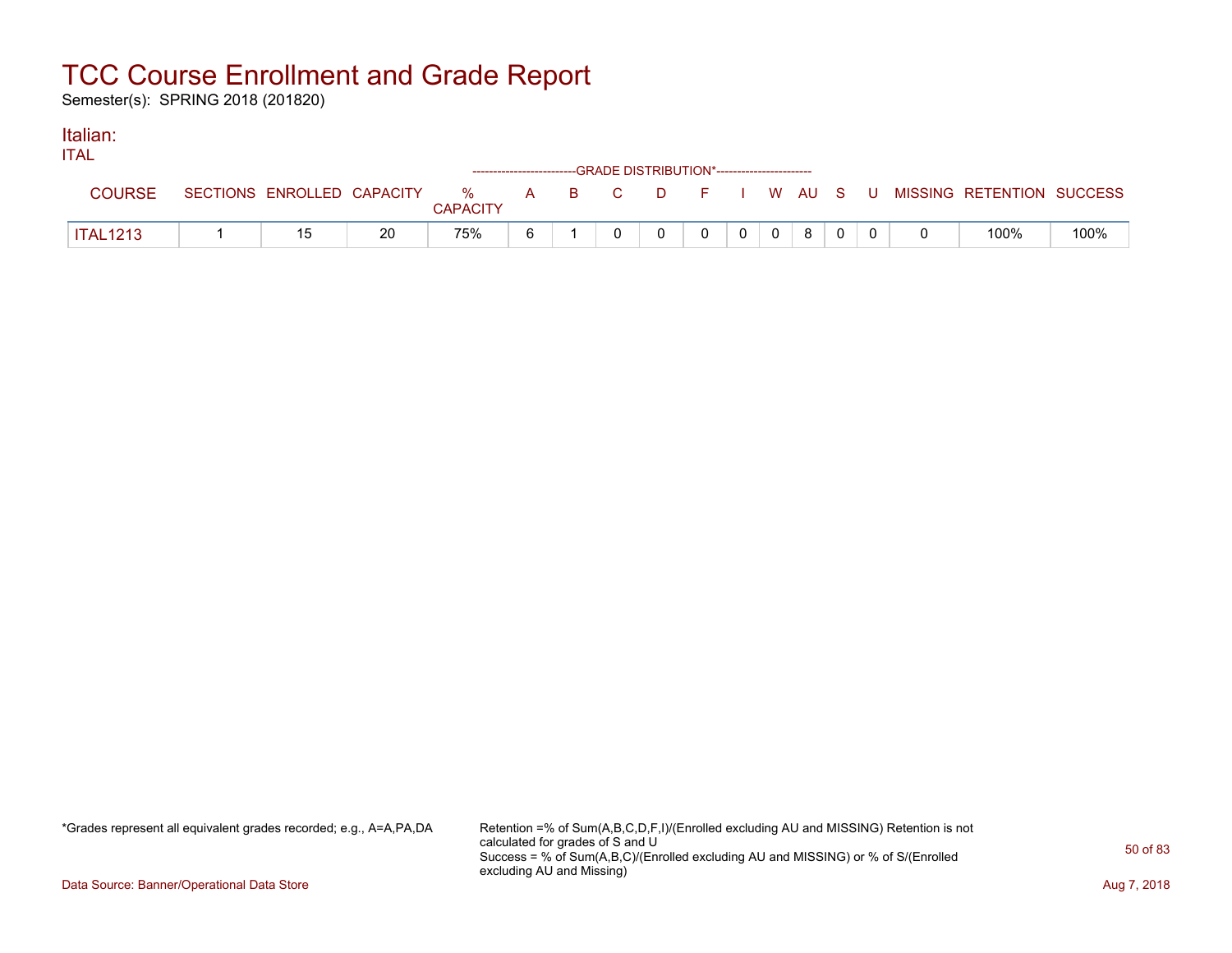Semester(s): SPRING 2018 (201820)

### Information Tech Convergence: **ITCV**

|                 |                            |    |                         | ---------------------- |    |    | -GRADE DISTRIBUTION*----------------------- |   |    |    |  |                           |      |
|-----------------|----------------------------|----|-------------------------|------------------------|----|----|---------------------------------------------|---|----|----|--|---------------------------|------|
| <b>COURSE</b>   | SECTIONS ENROLLED CAPACITY |    | $\%$<br><b>CAPACITY</b> | A                      | B. | D. | н.                                          | W | AU | -S |  | MISSING RETENTION SUCCESS |      |
| <b>ITCV1033</b> | 12                         | 16 | 75%                     | 8                      | 4  |    |                                             | 0 | 0  | 0  |  | 100%                      | 100% |
| <b>ITCV2023</b> | 13                         | 16 | 81%                     | 5                      | 5  |    |                                             |   | 0  | 0  |  | 92%                       | 85%  |
| <b>ITCV2033</b> | 8                          | 16 | 50%                     | 4                      | າ  |    |                                             | 0 | 0  | 0  |  | 100%                      | 88%  |
| <b>ITCV2203</b> | 6                          | 20 | 30%                     | 5                      |    |    |                                             | 0 | 0  | 0  |  | 100%                      | 83%  |

\*Grades represent all equivalent grades recorded; e.g., A=A,PA,DA Retention =% of Sum(A,B,C,D,F,I)/(Enrolled excluding AU and MISSING) Retention is not calculated for grades of S and U Success = % of Sum(A,B,C)/(Enrolled excluding AU and MISSING) or % of S/(Enrolled excluding AU and Missing)

Data Source: Banner/Operational Data Store **Aug 7, 2018**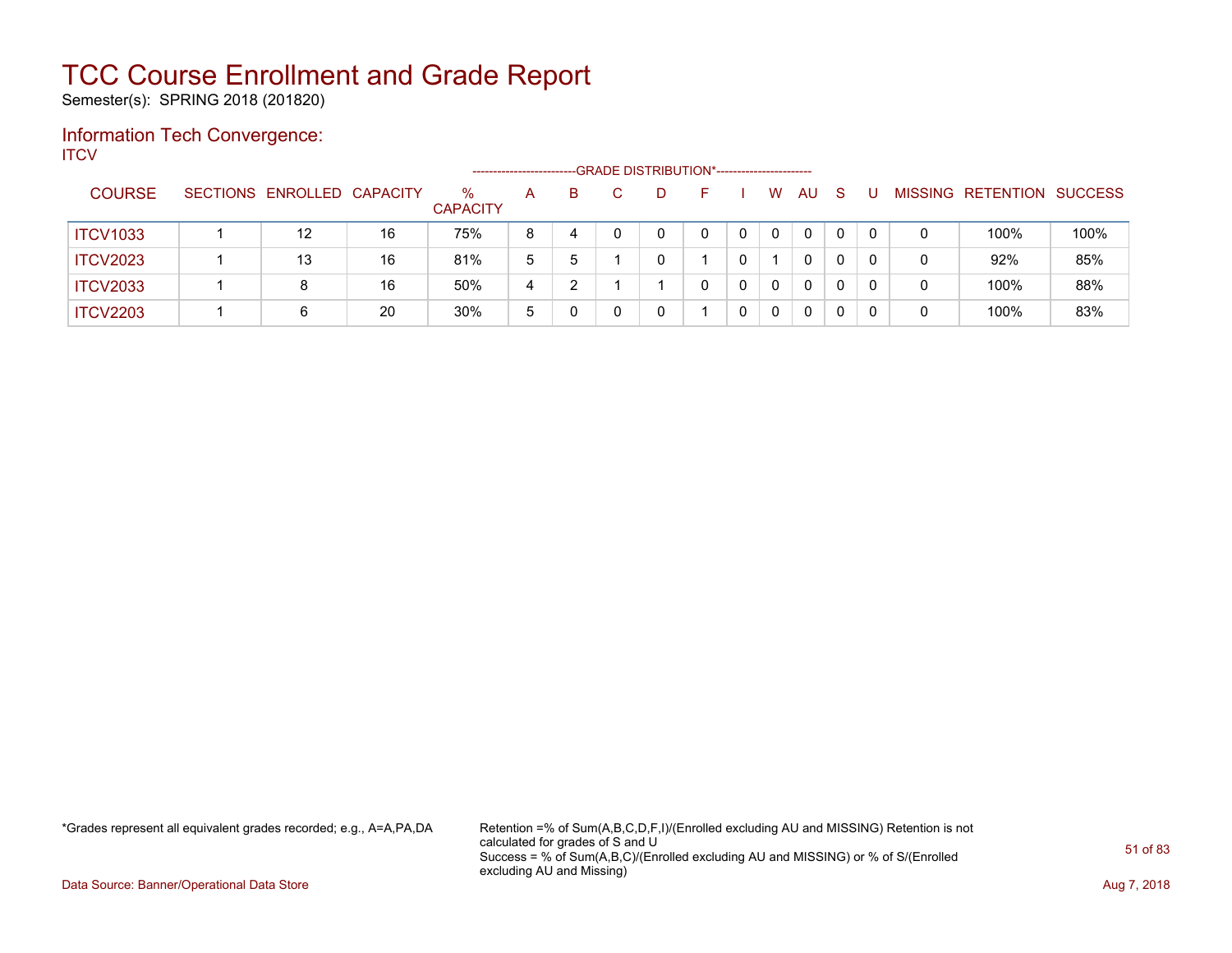Semester(s): SPRING 2018 (201820)

#### Japanese: JAPN

| <b>UINIT</b>    |    |    |                            |    |    |   |  |   |              |                                             |   |      |                                  |
|-----------------|----|----|----------------------------|----|----|---|--|---|--------------|---------------------------------------------|---|------|----------------------------------|
| <b>COURSE</b>   |    |    | $\%$<br><b>CAPACITY</b>    | A  | B. | D |  | W | AU           | <sub>S</sub>                                |   |      |                                  |
| <b>JAPN1103</b> | 38 | 40 | 95%                        | 15 | 6  |   |  | 6 | $\mathbf{0}$ | $\Omega$                                    | 0 | 84%  | 63%                              |
| <b>JAPN1213</b> | 35 | 38 | 92%                        | 18 | 8  |   |  | 2 | $\mathbf{0}$ | 0                                           | 0 | 94%  | 89%                              |
| <b>JAPN1301</b> |    | 15 | 53%                        | 5  |    | 0 |  |   | 0            | 0                                           | 0 | 88%  | 75%                              |
| <b>JAPN2113</b> | 10 | 20 | 50%                        | 4  |    |   |  | 0 | 0            | 0                                           | 0 | 100% | 80%                              |
|                 |    |    | SECTIONS ENROLLED CAPACITY |    |    |   |  |   |              | -GRADE DISTRIBUTION*----------------------- |   |      | <b>MISSING RETENTION SUCCESS</b> |

\*Grades represent all equivalent grades recorded; e.g., A=A,PA,DA Retention =% of Sum(A,B,C,D,F,I)/(Enrolled excluding AU and MISSING) Retention is not calculated for grades of S and U Success = % of Sum(A,B,C)/(Enrolled excluding AU and MISSING) or % of S/(Enrolled excluding AU and Missing)

Data Source: Banner/Operational Data Store **Aug 7, 2018**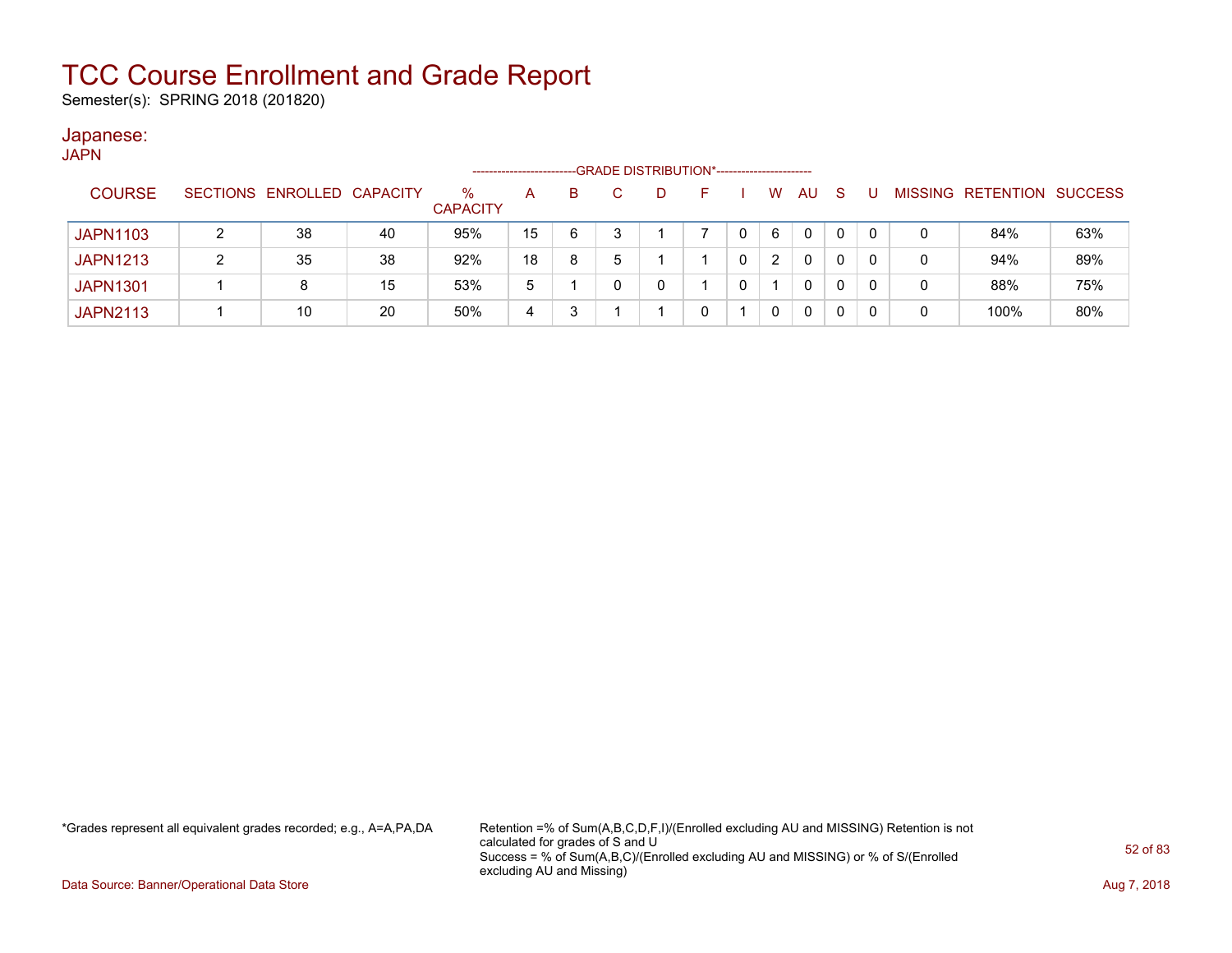Semester(s): SPRING 2018 (201820)

### Journalism Mass Communications: JRMC

|                 |                 |          |                 |                         | ---------------------- |   | -GRADE DISTRIBUTION*----------------------- |   |   |             |                |              |   |          |                |                  |                |
|-----------------|-----------------|----------|-----------------|-------------------------|------------------------|---|---------------------------------------------|---|---|-------------|----------------|--------------|---|----------|----------------|------------------|----------------|
| <b>COURSE</b>   | <b>SECTIONS</b> | ENROLLED | <b>CAPACITY</b> | $\%$<br><b>CAPACITY</b> | A                      | B | C.                                          | D | F |             | w              | AU           | S |          | <b>MISSING</b> | <b>RETENTION</b> | <b>SUCCESS</b> |
| <b>JRMC1013</b> | 2               | 35       | 35              | 100%                    | 27                     | 6 | 0                                           |   |   | 0           |                | $\Omega$     | 0 | $\Omega$ | 0              | 97%              | 94%            |
| <b>JRMC1103</b> |                 | 10       | 15              | 67%                     | ⇁                      |   | $\mathbf{0}$                                |   |   | 0           |                | 0            | 0 | 0        | 0              | 90%              | 80%            |
| <b>JRMC1113</b> |                 | 11       | 15              | 73%                     | 10                     |   | $\Omega$                                    |   | 0 | 0           | 0              | $\Omega$     | 0 | $\Omega$ | 0              | 100%             | 100%           |
| <b>JRMC1123</b> |                 | 5        | 15              | 33%                     | 5                      | 0 | 0                                           |   | 0 | 0           | 0              | $\Omega$     | 0 | $\Omega$ | 0              | 100%             | 100%           |
| <b>JRMC2023</b> |                 | 11       | 15              | 73%                     | 9                      | 0 | 0                                           |   | 0 | 0           | $\overline{2}$ | 0            | 0 | 0        | 0              | 82%              | 82%            |
| <b>JRMC2173</b> |                 | 5        | 15              | 33%                     | 4                      |   | $\mathbf{0}$                                | 0 | 0 | 0           | 0              | 0            | 0 | 0        | 0              | 100%             | 100%           |
| <b>JRMC2183</b> |                 | 15       | 20              | 75%                     | 10                     |   | $\Omega$                                    |   | 4 | $\mathbf 0$ | 0              | $\mathbf{0}$ | 0 | $\Omega$ | 0              | 100%             | 73%            |
| <b>JRMC2513</b> |                 | 8        | 20              | 40%                     | 8                      | 0 | 0                                           |   | 0 | $\Omega$    | 0              | $\mathbf{0}$ | 0 | $\Omega$ | 0              | 100%             | 100%           |
| <b>JRMC2573</b> |                 | 8        | 15              | 53%                     | 3                      | 2 | 2                                           | 0 | 0 | 0           |                | $\mathbf{0}$ | 0 | 0        | 0              | 88%              | 88%            |
| <b>JRMC2973</b> |                 |          | 2               | 50%                     |                        | 0 | 0                                           |   | 0 | 0           | 0              | $\Omega$     | 0 |          | 0              | 100%             | 100%           |

\*Grades represent all equivalent grades recorded; e.g., A=A,PA,DA Retention =% of Sum(A,B,C,D,F,I)/(Enrolled excluding AU and MISSING) Retention is not calculated for grades of S and U Success = % of Sum(A,B,C)/(Enrolled excluding AU and MISSING) or % of S/(Enrolled excluding AU and Missing)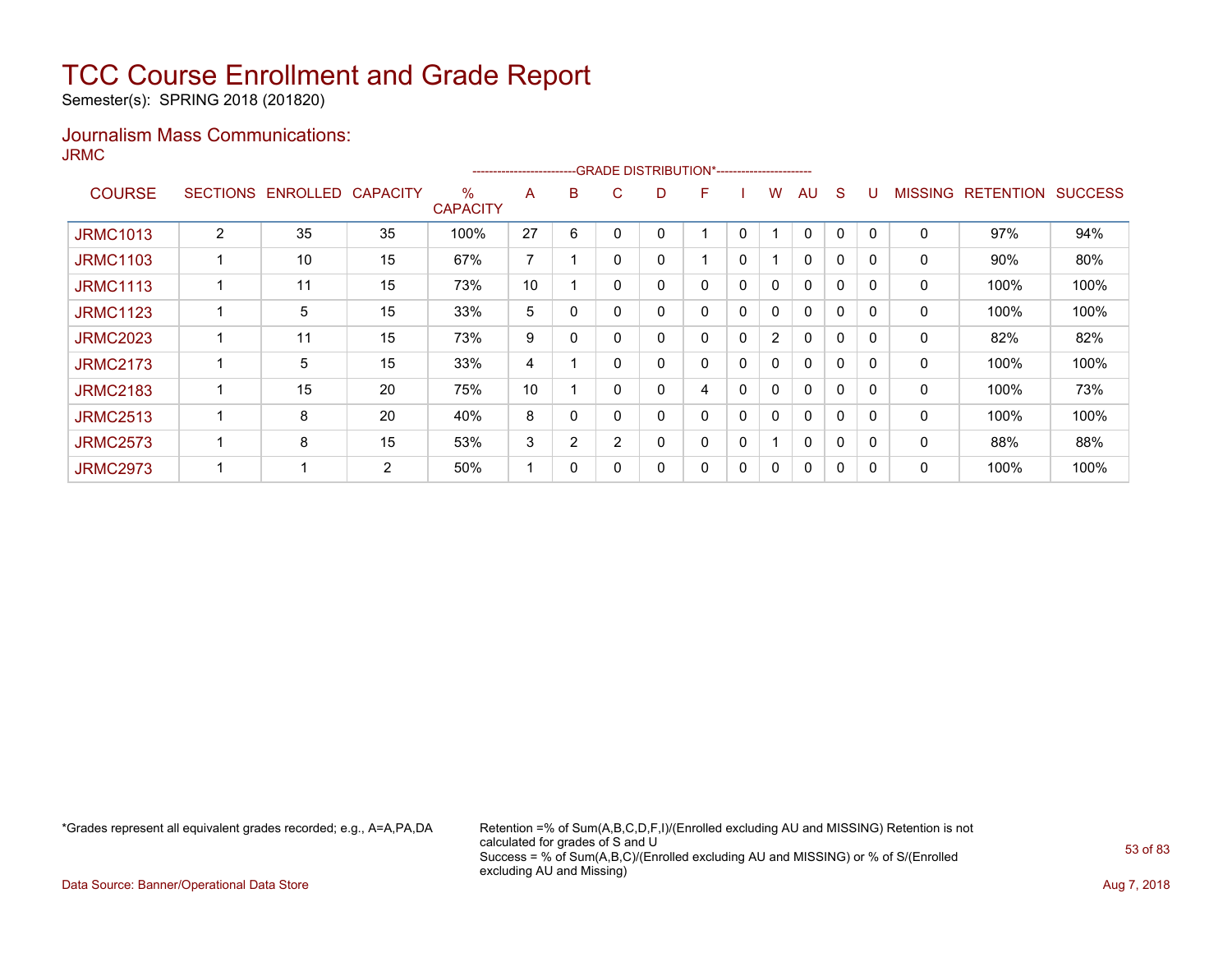Semester(s): SPRING 2018 (201820)

### Mathematics:

MATH

|                 |                |                            |       |                      | ----------------------- |     |              |                | --GRADE DISTRIBUTION*---------------------- |              |     |                |              |   |              |                                  |     |
|-----------------|----------------|----------------------------|-------|----------------------|-------------------------|-----|--------------|----------------|---------------------------------------------|--------------|-----|----------------|--------------|---|--------------|----------------------------------|-----|
| <b>COURSE</b>   |                | SECTIONS ENROLLED CAPACITY |       | ℅<br><b>CAPACITY</b> | A                       | B   | C            | D              | F                                           |              | W   | AU             | S            |   |              | <b>MISSING RETENTION SUCCESS</b> |     |
| <b>MATH0003</b> | 21             | 201                        | 420   | 48%                  | 26                      | 32  | 34           | 15             | 63                                          | $\mathbf{0}$ | 31  | $\mathbf{0}$   | $\mathbf{0}$ | 0 | $\mathbf{0}$ | 85%                              | 46% |
| <b>MATH0013</b> | 50             | 833                        | 1,000 | 83%                  | 125                     | 130 | 154          | 49             | 189                                         | $\mathbf{0}$ | 186 | $\mathbf{0}$   | $\Omega$     | 0 | $\mathbf{0}$ | 78%                              | 49% |
| <b>MATH0123</b> | 32             | 461                        | 505   | 91%                  | 157                     | 93  | 74           | 22             | 56                                          |              | 57  |                | $\Omega$     | 0 | 0            | 88%                              | 70% |
| <b>MATH0403</b> | 17             | 211                        | 255   | 83%                  | 87                      | 49  | 28           | 8              | 19                                          | 0            | 20  | 0              | $\Omega$     | 0 | 0            | 91%                              | 78% |
| <b>MATH1454</b> | 1              | 12                         | 28    | 43%                  | 6                       | 4   | $\mathbf{0}$ | $\mathbf{0}$   | 1                                           | $\mathbf{0}$ |     | 0              | 0            | 0 | 0            | 92%                              | 83% |
| <b>MATH1473</b> | 38             | 419                        | 604   | 69%                  | 113                     | 109 | 82           | 21             | 49                                          | $\Omega$     | 45  | $\mathbf{0}$   | $\Omega$     | 0 | $\mathbf{0}$ | 89%                              | 73% |
| <b>MATH1483</b> | 1              | 12                         | 24    | 50%                  | 5                       | 4   | -1           | $\Omega$       | $\overline{2}$                              | $\mathbf{0}$ | 0   | $\mathbf{0}$   | $\Omega$     | 0 | 0            | 100%                             | 83% |
| <b>MATH1513</b> | 111            | 1.565                      | 1.855 | 84%                  | 440                     | 396 | 270          | 85             | 171                                         | $\mathbf 1$  | 200 | $\overline{2}$ | $\Omega$     | 0 | 0            | 87%                              | 71% |
| <b>MATH1613</b> | 9              | 230                        | 240   | 96%                  | 89                      | 55  | 39           | 5              | 14                                          | $\mathbf{0}$ | 27  |                | 0            | 0 | 0            | 88%                              | 80% |
| <b>MATH1715</b> | $\overline{2}$ | 43                         | 50    | 86%                  | 14                      | 4   | 6            |                | 6                                           | $\mathbf{0}$ | 12  | 0              | $\Omega$     | 0 | 0            | 72%                              | 56% |
| <b>MATH2114</b> | 8              | 142                        | 176   | 81%                  | 30                      | 25  | 22           | $\overline{7}$ | 18                                          | $\mathbf{0}$ | 38  | 2              | $\Omega$     | 0 | $\mathbf{0}$ | 73%                              | 55% |
| <b>MATH2124</b> | 9              | 170                        | 212   | 80%                  | 42                      | 21  | 22           | 18             | 22                                          | $\Omega$     | 43  | $\overline{2}$ | 0            | 0 | $\Omega$     | 74%                              | 51% |
| <b>MATH2134</b> | 5              | 102                        | 116   | 88%                  | 42                      | 34  | 11           | $\overline{2}$ |                                             | $\mathbf{0}$ | 12  | 0              | $\Omega$     | 0 | 0            | 88%                              | 85% |
| <b>MATH2193</b> | 21             | 474                        | 514   | 92%                  | 150                     | 116 | 76           | 24             | 39                                          |              | 67  |                | $\Omega$     | 0 | 0            | 86%                              | 72% |
| <b>MATH2513</b> | 1              | 18                         | 20    | 90%                  | 4                       | 6   | -1           |                | $\Omega$                                    | $\mathbf{0}$ | 6   | $\mathbf{0}$   | $\Omega$     | 0 | $\mathbf{0}$ | 67%                              | 61% |
| <b>MATH2523</b> | $\overline{7}$ | 155                        | 200   | 78%                  | 38                      | 31  | 21           | 9              | 24                                          | $\mathbf 0$  | 32  | $\mathbf{0}$   | $\Omega$     | 0 | 0            | 79%                              | 58% |
| <b>MATH2553</b> | 1              | 13                         | 24    | 54%                  | 7                       | 4   | -1           | $\Omega$       | 0                                           | $\mathbf{0}$ |     | $\mathbf{0}$   | $\Omega$     | 0 | 0            | 92%                              | 92% |
| <b>MATH2613</b> | 4              | 78                         | 93    | 84%                  | 24                      | 20  | 10           | 3              | $\overline{2}$                              | 0            | 17  | $\overline{2}$ | 0            | 0 | 0            | 78%                              | 71% |

\*Grades represent all equivalent grades recorded; e.g., A=A,PA,DA Retention =% of Sum(A,B,C,D,F,I)/(Enrolled excluding AU and MISSING) Retention is not calculated for grades of S and U Success = % of Sum(A,B,C)/(Enrolled excluding AU and MISSING) or % of S/(Enrolled excluding AU and Missing)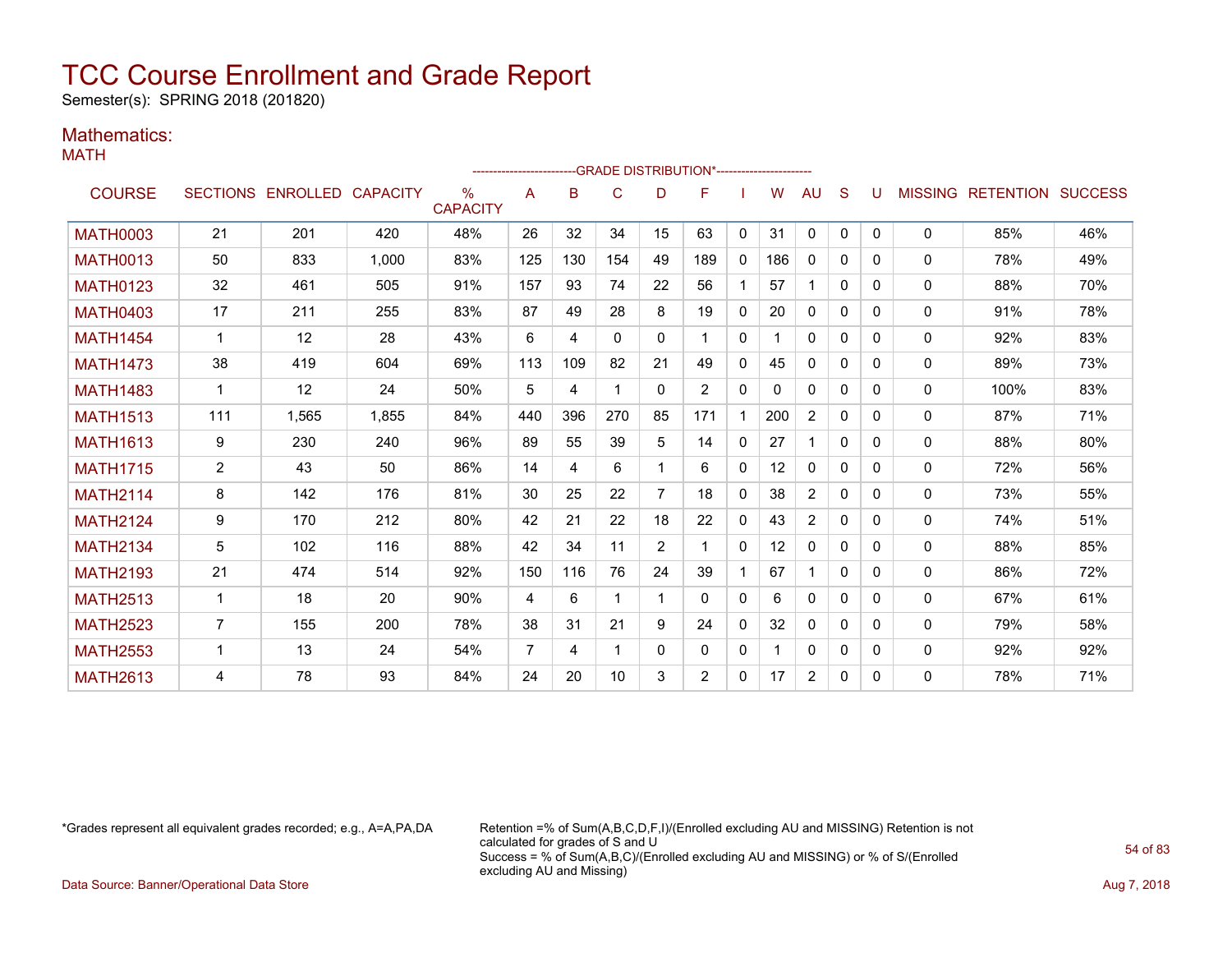Semester(s): SPRING 2018 (201820)

### Medical Laboratory Technology: MDLT

|                 |   |                            |    |                      | ----------------------- |    |              |    | -- GRADE DISTRIBUTION*------------------------ |   |              |              |              |   |                |           |                |
|-----------------|---|----------------------------|----|----------------------|-------------------------|----|--------------|----|------------------------------------------------|---|--------------|--------------|--------------|---|----------------|-----------|----------------|
| <b>COURSE</b>   |   | SECTIONS ENROLLED CAPACITY |    | %<br><b>CAPACITY</b> | A                       | B. | C.           | D. | F                                              |   | w            | AU.          | -S           |   | <b>MISSING</b> | RETENTION | <b>SUCCESS</b> |
| <b>MDLT1203</b> | 2 | 22                         | 26 | 85%                  | 6                       | 8  | 6            |    |                                                |   |              | $\Omega$     | 0            |   | 0              | 95%       | 91%            |
| <b>MDLT1222</b> | 2 | 20                         | 24 | 83%                  | 15                      | 3  | $\mathbf{0}$ | 0  |                                                | 0 |              | 0            | 0            |   | 0              | 95%       | 90%            |
| <b>MDLT2392</b> |   | 16                         | 17 | 94%                  | 11                      | 4  |              |    | 0                                              | 0 | $\mathbf{0}$ | $\mathbf{0}$ | $\mathbf{0}$ |   | 0              | 100%      | 100%           |
| <b>MDLT2393</b> |   | 16                         | 17 | 94%                  | 4                       | 10 | 2            |    | 0                                              | 0 | $\mathbf{0}$ | $\mathbf{0}$ | $\mathbf{0}$ |   | 0              | 100%      | 100%           |
| <b>MDLT2422</b> |   | 16                         | 17 | 94%                  | 13                      | 2  |              |    | 0                                              | 0 | $\Omega$     | $\mathbf{0}$ | $\mathbf{0}$ |   | 0              | 100%      | 94%            |
| <b>MDLT2423</b> |   | 16                         | 17 | 94%                  |                         | 6  | 3            | 0  | 0                                              | 0 | $\mathbf{0}$ | $\mathbf{0}$ | $\mathbf{0}$ |   | $\mathbf 0$    | 100%      | 100%           |
| <b>MDLT2433</b> |   | 16                         | 17 | 94%                  | 15                      | 0  | $\mathbf{0}$ | 0  | 0                                              | 0 | 1            | 0            | 0            | 0 | 0              | 94%       | 94%            |

\*Grades represent all equivalent grades recorded; e.g., A=A,PA,DA Retention =% of Sum(A,B,C,D,F,I)/(Enrolled excluding AU and MISSING) Retention is not calculated for grades of S and U Success = % of Sum(A,B,C)/(Enrolled excluding AU and MISSING) or % of S/(Enrolled excluding AU and Missing)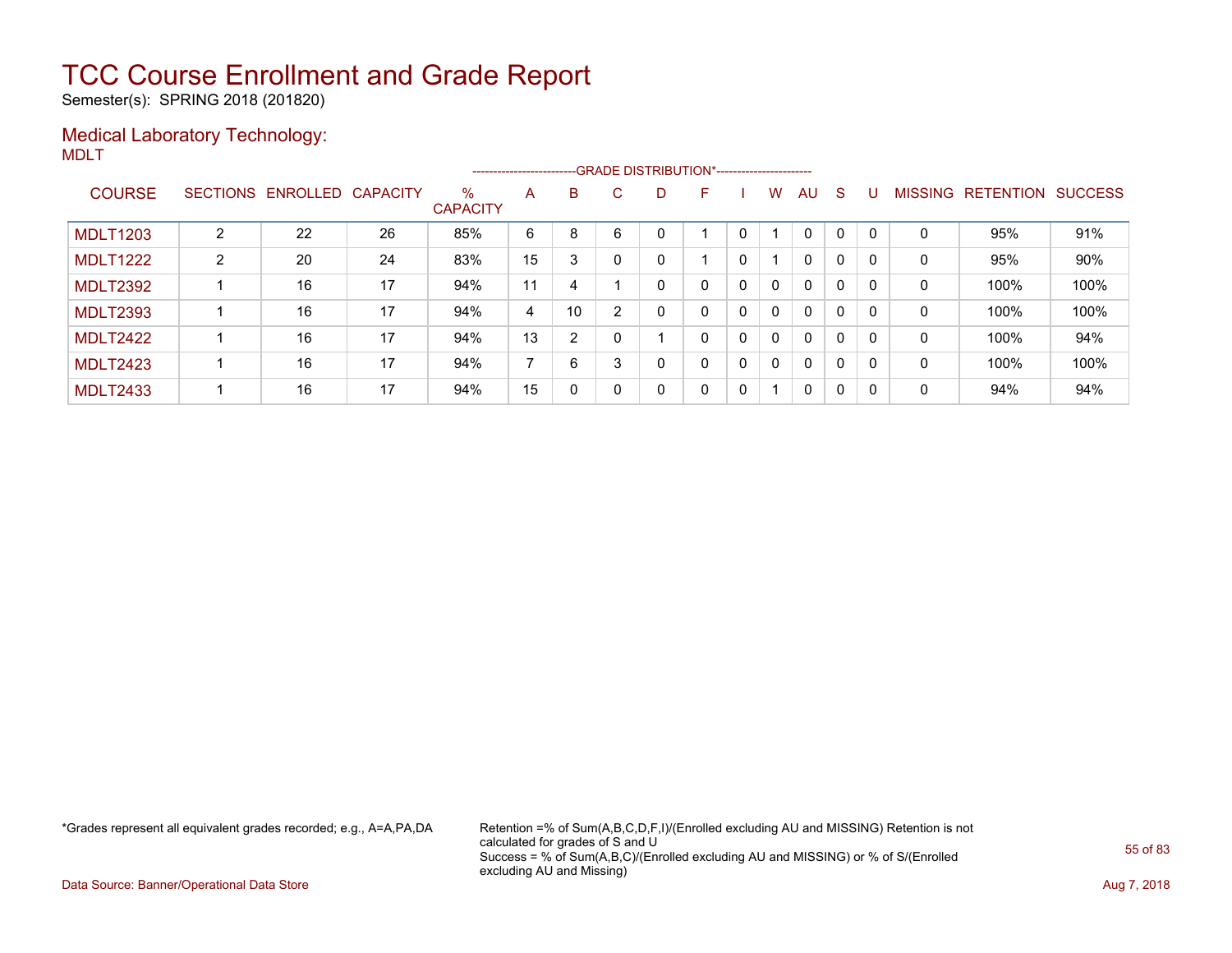Semester(s): SPRING 2018 (201820)

#### Management: MGMT

|                 |   |                            |     |                         | -------------------- |    |   | --GRADE DISTRIBUTION*------------------------ |   |   |                |          |          |                |                  |                |
|-----------------|---|----------------------------|-----|-------------------------|----------------------|----|---|-----------------------------------------------|---|---|----------------|----------|----------|----------------|------------------|----------------|
| <b>COURSE</b>   |   | SECTIONS ENROLLED CAPACITY |     | $\%$<br><b>CAPACITY</b> | A                    | B  |   | D                                             |   |   | W              | AU       | S        | <b>MISSING</b> | <b>RETENTION</b> | <b>SUCCESS</b> |
| <b>MGMT1353</b> |   | 17                         | 20  | 85%                     | 5                    |    |   |                                               | ົ |   | 0              | $\Omega$ | $\Omega$ |                | 100%             | 88%            |
| <b>MGMT2123</b> | າ | 38                         | 40  | 95%                     | 14                   | 6  | 6 | 4                                             | 4 | 0 | 4              | 0        | 0        | 0              | 89%              | 68%            |
| <b>MGMT2323</b> |   | 19                         | 20  | 95%                     | 5                    | 3  | 5 | ົ                                             | ົ |   | $\overline{2}$ | 0        | 0        | 0              | 89%              | 68%            |
| <b>MGMT2363</b> | 8 | 129                        | 141 | 91%                     | 67                   | 33 |   | 6                                             | 8 |   |                | 0        | 0        | 0              | 95%              | 83%            |
| <b>MGMT2453</b> |   | 18                         | 20  | 90%                     |                      | 4  |   | ົ                                             | 3 |   |                | 0        | 0        | 0              | 94%              | 67%            |

\*Grades represent all equivalent grades recorded; e.g., A=A,PA,DA Retention =% of Sum(A,B,C,D,F,I)/(Enrolled excluding AU and MISSING) Retention is not calculated for grades of S and U Success = % of Sum(A,B,C)/(Enrolled excluding AU and MISSING) or % of S/(Enrolled excluding AU and Missing)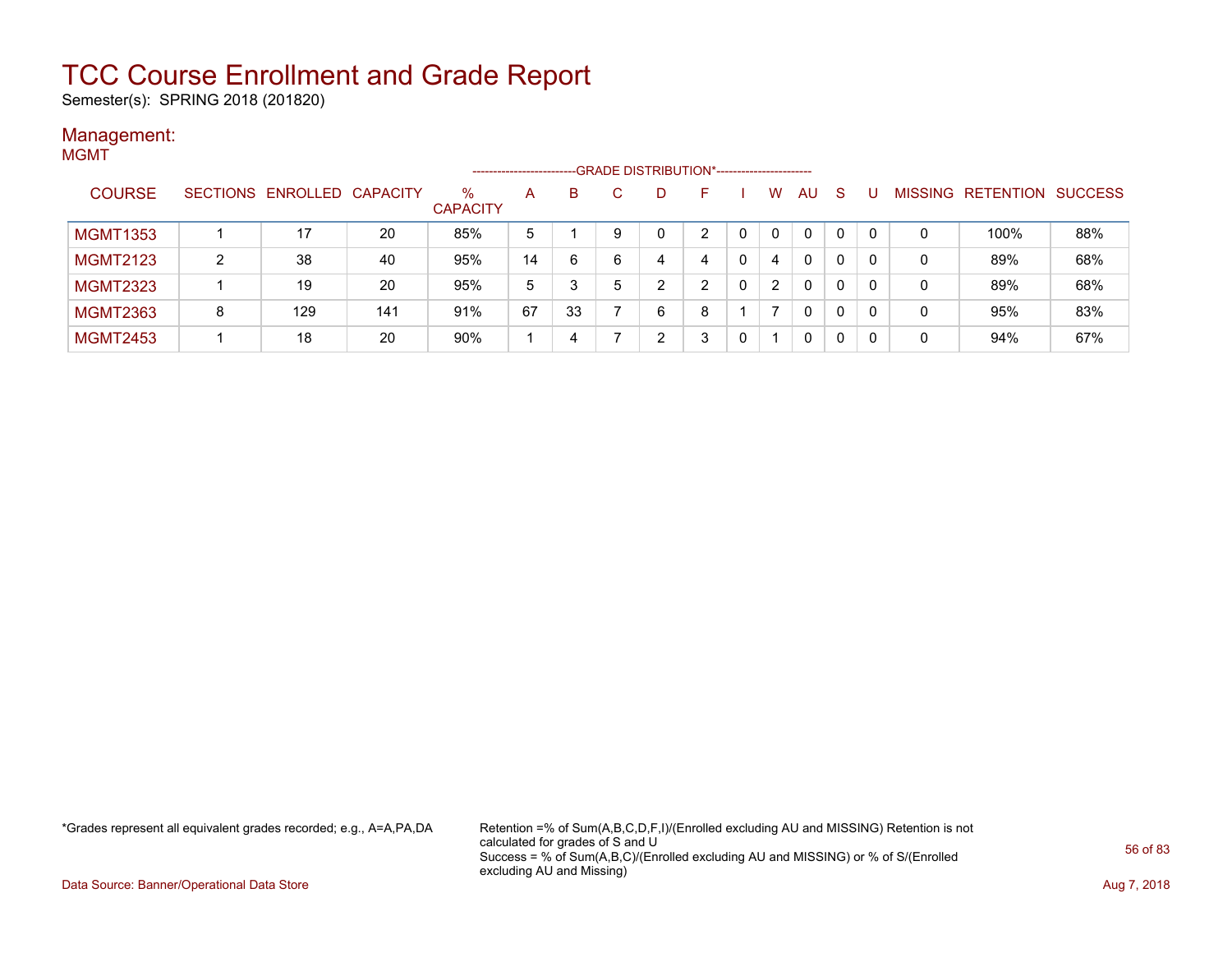Semester(s): SPRING 2018 (201820)

### Marketing:

|                 |                 |          |                 |                      | ----------------------- |    |    |   | --GRADE DISTRIBUTION*----------------------- |             |                |              |              |              |                |                  |                |
|-----------------|-----------------|----------|-----------------|----------------------|-------------------------|----|----|---|----------------------------------------------|-------------|----------------|--------------|--------------|--------------|----------------|------------------|----------------|
| <b>COURSE</b>   | <b>SECTIONS</b> | ENROLLED | <b>CAPACITY</b> | %<br><b>CAPACITY</b> | A                       | B  | C. | D | F                                            |             | w              | AU           | S            |              | <b>MISSING</b> | <b>RETENTION</b> | <b>SUCCESS</b> |
| <b>MKTG1313</b> | 2               | 24       | 40              | 60%                  | 16                      | 6  |    |   | 0                                            | 0           | 0              | 0            | 0            | 0            | 0              | 100%             | 96%            |
| <b>MKTG1393</b> |                 | 3        | 20              | 15%                  |                         | 0  |    |   |                                              | 0           |                | 0            | 0            | 0            | 0              | 67%              | 33%            |
| <b>MKTG1403</b> |                 | 3        | 3               | 100%                 | 3                       | 0  |    |   | 0                                            | $\mathbf 0$ | 0              | $\mathbf{0}$ | $\mathbf{0}$ | $\mathbf{0}$ | $\mathbf{0}$   | 100%             | 100%           |
| <b>MKTG1433</b> |                 | 3        | 3               | 100%                 | 3                       | 0  |    |   | 0                                            | 0           | $\mathbf{0}$   | $\mathbf{0}$ | 0            | $\Omega$     | 0              | 100%             | 100%           |
| <b>MKTG1453</b> |                 | 2        | $\overline{2}$  | 100%                 | 2                       |    |    |   | 0                                            | 0           | $\mathbf{0}$   | $\mathbf{0}$ | 0            | 0            | $\mathbf{0}$   | 100%             | 100%           |
| <b>MKTG2343</b> |                 | 18       | 20              | 90%                  | 9                       | 4  | 3  |   | 0                                            | 0           |                | 0            | 0            |              | 0              | 94%              | 89%            |
| <b>MKTG2363</b> |                 | 20       | 20              | 100%                 | 8                       | 2  | 3  | 3 | $\overline{2}$                               | $\mathbf 0$ | $\overline{2}$ | $\mathbf{0}$ | $\mathbf{0}$ | 0            | $\mathbf{0}$   | 90%              | 65%            |
| <b>MKTG2393</b> |                 | 20       | 20              | 100%                 | $\overline{ }$          | 5  | 6  |   | 0                                            | $\mathbf 0$ |                | $\mathbf 0$  | $\mathbf{0}$ | $\Omega$     | $\mathbf{0}$   | 95%              | 90%            |
| <b>MKTG2423</b> | 5               | 98       | 100             | 98%                  | 56                      | 17 | 19 | 2 | 2                                            | 0           | $\overline{2}$ | 0            | 0            | 0            | 0              | 98%              | 94%            |

\*Grades represent all equivalent grades recorded; e.g., A=A,PA,DA Retention =% of Sum(A,B,C,D,F,I)/(Enrolled excluding AU and MISSING) Retention is not calculated for grades of S and U Success = % of Sum(A,B,C)/(Enrolled excluding AU and MISSING) or % of S/(Enrolled excluding AU and Missing)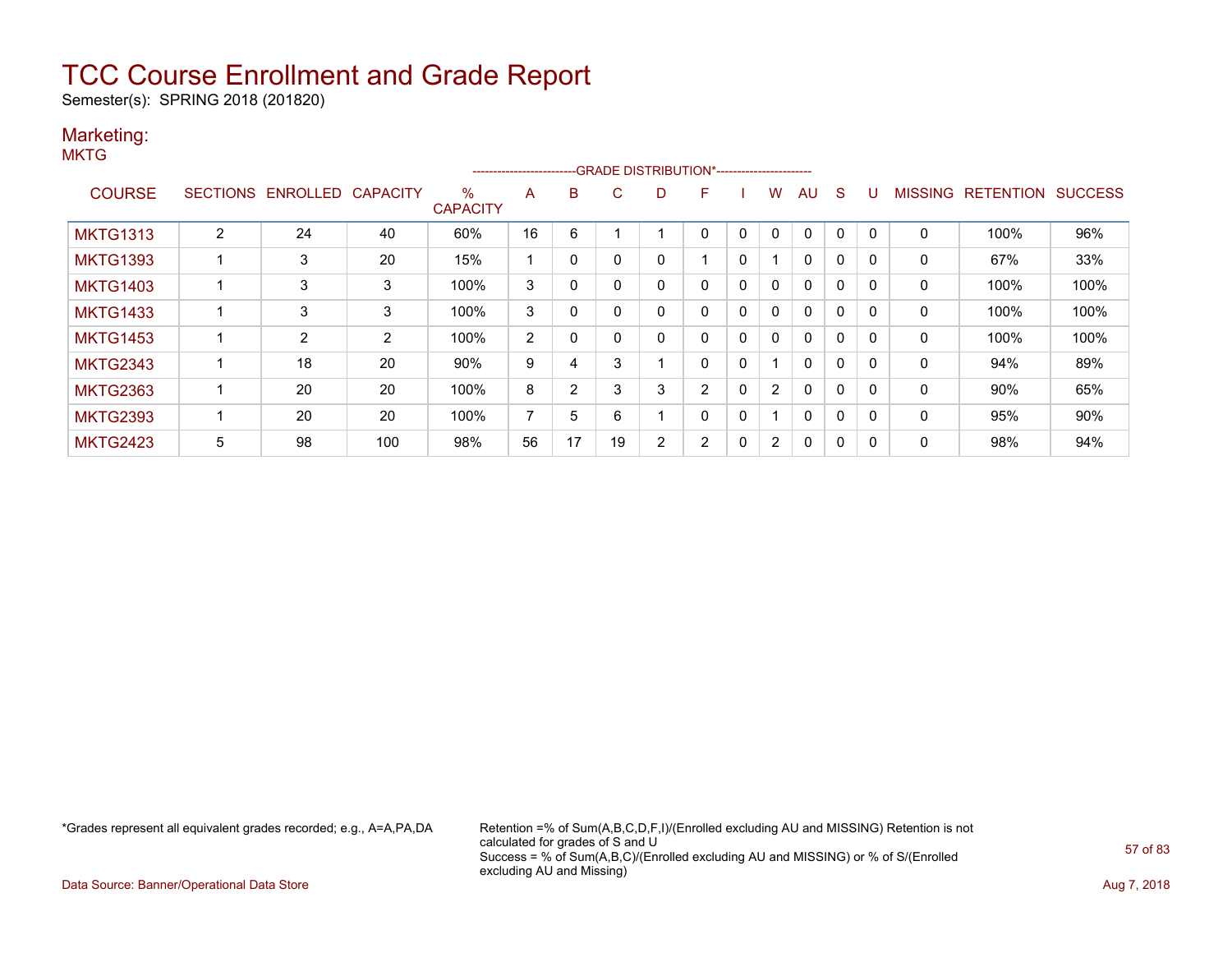Semester(s): SPRING 2018 (201820)

### Music:

|                 |                |                            |     |                                  |                |              |                | -----------------------GRADE                DISTRIBUTION*----------------------- |                |              |                |              |              |          |              |                                  |      |
|-----------------|----------------|----------------------------|-----|----------------------------------|----------------|--------------|----------------|----------------------------------------------------------------------------------|----------------|--------------|----------------|--------------|--------------|----------|--------------|----------------------------------|------|
| <b>COURSE</b>   |                | SECTIONS ENROLLED CAPACITY |     | $\frac{0}{0}$<br><b>CAPACITY</b> | A              | B            | C              | D                                                                                | F              |              | W              | AU           | S            | U        |              | <b>MISSING RETENTION SUCCESS</b> |      |
| <b>MUSC1002</b> | $\mathbf{1}$   | 19                         | 20  | 95%                              | 11             | $\mathbf 1$  | $\overline{2}$ | $\overline{2}$                                                                   | $\overline{2}$ | 0            | 1              | 0            | 0            | 0        | 0            | 95%                              | 74%  |
| <b>MUSC1023</b> | 1              | 17                         | 24  | 71%                              | 7              | 4            | $\overline{2}$ | $\overline{2}$                                                                   | $\overline{2}$ | 0            | $\mathbf{0}$   | 0            | $\mathbf{0}$ | 0        | 0            | 100%                             | 76%  |
| <b>MUSC1030</b> | 1              | 38                         | 50  | 76%                              | $\mathbf{0}$   | $\Omega$     | $\Omega$       | 0                                                                                | 0              | $\mathbf{0}$ |                | $\mathbf{0}$ | 31           | 6        | 0            |                                  | 82%  |
| <b>MUSC1053</b> | 1              | 13                         | 16  | 81%                              | 6              | 3            | $\Omega$       | 0                                                                                | $\overline{c}$ | $\mathbf{0}$ | $\overline{2}$ | $\mathbf{0}$ | $\mathbf{0}$ | 0        | 0            | 85%                              | 69%  |
| <b>MUSC1072</b> | $\overline{c}$ | 14                         | 22  | 64%                              | $\overline{7}$ | -1           | 3              | 2                                                                                | 1              | $\mathbf{0}$ | 0              | 0            | $\mathbf{0}$ | 0        | 0            | 100%                             | 79%  |
| <b>MUSC1113</b> | 4              | 84                         | 90  | 93%                              | 41             | 16           | 4              | 5                                                                                | 8              | 0            | 10             | 0            | $\mathbf{0}$ | 0        | 0            | 88%                              | 73%  |
| <b>MUSC1171</b> | $\mathbf{1}$   | $\overline{7}$             | 16  | 44%                              | $\overline{2}$ | $\mathbf{0}$ | $\Omega$       | $\Omega$                                                                         | 1              | $\Omega$     | 4              | 0            | $\mathbf{0}$ | $\Omega$ | 0            | 43%                              | 29%  |
| <b>MUSC1191</b> | 14             | 32                         | 135 | 24%                              | 25             | 1            | $\overline{2}$ | 1                                                                                | $\mathbf{0}$   | $\Omega$     | 3              | $\mathbf{0}$ | $\Omega$     | $\Omega$ | 0            | 91%                              | 88%  |
| <b>MUSC1192</b> | 16             | 58                         | 155 | 37%                              | 46             | 4            | $\overline{2}$ | 0                                                                                | 0              | 0            | 6              | $\mathbf{0}$ | $\mathbf{0}$ | $\Omega$ | 0            | 90%                              | 90%  |
| <b>MUSC1201</b> | $\mathbf{1}$   | $\mathbf{1}$               | 10  | 10%                              | 1              | 0            | $\mathbf{0}$   | 0                                                                                | 0              | 0            | $\mathbf{0}$   | 0            | $\mathbf{0}$ | 0        | 0            | 100%                             | 100% |
| <b>MUSC1202</b> | 2              | 5                          | 20  | 25%                              | 4              | -1           | $\mathbf{0}$   | 0                                                                                | $\mathbf{0}$   | $\mathbf{0}$ | $\mathbf{0}$   | $\mathbf{0}$ | $\mathbf{0}$ | $\Omega$ | 0            | 100%                             | 100% |
| <b>MUSC1242</b> | 3              | 13                         | 32  | 41%                              | 11             | 2            | 0              | 0                                                                                | 0              | $\mathbf{0}$ | 0              | $\mathbf{0}$ | $\mathbf{0}$ | 0        | 0            | 100%                             | 100% |
| <b>MUSC1252</b> | 1              | 4                          | 10  | 40%                              | 4              | $\mathbf{0}$ | $\Omega$       | 0                                                                                | 0              | 0            | $\mathbf{0}$   | 0            | $\mathbf{0}$ | 0        | 0            | 100%                             | 100% |
| <b>MUSC1312</b> | 1              | 1                          | 10  | 10%                              | 1              | 0            | 0              | 0                                                                                | 0              | 0            | 0              | 0            | $\mathbf{0}$ | 0        | 0            | 100%                             | 100% |
| <b>MUSC1322</b> | 1              | $\mathbf 1$                | 5   | 20%                              | 1              | $\mathbf{0}$ | 0              | 0                                                                                | $\mathbf{0}$   | $\mathbf{0}$ | $\mathbf{0}$   | $\mathbf{0}$ | $\mathbf{0}$ | 0        | $\mathbf{0}$ | 100%                             | 100% |
| <b>MUSC1332</b> | $\mathbf 1$    | $\overline{1}$             | 10  | 10%                              | $\mathbf{1}$   | $\Omega$     | 0              | 0                                                                                | $\mathbf{0}$   | $\mathbf{0}$ | 0              | $\mathbf{0}$ | $\mathbf{0}$ | $\Omega$ | 0            | 100%                             | 100% |
| <b>MUSC1342</b> | 1              | $\mathbf 1$                | 10  | 10%                              | $\mathbf{1}$   | $\Omega$     | 0              | 0                                                                                | $\Omega$       | $\mathbf{0}$ | $\Omega$       | $\mathbf{0}$ | $\Omega$     | $\Omega$ | 0            | 100%                             | 100% |
| <b>MUSC1351</b> | 1              | 1                          | 10  | 10%                              | 1              | 0            | 0              | 0                                                                                | 0              | 0            | 0              | 0            | $\mathbf{0}$ | 0        | 0            | 100%                             | 100% |
| <b>MUSC1352</b> | $\mathbf 1$    | $\mathbf 1$                | 5   | 20%                              | 1              | $\mathbf{0}$ | 0              | 0                                                                                | 0              | $\mathbf{0}$ | 0              | $\mathbf{0}$ | $\mathbf{0}$ | $\Omega$ | 0            | 100%                             | 100% |
| <b>MUSC1372</b> | $\mathbf 1$    | $\overline{2}$             | 10  | 20%                              | $\overline{2}$ | $\Omega$     | $\Omega$       | $\Omega$                                                                         | $\Omega$       | $\mathbf{0}$ | $\mathbf{0}$   | $\mathbf{0}$ | $\Omega$     | 0        | 0            | 100%                             | 100% |
| <b>MUSC1382</b> | 1              | 3                          | 10  | 30%                              | 3              | 0            | 0              | 0                                                                                | 0              | $\mathbf{0}$ | 0              | 0            | $\mathbf{0}$ | 0        | 0            | 100%                             | 100% |
| <b>MUSC1392</b> | -1             | 1                          | 10  | 10%                              | 1              | $\Omega$     | $\Omega$       | 0                                                                                | 0              | 0            | 0              | 0            | $\mathbf{0}$ | 0        | 0            | 100%                             | 100% |

\*Grades represent all equivalent grades recorded; e.g., A=A,PA,DA Retention =% of Sum(A,B,C,D,F,I)/(Enrolled excluding AU and MISSING) Retention is not calculated for grades of S and U Success = % of Sum(A,B,C)/(Enrolled excluding AU and MISSING) or % of S/(Enrolled excluding AU and Missing)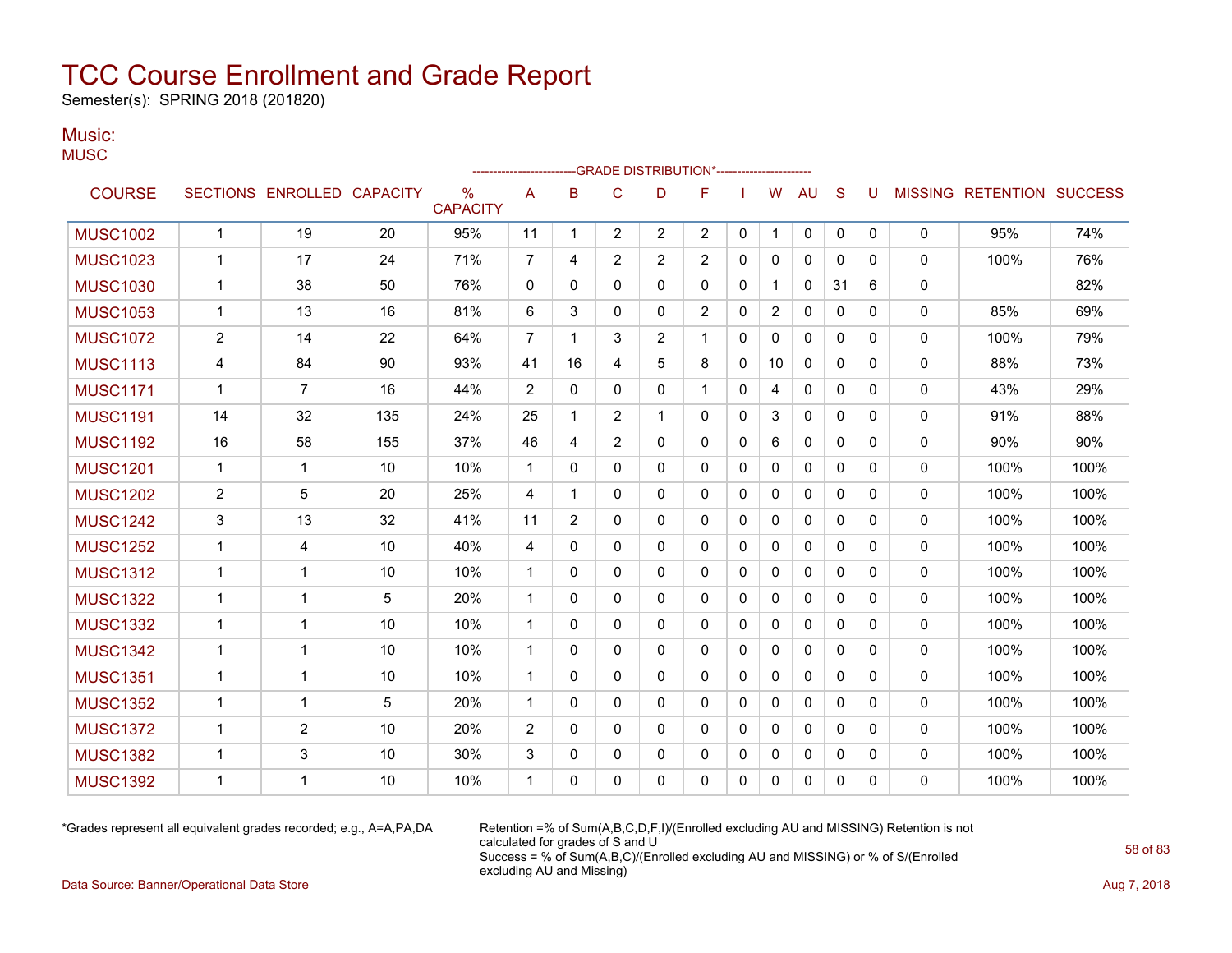Semester(s): SPRING 2018 (201820)

### Music:

| v |  |  |
|---|--|--|
|   |  |  |

|                 |                |                   |                 |                         |              |                |                | --GRADE DISTRIBUTION*---------------------- |          |              |              |              |              |              |              |                           |      |
|-----------------|----------------|-------------------|-----------------|-------------------------|--------------|----------------|----------------|---------------------------------------------|----------|--------------|--------------|--------------|--------------|--------------|--------------|---------------------------|------|
| <b>COURSE</b>   |                | SECTIONS ENROLLED | <b>CAPACITY</b> | $\%$<br><b>CAPACITY</b> | A            | B              | C              | D                                           | F        |              | W            | <b>AU</b>    | S            | U            |              | MISSING RETENTION SUCCESS |      |
| <b>MUSC1432</b> | $\mathbf{1}$   | $\mathbf{1}$      | 10              | 10%                     | $\mathbf{1}$ | $\Omega$       | $\mathbf{0}$   | $\Omega$                                    | 0        | $\mathbf{0}$ | $\mathbf{0}$ | 0            | $\mathbf{0}$ | $\mathbf{0}$ | 0            | 100%                      | 100% |
| <b>MUSC1462</b> | $\mathbf{1}$   | 1                 | 10              | 10%                     | 0            | 1              | $\mathbf{0}$   | $\mathbf{0}$                                | 0        | $\Omega$     | $\mathbf{0}$ | $\mathbf{0}$ | $\Omega$     | $\Omega$     | 0            | 100%                      | 100% |
| <b>MUSC1492</b> | $\mathbf{1}$   | 3                 | 10              | 30%                     | 3            | $\Omega$       | $\Omega$       | $\Omega$                                    | $\Omega$ | $\Omega$     | $\Omega$     | $\mathbf{0}$ | $\Omega$     | $\Omega$     | $\mathbf{0}$ | 100%                      | 100% |
| <b>MUSC1541</b> | 1              | 13                | 25              | 52%                     | 11           | 1              | $\mathbf{0}$   | $\mathbf{0}$                                | 0        | $\mathbf{0}$ |              | $\mathbf{0}$ | $\mathbf{0}$ | 0            | 0            | 92%                       | 92%  |
| <b>MUSC1551</b> | $\mathbf{1}$   | 31                | 40              | 78%                     | 27           | $\overline{2}$ | $\mathbf{0}$   | $\mathbf{0}$                                | 0        | $\Omega$     | $\mathbf{0}$ | 2            | $\mathbf{0}$ | $\Omega$     | 0            | 100%                      | 100% |
| <b>MUSC1612</b> | 4              | 10                | 16              | 62%                     | 5            | $\overline{2}$ | 1              | 1                                           | 0        | $\mathbf 0$  | $\mathbf{1}$ | $\mathbf{0}$ | $\Omega$     | 0            | 0            | 90%                       | 80%  |
| <b>MUSC1622</b> | 3              | 11                | 12              | 92%                     | 4            | 5              | 1              | $\mathbf{0}$                                | 0        | $\mathbf{0}$ | $\mathbf{1}$ | $\mathbf{0}$ | $\mathbf{0}$ | 0            | 0            | 91%                       | 91%  |
| <b>MUSC1632</b> | 4              | 5                 | 10              | 50%                     | 3            | 1              | 1              | $\Omega$                                    | 0        | $\mathbf{0}$ | $\mathbf{0}$ | $\mathbf{0}$ | $\Omega$     | $\Omega$     | 0            | 100%                      | 100% |
| <b>MUSC1642</b> | 4              | 8                 | 10              | 80%                     | 5            | $\overline{2}$ | 0              | 1                                           | 0        | 0            | $\mathbf{0}$ | $\mathbf{0}$ | $\mathbf{0}$ | 0            | 0            | 100%                      | 88%  |
| <b>MUSC1651</b> | $\mathbf{1}$   | 39                | 46              | 85%                     | 36           | $\overline{2}$ | 1              | $\mathbf{0}$                                | 0        | $\mathbf{0}$ | $\mathbf{0}$ | $\mathbf{0}$ | $\Omega$     | $\Omega$     | 0            | 100%                      | 100% |
| <b>MUSC1661</b> | 1              | 16                | 25              | 64%                     | 16           | $\mathbf{0}$   | $\mathbf{0}$   | 0                                           | 0        | $\mathbf{0}$ | $\mathbf{0}$ | $\mathbf{0}$ | $\Omega$     | 0            | 0            | 100%                      | 100% |
| <b>MUSC1731</b> | $\mathbf{1}$   | 5                 | 5               | 100%                    | 4            | $\Omega$       | $\mathbf{0}$   | $\mathbf{0}$                                | 0        | $\mathbf{0}$ |              | $\mathbf{0}$ | $\Omega$     | 0            | 0            | 80%                       | 80%  |
| <b>MUSC1781</b> | 1              | $\overline{2}$    | 5               | 40%                     | 2            | 0              | $\mathbf{0}$   | $\mathbf{0}$                                | 0        | 0            | $\mathbf{0}$ | $\mathbf{0}$ | $\mathbf{0}$ | 0            | 0            | 100%                      | 100% |
| <b>MUSC1791</b> | 2              | 8                 | 20              | 40%                     | 8            | 0              | 0              | 0                                           | 0        | 0            | 0            | $\mathbf{0}$ | $\mathbf{0}$ | 0            | 0            | 100%                      | 100% |
| <b>MUSC1802</b> | $\mathbf{1}$   | 5                 | 20              | 25%                     | 4            | 0              | $\mathbf{0}$   | $\mathbf{0}$                                | 1        | 0            | $\mathbf 0$  | 0            | $\mathbf{0}$ | 0            | 0            | 100%                      | 80%  |
| <b>MUSC1852</b> | $\mathbf{1}$   | 4                 | 5               | 80%                     | 4            | $\mathbf{0}$   | $\mathbf{0}$   | $\mathbf{0}$                                | 0        | $\Omega$     | $\mathbf{0}$ | $\mathbf{0}$ | $\mathbf{0}$ | 0            | $\mathbf{0}$ | 100%                      | 100% |
| <b>MUSC2023</b> | $\mathbf{1}$   | 21                | 24              | 88%                     | 10           | 5              | 2              | 3                                           | 1        | $\Omega$     | $\mathbf{0}$ | $\mathbf{0}$ | $\mathbf{0}$ | 0            | $\mathbf{0}$ | 100%                      | 81%  |
| <b>MUSC2072</b> | $\overline{2}$ | 17                | 24              | 71%                     | 11           | 4              | $\overline{2}$ | $\Omega$                                    | $\Omega$ | $\Omega$     | $\mathbf{0}$ | $\mathbf{0}$ | $\Omega$     | $\Omega$     | 0            | 100%                      | 100% |
| <b>MUSC2133</b> | $\mathbf{1}$   | 16                | 24              | 67%                     | 2            | 5              | 4              | $\overline{2}$                              | 3        | $\Omega$     | $\mathbf{0}$ | $\Omega$     | $\Omega$     | $\Omega$     | $\mathbf{0}$ | 100%                      | 69%  |
| <b>MUSC2181</b> | $\mathbf{1}$   | 12                | 16              | 75%                     | 12           | $\Omega$       | $\mathbf{0}$   | $\Omega$                                    | 0        | $\mathbf{0}$ | $\mathbf{0}$ | $\Omega$     | $\Omega$     | $\Omega$     | 0            | 100%                      | 100% |
| <b>MUSC2202</b> | $\mathbf{1}$   | $\mathbf 1$       | 10              | 10%                     | $\mathbf{1}$ | $\Omega$       | $\mathbf{0}$   | $\mathbf{0}$                                | 0        | $\Omega$     | $\mathbf{0}$ | $\mathbf{0}$ | $\Omega$     | 0            | 0            | 100%                      | 100% |
| <b>MUSC2242</b> | $\overline{2}$ | $\overline{7}$    | 20              | 35%                     | 6            | 1              | $\Omega$       | $\Omega$                                    | 0        | $\Omega$     | $\Omega$     | $\Omega$     | $\Omega$     | $\Omega$     | $\Omega$     | 100%                      | 100% |

\*Grades represent all equivalent grades recorded; e.g., A=A,PA,DA Retention =% of Sum(A,B,C,D,F,I)/(Enrolled excluding AU and MISSING) Retention is not calculated for grades of S and U Success = % of Sum(A,B,C)/(Enrolled excluding AU and MISSING) or % of S/(Enrolled excluding AU and Missing)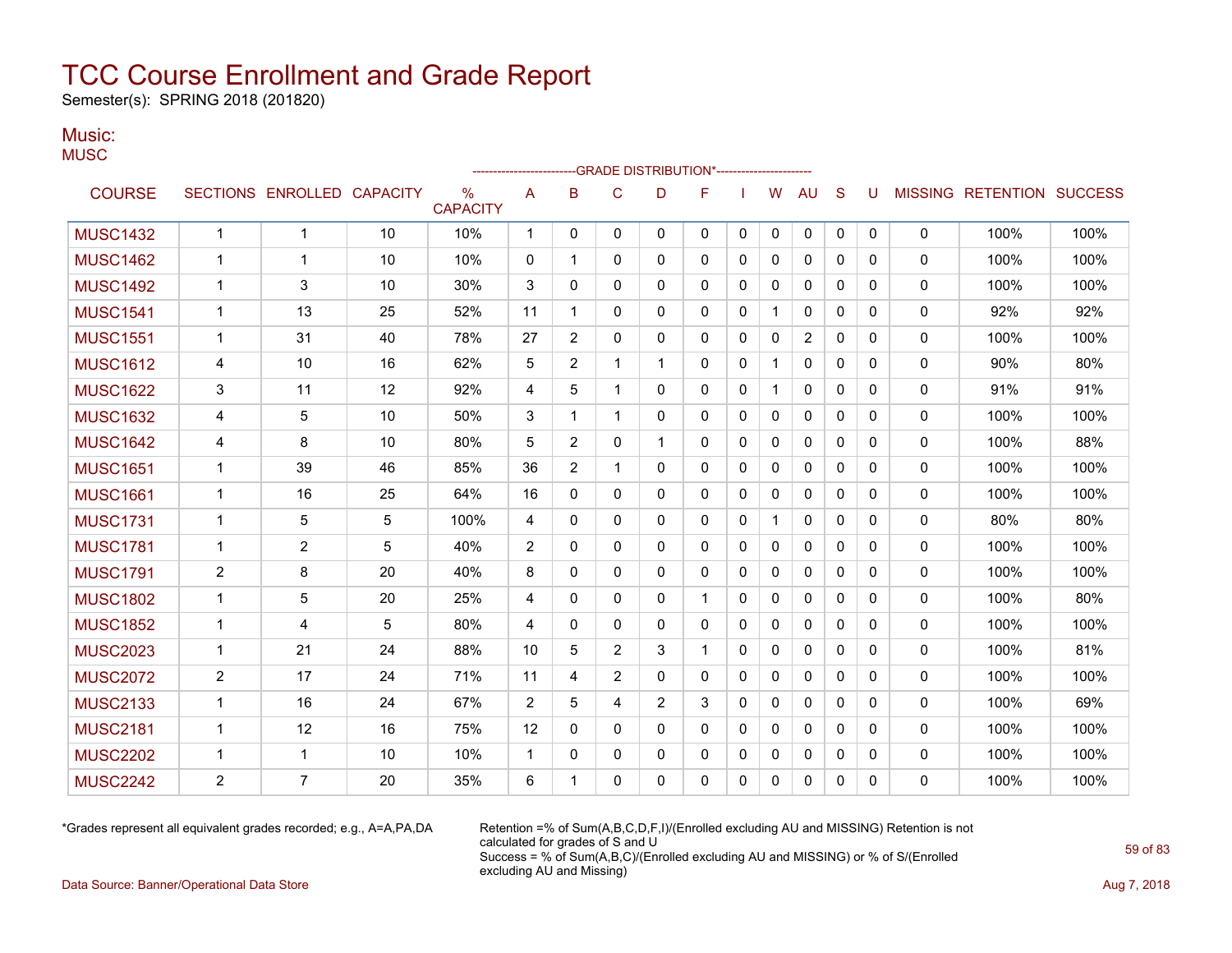Semester(s): SPRING 2018 (201820)

#### Music: MUSC

| mood            |                            |    |                         | -------------------- |  | --GRADE DISTRIBUTION*----------------------- |  |              |          |    |  |                           |      |
|-----------------|----------------------------|----|-------------------------|----------------------|--|----------------------------------------------|--|--------------|----------|----|--|---------------------------|------|
| <b>COURSE</b>   | SECTIONS ENROLLED CAPACITY |    | $\%$<br><b>CAPACITY</b> | A                    |  | D                                            |  | W            | AU       | -S |  | MISSING RETENTION SUCCESS |      |
| <b>MUSC2333</b> |                            |    | 100%                    |                      |  |                                              |  | $\mathbf{0}$ | $\Omega$ |    |  | 100%                      | 100% |
| <b>MUSC2992</b> |                            | 9  | 44%                     | 4                    |  |                                              |  | 0            | $\Omega$ |    |  | 100%                      | 100% |
| <b>MUSC2993</b> |                            | 16 | 69%                     | 6                    |  |                                              |  | 0            | $\Omega$ |    |  | 100%                      | 100% |

\*Grades represent all equivalent grades recorded; e.g., A=A,PA,DA Retention =% of Sum(A,B,C,D,F,I)/(Enrolled excluding AU and MISSING) Retention is not calculated for grades of S and U Success = % of Sum(A,B,C)/(Enrolled excluding AU and MISSING) or % of S/(Enrolled excluding AU and Missing)

Data Source: Banner/Operational Data Store **Aug 7, 2018**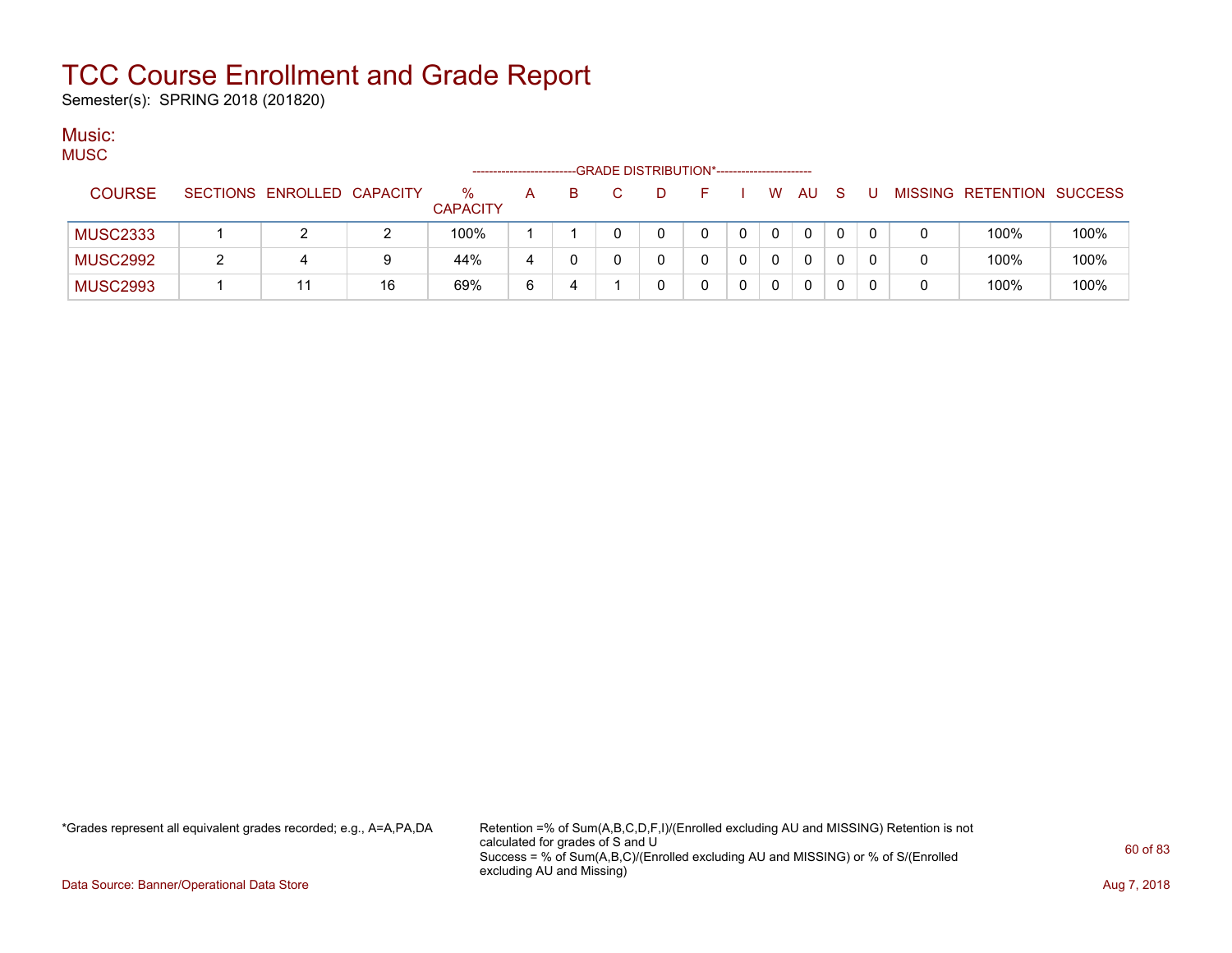Semester(s): SPRING 2018 (201820)

### Native American Studies:

NAMS

|                 |                 |                   |    |                         | ------------------------- |   |  | -GRADE DISTRIBUTION*----------------------- |              |   |     |  |                           |      |
|-----------------|-----------------|-------------------|----|-------------------------|---------------------------|---|--|---------------------------------------------|--------------|---|-----|--|---------------------------|------|
| <b>COURSE</b>   | <b>SECTIONS</b> | ENROLLED CAPACITY |    | $\%$<br><b>CAPACITY</b> |                           | в |  |                                             |              | W | AU. |  | MISSING RETENTION SUCCESS |      |
| <b>NAMS2113</b> |                 | 22                | 25 | 88%                     | 13                        |   |  |                                             | $\Omega$     | 3 |     |  | 86%                       | 86%  |
| <b>NAMS2313</b> |                 |                   | 25 | 44%                     | a                         |   |  |                                             | $\mathbf{0}$ |   |     |  | 100%                      | 100% |

\*Grades represent all equivalent grades recorded; e.g., A=A,PA,DA Retention =% of Sum(A,B,C,D,F,I)/(Enrolled excluding AU and MISSING) Retention is not calculated for grades of S and U Success = % of Sum(A,B,C)/(Enrolled excluding AU and MISSING) or % of S/(Enrolled excluding AU and Missing)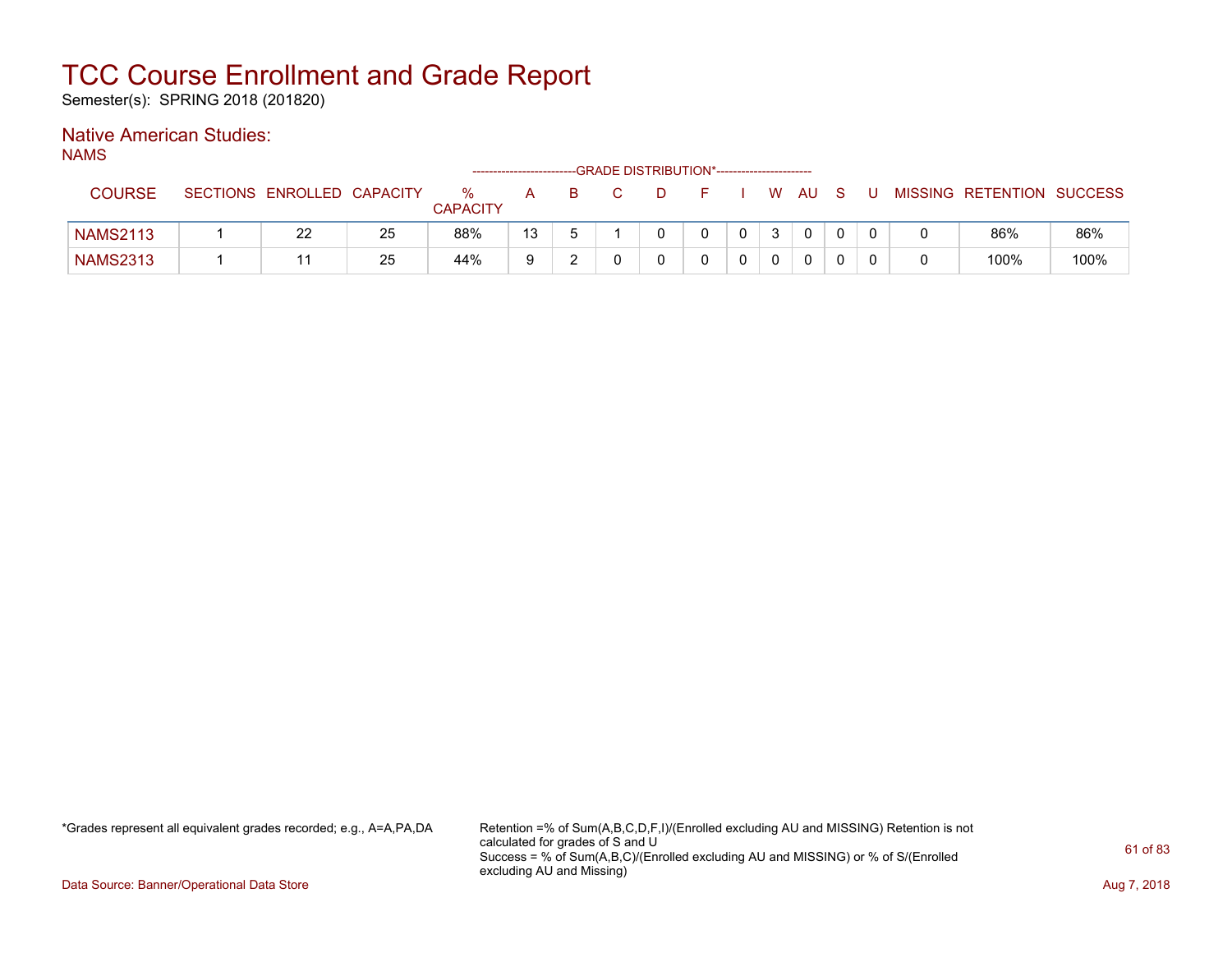Semester(s): SPRING 2018 (201820)

### Nursing:

NURS

|                 |                |                            |     |                         |              |             |              | ------------------------GRADE                DISTRIBUTION*---------------------- |              |              |                |              |              |                |   |                                  |      |
|-----------------|----------------|----------------------------|-----|-------------------------|--------------|-------------|--------------|----------------------------------------------------------------------------------|--------------|--------------|----------------|--------------|--------------|----------------|---|----------------------------------|------|
| <b>COURSE</b>   |                | SECTIONS ENROLLED CAPACITY |     | $\%$<br><b>CAPACITY</b> | A            | B           | $\mathsf{C}$ | D                                                                                | F            |              | W              | <b>AU</b>    | <sub>S</sub> | U              |   | <b>MISSING RETENTION SUCCESS</b> |      |
| <b>NURS1111</b> | 3              | 135                        | 143 | 94%                     | $\Omega$     | $\mathbf 0$ | $\mathbf{0}$ | $\mathbf{0}$                                                                     | $\mathbf{0}$ | 0            | 4              | 0            | 129          | $\overline{2}$ | 0 |                                  | 96%  |
| <b>NURS1113</b> | 6              | 135                        | 144 | 94%                     | $\mathbf{0}$ | 66          | 50           | 13                                                                               | 2            | 0            | 4              | 0            | $\mathbf{0}$ | 0              | 0 | 97%                              | 86%  |
| <b>NURS1143</b> | $\overline{2}$ | 136                        | 141 | 96%                     | 120          | 9           | 1            | $\overline{2}$                                                                   | $\mathbf{0}$ | 0            | 4              | 0            | $\mathbf{0}$ | $\Omega$       | 0 | 97%                              | 96%  |
| <b>NURS1163</b> | 6              | 139                        | 144 | 97%                     | 10           | 70          | 44           | 10                                                                               | 1            | $\mathbf{0}$ | 4              | $\mathbf{0}$ | $\mathbf{0}$ | 0              | 0 | 97%                              | 89%  |
| <b>NURS1211</b> | $\mathbf{1}$   | 41                         | 44  | 93%                     | $\mathbf{0}$ | $\Omega$    | $\Omega$     | $\Omega$                                                                         | $\mathbf{0}$ | 0            | 1              | $\mathbf{0}$ | 40           | 0              | 0 |                                  | 98%  |
| <b>NURS1212</b> | $\mathbf 1$    | 44                         | 47  | 94%                     | 0            | 19          | 22           | $\overline{2}$                                                                   | $\mathbf{0}$ | 0            | -1             | 0            | $\mathbf{0}$ | $\Omega$       | 0 | 98%                              | 93%  |
| <b>NURS1363</b> | $\mathbf{1}$   | 42                         | 44  | 95%                     | 37           | 3           | $\mathbf{1}$ | $\Omega$                                                                         | $\mathbf{0}$ | 0            | -1             | $\mathbf{0}$ | $\mathbf{0}$ | $\mathbf{0}$   | 0 | 98%                              | 98%  |
| <b>NURS1471</b> | $\mathbf 1$    | 3                          | 10  | 30%                     | $\mathbf{0}$ | $\Omega$    | 0            | $\Omega$                                                                         | $\mathbf{0}$ | 0            | $\Omega$       | $\Omega$     | 3            | $\Omega$       | 0 |                                  | 100% |
| <b>NURS2212</b> | $\mathbf 1$    | 67                         | 68  | 99%                     | $\mathbf{0}$ | $\Omega$    | $\Omega$     | $\Omega$                                                                         | $\mathbf{0}$ | $\mathbf{0}$ | $\overline{2}$ | $\Omega$     | 63           | 2              | 0 |                                  | 94%  |
| <b>NURS2213</b> | $\mathbf{1}$   | 73                         | 74  | 99%                     | 3            | 31          | 27           | 11                                                                               | $\Omega$     | 0            | -1             | $\mathbf{0}$ | $\mathbf{0}$ | $\Omega$       | 0 | 99%                              | 84%  |
| <b>NURS2221</b> | $\overline{2}$ | 87                         | 89  | 98%                     | $\mathbf{0}$ | $\Omega$    | $\Omega$     | $\Omega$                                                                         | $\mathbf{0}$ | 0            | 3              | $\Omega$     | 84           | $\Omega$       | 0 |                                  | 97%  |
| <b>NURS2222</b> | 3              | 88                         | 90  | 98%                     | 14           | 56          | 12           | 3                                                                                | $\mathbf{0}$ | 0            | 3              | 0            | 0            | $\mathbf{0}$   | 0 | 97%                              | 93%  |
| <b>NURS2231</b> | $\overline{2}$ | 79                         | 85  | 93%                     | 0            | 0           | $\mathbf{0}$ | $\Omega$                                                                         | 0            | 0            | $\Omega$       | 0            | 79           | 0              | 0 |                                  | 100% |
| <b>NURS2232</b> | $\overline{2}$ | 81                         | 87  | 93%                     | 18           | 60          | 1            | -1                                                                               | 1            | $\mathbf{0}$ | $\Omega$       | $\mathbf{0}$ | $\mathbf{0}$ | $\mathbf{0}$   | 0 | 100%                             | 98%  |
| <b>NURS2242</b> | $\mathbf{1}$   | 58                         | 59  | 98%                     | $\Omega$     | $\Omega$    | $\Omega$     | $\Omega$                                                                         | $\Omega$     | $\mathbf{0}$ | 2              | $\mathbf{0}$ | 56           | $\Omega$       | 0 |                                  | 97%  |
| <b>NURS2243</b> | $\mathbf{1}$   | 57                         | 58  | 98%                     | 8            | 44          | 4            | $\Omega$                                                                         | $\mathbf{0}$ | 0            | $\mathbf 1$    | 0            | $\mathbf{0}$ | $\mathbf{0}$   | 0 | 98%                              | 98%  |
| <b>NURS2303</b> | $\mathbf 1$    | 15                         | 20  | 75%                     | $\mathbf{1}$ | 5           | $\Omega$     | 4                                                                                | 5            | $\mathbf{0}$ | $\Omega$       | $\Omega$     | $\mathbf{0}$ | $\Omega$       | 0 | 100%                             | 40%  |
| <b>NURS2351</b> | 1              | 25                         | 27  | 93%                     | 0            | $\Omega$    | $\mathbf{0}$ | $\Omega$                                                                         | $\mathbf{0}$ | 0            | -1             | $\mathbf{0}$ | 24           | 0              | 0 |                                  | 96%  |
| <b>NURS2352</b> | $\mathbf 1$    | 26                         | 28  | 93%                     | $\mathbf{1}$ | 17          | 6            | 1                                                                                | $\Omega$     | $\mathbf{0}$ | -1             | $\Omega$     | $\Omega$     | $\Omega$       | 0 | 96%                              | 92%  |
| <b>NURS2431</b> | $\mathbf 1$    | 41                         | 44  | 93%                     | $\mathbf{0}$ | $\Omega$    | $\Omega$     | $\Omega$                                                                         | $\Omega$     | $\mathbf{0}$ | $\overline{1}$ | $\Omega$     | 40           | $\Omega$       | 0 |                                  | 98%  |
| <b>NURS2432</b> | 1              | 41                         | 44  | 93%                     | 2            | 27          | 11           | $\Omega$                                                                         | 0            | 0            |                | 0            | $\mathbf{0}$ | 0              | 0 | 98%                              | 98%  |
| <b>NURS2442</b> | 1              | 36                         | 36  | 100%                    | 0            | $\Omega$    | $\Omega$     | $\Omega$                                                                         | $\Omega$     | $\Omega$     | 1              | 0            | 35           | 0              | 0 |                                  | 97%  |

\*Grades represent all equivalent grades recorded; e.g., A=A,PA,DA Retention =% of Sum(A,B,C,D,F,I)/(Enrolled excluding AU and MISSING) Retention is not calculated for grades of S and U Success = % of Sum(A,B,C)/(Enrolled excluding AU and MISSING) or % of S/(Enrolled excluding AU and Missing)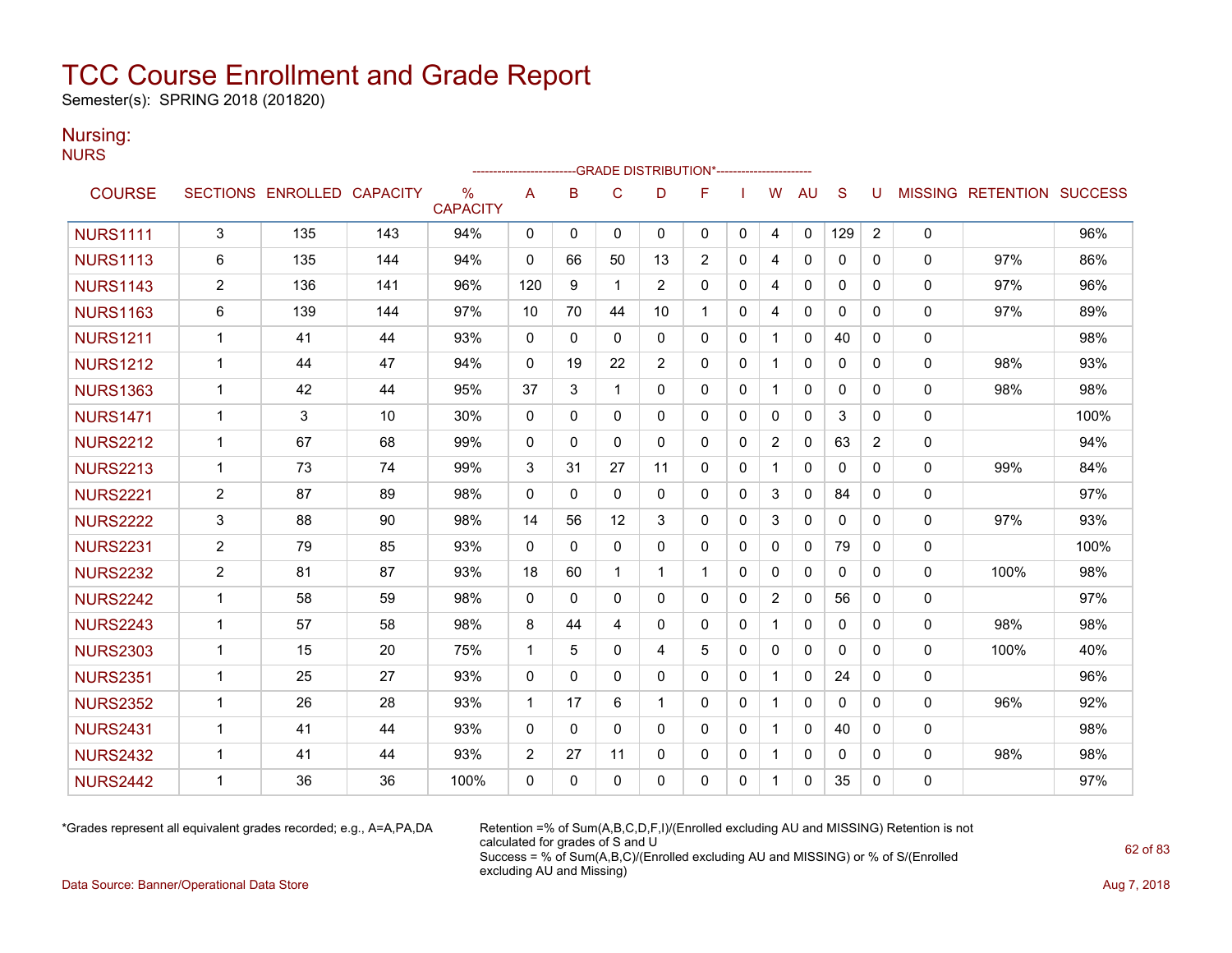Semester(s): SPRING 2018 (201820)

### Nursing:

| <b>NURS</b>     |                            |    |                                                                    |    |    |          |        |             |                |  |                           |     |
|-----------------|----------------------------|----|--------------------------------------------------------------------|----|----|----------|--------|-------------|----------------|--|---------------------------|-----|
|                 |                            |    | ------------------------GRADE DISTRIBUTION*----------------------- |    |    |          |        |             |                |  |                           |     |
| <b>COURSE</b>   | SECTIONS ENROLLED CAPACITY |    | % A B C<br><b>CAPACITY</b>                                         |    |    | DFIWAUSU |        |             |                |  | MISSING RETENTION SUCCESS |     |
| <b>NURS2444</b> | 36                         | 36 | 100%                                                               | 19 | 14 |          | $\cap$ | $\mathbf 0$ | $\overline{0}$ |  | 97%                       | 97% |

\*Grades represent all equivalent grades recorded; e.g., A=A,PA,DA Retention =% of Sum(A,B,C,D,F,I)/(Enrolled excluding AU and MISSING) Retention is not calculated for grades of S and U Success = % of Sum(A,B,C)/(Enrolled excluding AU and MISSING) or % of S/(Enrolled excluding AU and Missing)

Data Source: Banner/Operational Data Store **Aug 7, 2018**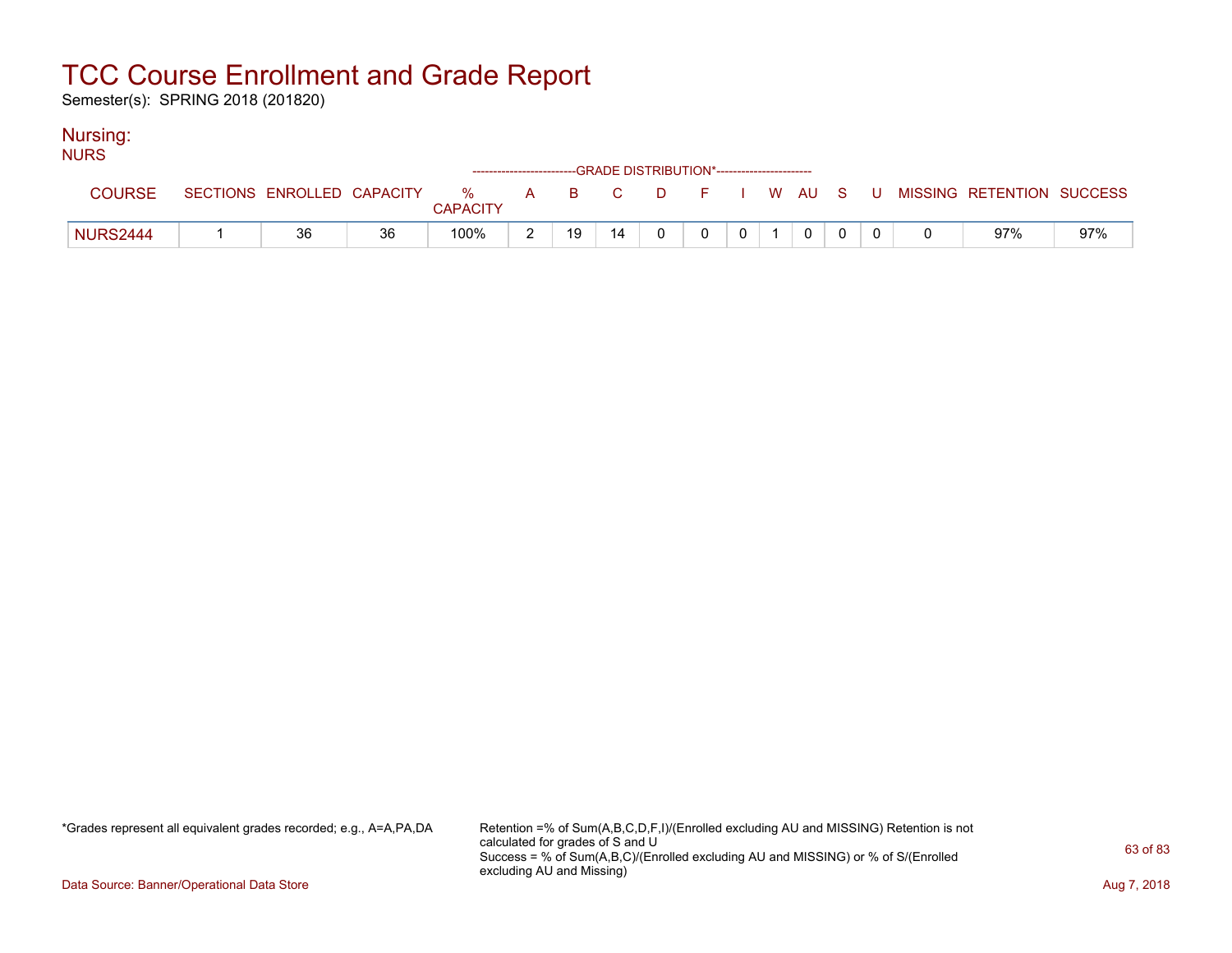Semester(s): SPRING 2018 (201820)

### Occupational Therapy Assistant: OCTA<sup>'</sup>

|                 |   |                   |                 |                         | ----------------------- |                | --GRADE DISTRIBUTION*----------------------- |   |   |             |              |              |              |          |                |                  |                |
|-----------------|---|-------------------|-----------------|-------------------------|-------------------------|----------------|----------------------------------------------|---|---|-------------|--------------|--------------|--------------|----------|----------------|------------------|----------------|
| <b>COURSE</b>   |   | SECTIONS ENROLLED | <b>CAPACITY</b> | $\%$<br><b>CAPACITY</b> | A                       | B              | C.                                           | D | F |             | w            | AU.          | <sub>S</sub> |          | <b>MISSING</b> | <b>RETENTION</b> | <b>SUCCESS</b> |
|                 |   |                   |                 |                         |                         |                |                                              |   |   |             |              |              |              |          |                |                  |                |
| <b>OCTA1202</b> | 2 | 41                | 50              | 82%                     | 30                      | 5              |                                              |   |   |             | 6            | $\Omega$     | 0            |          | 0              | 85%              | 85%            |
| OCTA1292        |   | 21                | 23              | 91%                     | 0                       | 19             |                                              | 0 | 0 | 0           | $\mathbf{0}$ | $\mathbf{0}$ | 0            |          | 0              | 100%             | 100%           |
| <b>OCTA1403</b> | 2 | 23                | 33              | 70%                     | 19                      | 4              |                                              |   | 0 | 0           | 0            | $\mathbf{0}$ | 0            |          | 0              | 100%             | 100%           |
| OCTA1443        |   | 21                | 21              | 100%                    | 14                      |                |                                              | 0 | 0 | $\mathbf 0$ | $\mathbf{0}$ | $\mathbf{0}$ | 0            |          | 0              | 100%             | 100%           |
| OCTA1483        | 2 | 23                | 25              | 92%                     | 18                      | $\overline{2}$ | ົ                                            | 0 | 0 | 0           | $\mathbf{0}$ | $\mathbf{0}$ | 0            |          | $\Omega$       | 100%             | 100%           |
| <b>OCTA1511</b> |   | 21                | 23              | 91%                     | 20                      | 0              |                                              |   | 0 |             | 0            | $\mathbf{0}$ | 0            |          | 0              | 100%             | 95%            |
| OCTA2356        |   | 13                | 20              | 65%                     | 0                       | 0              |                                              | 0 | 0 | $\mathbf 0$ | $\mathbf{0}$ | $\mathbf{0}$ | 13           |          | $\mathbf 0$    |                  | 100%           |
| OCTA2376        |   | 13                | 20              | 65%                     | 0                       | 0              |                                              | 0 | 0 | 0           | $\Omega$     | 0            | 13           | $\Omega$ | 0              |                  | 100%           |

\*Grades represent all equivalent grades recorded; e.g., A=A,PA,DA Retention =% of Sum(A,B,C,D,F,I)/(Enrolled excluding AU and MISSING) Retention is not calculated for grades of S and U Success = % of Sum(A,B,C)/(Enrolled excluding AU and MISSING) or % of S/(Enrolled excluding AU and Missing)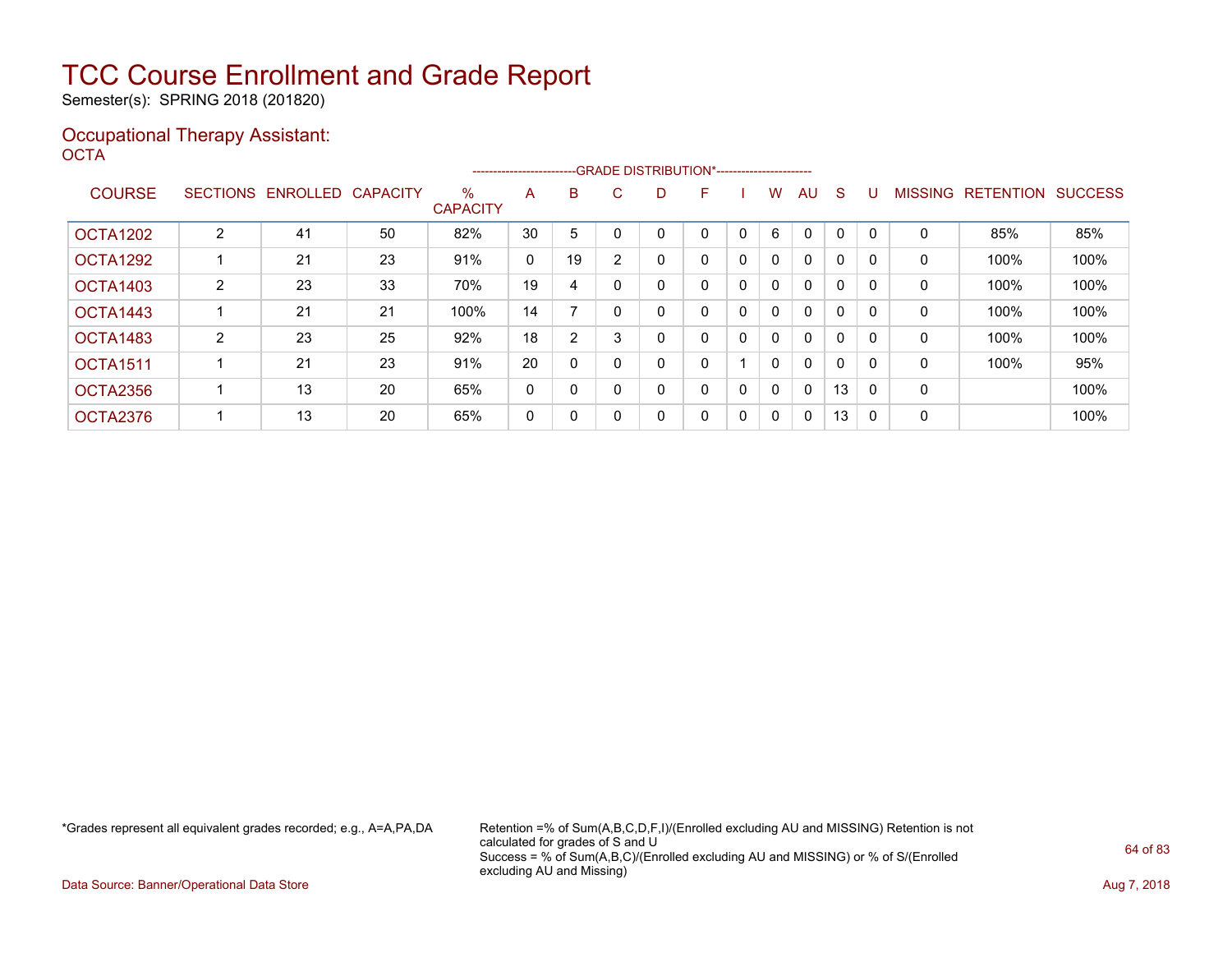Semester(s): SPRING 2018 (201820)

### Physical Education:

PHED

|                 |                 |          |                 |                         | ---------------------- |    |                |                | -GRADE DISTRIBUTION*----------------------- |                |                |              |              |          |                |                  |                |
|-----------------|-----------------|----------|-----------------|-------------------------|------------------------|----|----------------|----------------|---------------------------------------------|----------------|----------------|--------------|--------------|----------|----------------|------------------|----------------|
| <b>COURSE</b>   | <b>SECTIONS</b> | ENROLLED | <b>CAPACITY</b> | $\%$<br><b>CAPACITY</b> | A                      | B  | C              | D              | F                                           |                | w              | AU           | <sub>S</sub> |          | <b>MISSING</b> | <b>RETENTION</b> | <b>SUCCESS</b> |
| <b>PHED1143</b> |                 | 18       | 20              | 90%                     | $\overline{2}$         | 4  | 3              |                | 6                                           | 0              | $\overline{2}$ | $\mathbf{0}$ | 0            | $\Omega$ | $\mathbf 0$    | 89%              | 50%            |
| <b>PHED1252</b> |                 | 14       | 16              | 88%                     | 11                     |    | $\Omega$       |                | 0                                           | 0              | $\overline{2}$ | $\mathbf{0}$ | 0            | $\Omega$ | $\Omega$       | 86%              | 86%            |
| <b>PHED1341</b> |                 | 13       | 14              | 93%                     | 11                     | 0  | $\Omega$       |                | 0                                           | 0              | $\overline{2}$ | $\mathbf{0}$ | 0            | $\Omega$ | 0              | 85%              | 85%            |
| <b>PHED1412</b> | $\overline{2}$  | 33       | 40              | 82%                     | 27                     | 3  | $\Omega$       | 0              |                                             | $\mathbf 0$    | $\overline{2}$ | 0            | 0            | $\Omega$ | 0              | 94%              | 91%            |
| <b>PHED2111</b> |                 | 14       | 20              | 70%                     | 11                     |    | $\Omega$       | 0              | 0                                           | 0              | $\overline{2}$ | $\Omega$     | 0            | $\Omega$ | 0              | 86%              | 86%            |
| <b>PHED2212</b> | 4               | 72       | 75              | 96%                     | 58                     | 6  | $\overline{2}$ |                |                                             | 0              | 4              | $\mathbf{0}$ | $\Omega$     | $\Omega$ | 0              | 94%              | 92%            |
| <b>PHED2263</b> | $\overline{2}$  | 33       | 40              | 82%                     | 11                     | 8  | 3              | $\overline{2}$ | 5                                           | 0              | 4              | $\mathbf{0}$ | 0            | $\Omega$ | 0              | 88%              | 67%            |
| <b>PHED2322</b> |                 | 16       | 14              | 114%                    | 11                     | 0  | $\Omega$       | 0              | 0                                           | $\overline{2}$ |                | 2            | 0            | 0        | 0              | 93%              | 79%            |
| <b>PHED2603</b> | 4               | 75       | 80              | 94%                     | 25                     | 20 | 11             | 3              | 8                                           | 0              | 8              | $\mathbf{0}$ | 0            |          | 0              | 89%              | 75%            |
| <b>PHED2653</b> |                 | 18       | 20              | 90%                     | 11                     | 5  |                |                |                                             | 0              | 0              | $\mathbf{0}$ | 0            | 0        | 0              | 100%             | 94%            |

\*Grades represent all equivalent grades recorded; e.g., A=A,PA,DA Retention =% of Sum(A,B,C,D,F,I)/(Enrolled excluding AU and MISSING) Retention is not calculated for grades of S and U Success = % of Sum(A,B,C)/(Enrolled excluding AU and MISSING) or % of S/(Enrolled excluding AU and Missing)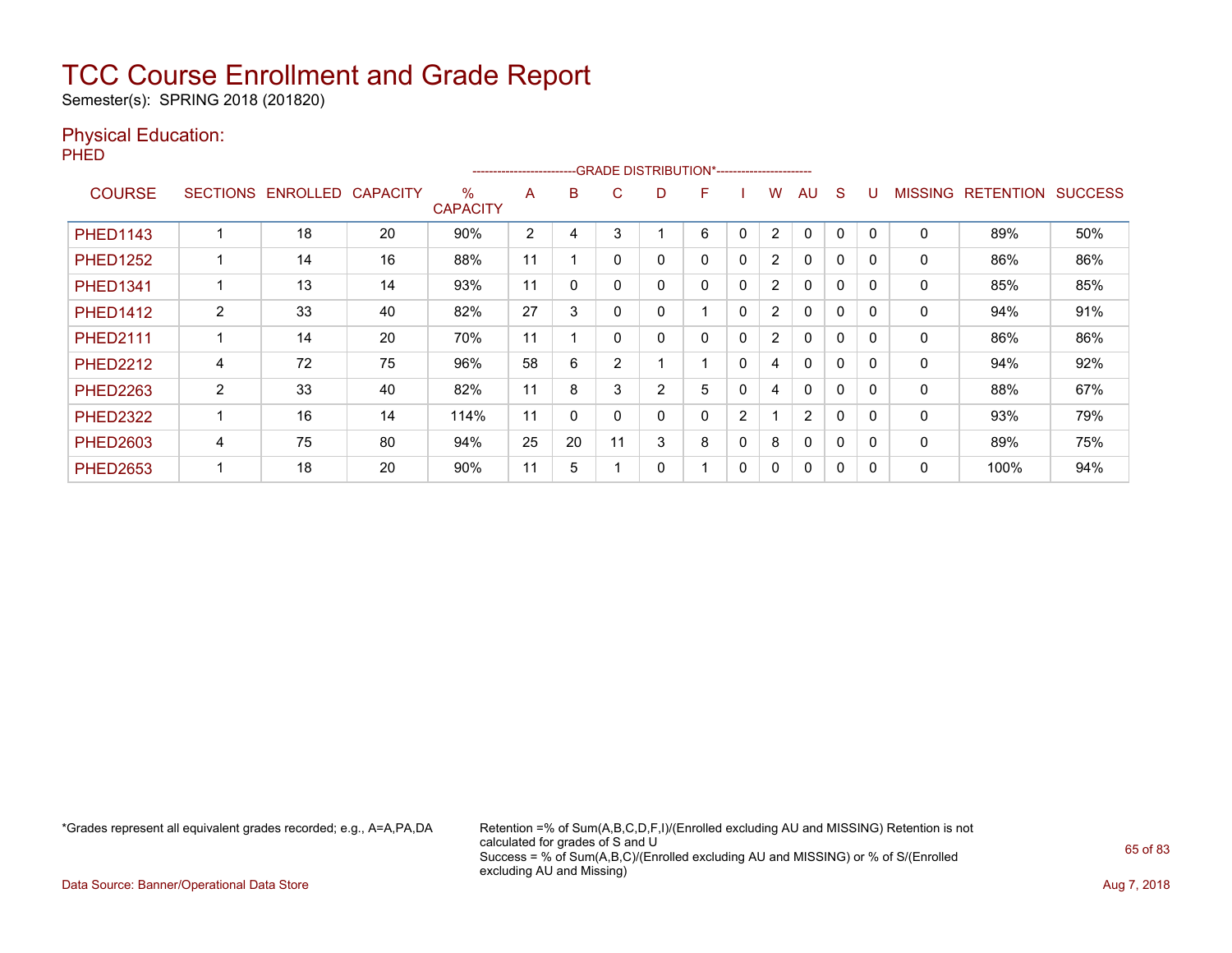Semester(s): SPRING 2018 (201820)

### Philosophy:

PHIL

|                 |                 |          |                 |                         |    |          | -------------------------GRADE DISTRIBUTION*---------------------- |   |                |   |                |              |          |   |                |                  |                |
|-----------------|-----------------|----------|-----------------|-------------------------|----|----------|--------------------------------------------------------------------|---|----------------|---|----------------|--------------|----------|---|----------------|------------------|----------------|
| <b>COURSE</b>   | <b>SECTIONS</b> | ENROLLED | <b>CAPACITY</b> | $\%$<br><b>CAPACITY</b> | A  | B        | С                                                                  | D |                |   | W.             | AU           | S        | U | <b>MISSING</b> | <b>RETENTION</b> | <b>SUCCESS</b> |
| <b>PHIL1113</b> | 6               | 123      | 139             | 88%                     | 69 | 22       | 10                                                                 | 5 | 6              |   | 10             |              |          |   | 0              | 92%              | 83%            |
| <b>PHIL1143</b> | 5               | 44       | 105             | 42%                     | 25 | 8        | C                                                                  |   | ⇁              | 0 |                | $\mathbf{0}$ | $\Omega$ |   | 0              | 98%              | 80%            |
| <b>PHIL1213</b> |                 |          | 10              | 70%                     | 6  |          |                                                                    | 0 | 0              | 0 | $\mathbf{0}$   | $\mathbf{0}$ | 0        | 0 | 0              | 100%             | 100%           |
| <b>PHIL1223</b> |                 | 10       | 10              | 100%                    | 6  |          |                                                                    | 0 | 0              | 0 | $\overline{2}$ | $\Omega$     | $\Omega$ | 0 | $\Omega$       | 80%              | 80%            |
| <b>PHIL2133</b> |                 | 23       | 25              | 92%                     | 9  | 8        |                                                                    | 0 | 4              | 0 |                | $\mathbf{0}$ | 0        | 0 | $\Omega$       | 96%              | 78%            |
| <b>PHIL2163</b> |                 | 20       | 25              | 80%                     | 19 | $\Omega$ |                                                                    | 0 | 0              | 0 |                | $\mathbf{0}$ | $\Omega$ |   | 0              | 95%              | 95%            |
| <b>PHIL2263</b> | 2               | 17       | 20              | 85%                     | 11 |          | 3                                                                  | 0 | $\overline{2}$ | 0 | 0              | $\Omega$     | $\Omega$ | 0 | 0              | 100%             | 88%            |

\*Grades represent all equivalent grades recorded; e.g., A=A,PA,DA Retention =% of Sum(A,B,C,D,F,I)/(Enrolled excluding AU and MISSING) Retention is not calculated for grades of S and U Success = % of Sum(A,B,C)/(Enrolled excluding AU and MISSING) or % of S/(Enrolled excluding AU and Missing)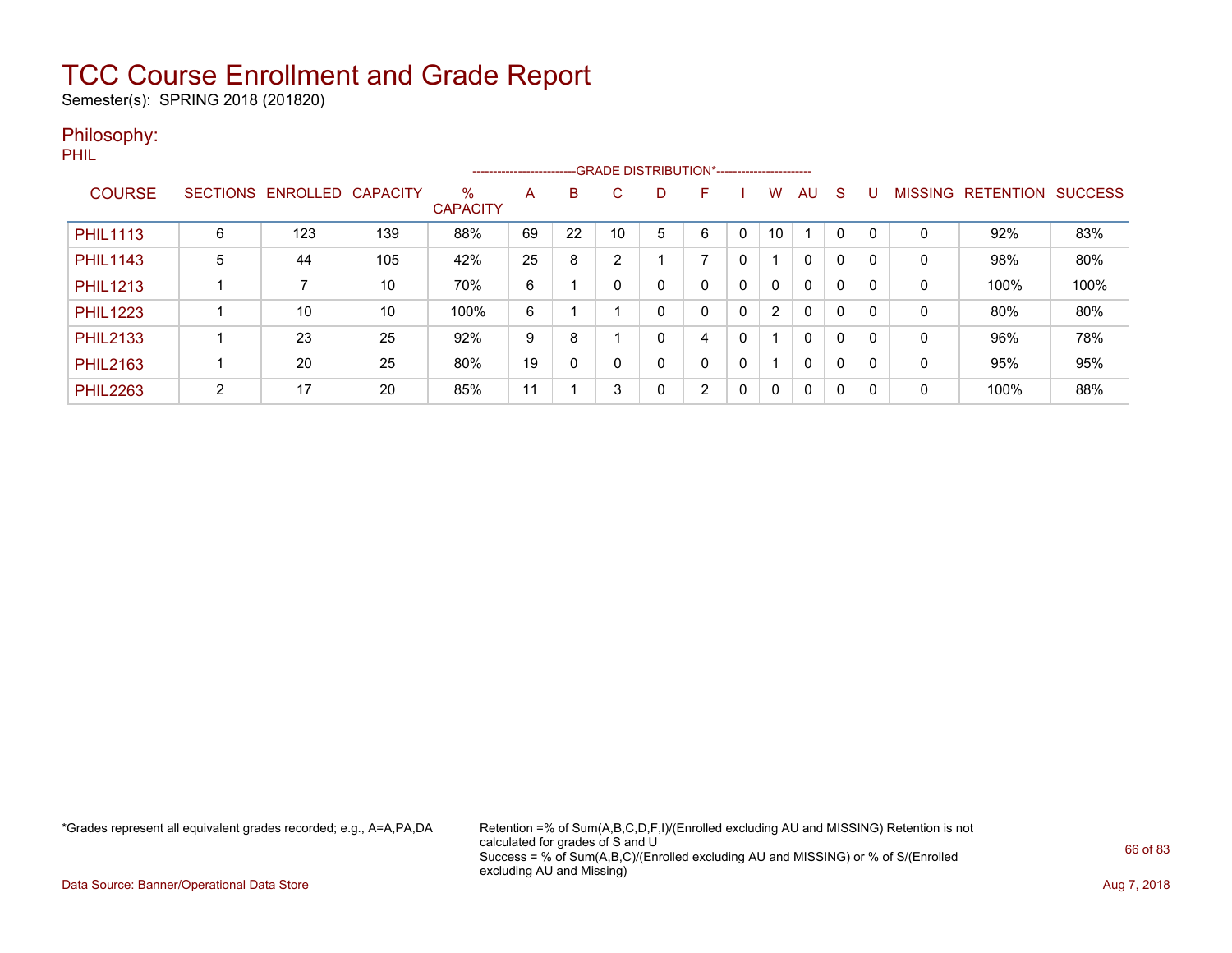Semester(s): SPRING 2018 (201820)

### Pharmacy Technology:

PHMT

|                 |                            |    |                         | ---------------------- |   |   | -- GRADE DISTRIBUTION*----------------------- |   |   |   |     |    |   |                           |     |
|-----------------|----------------------------|----|-------------------------|------------------------|---|---|-----------------------------------------------|---|---|---|-----|----|---|---------------------------|-----|
| <b>COURSE</b>   | SECTIONS ENROLLED CAPACITY |    | $\%$<br><b>CAPACITY</b> | Α                      | B |   |                                               |   |   | W | AU. | -S |   | MISSING RETENTION SUCCESS |     |
| <b>PHMT1324</b> | 15                         | 25 | 60%                     | 10                     |   |   |                                               | 0 |   |   |     |    |   | 93%                       | 86% |
| <b>PHMT1334</b> | 16                         | 25 | 64%                     | 9                      | 3 | 0 |                                               |   |   |   |     |    | 0 | 93%                       | 80% |
| <b>PHMT1414</b> | 15                         | 25 | 60%                     | 9                      |   |   |                                               |   |   |   |     |    | 0 | 93%                       | 93% |
| <b>PHMT1524</b> | 15                         | 15 | 100%                    | 10                     |   |   |                                               |   | 3 |   | 0   | 0  |   | 87%                       | 67% |

\*Grades represent all equivalent grades recorded; e.g., A=A,PA,DA Retention =% of Sum(A,B,C,D,F,I)/(Enrolled excluding AU and MISSING) Retention is not calculated for grades of S and U Success = % of Sum(A,B,C)/(Enrolled excluding AU and MISSING) or % of S/(Enrolled excluding AU and Missing)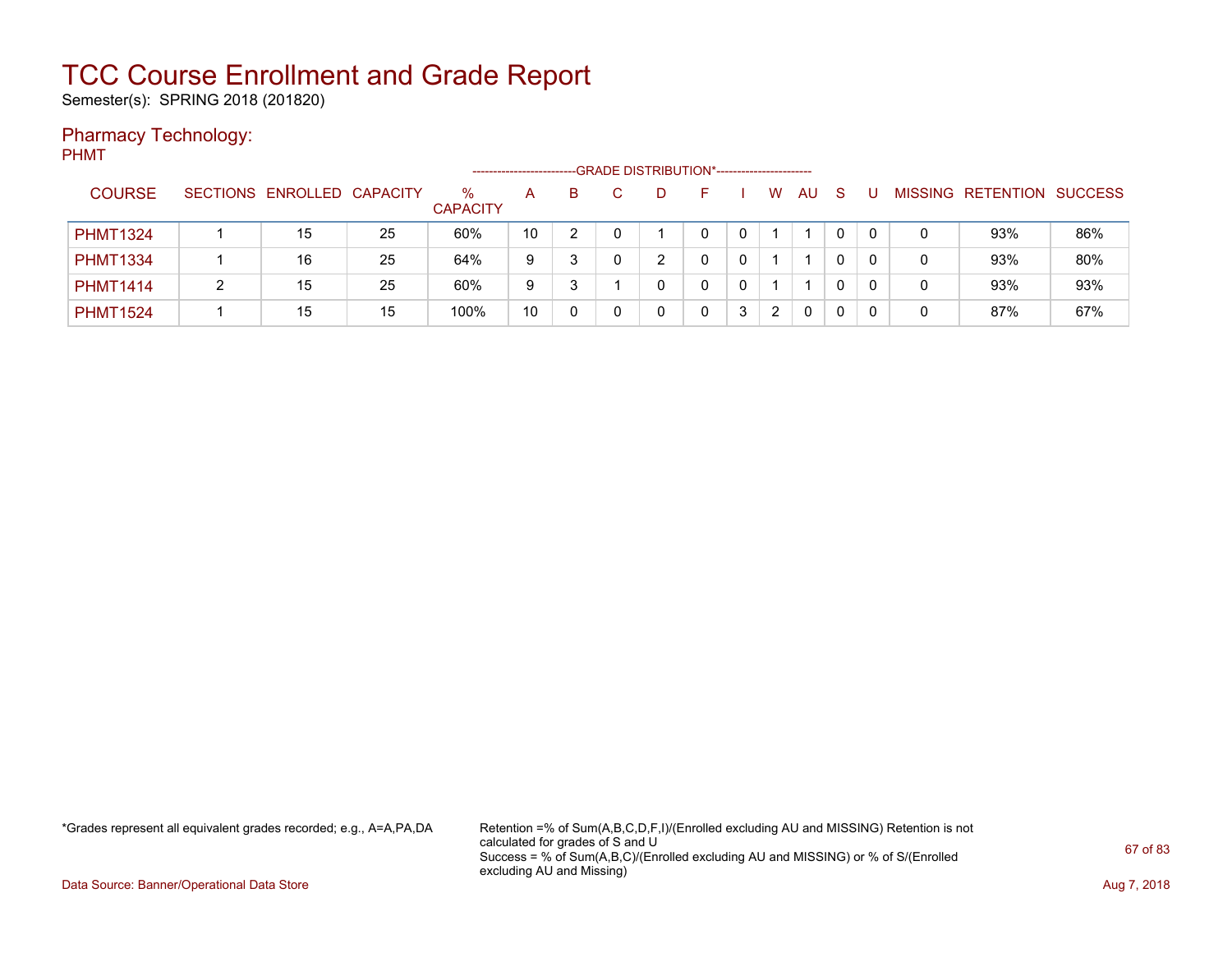Semester(s): SPRING 2018 (201820)

### Physical Science:

PH<sub>SC</sub>

| ___             |                            |     |          |              |    |    |    | ------------------------GRADE DISTRIBUTION*----------------------- |              |      |  |                           |     |
|-----------------|----------------------------|-----|----------|--------------|----|----|----|--------------------------------------------------------------------|--------------|------|--|---------------------------|-----|
| <b>COURSE</b>   | SECTIONS ENROLLED CAPACITY |     | %        | $\mathsf{A}$ | R. |    | D. | . E                                                                |              | WAUS |  | MISSING RETENTION SUCCESS |     |
|                 |                            |     | CAPACITY |              |    |    |    |                                                                    |              |      |  |                           |     |
| <b>PHSC1114</b> | 98                         | 106 | 92%      | 35           | 33 | 16 |    | 8                                                                  | $\mathbf{0}$ |      |  | 98%                       | 86% |

\*Grades represent all equivalent grades recorded; e.g., A=A,PA,DA Retention =% of Sum(A,B,C,D,F,I)/(Enrolled excluding AU and MISSING) Retention is not calculated for grades of S and U Success = % of Sum(A,B,C)/(Enrolled excluding AU and MISSING) or % of S/(Enrolled excluding AU and Missing)

Data Source: Banner/Operational Data Store **Aug 7, 2018**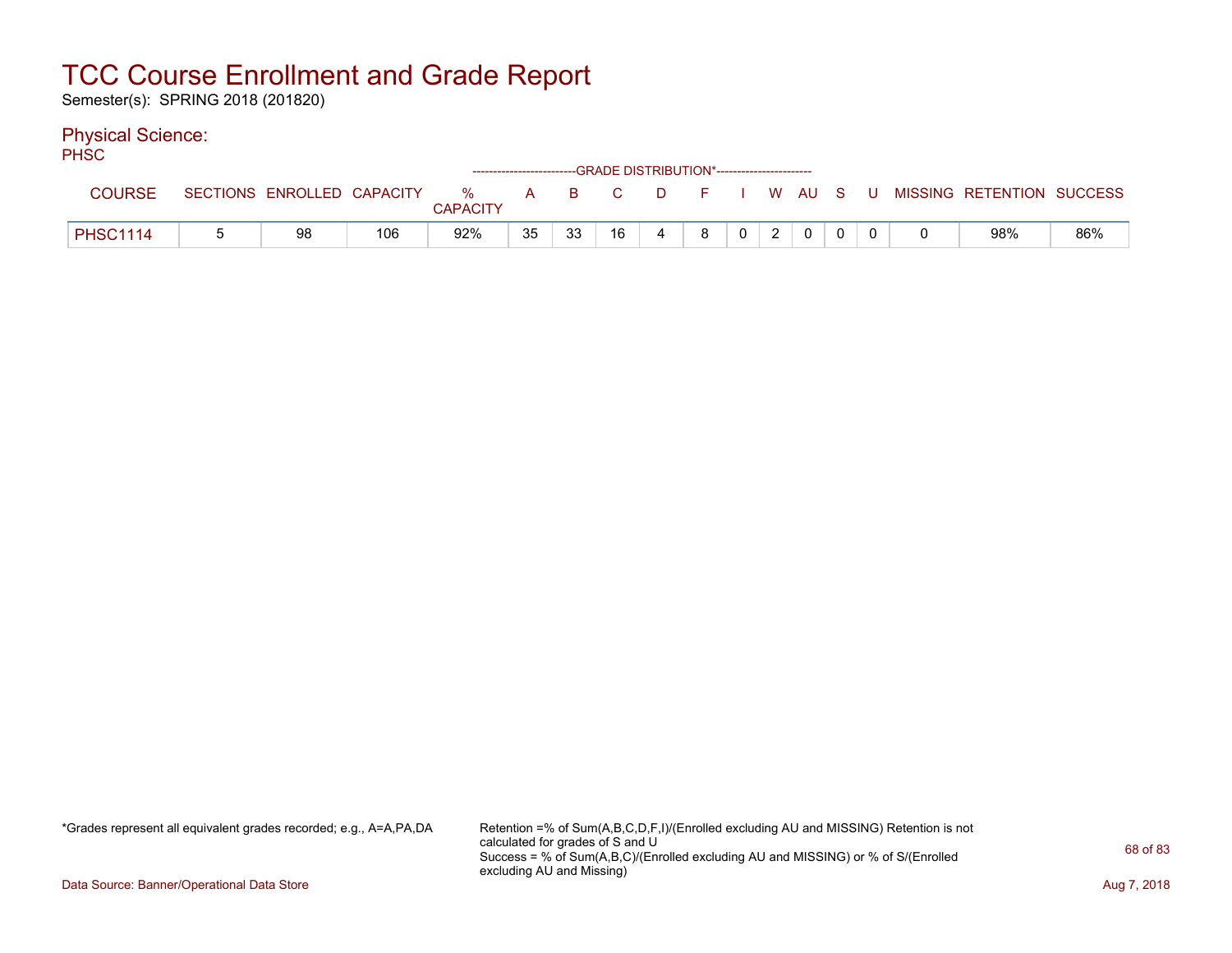Semester(s): SPRING 2018 (201820)

### Physical Therapist Assistant: PHTA

|                 | --GRADE DISTRIBUTION*-----------------------<br>------------------------ |                          |    |                         |    |    |         |   |   |   |              |              |              |          |                |                  |                |
|-----------------|--------------------------------------------------------------------------|--------------------------|----|-------------------------|----|----|---------|---|---|---|--------------|--------------|--------------|----------|----------------|------------------|----------------|
| <b>COURSE</b>   | <b>SECTIONS</b>                                                          | <b>ENROLLED CAPACITY</b> |    | $\%$<br><b>CAPACITY</b> | A  | B  | C.      | D | F |   | w            | AU           | S            |          | <b>MISSING</b> | <b>RETENTION</b> | <b>SUCCESS</b> |
| <b>PHTA1221</b> | 3                                                                        | 30                       | 53 | 57%                     | 27 | 2  |         |   |   | 0 |              | 0            | 0            |          | 0              | 97%              | 97%            |
| <b>PHTA1363</b> | $\overline{2}$                                                           | 30                       | 33 | 91%                     | 8  | 16 | 3       |   | 0 | 0 | 3            | $\mathbf{0}$ | $\mathbf{0}$ |          | 0              | 90%              | 90%            |
| <b>PHTA1383</b> |                                                                          | 30                       | 36 | 83%                     | 9  | 16 | c<br>۰. |   | 0 | 0 | 2            | $\mathbf{0}$ | 0            | $\Omega$ | 0              | 93%              | 93%            |
| <b>PHTA1392</b> | 3                                                                        | 30                       | 51 | 59%                     | 19 | 9  |         |   | 0 | 0 |              | $\mathbf{0}$ | $\mathbf{0}$ |          | 0              | 97%              | 97%            |
| <b>PHTA2113</b> | $\overline{2}$                                                           | 26                       | 34 | 76%                     | 14 | 11 |         |   | 0 | 0 | 0            | $\mathbf{0}$ | 0            | $\Omega$ | $\mathbf 0$    | 100%             | 100%           |
| <b>PHTA2383</b> | $\overline{2}$                                                           | 26                       | 32 | 81%                     | 11 | 15 |         |   | 0 | 0 | 0            | $\mathbf{0}$ | 0            | $\Omega$ | 0              | 100%             | 100%           |
| <b>PHTA2522</b> | 3                                                                        | 26                       | 27 | 96%                     | 25 |    |         |   | 0 | 0 | $\mathbf{0}$ | $\mathbf{0}$ | 0            |          | 0              | 100%             | 100%           |
| <b>PHTA2551</b> |                                                                          | 25                       | 36 | 69%                     | 20 | 5  |         | 0 | 0 | 0 | 0            | $\mathbf{0}$ | 0            | $\Omega$ | 0              | 100%             | 100%           |

\*Grades represent all equivalent grades recorded; e.g., A=A,PA,DA Retention =% of Sum(A,B,C,D,F,I)/(Enrolled excluding AU and MISSING) Retention is not calculated for grades of S and U Success = % of Sum(A,B,C)/(Enrolled excluding AU and MISSING) or % of S/(Enrolled excluding AU and Missing)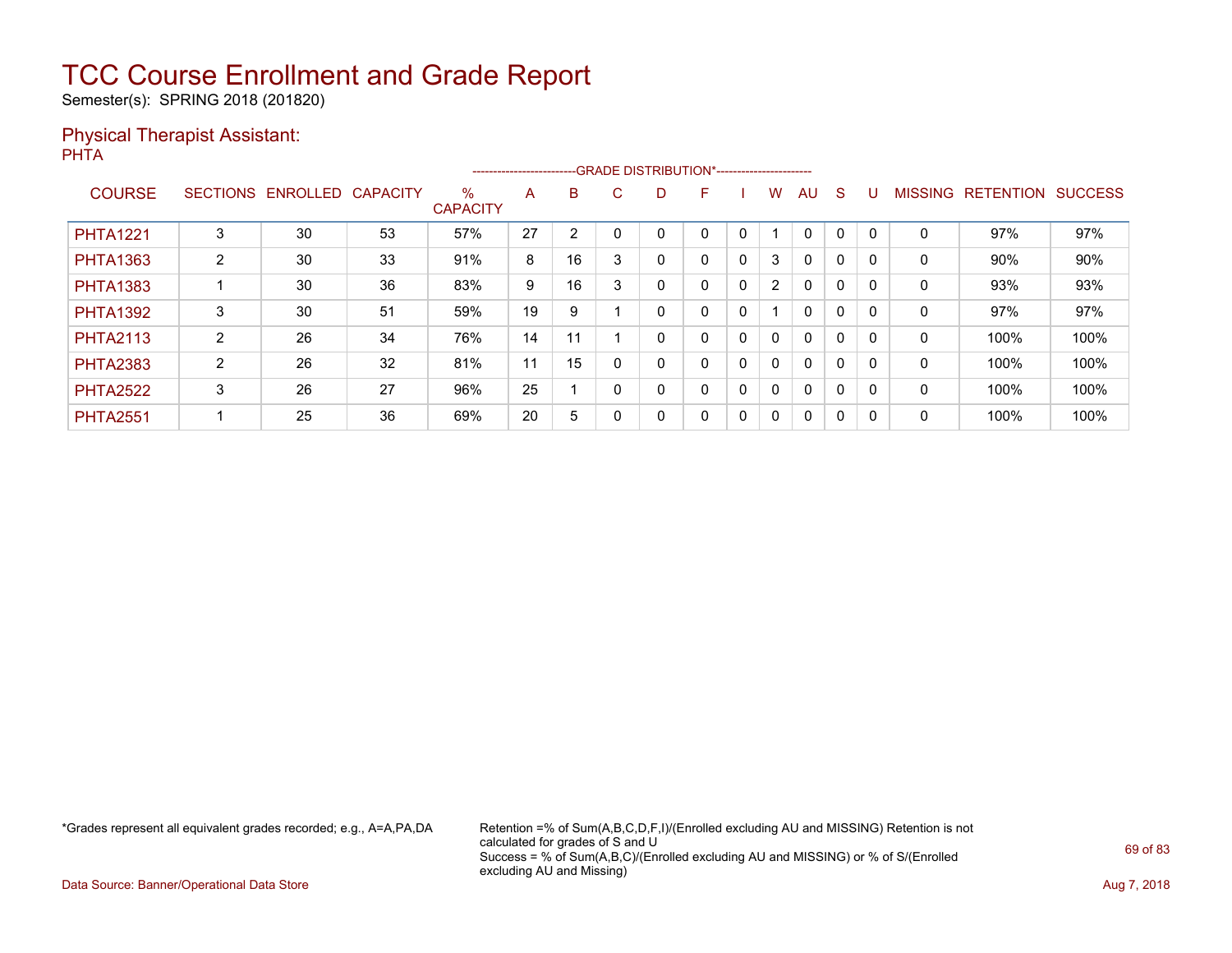Semester(s): SPRING 2018 (201820)

### Physics:

| ٠<br>M. |
|---------|
|---------|

|                 | -GRADE DISTRIBUTION*----------------------- |                            |     |                      |    |    |    |   |  |   |    |              |    |   |   |                           |     |
|-----------------|---------------------------------------------|----------------------------|-----|----------------------|----|----|----|---|--|---|----|--------------|----|---|---|---------------------------|-----|
| <b>COURSE</b>   |                                             | SECTIONS ENROLLED CAPACITY |     | %<br><b>CAPACITY</b> | А  | B  | C. |   |  |   | W  | AU           | -S | U |   | MISSING RETENTION SUCCESS |     |
| <b>PHYS1114</b> | 9                                           | 198                        | 216 | 92%                  | 72 | 53 | 24 | 4 |  | 0 | 38 | $\mathbf{0}$ | 0  | 0 | 0 | 81%                       | 75% |
| <b>PHYS1214</b> |                                             | 70                         | 72  | 97%                  | 39 |    |    |   |  | 0 | 6  | $\Omega$     |    |   | 0 | 91%                       | 90% |
| <b>PHYS2034</b> | 4                                           | 97                         | 96  | 101%                 | 37 | 25 | 14 | 4 |  | 0 | 14 | $\Omega$     | 0  |   | 0 | 86%                       | 78% |
| <b>PHYS2124</b> | 4                                           | 79                         | 96  | 82%                  | 15 | 23 | 28 | 4 |  | 0 | 6  | 0            |    |   | 0 | 92%                       | 84% |

\*Grades represent all equivalent grades recorded; e.g., A=A,PA,DA Retention =% of Sum(A,B,C,D,F,I)/(Enrolled excluding AU and MISSING) Retention is not calculated for grades of S and U Success = % of Sum(A,B,C)/(Enrolled excluding AU and MISSING) or % of S/(Enrolled excluding AU and Missing)

Data Source: Banner/Operational Data Store **Aug 7, 2018**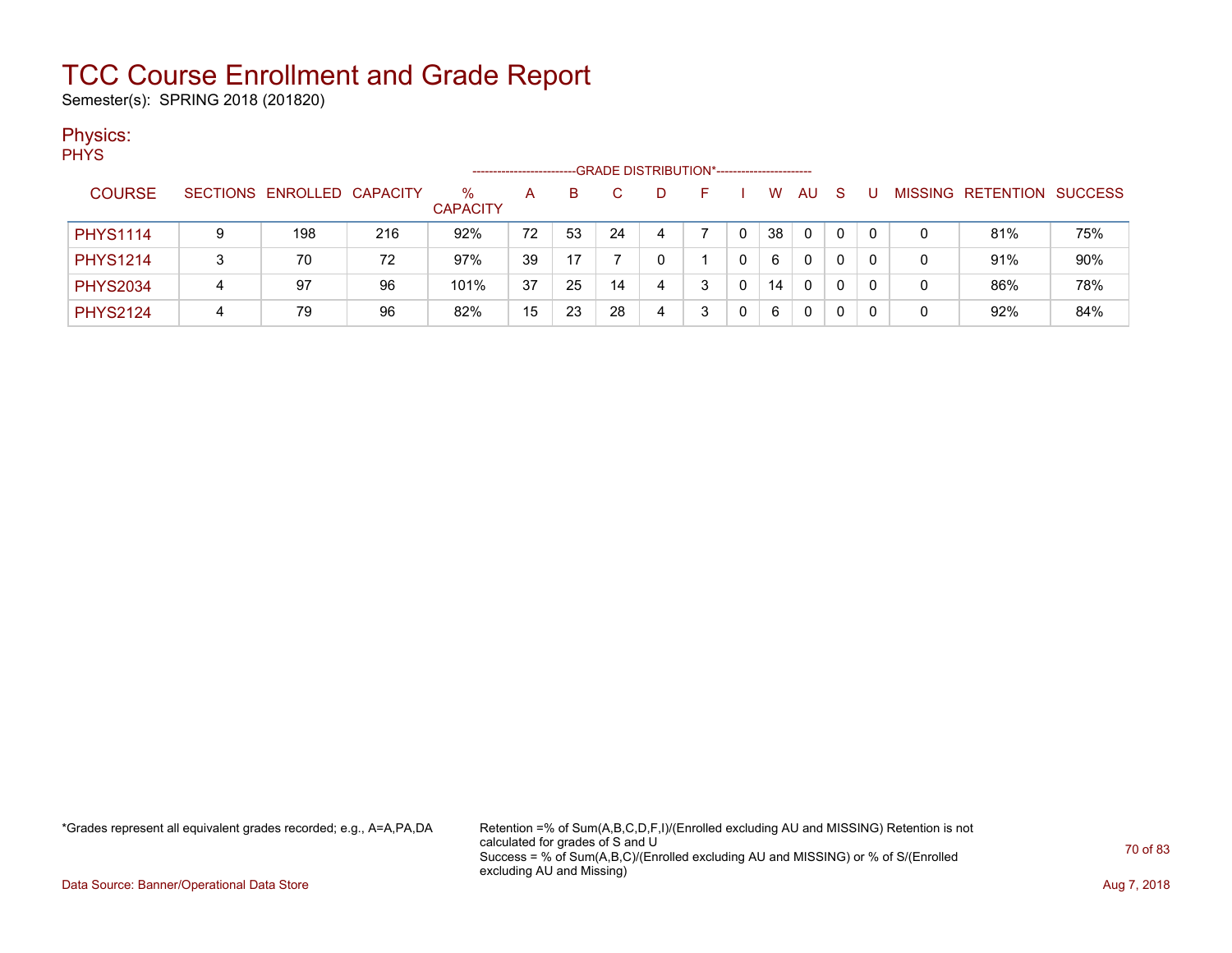Semester(s): SPRING 2018 (201820)

### Paralegal: PLGL

|                 | -- GRADE DISTRIBUTION*------------------------<br>---------------------- |                            |    |                         |   |   |   |  |    |              |          |              |   |   |              |                                  |      |
|-----------------|--------------------------------------------------------------------------|----------------------------|----|-------------------------|---|---|---|--|----|--------------|----------|--------------|---|---|--------------|----------------------------------|------|
| <b>COURSE</b>   |                                                                          | SECTIONS ENROLLED CAPACITY |    | $\%$<br><b>CAPACITY</b> | A | B |   |  | н. |              | w        | AU           | S | U |              | <b>MISSING RETENTION SUCCESS</b> |      |
| <b>PLGL1213</b> |                                                                          | 23                         | 40 | 58%                     | 3 |   |   |  | 6  | $\mathbf{0}$ | 4        | 0            | 0 | 0 | $\mathbf{0}$ | 83%                              | 52%  |
| <b>PLGL2303</b> |                                                                          | 11                         | 20 | 55%                     | 3 |   |   |  |    | 0            |          | 0            | 0 | 0 | $\mathbf{0}$ | 91%                              | 91%  |
| <b>PLGL2343</b> |                                                                          | 11                         | 20 | 55%                     | 5 | 3 |   |  |    | $\Omega$     |          | 0            | 0 | 0 | 0            | 91%                              | 91%  |
| <b>PLGL2363</b> |                                                                          | 13                         | 20 | 65%                     | 3 | 4 | 3 |  |    | $\Omega$     | 2        | $\mathbf{0}$ | 0 | 0 | 0            | 85%                              | 77%  |
| <b>PLGL2403</b> |                                                                          | 11                         | 20 | 55%                     | 9 | າ |   |  |    | $\Omega$     | $\Omega$ | 0            | 0 | 0 | 0            | 100%                             | 100% |

\*Grades represent all equivalent grades recorded; e.g., A=A,PA,DA Retention =% of Sum(A,B,C,D,F,I)/(Enrolled excluding AU and MISSING) Retention is not calculated for grades of S and U Success = % of Sum(A,B,C)/(Enrolled excluding AU and MISSING) or % of S/(Enrolled excluding AU and Missing)

Data Source: Banner/Operational Data Store **Aug 7, 2018**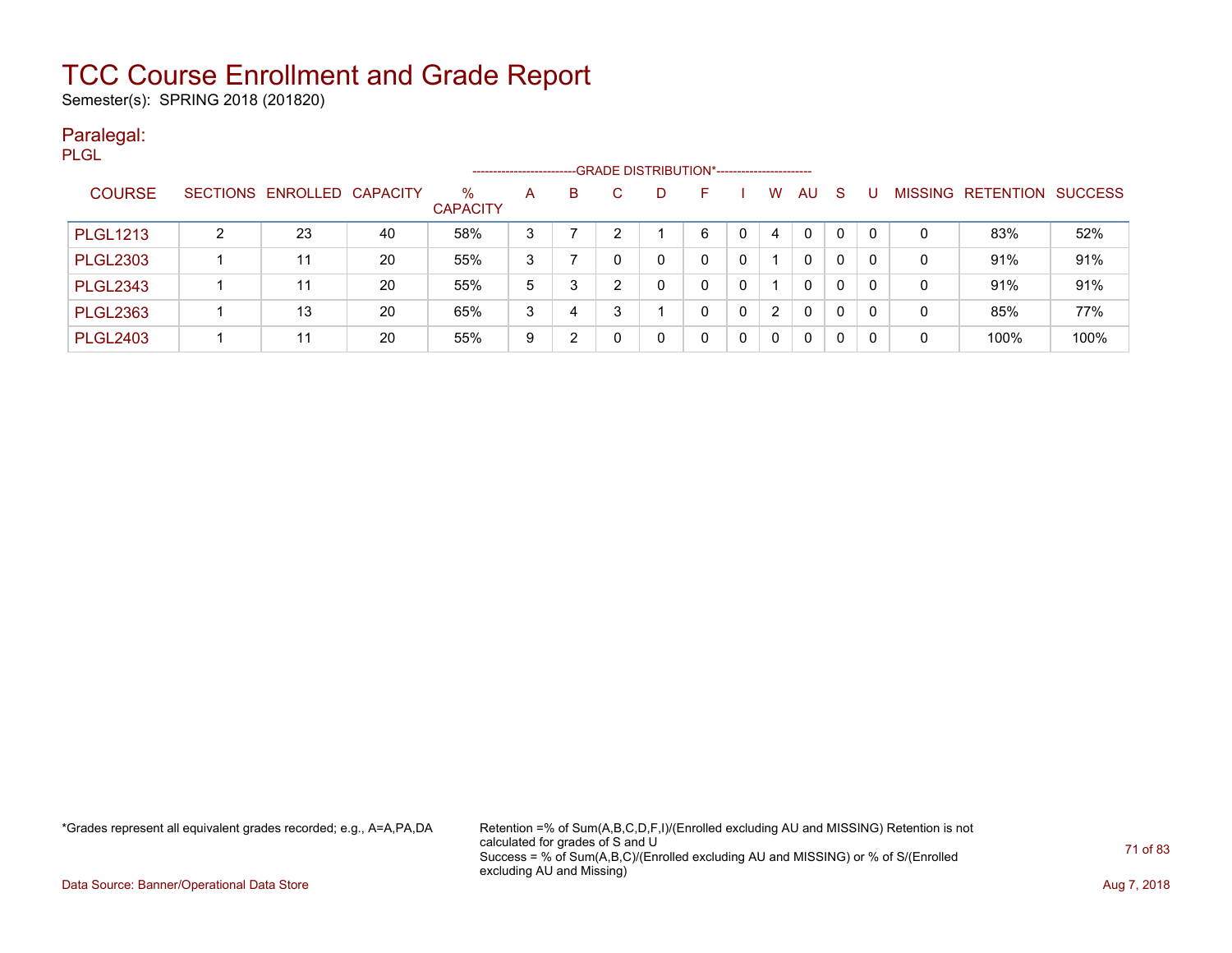Semester(s): SPRING 2018 (201820)

#### Political Science: POLS

| ັບ∟ບ            | -GRADE DISTRIBUTION*---------------------- |                            |       |                         |     |     |     |     |     |   |     |              |          |  |  |                           |     |
|-----------------|--------------------------------------------|----------------------------|-------|-------------------------|-----|-----|-----|-----|-----|---|-----|--------------|----------|--|--|---------------------------|-----|
| <b>COURSE</b>   |                                            | SECTIONS ENROLLED CAPACITY |       | $\%$<br><b>CAPACITY</b> | А   | в   |     |     |     |   | W   | AU           | S        |  |  | MISSING RETENTION SUCCESS |     |
| <b>POLS1113</b> | 91                                         | .880                       | 2,070 | 91%                     | 642 | 464 | 271 | 116 | 164 | 2 | 221 | $\mathbf{0}$ | $\Omega$ |  |  | 88%                       | 73% |
| <b>POLS2013</b> |                                            | 17                         | 30    | 57%                     | 6   |     |     |     |     |   |     |              | 0        |  |  | 94%                       | 88% |
| <b>POLS2033</b> |                                            | 21                         | 25    | 84%                     |     |     |     |     |     | 0 |     |              |          |  |  | 85%                       | 70% |

\*Grades represent all equivalent grades recorded; e.g., A=A,PA,DA Retention =% of Sum(A,B,C,D,F,I)/(Enrolled excluding AU and MISSING) Retention is not calculated for grades of S and U Success = % of Sum(A,B,C)/(Enrolled excluding AU and MISSING) or % of S/(Enrolled excluding AU and Missing)

Data Source: Banner/Operational Data Store **Aug 7, 2018**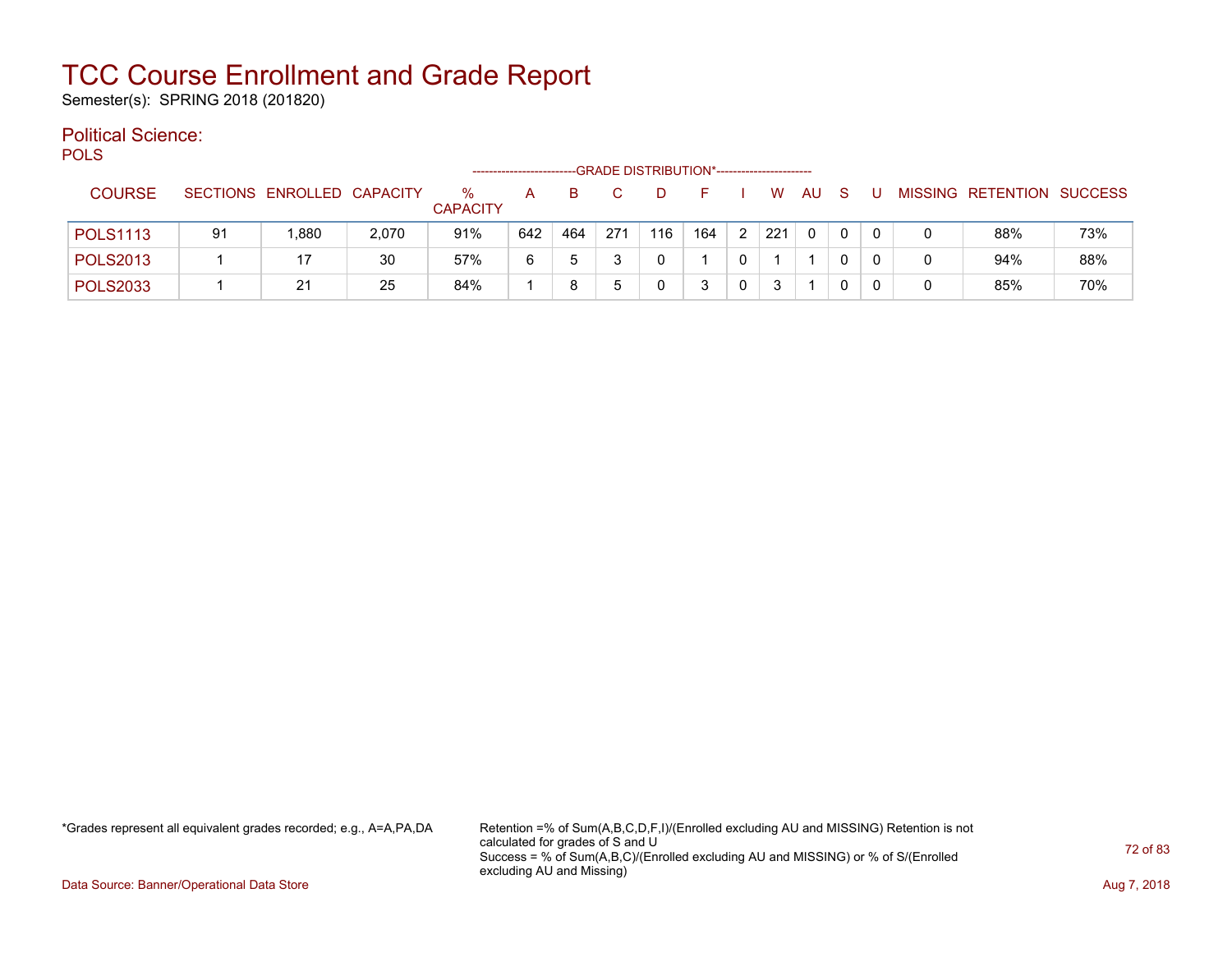Semester(s): SPRING 2018 (201820)

#### Portuguese:

| <b>PORT</b>     |    |    |                 |    |  | ------------------------GRADE DISTRIBUTION*----------------------- |              |                 |          |  |                                                                             |     |
|-----------------|----|----|-----------------|----|--|--------------------------------------------------------------------|--------------|-----------------|----------|--|-----------------------------------------------------------------------------|-----|
| <b>COURSE</b>   |    |    | <b>CAPACITY</b> |    |  |                                                                    |              |                 |          |  | SECTIONS ENROLLED CAPACITY % A B C D F I W AU S U MISSING RETENTION SUCCESS |     |
| <b>PORT1103</b> | 19 | 20 | 95%             | 11 |  | $\Omega$                                                           | $\mathbf{0}$ | $0 \mid 5 \mid$ | $\Omega$ |  | 74%                                                                         | 74% |

\*Grades represent all equivalent grades recorded; e.g., A=A,PA,DA Retention =% of Sum(A,B,C,D,F,I)/(Enrolled excluding AU and MISSING) Retention is not calculated for grades of S and U Success = % of Sum(A,B,C)/(Enrolled excluding AU and MISSING) or % of S/(Enrolled excluding AU and Missing)

Data Source: Banner/Operational Data Store **Aug 7, 2018**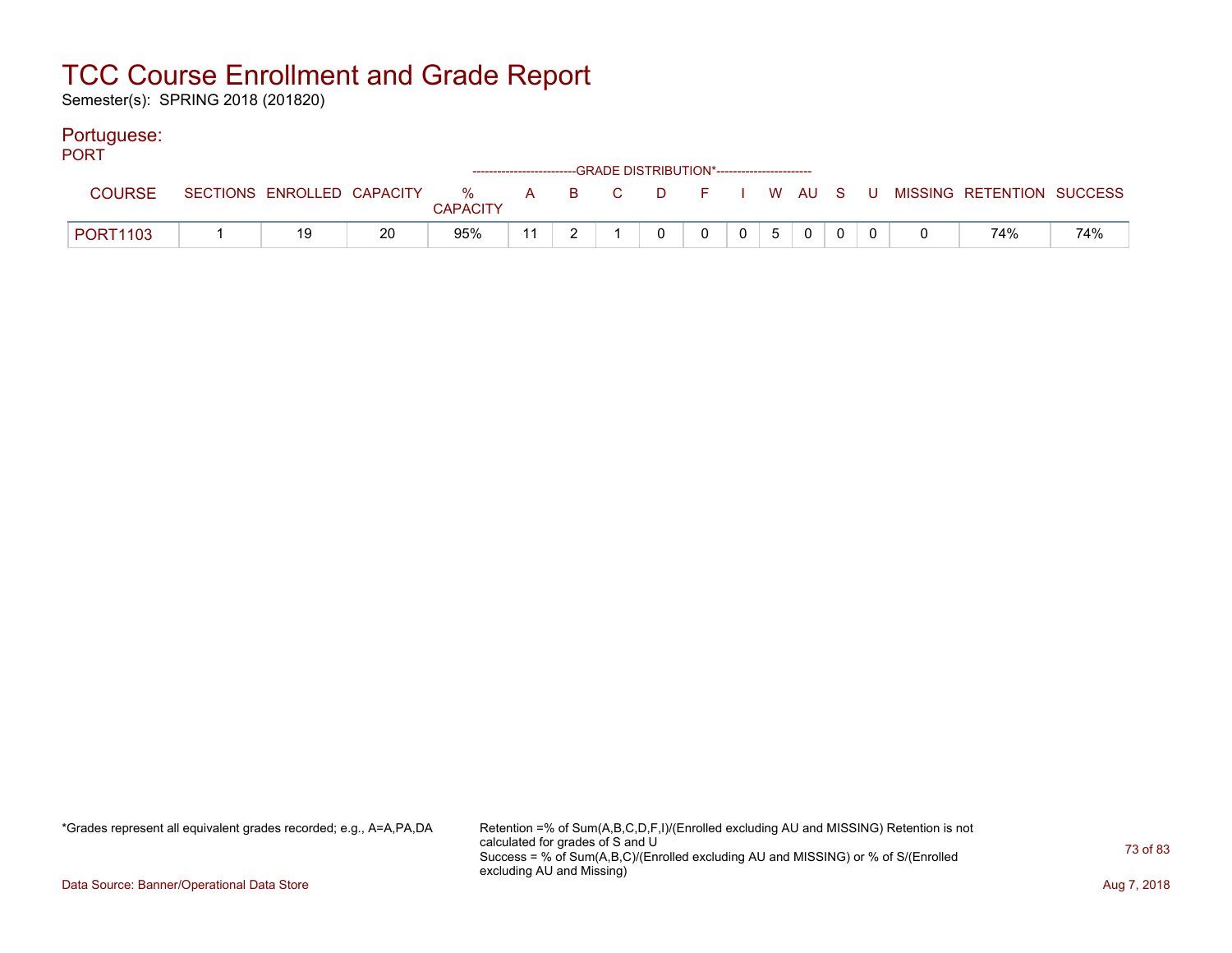Semester(s): SPRING 2018 (201820)

#### Psychology:

PSYC

|                 |                 |                   |       |                      | ------------------------ |     |             |                | -GRADE DISTRIBUTION*----------------------- |              |                |              |              |          |                |                  |                |
|-----------------|-----------------|-------------------|-------|----------------------|--------------------------|-----|-------------|----------------|---------------------------------------------|--------------|----------------|--------------|--------------|----------|----------------|------------------|----------------|
| <b>COURSE</b>   | <b>SECTIONS</b> | ENROLLED CAPACITY |       | ℅<br><b>CAPACITY</b> | A                        | B   | C           | D              | F                                           |              | W              | AU           | <sub>S</sub> |          | <b>MISSING</b> | <b>RETENTION</b> | <b>SUCCESS</b> |
| <b>PSYC1113</b> | 61              | 1,296             | 1,433 | 90%                  | 484                      | 316 | 177         | 64             | 106                                         | 4            | 145            | 0            | 0            | $\Omega$ | 0              | 89%              | 75%            |
| <b>PSYC1313</b> | 3               | 65                | 80    | 81%                  | 45                       | 9   | 4           | 2              | $\overline{2}$                              | 0            | 3              | 0            | 0            | 0        | 0              | 95%              | 89%            |
| <b>PSYC2023</b> | 23              | 518               | 575   | 90%                  | 247                      | 129 | 58          | 20             | 33                                          | $\Omega$     | 31             | $\mathbf{0}$ | 0            | 0        | 0              | 94%              | 84%            |
| <b>PSYC2053</b> | 3               | 59                | 80    | 74%                  | 29                       | 13  | 6           | $\overline{2}$ | $\overline{2}$                              | 0            |                | $\mathbf{0}$ | 0            | 0        | 0              | 88%              | 81%            |
| <b>PSYC2153</b> |                 | 9                 | 30    | 30%                  | 6                        |     | 0           | 0              | 0                                           | $\mathbf{0}$ | $\overline{2}$ | $\mathbf{0}$ | 0            | 0        | 0              | 78%              | 78%            |
| <b>PSYC2193</b> |                 | 20                | 21    | 95%                  | 16                       | 3   | $\mathbf 0$ | 0              | $\Omega$                                    | 0            |                | $\Omega$     | 0            | $\Omega$ | 0              | 95%              | 95%            |
| <b>PSYC2223</b> |                 | 16                | 20    | 80%                  | $\overline{7}$           | 5   | 2           |                | $\Omega$                                    | $\mathbf{0}$ |                | $\Omega$     | 0            | 0        | 0              | 94%              | 88%            |
| <b>PSYC2323</b> |                 | 18                | 30    | 60%                  | 13                       | 5   | 0           | 0              | 0                                           | $\mathbf{0}$ | 0              | $\mathbf{0}$ | 0            | 0        | 0              | 100%             | 100%           |
| <b>PSYC2423</b> | 5               | 82                | 129   | 64%                  | 41                       | 18  | 10          | 5              | $\overline{2}$                              | $\mathbf{0}$ | 6              | $\mathbf{0}$ | 0            | 0        | 0              | 93%              | 84%            |
| <b>PSYC2523</b> |                 | 20                | 20    | 100%                 | 6                        | 5   | 3           | 5              | $\Omega$                                    | 0            |                | 0            | 0            | 0        | 0              | 95%              | 70%            |
| <b>PSYC2533</b> |                 | 14                | 30    | 47%                  | 13                       |     | $\mathbf 0$ | 0              | 0                                           | $\mathbf{0}$ | 0              | $\mathbf{0}$ | 0            | 0        | 0              | 100%             | 100%           |
| <b>PSYC2813</b> | $\overline{2}$  | 31                | 45    | 69%                  | 16                       | 8   | 2           | $\overline{2}$ |                                             | 0            | $\overline{2}$ | 0            | 0            | 0        | $\Omega$       | 94%              | 84%            |

\*Grades represent all equivalent grades recorded; e.g., A=A,PA,DA Retention =% of Sum(A,B,C,D,F,I)/(Enrolled excluding AU and MISSING) Retention is not calculated for grades of S and U Success = % of Sum(A,B,C)/(Enrolled excluding AU and MISSING) or % of S/(Enrolled excluding AU and Missing)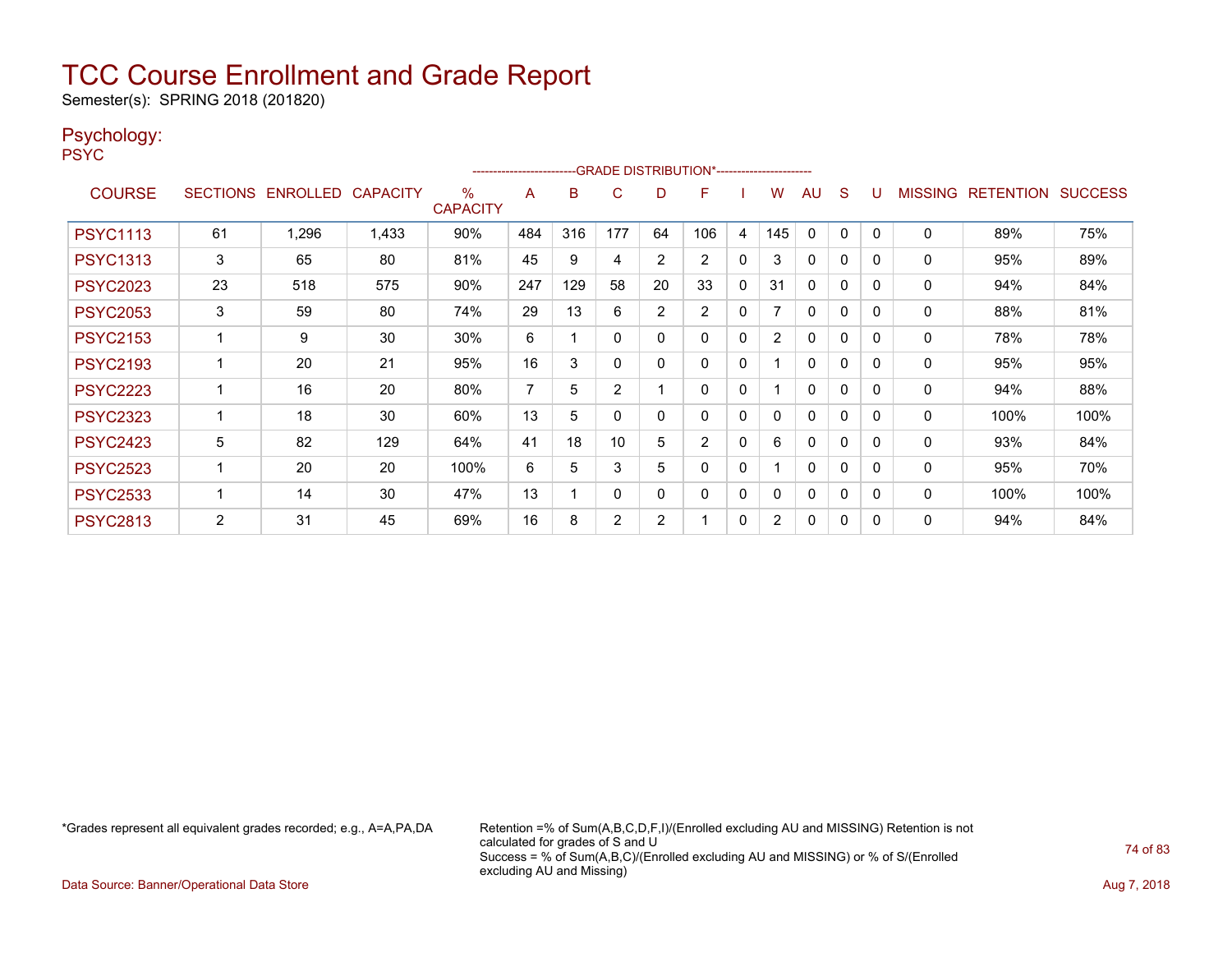Semester(s): SPRING 2018 (201820)

#### Quality Control Technology: **QCTT**

|               |                            |    |                      | ------------------------ |    |   | -GRADE DISTRIBUTION*----------------------- |   |          |    |    |   |   |                           |      |
|---------------|----------------------------|----|----------------------|--------------------------|----|---|---------------------------------------------|---|----------|----|----|---|---|---------------------------|------|
| <b>COURSE</b> | SECTIONS ENROLLED CAPACITY |    | ℅<br><b>CAPACITY</b> | A                        | B. | Ð | ь.                                          |   | W        | AU | -S |   |   | MISSING RETENTION SUCCESS |      |
| QCTT1223      | 16                         | 36 | 44%                  | 5                        | 10 |   |                                             |   |          | 0  | 0  |   | 0 | 94%                       | 94%  |
| QCTT1443      | 5                          | 10 | 50%                  | າ<br>∠                   |    |   |                                             |   |          | 0  | 0  |   |   | 80%                       | 80%  |
| QCTT2153      | 6                          |    | 86%                  | 6                        |    |   |                                             | 0 | $\Omega$ | 0  | 0  | 0 | 0 | 100%                      | 100% |
| QCTT2333      |                            |    | 100%                 |                          |    |   |                                             | 0 | 0        | 0  |    |   |   | 100%                      | 100% |

\*Grades represent all equivalent grades recorded; e.g., A=A,PA,DA Retention =% of Sum(A,B,C,D,F,I)/(Enrolled excluding AU and MISSING) Retention is not calculated for grades of S and U Success = % of Sum(A,B,C)/(Enrolled excluding AU and MISSING) or % of S/(Enrolled excluding AU and Missing)

Data Source: Banner/Operational Data Store **Aug 7, 2018**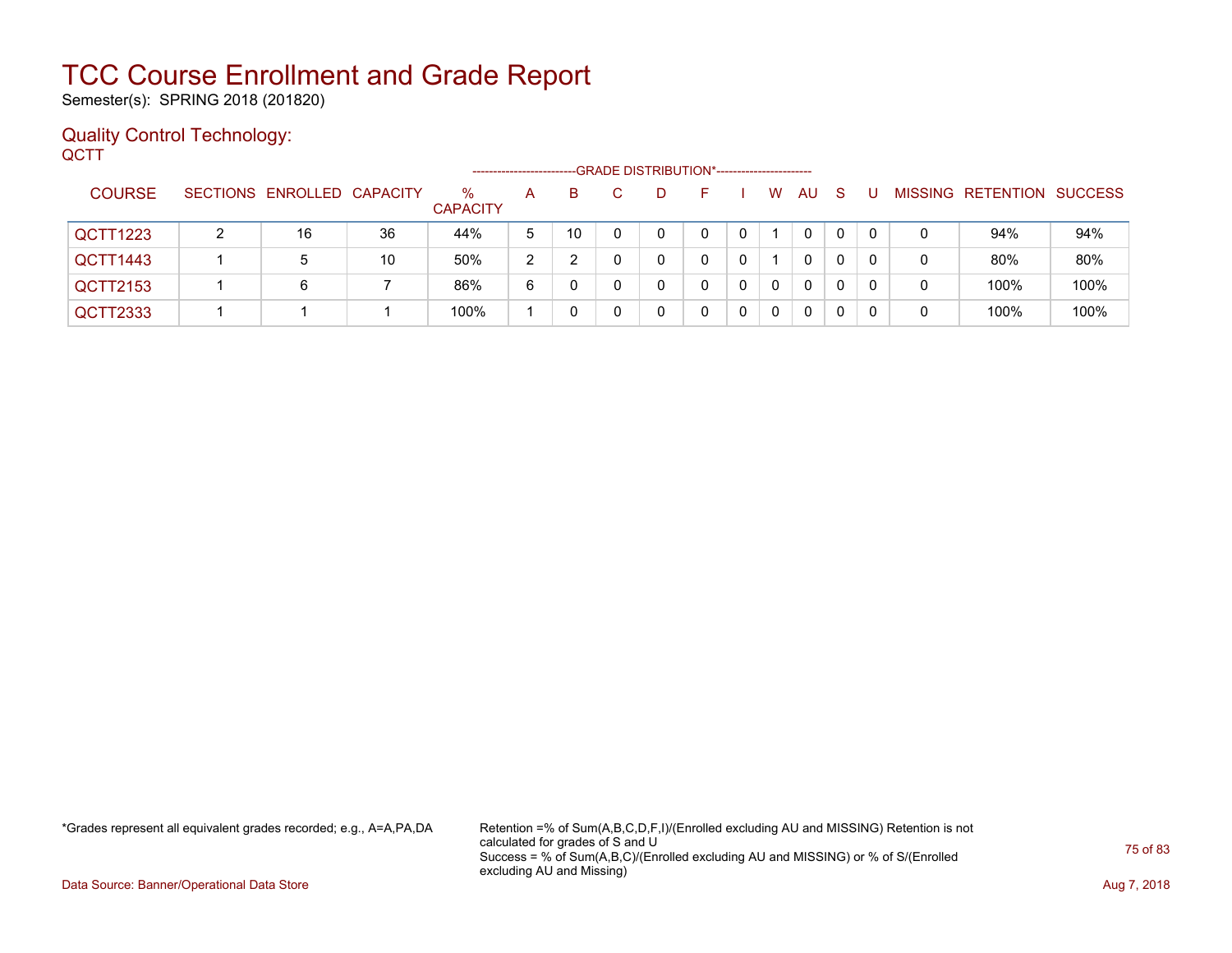Semester(s): SPRING 2018 (201820)

#### Radiography: RADT

|                 |   |                            |     |                         | ------------------------ |    |    |   |   |   |          |              |              |   |                   |                |
|-----------------|---|----------------------------|-----|-------------------------|--------------------------|----|----|---|---|---|----------|--------------|--------------|---|-------------------|----------------|
| <b>COURSE</b>   |   | SECTIONS ENROLLED CAPACITY |     | $\%$<br><b>CAPACITY</b> | A                        | B. |    |   | F |   | w        | <b>AU</b>    | <sub>S</sub> |   | MISSING RETENTION | <b>SUCCESS</b> |
| <b>RADT1212</b> |   | 104                        | 110 | 95%                     | 19                       | 19 | 32 |   | 5 |   | 29       | $\mathbf{0}$ | 0            | 0 | 72%               | 67%            |
| <b>RADT1333</b> | 2 | 25                         | 32  | 78%                     | 12                       |    | 6  | ი | 0 | 0 | $\Omega$ | 0            | 0            | 0 | 100%              | 100%           |
| <b>RADT1344</b> |   | 25                         | 32  | 78%                     | 18                       |    |    |   | 0 | 0 | 0        | 0            | 0            | 0 | 100%              | 100%           |
| <b>RADT1383</b> | 2 | 25                         | 32  | 78%                     | 19                       | 6  |    | n | 0 | 0 |          | 0            | 0            | 0 | 100%              | 100%           |
| <b>RADT2323</b> | ົ | 19                         | 30  | 63%                     | 9                        | 9  |    |   | 0 | 0 | 0        | $\mathbf{0}$ | 0            | 0 | 100%              | 100%           |
| <b>RADT2356</b> | 2 | 19                         | 30  | 63%                     | 10                       |    | 2  | ∩ | 0 | 0 |          | 0            | 0            | 0 | 100%              | 100%           |

\*Grades represent all equivalent grades recorded; e.g., A=A,PA,DA Retention =% of Sum(A,B,C,D,F,I)/(Enrolled excluding AU and MISSING) Retention is not calculated for grades of S and U Success = % of Sum(A,B,C)/(Enrolled excluding AU and MISSING) or % of S/(Enrolled excluding AU and Missing)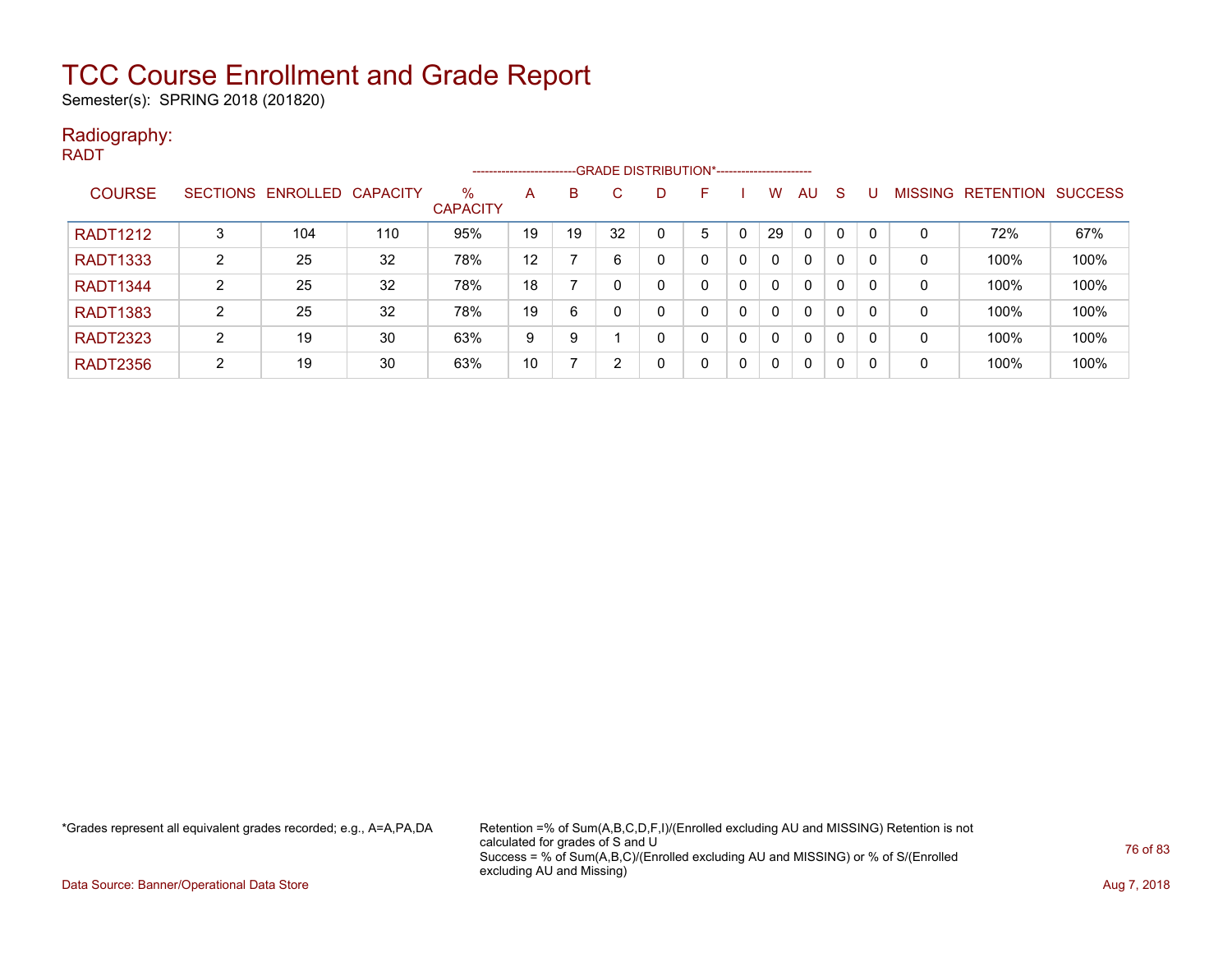Semester(s): SPRING 2018 (201820)

#### Religious Studies:

RELG

|                 |                 |                   |    |                         | ----------------------- |   |    |   | --GRADE DISTRIBUTION*----------------------- |   |                |              |              |                |                  |                |
|-----------------|-----------------|-------------------|----|-------------------------|-------------------------|---|----|---|----------------------------------------------|---|----------------|--------------|--------------|----------------|------------------|----------------|
| <b>COURSE</b>   | <b>SECTIONS</b> | ENROLLED CAPACITY |    | $\%$<br><b>CAPACITY</b> | A                       | B | C. | D | F                                            |   | w              | AU.          | -S           | <b>MISSING</b> | <b>RETENTION</b> | <b>SUCCESS</b> |
| <b>RELG1113</b> |                 | 21                | 25 | 84%                     | 10                      | 5 |    |   | C.                                           |   | $\overline{2}$ | $\Omega$     | 0            | 0              | 90%              | 81%            |
| <b>RELG1213</b> |                 | 14                | 15 | 93%                     | 9                       |   |    |   | 0                                            | 0 |                | $\mathbf{0}$ | 0            | 0              | 93%              | 86%            |
| <b>RELG1223</b> |                 | 8                 | 10 | 80%                     | 0                       | 2 |    | ົ |                                              | 0 | $\overline{2}$ | $\mathbf{0}$ | $\mathbf{0}$ | 0              | 75%              | 38%            |
| <b>RELG2113</b> |                 | 23                | 25 | 92%                     | 5                       | 6 |    |   | 4                                            | 0 | 4              | $\mathbf{0}$ | 0            | 0              | 83%              | 61%            |
| <b>RELG2123</b> | 3               | 53                | 60 | 88%                     | 4                       | 9 | 8  | 5 | 0                                            | 0 | 27             | $\mathbf{0}$ | 0            | $\mathbf 0$    | 49%              | 40%            |
| <b>RELG2173</b> |                 | 11                | 18 | 61%                     | 5                       | 2 |    |   |                                              | 0 |                |              | 0            | 0              | 90%              | 80%            |

\*Grades represent all equivalent grades recorded; e.g., A=A,PA,DA Retention =% of Sum(A,B,C,D,F,I)/(Enrolled excluding AU and MISSING) Retention is not calculated for grades of S and U Success = % of Sum(A,B,C)/(Enrolled excluding AU and MISSING) or % of S/(Enrolled excluding AU and Missing)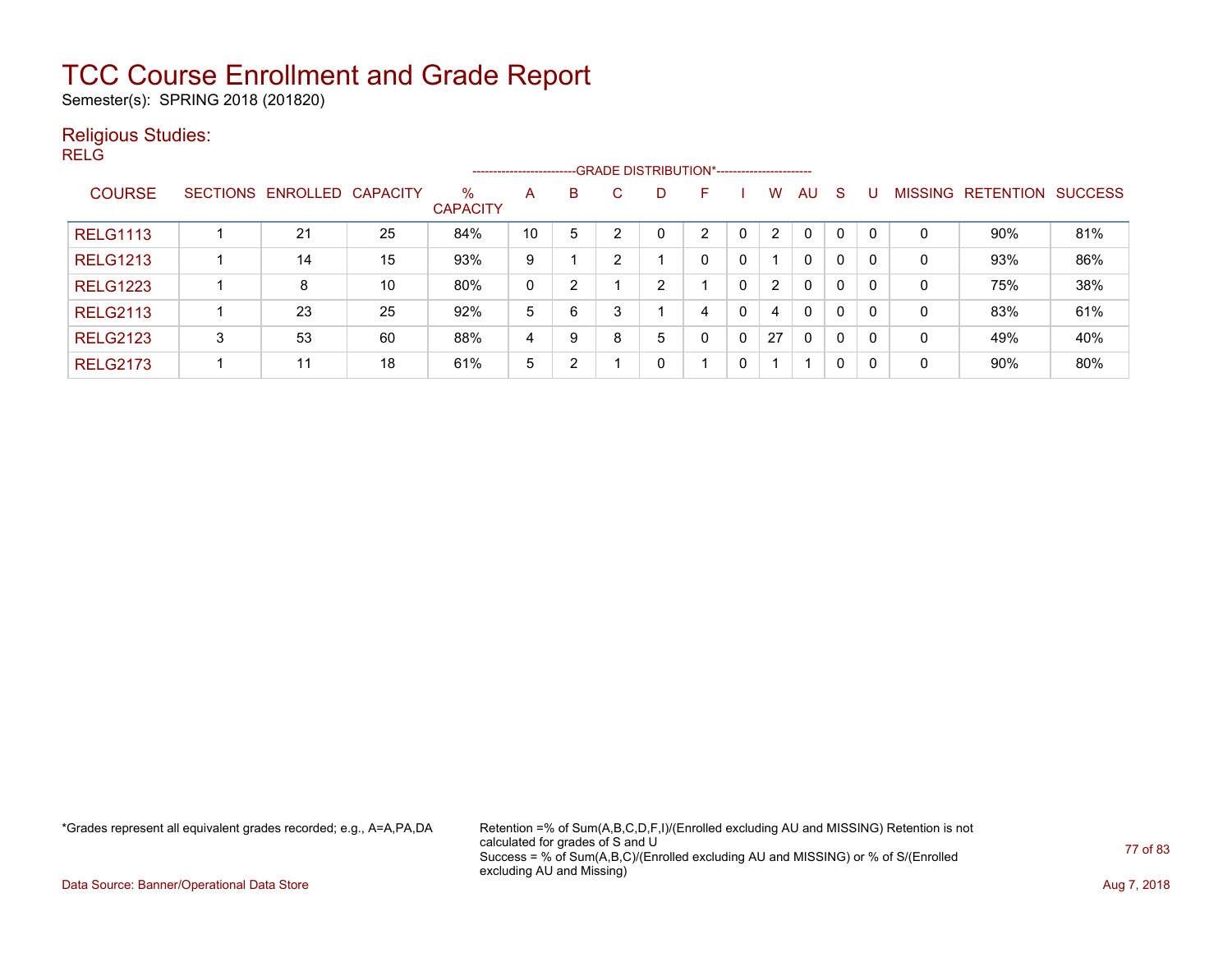Semester(s): SPRING 2018 (201820)

#### Respiratory Care:

RESP

|                 |                 |                 |                 |                         | ----------------------- |              |                | --- GRADE DISTRIBUTION*------------------------ |   |              |   |              |          |          |                |                  |                |
|-----------------|-----------------|-----------------|-----------------|-------------------------|-------------------------|--------------|----------------|-------------------------------------------------|---|--------------|---|--------------|----------|----------|----------------|------------------|----------------|
| <b>COURSE</b>   | <b>SECTIONS</b> | <b>ENROLLED</b> | <b>CAPACITY</b> | $\%$<br><b>CAPACITY</b> | A                       | B            | C              | D                                               | F |              | w | AU           | S        |          | <b>MISSING</b> | <b>RETENTION</b> | <b>SUCCESS</b> |
| <b>RESP1342</b> |                 | 29              | 30              | 97%                     | 25                      | 3            |                | 0                                               | 0 | 0            |   | 0            |          | 0        | 0              | 97%              | 97%            |
| <b>RESP1403</b> |                 | 29              | 30              | 97%                     | 19                      | 8            |                | 0                                               | 0 | 0            |   | $\mathbf{0}$ | $\Omega$ | 0        | 0              | 97%              | 97%            |
| <b>RESP1414</b> | $\overline{2}$  | 29              | 30              | 97%                     | 28                      | $\mathbf{0}$ |                | 0                                               | 0 | $\mathbf{0}$ |   | 0            | $\Omega$ | $\Omega$ | 0              | 97%              | 97%            |
| <b>RESP1443</b> |                 | 29              | 30              | 97%                     | 24                      | 4            |                | 0                                               | 0 | 0            |   | $\Omega$     | $\Omega$ | $\Omega$ | 0              | 97%              | 97%            |
| <b>RESP2414</b> | 2               | 25              | 26              | 96%                     | 16                      |              | $\overline{2}$ | 0                                               | 0 | 0            | 0 | $\Omega$     | $\Omega$ | $\Omega$ | 0              | 100%             | 100%           |
| <b>RESP2452</b> |                 | 26              | 27              | 96%                     | 26                      | 0            |                | 0                                               | 0 | 0            | 0 | $\Omega$     |          | 0        | 0              | 100%             | 100%           |
| <b>RESP2493</b> |                 | 25              | 27              | 93%                     | 13                      | 12           |                | 0                                               | 0 | 0            | 0 | $\Omega$     | 0        | $\Omega$ | 0              | 100%             | 100%           |
| <b>RESP2562</b> |                 | 26              | 27              | 96%                     | 10                      | 14           | $\overline{2}$ | 0                                               | 0 | 0            | 0 | $\Omega$     | $\Omega$ | $\Omega$ | 0              | 100%             | 100%           |
| <b>RESP2991</b> |                 | 16              | 16              | 100%                    | 16                      | 0            |                | 0                                               | 0 | 0            | 0 | 0            | 0        | 0        | 0              | 100%             | 100%           |

\*Grades represent all equivalent grades recorded; e.g., A=A,PA,DA Retention =% of Sum(A,B,C,D,F,I)/(Enrolled excluding AU and MISSING) Retention is not calculated for grades of S and U Success = % of Sum(A,B,C)/(Enrolled excluding AU and MISSING) or % of S/(Enrolled excluding AU and Missing)

Data Source: Banner/Operational Data Store **Aug 7, 2018**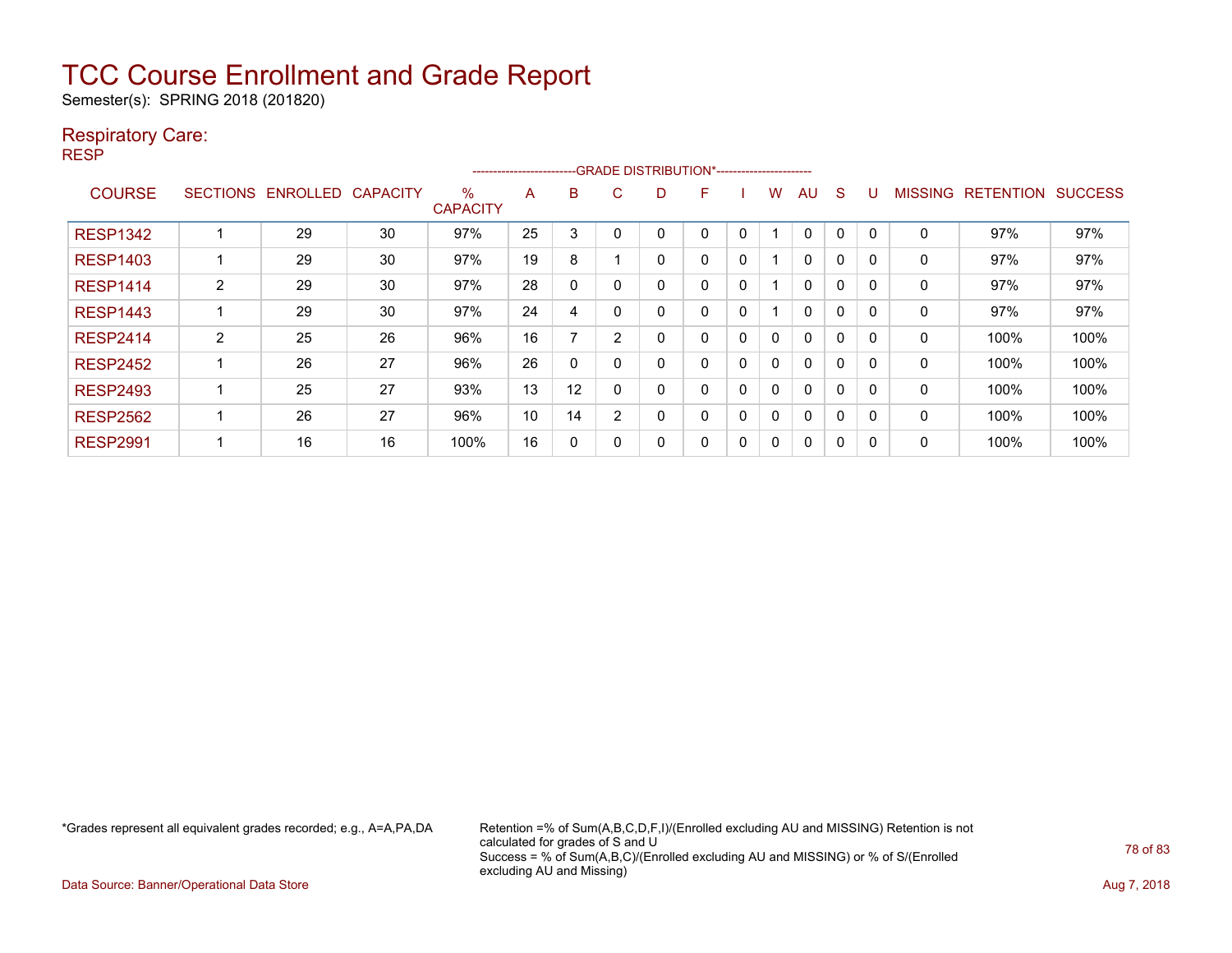Semester(s): SPRING 2018 (201820)

#### Russian: RUSS

| RUSS            |  |    |                 |  | ------------------------GRADE DISTRIBUTION*----------------------- |          |              |                |              |  |                                                                             |     |
|-----------------|--|----|-----------------|--|--------------------------------------------------------------------|----------|--------------|----------------|--------------|--|-----------------------------------------------------------------------------|-----|
| <b>COURSE</b>   |  |    | <b>CAPACITY</b> |  |                                                                    |          |              |                |              |  | SECTIONS ENROLLED CAPACITY % A B C D F I W AU S U MISSING RETENTION SUCCESS |     |
| <b>RUSS1103</b> |  | 20 | 35%             |  |                                                                    | $\Omega$ | $\mathbf{0}$ | 0 <sup>1</sup> | $\mathbf{0}$ |  | 86%                                                                         | 86% |

\*Grades represent all equivalent grades recorded; e.g., A=A,PA,DA Retention =% of Sum(A,B,C,D,F,I)/(Enrolled excluding AU and MISSING) Retention is not calculated for grades of S and U Success = % of Sum(A,B,C)/(Enrolled excluding AU and MISSING) or % of S/(Enrolled excluding AU and Missing)

Data Source: Banner/Operational Data Store **Aug 7, 2018**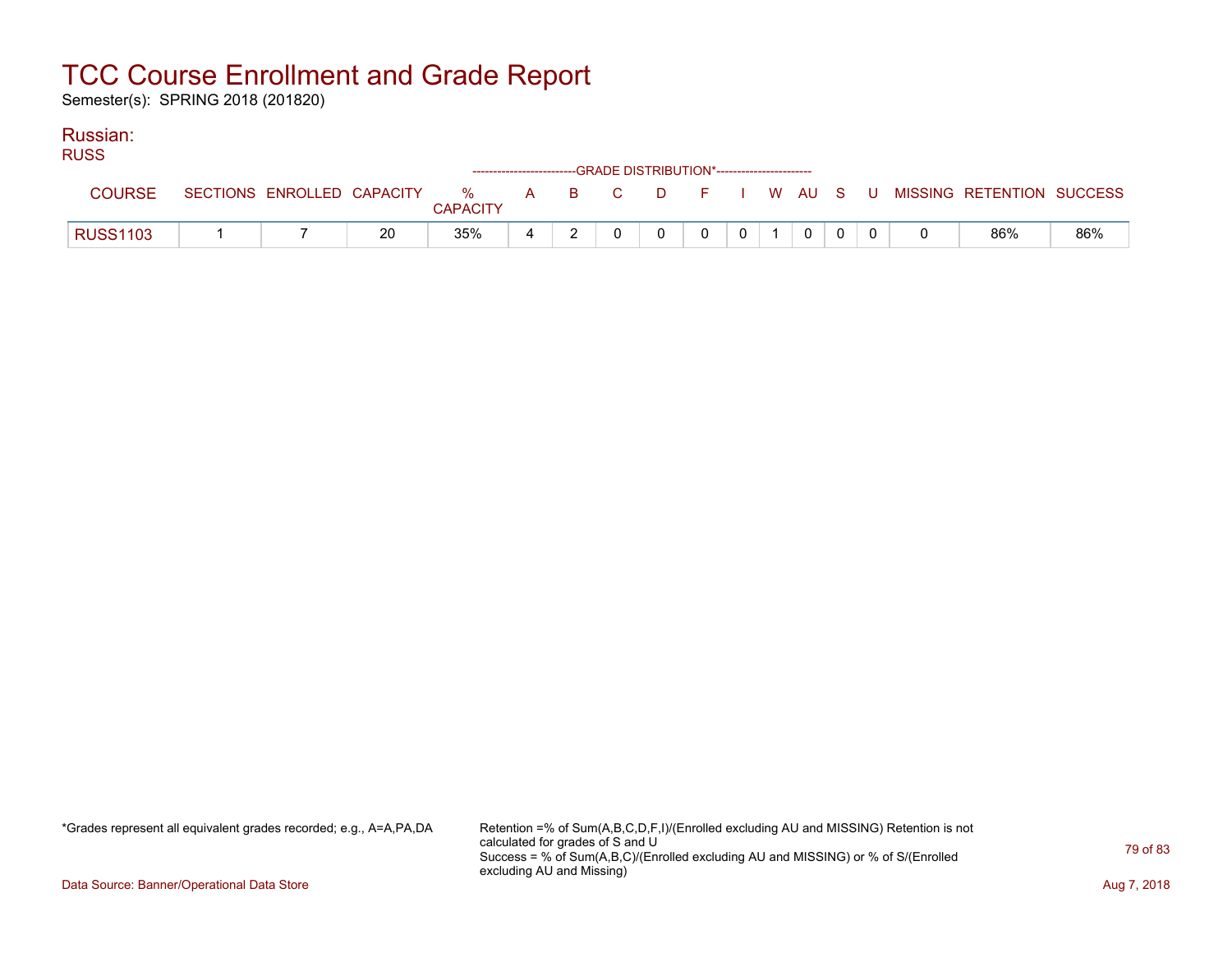Semester(s): SPRING 2018 (201820)

#### Sociology:

**SOCI** 

|                 |                |                   |                 |                      | ----------------------- |                |                | --GRADE DISTRIBUTION*----------------------- |                |              |                |              |              |          |                |                  |                |
|-----------------|----------------|-------------------|-----------------|----------------------|-------------------------|----------------|----------------|----------------------------------------------|----------------|--------------|----------------|--------------|--------------|----------|----------------|------------------|----------------|
| <b>COURSE</b>   |                | SECTIONS ENROLLED | <b>CAPACITY</b> | %<br><b>CAPACITY</b> | A                       | В              | C              | D                                            | F              |              | w              | AU           | S            |          | <b>MISSING</b> | <b>RETENTION</b> | <b>SUCCESS</b> |
| <b>SOCI1113</b> | 33             | 590               | 697             | 85%                  | 256                     | 153            | 68             | 14                                           | 35             | 12           | 52             | 0            | 0            |          | 0              | 91%              | 81%            |
| <b>SOCI2013</b> | 2              | 38                | 40              | 95%                  | 13                      | 13             | 5              | 0                                            | 5              | $\mathbf 0$  | $\overline{2}$ | $\mathbf{0}$ | 0            | $\Omega$ | 0              | 95%              | 82%            |
| <b>SOCI2053</b> | 3              | 9                 | 80              | 11%                  | 4                       | 3              |                | 0                                            | 0              | $\mathbf{0}$ |                | $\mathbf{0}$ | $\Omega$     | $\Omega$ | 0              | 89%              | 89%            |
| <b>SOCI2063</b> |                | 20                | 20              | 100%                 | 4                       | 5              | 4              | 3                                            | 0              | $\mathbf{0}$ | 4              | $\mathbf{0}$ | 0            | $\Omega$ | 0              | 80%              | 65%            |
| <b>SOCI2113</b> |                | 12                | 20              | 60%                  | 4                       | 4              | $\overline{2}$ | 0                                            |                | 0            |                | $\mathbf{0}$ | 0            | $\Omega$ | 0              | 92%              | 83%            |
| <b>SOCI2123</b> | $\overline{2}$ | 36                | 40              | 90%                  | 9                       | 9              | 5              | 0                                            | 5              | 0            | 8              | 0            | 0            |          | 0              | 78%              | 64%            |
| <b>SOCI2153</b> |                | 3                 | 30              | 10%                  | 3                       | 0              |                | 0                                            | 0              | $\mathbf{0}$ | 0              | $\mathbf{0}$ | $\mathbf{0}$ | $\Omega$ | 0              | 100%             | 100%           |
| <b>SOCI2173</b> |                | 5                 | 18              | 28%                  |                         |                |                | 0                                            |                | $\mathbf{0}$ |                | $\mathbf{0}$ | 0            |          | 0              | 80%              | 60%            |
| <b>SOCI2223</b> |                | 3                 | 20              | 15%                  | 0                       | $\overline{2}$ |                | 0                                            | 0              | 0            | 0              | $\mathbf{0}$ | $\mathbf{0}$ | $\Omega$ | 0              | 100%             | 100%           |
| <b>SOCI2263</b> | $\overline{2}$ | 20                | 35              | 57%                  | 8                       | 3              | 4              |                                              | $\overline{2}$ | $\Omega$     | $\overline{2}$ | $\mathbf{0}$ | $\Omega$     | $\Omega$ | $\Omega$       | $90\%$           | 75%            |
| <b>SOCI2813</b> | 2              | 9                 | 45              | 20%                  | 6                       | 2              | 0              | 0                                            | 0              | 0            |                | $\mathbf{0}$ | 0            | $\Omega$ | 0              | 89%              | 89%            |

\*Grades represent all equivalent grades recorded; e.g., A=A,PA,DA Retention =% of Sum(A,B,C,D,F,I)/(Enrolled excluding AU and MISSING) Retention is not calculated for grades of S and U Success = % of Sum(A,B,C)/(Enrolled excluding AU and MISSING) or % of S/(Enrolled excluding AU and Missing)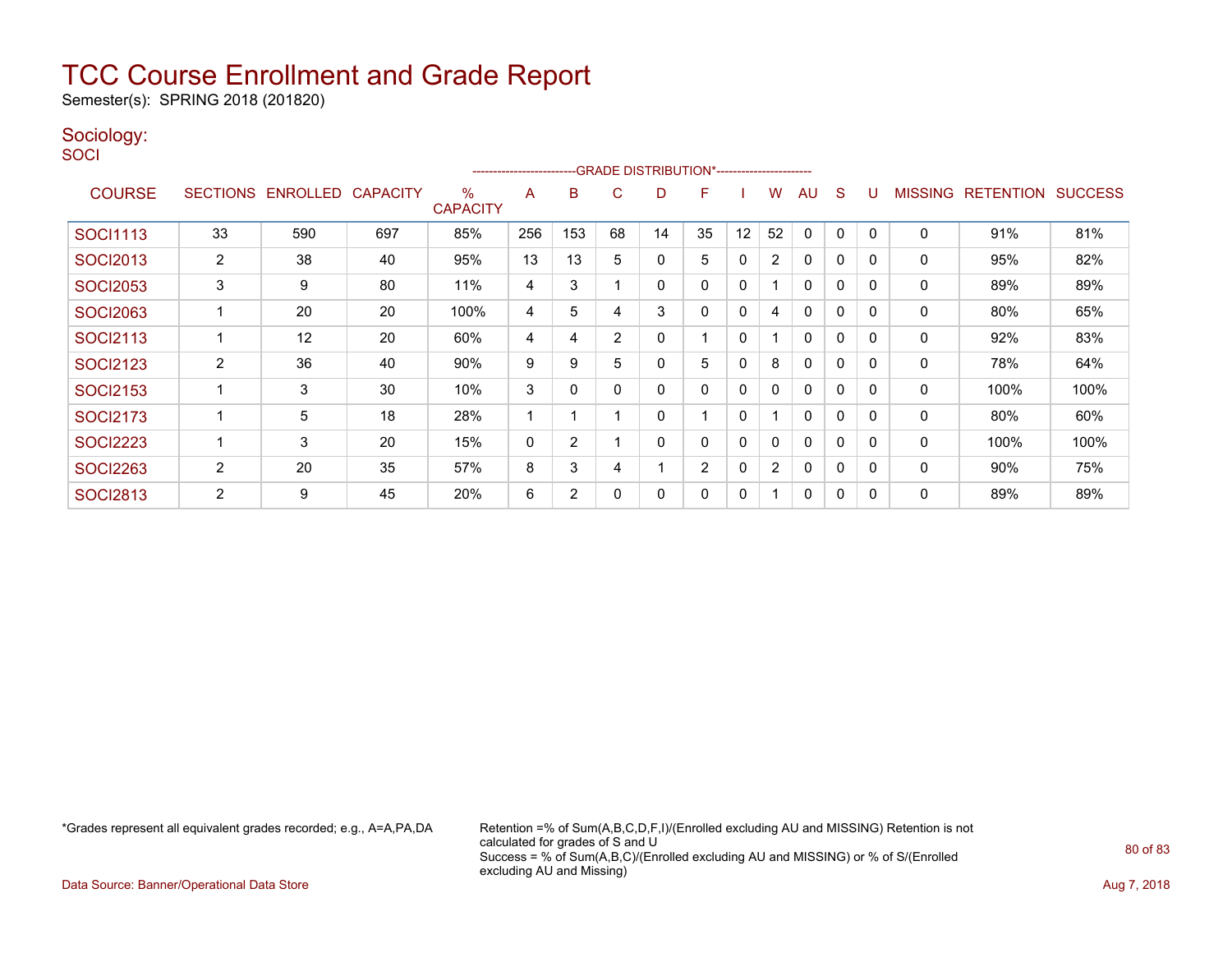Semester(s): SPRING 2018 (201820)

#### Spanish:

SPAN

|                 |                 |                 |                 |                         |                |                | -- GRADE DISTRIBUTION*----------------------- |   |   |              |                |                |              |              |                |                  |                |
|-----------------|-----------------|-----------------|-----------------|-------------------------|----------------|----------------|-----------------------------------------------|---|---|--------------|----------------|----------------|--------------|--------------|----------------|------------------|----------------|
| <b>COURSE</b>   | <b>SECTIONS</b> | <b>ENROLLED</b> | <b>CAPACITY</b> | $\%$<br><b>CAPACITY</b> | A              | в              | C                                             | D | F |              | W              | AU             | S            |              | <b>MISSING</b> | <b>RETENTION</b> | <b>SUCCESS</b> |
| <b>SPAN1001</b> |                 | $\overline{7}$  | 15              | 47%                     | 6              |                | $\mathbf{0}$                                  | 0 | 0 | $\mathbf{0}$ | $\mathbf{0}$   | $\mathbf{0}$   | $\mathbf{0}$ | $\mathbf{0}$ | 0              | 100%             | 100%           |
| <b>SPAN1031</b> |                 | 6               | 15              | 40%                     | 5              | 0              | 0                                             | 0 | 0 | 0            |                | $\mathbf{0}$   | 0            | 0            | 0              | 83%              | 83%            |
| <b>SPAN1103</b> | 14              | 249             | 278             | 90%                     | 128            | 53             | 19                                            | 8 | 3 | $\mathbf{0}$ | 37             | 1              | $\mathbf{0}$ | $\Omega$     | 0              | 85%              | 81%            |
| <b>SPAN1213</b> | 6               | 94              | 117             | 80%                     | 54             | 19             | 5                                             | 0 | 0 | 0            | 16             | $\mathbf{0}$   | 0            | $\Omega$     | 0              | 83%              | 83%            |
| <b>SPAN1313</b> | $\overline{c}$  | 26              | 40              | 65%                     | 18             | 3              | 3                                             | 0 | 0 | $\mathbf 0$  |                | 1              | $\mathbf{0}$ | $\Omega$     | 0              | 96%              | 96%            |
| <b>SPAN1413</b> | 3               | 24              | 60              | 40%                     | 15             | 5              | $\overline{2}$                                | 0 | 0 | 0            | 0              | $\overline{2}$ | $\Omega$     | $\Omega$     | 0              | 100%             | 100%           |
| <b>SPAN2113</b> |                 | $\overline{7}$  | 20              | 35%                     | $\overline{2}$ | 4              | 0                                             |   | 0 | 0            | 0              | $\mathbf{0}$   | 0            | $\Omega$     | 0              | 100%             | 86%            |
| <b>SPAN2413</b> |                 | 12              | 20              | 60%                     | 8              | $\overline{2}$ | $\Omega$                                      | 0 | 0 | 0            | $\overline{2}$ | $\Omega$       | 0            | $\Omega$     | $\mathbf 0$    | 83%              | 83%            |
| <b>SPAN2443</b> |                 | 9               | 20              | 45%                     | $\overline{7}$ | $\Omega$       | 0                                             |   | 0 | 0            |                | $\mathbf{0}$   | $\Omega$     | $\Omega$     | 0              | 89%              | 78%            |
| <b>SPAN2453</b> |                 | 8               | 20              | 40%                     | $\overline{7}$ | $\mathbf{0}$   | 0                                             |   | 0 | $\mathbf{0}$ | 0              | $\mathbf{0}$   | $\mathbf{0}$ | 0            | 0              | 100%             | 88%            |
| <b>SPAN2463</b> |                 | 9               | 20              | 45%                     | $\overline{7}$ |                | $\Omega$                                      | 0 | 0 | 0            |                | $\mathbf{0}$   | $\Omega$     | $\Omega$     | 0              | 89%              | 89%            |
| <b>SPAN2543</b> |                 | 11              | 20              | 55%                     | 10             |                | 0                                             | 0 | 0 | $\mathbf{0}$ | 0              | $\mathbf{0}$   | 0            | $\Omega$     | $\mathbf 0$    | 100%             | 100%           |
| <b>SPAN2663</b> | $\overline{c}$  | 12              | 22              | 55%                     | 11             | 0              | 0                                             | 0 | 0 | 0            |                | 0              | $\mathbf{0}$ | 0            | 0              | 92%              | 92%            |
| <b>SPAN2993</b> |                 | 1               |                 | 100%                    | 1              | $\Omega$       | $\Omega$                                      | 0 | 0 | $\mathbf{0}$ | 0              | 0              | 0            | $\Omega$     | $\mathbf 0$    | 100%             | 100%           |

\*Grades represent all equivalent grades recorded; e.g., A=A,PA,DA Retention =% of Sum(A,B,C,D,F,I)/(Enrolled excluding AU and MISSING) Retention is not calculated for grades of S and U Success = % of Sum(A,B,C)/(Enrolled excluding AU and MISSING) or % of S/(Enrolled excluding AU and Missing)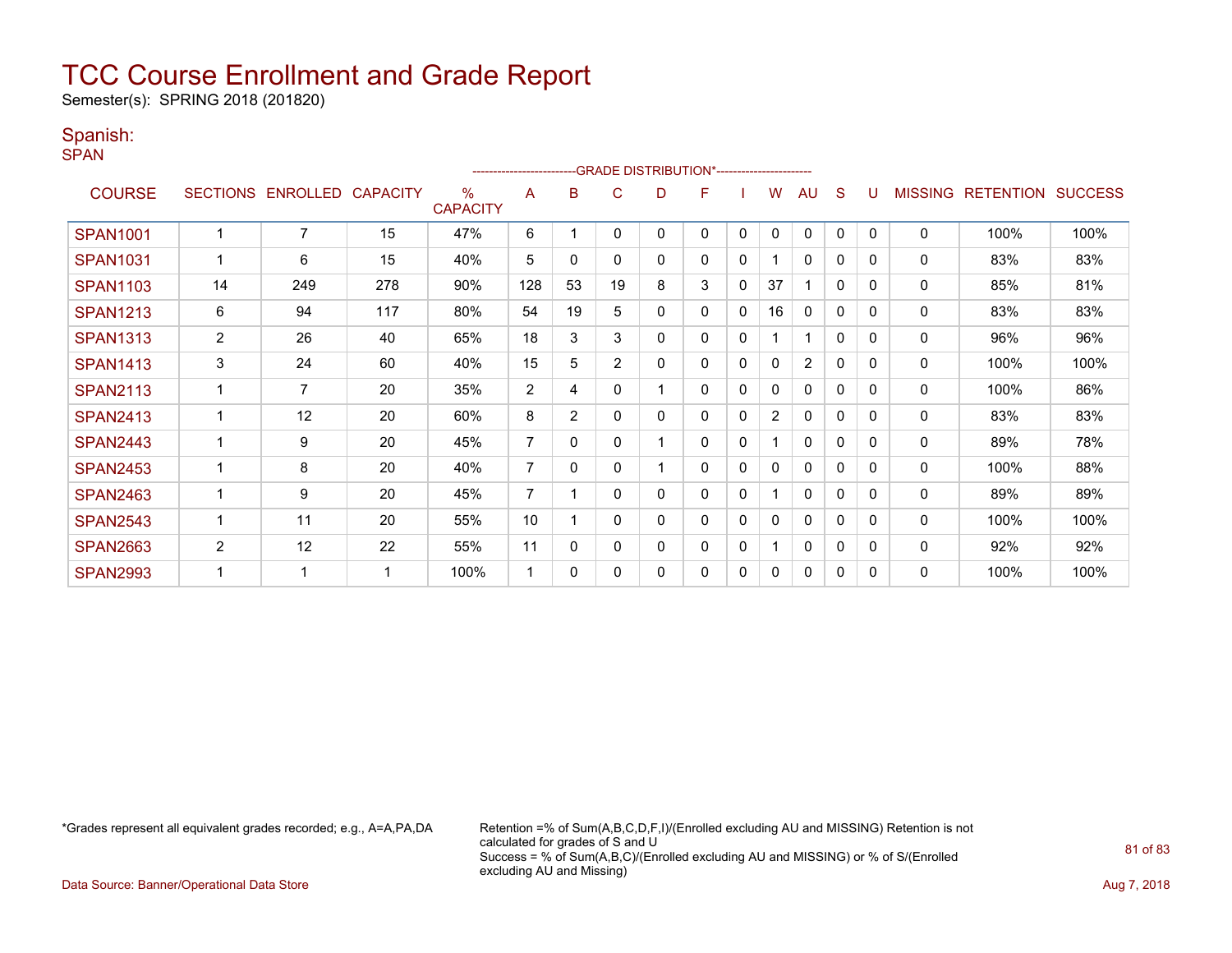Semester(s): SPRING 2018 (201820)

#### Theatre:

THEA

|                 |                 |          |                 |                         | ---------------------- |          |                |   | --GRADE DISTRIBUTION*----------------------- |              |                |              |   |          |                |                  |                |
|-----------------|-----------------|----------|-----------------|-------------------------|------------------------|----------|----------------|---|----------------------------------------------|--------------|----------------|--------------|---|----------|----------------|------------------|----------------|
| <b>COURSE</b>   | <b>SECTIONS</b> | ENROLLED | <b>CAPACITY</b> | $\%$<br><b>CAPACITY</b> | A                      | в        | C              | D | F                                            |              | w              | AU           | S |          | <b>MISSING</b> | <b>RETENTION</b> | <b>SUCCESS</b> |
| <b>THEA1053</b> |                 | 20       | 20              | 100%                    | 14                     |          | 2              |   |                                              | 0            |                | $\mathbf{0}$ | 0 |          | 0              | 95%              | 85%            |
| <b>THEA1081</b> |                 | 33       | 55              | 60%                     | 33                     | 0        | 0              | 0 | 0                                            | 0            | 0              | 0            | 0 | 0        | 0              | 100%             | 100%           |
| <b>THEA1093</b> | $\overline{2}$  | 33       | 40              | 82%                     | 20                     | 3        | 4              | 0 | $\overline{2}$                               | $\mathbf{0}$ | 4              | $\mathbf{0}$ | 0 | $\Omega$ | 0              | 88%              | 82%            |
| <b>THEA1133</b> |                 | 13       | 13              | 100%                    | 10                     | $\Omega$ |                |   | 0                                            | 0            |                | $\mathbf{0}$ | 0 | 0        | 0              | 92%              | 85%            |
| <b>THEA2053</b> |                 | $12 \,$  | 20              | 60%                     | 11                     |          | 0              | 0 | 0                                            | 0            | 0              | 0            | 0 | 0        | 0              | 100%             | 100%           |
| <b>THEA2063</b> |                 | 12       | 12              | 100%                    | 3                      | 6        |                | 0 | 0                                            | 0            | $\overline{2}$ | $\mathbf{0}$ | 0 | 0        | 0              | 83%              | 83%            |
| <b>THEA2073</b> |                 | 15       | 16              | 94%                     | 8                      | 4        | $\overline{2}$ | 0 |                                              | 0            | 0              | $\mathbf{0}$ | 0 | 0        | 0              | 100%             | 93%            |
| <b>THEA2081</b> |                 | 15       | 55              | 27%                     | 15                     | 0        |                | 0 | 0                                            | 0            | 0              | $\mathbf{0}$ | 0 | $\Omega$ | 0              | 100%             | 100%           |
| <b>THEA2143</b> |                 | 9        | 10              | 90%                     | 9                      | 0        |                | 0 | 0                                            | 0            | 0              | 0            | 0 | 0        | 0              | 100%             | 100%           |
| <b>THEA2253</b> |                 | 13       | 13              | 100%                    | 6                      | 4        | $\overline{2}$ | 0 | 0                                            | 0            |                | $\mathbf{0}$ | 0 | $\Omega$ | 0              | 92%              | 92%            |
| <b>THEA2351</b> |                 | 14       | 18              | 78%                     | 13                     | 0        |                | 0 | 0                                            | 0            |                | $\mathbf{0}$ | 0 | $\Omega$ | 0              | 93%              | 93%            |

\*Grades represent all equivalent grades recorded; e.g., A=A,PA,DA Retention =% of Sum(A,B,C,D,F,I)/(Enrolled excluding AU and MISSING) Retention is not calculated for grades of S and U Success = % of Sum(A,B,C)/(Enrolled excluding AU and MISSING) or % of S/(Enrolled excluding AU and Missing)